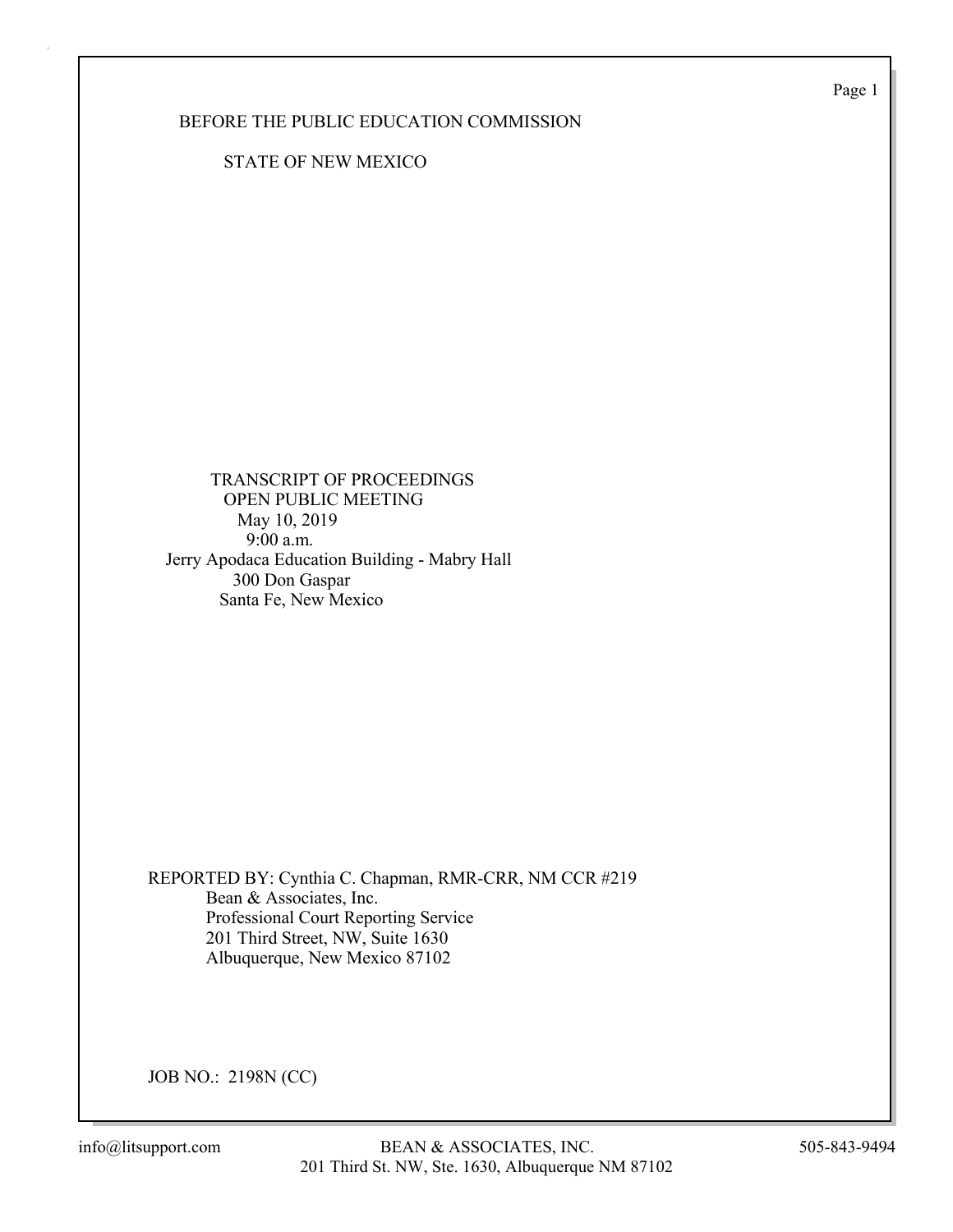# 2 (Pages 2 to 5)

| Page 2                                                                                                                                                                                                                                                                                                                                                                                                                                                                                                                                                                                                                                                                                                                                                                                                                                                                                                                                                                                                                                                                                                                                                                                                                                                                                                                                                                                           | Page 4                                                                                                                                                                                                                                                                                                                                                                                                                                                                                                                                                                                                                                                                                                                                                                                                                                                                                                                                                                                                                        |
|--------------------------------------------------------------------------------------------------------------------------------------------------------------------------------------------------------------------------------------------------------------------------------------------------------------------------------------------------------------------------------------------------------------------------------------------------------------------------------------------------------------------------------------------------------------------------------------------------------------------------------------------------------------------------------------------------------------------------------------------------------------------------------------------------------------------------------------------------------------------------------------------------------------------------------------------------------------------------------------------------------------------------------------------------------------------------------------------------------------------------------------------------------------------------------------------------------------------------------------------------------------------------------------------------------------------------------------------------------------------------------------------------|-------------------------------------------------------------------------------------------------------------------------------------------------------------------------------------------------------------------------------------------------------------------------------------------------------------------------------------------------------------------------------------------------------------------------------------------------------------------------------------------------------------------------------------------------------------------------------------------------------------------------------------------------------------------------------------------------------------------------------------------------------------------------------------------------------------------------------------------------------------------------------------------------------------------------------------------------------------------------------------------------------------------------------|
| $\mathbf{1}$<br><b>APPEARANCES</b><br>$\overline{c}$<br><b>COMMISSIONERS:</b><br>3<br>MS. PATRICIA GIPSON, Chair<br>MS. TRISH RUIZ, Vice Chair<br>MS. KARYL ANN ARMBRUSTER, Secretary<br>4<br>MR. R. CARLOS CABALLERO, Member<br>5<br>MR. MICHAEL CHAVEZ, Member<br>MR. TIM CRONE, Member<br>6<br>MS. GEORGINA DAVIS, Member<br>MS. SONIA RAFTERY, Member<br>7<br>MR. DAVID ROBBINS, Member<br>MS. GLENNA VOIGT, Member<br>8<br>PED STAFF:<br>9<br>MR. ALAN BRAUER, Acting Director, Options for<br>Parents and Families Division<br>10<br>MS. KAREN WOERNER, Deputy Director, Options for<br>11<br>Parents and Families Division<br>12<br>MS. BEVERLY FRIEDMAN, PED Custodian of Record<br>13<br>and Liaison to the PEC<br>14<br>PEC COUNSEL:<br>15<br>MS. AMI JAEGER, Counsel to the PEC<br>16<br>17<br>18<br>19<br>20<br>21<br>22<br>23<br>24<br>25                                                                                                                                                                                                                                                                                                                                                                                                                                                                                                                                           | INDEX TO PROCEEDINGS, Continued<br>1<br>$\overline{2}$<br><b>PAGE</b><br>3<br>13 PEC Comments<br>196<br>$\overline{4}$<br>14 Executive Session<br>204<br>5<br>REPORTER'S CERTIFICATE<br>210<br>6<br>$\boldsymbol{7}$<br>ATTACHMENTS:<br>$\,$ $\,$<br>1. Visitors' Sign-In Sheets<br>9<br>2. Open Forum Sign-In Sheet<br>10<br>3. Letter, Alma d'Arte Charter High School<br>to Chair P. Gipson, 5/8/19<br>11<br>4. Proposed Changes to Charter Contract,<br>12<br>for consideration by the PEC Commissioners,<br>5/10/19<br>13<br>14<br>15<br>16<br>17<br>18<br>19<br>20<br>21<br>22<br>23<br>24<br>25                                                                                                                                                                                                                                                                                                                                                                                                                        |
| Page 3                                                                                                                                                                                                                                                                                                                                                                                                                                                                                                                                                                                                                                                                                                                                                                                                                                                                                                                                                                                                                                                                                                                                                                                                                                                                                                                                                                                           | Page 5                                                                                                                                                                                                                                                                                                                                                                                                                                                                                                                                                                                                                                                                                                                                                                                                                                                                                                                                                                                                                        |
| INDEX TO PROCEEDINGS<br>1<br>$\overline{c}$<br>PAGE<br>3<br>1 Call to Order, Roll Call,<br>5<br>Pledge of Allegiance, and<br>4<br>Salute to New Mexico Flag<br>5<br>2 Approval of Agenda<br>6<br>7<br>6<br>Open Forum<br>3<br>9<br>7<br>Consent Agenda<br>$\overline{4}$<br>8<br>Discussion and Update on Career Technical 11<br>5<br>Education (CTE)<br>9<br>6 Report from Options for Parents<br>34<br>and the Charter School Division -<br>10<br>Discussion and Possible Actions<br>11<br>7 Discussion and Possible Action on<br>48<br>12<br>a Corrective Action Plan (CAP) for<br>La Academia Dolores Huerta<br>13<br>8<br>Discussion and Possible Action on<br>55<br>14<br>Response by Alma D'Arte to PEC<br>Letter of Concern<br>15<br>9<br>Discussion and Possible Action on<br>140<br>Requirements for Submission of Amendment<br>16<br>Request or Notification for New School,<br>17<br>School Site, or School Location Within<br>District<br>18<br>10 Discussion and Possible Action on<br>164<br>19<br>the PEC Charter Contract and PEC<br>Authorized Performance Review and<br>Accountability Documents to Insure<br>20<br>Alignment with the New State School<br>Accountability System and Other Minor<br>21<br>Changes<br>22<br>11 Discussion and Possible Action on the<br>170<br>Definition of "Re-Engagement High Schools"<br>23<br>24<br>12 Report From the Chair<br>178<br>25 | THE CHAIR: Good morning, everyone. I'm<br>1<br>$\overline{c}$<br>going to bring to order this meeting of the<br>3<br>New Mexico Public Education Commission. It is<br>$\overline{4}$<br>Friday, May 10th, and it is 9:02 a.m.<br>5<br>And, Commissioner Armbruster, will you do<br>6<br>roll call, please?<br>7<br>COMMISSIONER ARMBRUSTER: Certainly.<br>8<br>Commissioner Robbins is not here.<br>9<br>Commissioner Voigt?<br>COMMISSIONER VOIGT: Present.<br>10<br>11<br><b>COMMISSIONER ARMBRUSTER: Commissioner</b><br>12<br>Armbruster is here.<br>13<br><b>Commissioner Davis?</b><br>14<br><b>COMMISSIONER DAVIS: Present.</b><br>15<br><b>COMMISSIONER ARMBRUSTER: Commissioner</b><br>16<br>Chavez?<br>17<br>COMMISSIONER CHAVEZ: Present.<br>18<br>COMMISSIONER ARMBRUSTER: Commissioner<br>19<br>Gipson?<br>20<br>THE CHAIR: Here.<br>21<br><b>COMMISSIONER ARMBRUSTER: Commissioner</b><br>22<br>Raftery?<br>23<br>COMMISSIONER RAFTERY: Present.<br>24<br>COMMISSIONER ARMBRUSTER: Commissioner<br>25<br>Crone? |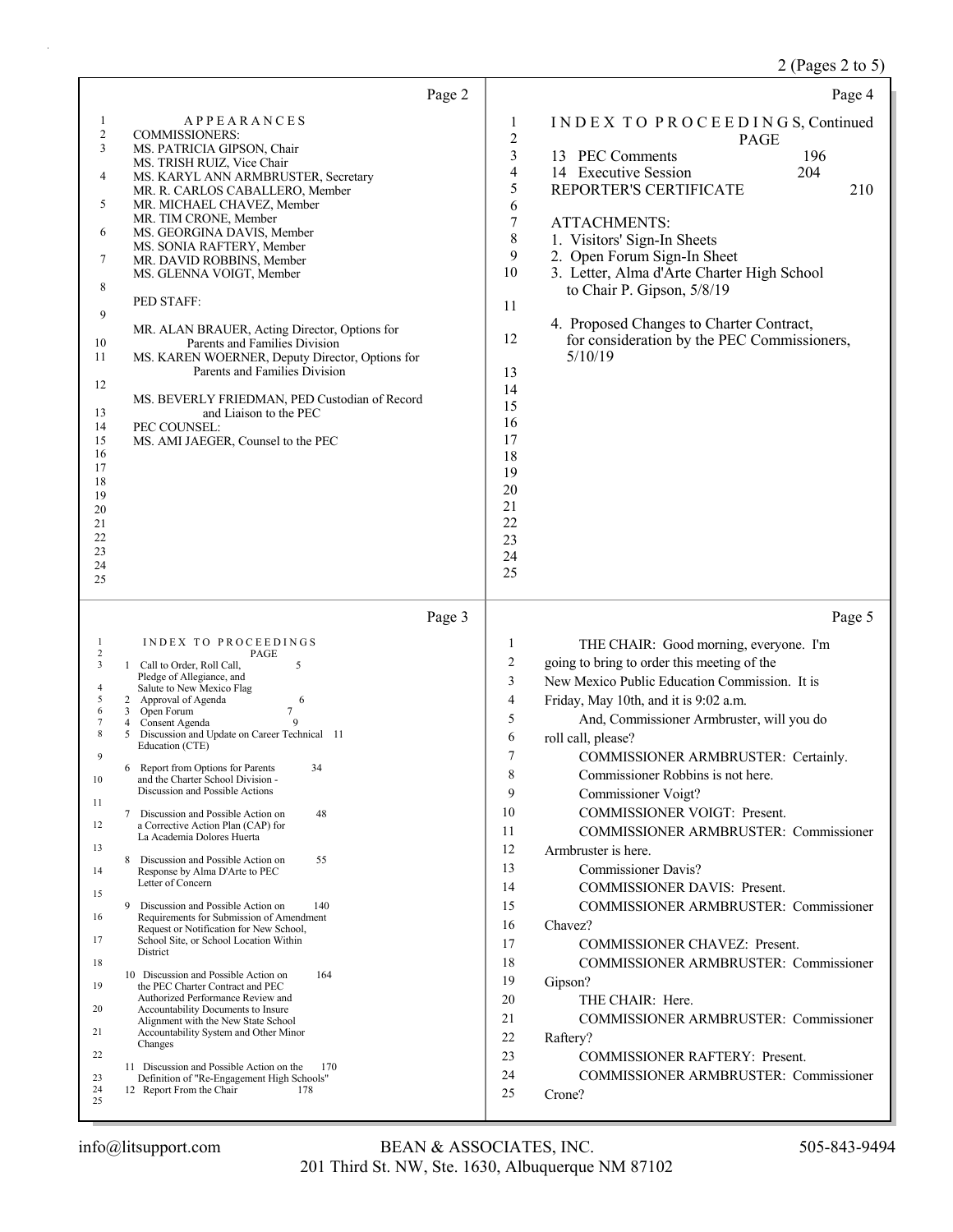#### 3 (Pages 6 to 9)

|                | Page 6                                               |                | Page 8                                               |
|----------------|------------------------------------------------------|----------------|------------------------------------------------------|
| 1              | <b>COMMISSIONER CRONE: Here.</b>                     | $\mathbf{1}$   | second sites for schools. It seemed like there was   |
| 2              | COMMISSIONER ARMBRUSTER: Commissioner                | 2              | a cap; but it was a cap that allowed for some        |
| 3              | Ruiz?                                                | 3              | additional sites.                                    |
| $\overline{4}$ | COMMISSIONER RUIZ: Present.                          | 4              | It seems, from the reports I've heard from           |
| 5              | COMMISSIONER ARMBRUSTER: Commissioner                | 5              | yesterday's work session, that the -- that the       |
| 6              | Caballero?                                           | 6              | proposed policy would actually allow for no          |
| 7              | COMMISSIONER CABALLERO: Here.                        | $\tau$         | additional sites.                                    |
| 8              | THE CHAIR: Thank you very much.                      | 8              | I do have concerns about that, because               |
| 9              | I will ask Commissioner Voigt to lead us             | 9              | it's provided for in statute. And, just, when a      |
| 10             | in the Pledge of Allegiance, and I'll lead us in the | 10             | policy is made by an entity that operates under      |
| 11             | Salute to the New Mexico Flag.                       | 11             | statute, I just worry about the amount of resources  |
| 12             | (Pledge of Allegiance and Salute to the              | 12             | that are going to go into challenging something like |
| 13             | New Mexico Flag conducted.)                          | 13             | this.                                                |
| 14             | THE CHAIR: We are on to Item No. 2, which            | 14             | I don't think most of our schools want to            |
| 15             | is the approval of the agenda. And I do have two     | 15             | have second, third sites. I don't think we have      |
| 16             | items to change. Under the Consent Agenda, letter    | 16             | schools that want to have five sites, six sites.     |
| 17             | B, we need to remove No. 2, Alma d'Arte; and in Item | 17             | I do think there are going to be a handful           |
| 18             | No. 6, letter B, No. 2, Sandoval Academy of          | 18             | of schools that want -- that are interested in       |
| 19             | Bilingual Education.                                 | 19             | having a second or third site. And I do think that   |
| 20             | COMMISSIONER CRONE: Say that again?                  | 20             | a policy that doesn't allow for a second site,       |
| 21             | THE CHAIR: Item 6, B-2.                              | 21             | though statute does, will lead to litigation and     |
| 22             | COMMISSIONER CRONE: Oh, B-2. Thank you.              | 22             | wasted resources from the schools and wasted         |
| 23             | COMMISSIONER VOIGT: Madam Chair, I move              | 23             | resources from the PEC.                              |
| 24             | to accept the agenda.                                | 24             | So I just stand here to make those                   |
| 25             | THE CHAIR: There's a motion to approve               | 25             | comments and flag those for you-all. It's not a      |
|                | Page 7                                               |                | Page 9                                               |
| 1              | the agenda --                                        | 1              | threat of litigation. I don't know of anything       |
| 2              | COMMISSIONER RUIZ: Second.                           | $\overline{c}$ | going on there. I just can read the statute and      |
| 3              | THE CHAIR: -- as amended.                            | 3              | heard where the direction was going.                 |
| 4              | There's a second by Commissioner Ruiz.               | 4              | You guys all have a decision to make                 |
| 5              | All in favor.                                        | 5              | today. And I'm not sure what's being proposed, but   |

6 I wanted to make sure those -- that that was known 7 prior to Agenda Item 9. 8 So thank you, Madam Chair.

9 THE CHAIR: Hearing no opposition, the 11 We are on to Item No. 3, Open Forum. And 12 there is one person that signed up, and that's Matt 14 MR. MATT PAHL: Good morning, Madam Chair, 15 members of the Commission. Thanks for allowing me 16 to speak right now. I'm sorry I missed the work 17 session yesterday. I think these comments would 18 have been most appropriate then. 19 But since I wasn't here and because agenda 20 Item 9 will be addressed before I get to make 21 additional comments at the end, which I thank you 22 for that time, I thought it would be appropriate to 24 I liked the conversation that was 25 happening in April during the working session about 9 THE CHAIR: Thanks. We are on to Item 10 No. 4, which is the Consent Agenda. I'll entertain 11 a motion. 12 COMMISSIONER RUIZ: So move. Oh. Did we 13 do that? 14 THE CHAIR: No, we did the Agenda. We 15 didn't do the Consent Agenda. 16 COMMISSIONER RUIZ: Oh. So move to 17 approve. 18 THE CHAIR: As amended. 19 COMMISSIONER RUIZ: As amended. 20 COMMISSIONER RAFTERY: Second. 21 THE CHAIR: There's a motion by<br>22 Commissioner Ruiz, a second by Commis Commissioner Ruiz, a second by Commissioner Raftery. 23 Any discussion? 24 (No response.) 25 THE CHAIR: If not, Commissioner

23 make these now.

6 (Commissioners so indicate.) 7 THE CHAIR: Opposed?

8 (No response.)

10 motion passes.

13 Pahl.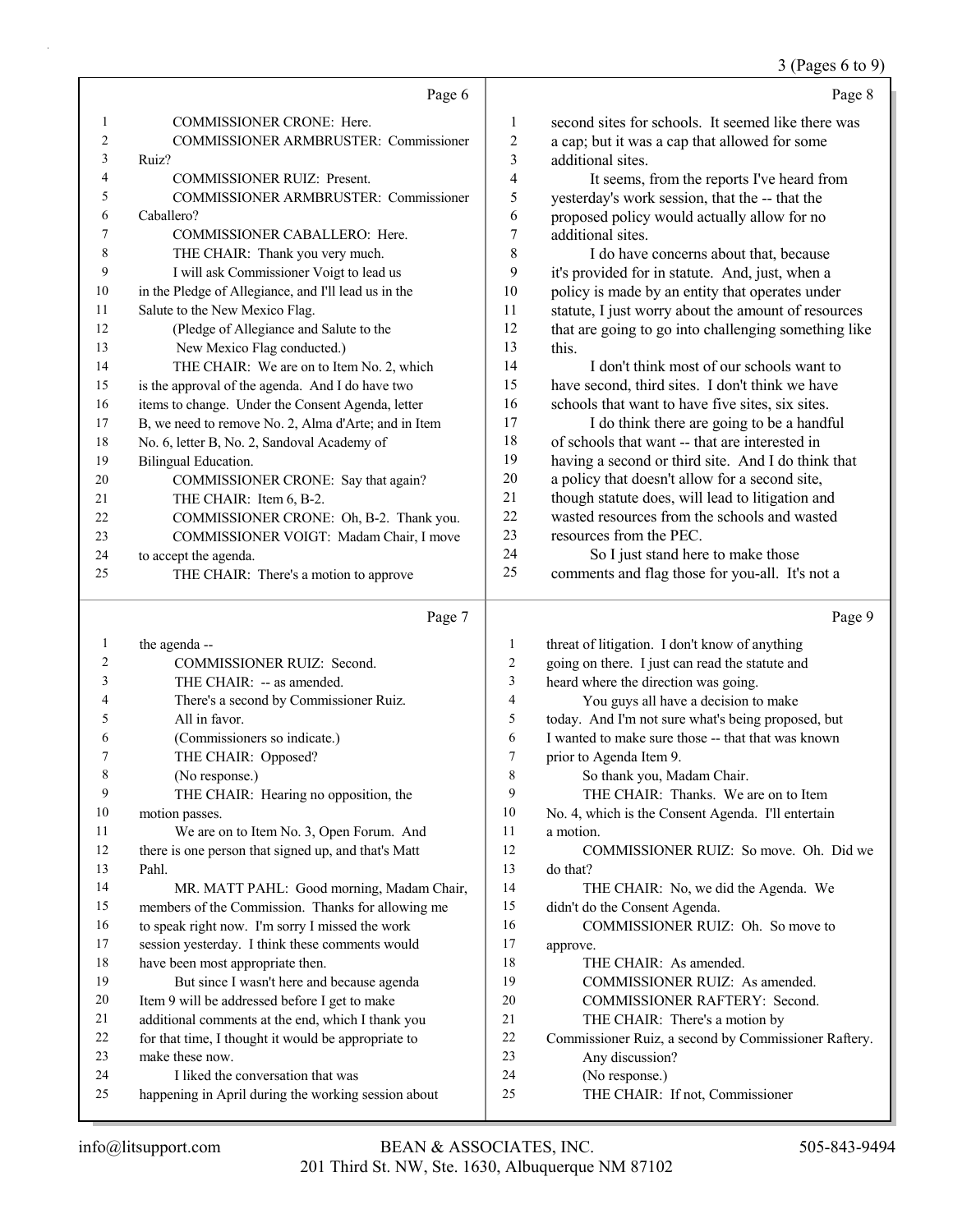#### 4 (Pages 10 to 13)

|                | Page 10                                      |    | Page 12                                              |
|----------------|----------------------------------------------|----|------------------------------------------------------|
| 1              | Armbruster, roll-call vote, please.          | 1  | Education Act.                                       |
| $\overline{c}$ | <b>COMMISSIONER ARMBRUSTER: Commissioner</b> | 2  | And as part of that act, the most recent             |
| 3              | Caballero?                                   | 3  | iteration of which was passed in 2006, small schools |
| 4              | <b>COMMISSIONER CABALLERO: Yes.</b>          | 4  | were not eligible for funding. And so several times  |
| 5              | <b>COMMISSIONER ARMBRUSTER: Commissioner</b> | 5  | I've been in here, and we have talked about that and |
| 6              | Ruiz?                                        | 6  | been very frustrated by that.                        |
| 7              | <b>COMMISSIONER RUIZ: Yes.</b>               | 7  | As I reported the last time I was here,              |
| 8              | <b>COMMISSIONER ARMBRUSTER: Commissioner</b> | 8  | the Perkins Reauthorization, while it did not change |
| 9              | Crone just disappeared.                      | 9  | those rules about those floors of 15,000 for         |
| 10             | Commissioner Raftery?                        | 10 | districts and 50,000 for community colleges, it did  |
| 11             | <b>COMMISSIONER RAFTERY: Yes.</b>            | 11 | open up some additional avenues for us to -- to      |
| 12             | <b>COMMISSIONER ARMBRUSTER: Commissioner</b> | 12 | build some different structure. And so what I        |
| 13             | Gipson?                                      | 13 | wanted to talk to you guys about today is the -- the |
| 14             | THE CHAIR: Yes.                              | 14 | structure that we have proposed to the Department of |
| 15             | <b>COMMISSIONER ARMBRUSTER: Commissioner</b> | 15 | Education, specifically that makes room for charter  |
| 16             | Chavez?                                      | 16 | schools to participate.                              |
| 17             | <b>COMMISSIONER CHAVEZ: Yes.</b>             | 17 | So what we've proposed to the Department             |
| 18             | <b>COMMISSIONER ARMBRUSTER: Commissioner</b> | 18 | of Education is that all schools, all districts,     |
| 19             | Davis?                                       | 19 | secondary and post-secondary, that want CTE funding  |
| 20             | <b>COMMISSIONER DAVIS: Yes.</b>              | 20 | will do so through a consortia. And there will be a  |
| 21             | COMMISSIONER ARMBRUSTER: Commissioner        | 21 | lead applicant for the consortia that is a business. |
| 22             | Armbruster votes "Yes."                      | 22 | It's either going to be something like Presbyterian  |
| 23             | Commissioner Voigt?                          | 23 | Hospital, or it's going to be a consortia itself.    |
| 24             | <b>COMMISSIONER VOIGT: Yes.</b>              | 24 | For example, we have the STEM-NM                     |
| 25             | THE CHAIR: Okay.                             | 25 | initiative, which is a partnership of the Labs and   |
|                |                                              |    |                                                      |

#### Page  $11$

| $\mathbf{1}$ | COMMISSIONER ARMBRUSTER: So we have                  |                          |
|--------------|------------------------------------------------------|--------------------------|
| 2            | eight.                                               | $\tilde{z}$              |
| 3            | THE CHAIR: The motion passes eight-zero.             | $\ddot{\cdot}$           |
| 4            | Correct. Thank you.                                  | $\overline{\phantom{a}}$ |
| 5            | We are on to Item No. 6 which is the -- a            | ŝ                        |
| 6            | Discussion and Update on Career-Technical Education. | $\epsilon$               |
| 7            | So Dr. Perea asked for time today so that            | 7                        |
| 8            | she could offer us an update on this.                | ş                        |
| 9            | Oh, it is. It's Item No. 5. Thank you.               | ç                        |
| 10           | DR. ELAINE PEREA: Good morning. Thank                | 10                       |
| 11           | you for having me to everybody on the Commission and | 11                       |
| 12           | Chairwoman Gipson. I've presented to this council    | 12                       |
| 13           | several times. Some of you are new, though, and      | 13                       |
| 14           | maybe haven't heard about CTE very much.             | 14                       |
| 15           | So just to make sure we have a very basic            | 1.                       |
| 16           | understanding, career-technical education is the     | 16                       |
| 17           | component of high school education and               | 17                       |
| 18           | post-secondary education that -- that offers         | 18                       |
| 19           | training in real skills that are needed by workforce | 19                       |
| 20           | in order to get students quickly employed. That's    | 2(                       |
| 21           | kind of the basic mission of what we're doing in     | 21                       |
| 22           | CTE.                                                 | 22                       |
| 23           | For as long as anyone can remember in                | 23                       |
| 24           | New Mexico, CTE has been funded only by federal      | 24                       |
| 25           | funds through the Carl B. Perkins Technical          | 2 <sup>2</sup>           |
|              |                                                      |                          |

the Air Force Research Lab that's based at Kirtland. That would be a lead applicant. The -- both the secondaries and the post-secondaries that want to participate will do so in partnership with the lead business applicant. We have asked for a waiver from the

Department of Education to completely waive the  $15,000/50,000$  floors. Our intention is for any school that wants to participate to be eligible for CTE funding. That is what we have proposed to the feds, and I anticipate will be approved. That opens up CTE funding for charters.

That being said, it -- CTE funding, we are putting some -- some bumpers on it. So in the past, a large district could propose funding for anything that they thought was reasonable.

And I'll apologize in advance to anyone who is a beautician. But cosmetology is one such example of a program that is expensive to run that requires a license that is -- meets the parameters of career-technical education from that perspective; but, in fact, it does not meet the most basic threshold of the Perkins V requirements, which is high-wage.

So going forward, Perkins funds will not

Page 13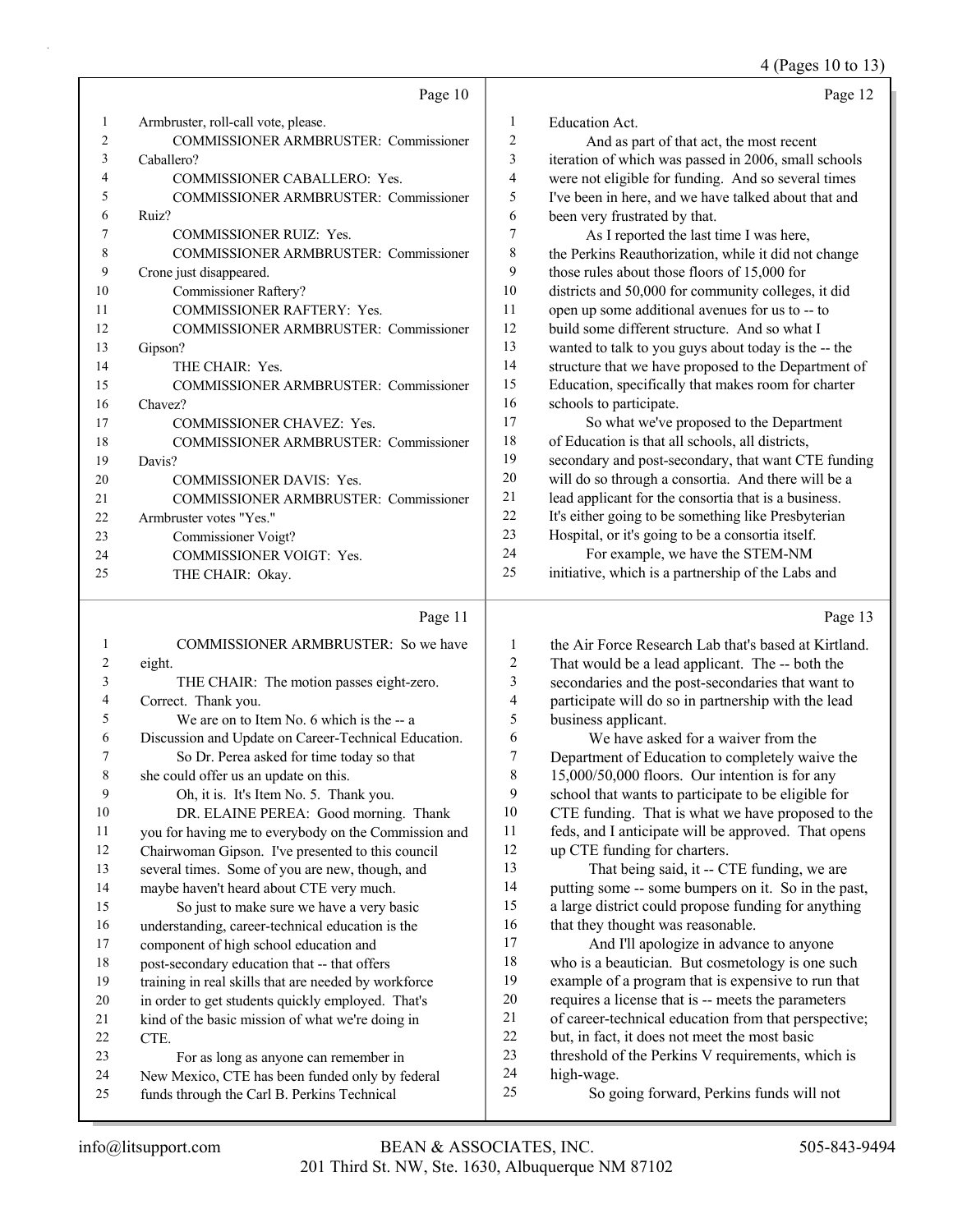# 5 (Pages 14 to 17)

|    | Page 14                                              |                | Page 16                                              |
|----|------------------------------------------------------|----------------|------------------------------------------------------|
| 1  | be available for cosmetology programs, not big       | 1              | for film, fashion for film, okay, and very           |
| 2  | cosmetology programs, not little cosmetology         | $\overline{c}$ | important, construction for film. All of those are   |
| 3  | programs, and only programs that are high-skill,     | 3              | high-need areas that absolutely fall within the CTE  |
| 4  | high-wage, in-demand. Those are the three            | 4              | realm.                                               |
| 5  | requirements: high-skill, high-wage, in-demand, as   | 5              | Basic fashion design, not fundable.                  |
| 6  | determined by labor market information published by  | 6              | COMMISSIONER VOIGT: Excuse me. For                   |
| 7  | our Department of Workforce Solutions and as         | 7              | clarification, all of those film-related craft       |
| 8  | determined by industry. That's what gets funded.     | 8              | skills are considered below the line. And so that    |
| 9  | And so if there isn't a -- a compelling              | 9              | would be a below-the-line occupation within the film |
| 10 | labor market argument for program of study, it will  | 10             | industry. That's basically considered crew.          |
| 11 | not be eligible for CTE funding.                     | 11             | So they would fall under that crew -- even           |
| 12 | It's not up to me to say whether it's                | 12             | the IATSE union folks that -- enter that umbrella    |
| 13 | valuable or not valuable for students. But it's not  | 13             | probably before it would cosmetology; so that        |
| 14 | going to be eligible for CTE funding. So I'll take   | 14             | beautician might have the cosmetology degree. But    |
| 15 | a really out-there example. Let's talk about         | 15             | she could -- that student could bring it under a     |
| 16 | marching band.                                       | 16             | film pathway.                                        |
| 17 | Marching band is a great program. I was a            | 17             | DR. ELAINE PEREA: Yeah. And so going                 |
| 18 | band geek; I loved marching band.                    | 18             | back to what I said about applying through a         |
| 19 | Somebody might want to come up and say --            | 19             | consortia, when -- film, we've been through contacts |
| 20 | a charter -- might say, "Well, we don't have         | 20             | we made from Chairwoman Voigt -- I mean              |
| 21 | marching band; but we want to have guitar, and we're | 21             | Commissioner. Thank you.                             |
| 22 | going to have a guitar teacher come, and we want to  | 22             | The union in Albuquerque, the film union,            |
| 23 | use CTE funds for that."                             | 23             | has been giving us great direction and -- in terms   |
| 24 | Well, the labor market information in                | 24             | of what we should and shouldn't be funding.          |
| 25 | New Mexico wouldn't support that as a career.        | 25             | The -- they have given us very clear                 |
|    | Page 15                                              |                | Page 17                                              |

# Page 15  $\vert$

| 1  | So I'm not saying anything about band.               | 1  | indication that post-production film editing, which |
|----|------------------------------------------------------|----|-----------------------------------------------------|
| 2  | I'm not saying anything about guitar. But I'm        | 2  | students love, is not a New Mexico career that we   |
| 3  | saying that it doesn't fit in the parameters of CTE  | 3  | should be pursuing. And so as much as kids love it, |
| 4  | education, okay, just to be really clear about that. | 4  | in terms of CTE programs that are fundable, we need |
| 5  | And to go back to my cosmetology example,            | 5  | to be focusing on pre-production and production and |
| 6  | someone may still want to have a cosmetology         | 6  | not on post-production, because they have been      |
| 7  | program; but it's not fundable by CTE. Because in    | 7  | super, super clear that those jobs are staying in   |
| 8  | particular, in our state right now, there's three    | 8  | LA.                                                 |
| 9  | cosmetologists for every job. So it doesn't meet     | 9  | COMMISSIONER VOIGT: I know. It's                    |
| 10 | in-demand, and it doesn't meet high-wage.            | 10 | unfortunate.                                        |
| 11 | THE CHAIR: So let me just ask you,                   | 11 | DR. ELAINE PEREA: And whether we like it            |
| 12 | because [unintelligible] was introduced to me.       | 12 | or not, we need to be focusing on places where we   |
| 13 | That's okay.                                         | 13 | can grow our economy. And if pre-production and     |
| 14 | If someone wanted to craft that around,              | 14 | production are where we can grow our economy, well, |
| 15 | like, the film industry and say that -- and get the  | 15 | let's help kids be ready for those jobs; because if |
| 16 | cosmetology hair and makeup through the film         | 16 | we make them ready for post-production jobs, we're  |
| 17 | industry, then they could meld those together.       | 17 | preparing students to have to move out of state.    |
| 18 | DR. ELAINE PEREA: Absolutely. In fact,               | 18 | THE CHAIR: Commissioner Crone?                      |
| 19 | we're working with CEC right now in Albuquerque to   | 19 | COMMISSIONER CRONE: So there's a                    |
| 20 | help them build their cosmetology program into a     | 20 | program -- excuse me -- at Northern. Does it        |
| 21 | film makeup program.                                 | 21 | receive Perkins funding?                            |
| 22 | So, absolutely. Film is a high -- it is a            | 22 | DR. ELAINE PEREA: Yes, sir. We fund                 |
| 23 | high-demand area in our state. It's one of the       | 23 | Perkins for Northern.                               |
| 24 | Governor's priorities, priority sector. So film,     | 24 | COMMISSIONER CRONE: Okay.                           |
| 25 | absolutely. And that includes -- so hair and makeup  | 25 | DR. ELAINE PEREA: As well as the feeder             |
|    |                                                      |    |                                                     |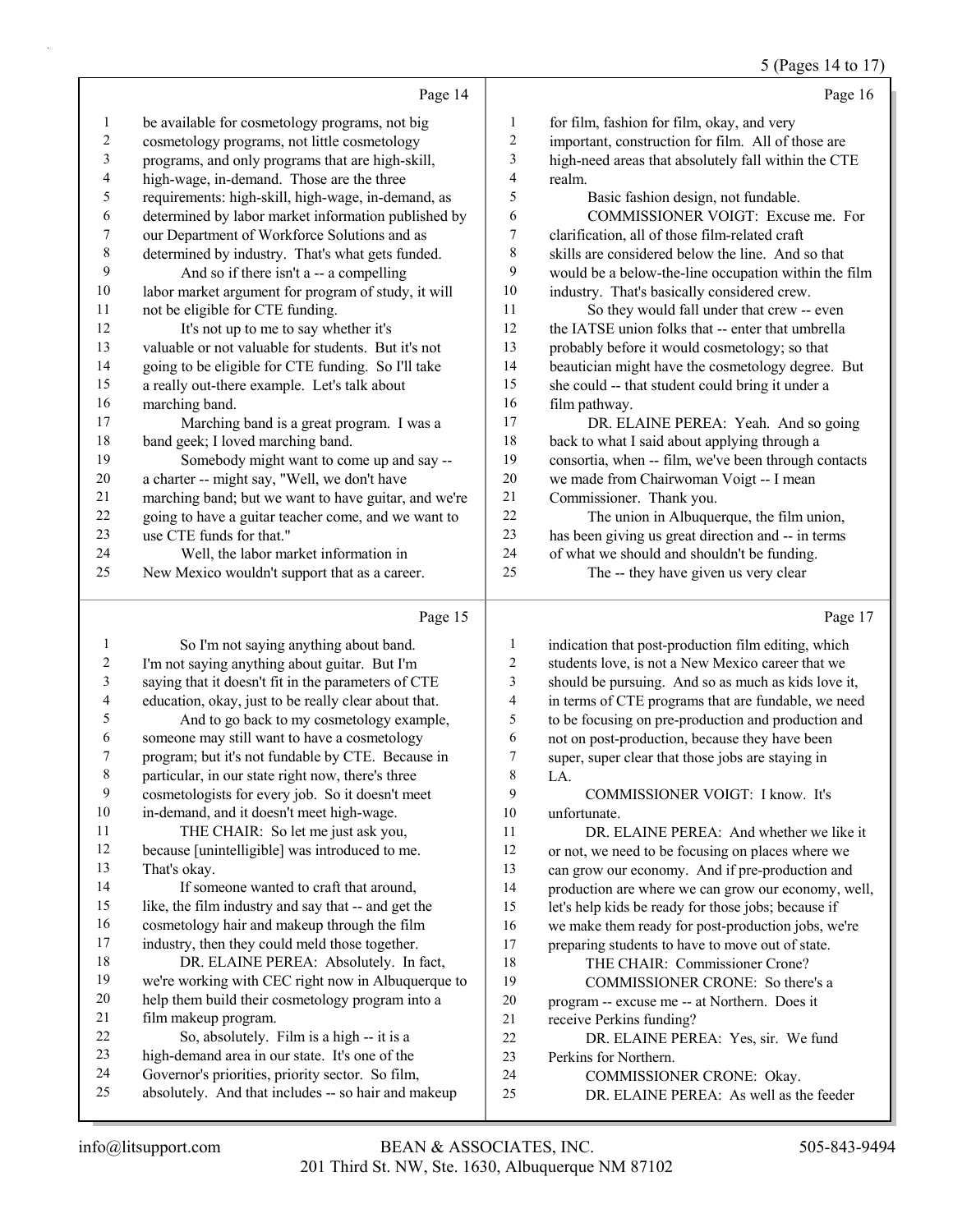#### 6 (Pages 18 to 21)

|                         |                                                      |                | ت- ۱۰                                                |
|-------------------------|------------------------------------------------------|----------------|------------------------------------------------------|
|                         | Page 18                                              |                | Page 20                                              |
| 1                       | schools, Española, Taos, Peñasco, and Los Alamos     | 1              | of study. And we're interpreting that to mean that   |
| 2                       | have been in and out. I expect that will be in with  | 2              | a fundable STEM program of study will have a student |
| $\overline{\mathbf{3}}$ | the reduced -- by taking that 15,000 floor away, I   | 3              | organization attached to it, so that students get    |
| 4                       | think we'll see both of them participating as well.  | 4              | the leadership and presentation skills and the team  |
| 5                       | THE CHAIR: So what's the start date                  | 5              | building skills that are part of student             |
| 6                       | for $-$ is this going $-$                            | 6              | organizations. That's how we're marrying all those   |
| 7                       | DR. ELAINE PEREA: So we're in a                      | 7              | obligations.                                         |
| 8                       | transition year.                                     | 8              | We have not yet released an application.             |
| 9                       | THE CHAIR: Okay.                                     | 9              | We are still working on a lot of details. But that   |
| 10                      | DR. ELAINE PEREA: So '19-'20 is a                    | 10             | will be coming out -- as I said, our target is first |
| 11                      | transition year. Applications for '19-'20 are using  | 11             | of June. It's coming like a fast freight train. I    |
| 12                      | the old rules. So the 15,000 floor still applies.    | 12             | don't know if I'll actually get there.               |
| 13                      | THE CHAIR: Okay.                                     | 13             | But we will be releasing, rolling out an             |
| 14                      | DR. ELAINE PEREA: But '20-'21 is where               | 14             | application as quickly as we can that will provide   |
| 15                      | the new rules will come into effect. I want to,      | 15             | for new funding with no floor for new STEM programs  |
| 16                      | very quickly, tell you one other piece that's really | 16             | of study.                                            |
| 17                      | important. If you were paying attention during       | 17             | THE CHAIR: So let me ask you. Is there               |
| 18                      | Legislative Session, you might have heard that there | 18             | the requirement that that -- that this money has to  |
| 19                      | is State CTE funding for the first time.             | 19             | funnel through a business, like the -- the '20-'21   |
| 20                      | THE CHAIR: Right. Right.                             | 20             | program? Or no?                                      |
| 21                      | DR. ELAINE PEREA: This is a huge deal;               | 21             | DR. ELAINE PEREA: No. We're going to                 |
| 22                      | really, really important for our state. We got       | 22             | make a requirement that you have to have a business  |
| 23                      | \$3 million in recurring funds and \$2 million in    | 23             | partner.                                             |
| 24                      | one-time funds for CTE. That will start in July.     | 24             | THE CHAIR: You have to have the business             |
| 25                      | My team is very, very busy developing an             | 25             | partner, that's what I meant. So that's still        |
|                         | Page 19                                              |                | Page 21                                              |
| $\mathbf{1}$            | application process right now that will hopefully be | $\mathbf{1}$   | there.                                               |
| 2                       | in place by June so that we can get that funding out | $\overline{c}$ | DR. ELAINE PEREA: We're not actually --              |
| 3                       | to the field as quickly as possible.                 | 3              | so for summer of '20, we expect that the lead        |

- 4 It will look very similar to what I just
- 5 described that is going to be the Perkins plan going
- 6 forward. We didn't want to have two different sets 7 of rules out there.
- 8 We think that the Perkins parameters that 9 we've proposed in our transition plan are best
- 10 practice, best practice for the state. We believe 11 that using that state CTE money to push the priority
- 12 sectors, to push high-skill, high-wage, in-demand
- 13 jobs is the right thing for the state. 14 And so the same sorts of things that we
- 15 are planning to do for Perkins in '20-'21, we are 16 going to be rolling out in advance this summer using 17 state CTE funding.
- 18 The state CTE funding through House Bill 19 91 specifically is for new programs of study, not 20 existing programs of study. They have to be STEM,
- 21 and -- and the -- there's a requirement for
- 22 professional development as part of the -- so the
- 23 program-of-study funds can't just buy equipment.
- 24 There has to be PD involved in that.
- 25 There has to be soft skills in the program
- 
- 4 applicant will be business. But for summer of '19,
- 5 we're just going to ask that you've identified a
- 6 local business partner.
- 7 THE CHAIR: Okay.
- 8 COMMISSIONER VOIGT: Madam Chair?
- 9 THE CHAIR: Yes, Commissioner.
- 10 COMMISSIONER VOIGT: So I just want to
- 11 thank Dr. Perea for bringing charter schools into
- 12 this mix. Because we know a good portion of the
- 13 charter schools in New Mexico do have a CTE focus
- 14 already. So thank you very much for bringing them
- 15 into this funding.
- 16 DR. ELAINE PEREA: Thank you.
- 17 COMMISSIONER CHAVEZ: Madam Chair?
- 18 THE CHAIR: Commissioner?
- 19 COMMISSIONER CHAVEZ: My mic doesn't work.
- 20 I hope you can hear me.
- 21 For the new State monies, is it focused
- 22 just on high school or higher education? Or will it
- 23 also include middle school?
- 24 DR. ELAINE PEREA: So there is a
- 25 middle-school component. Our intention at this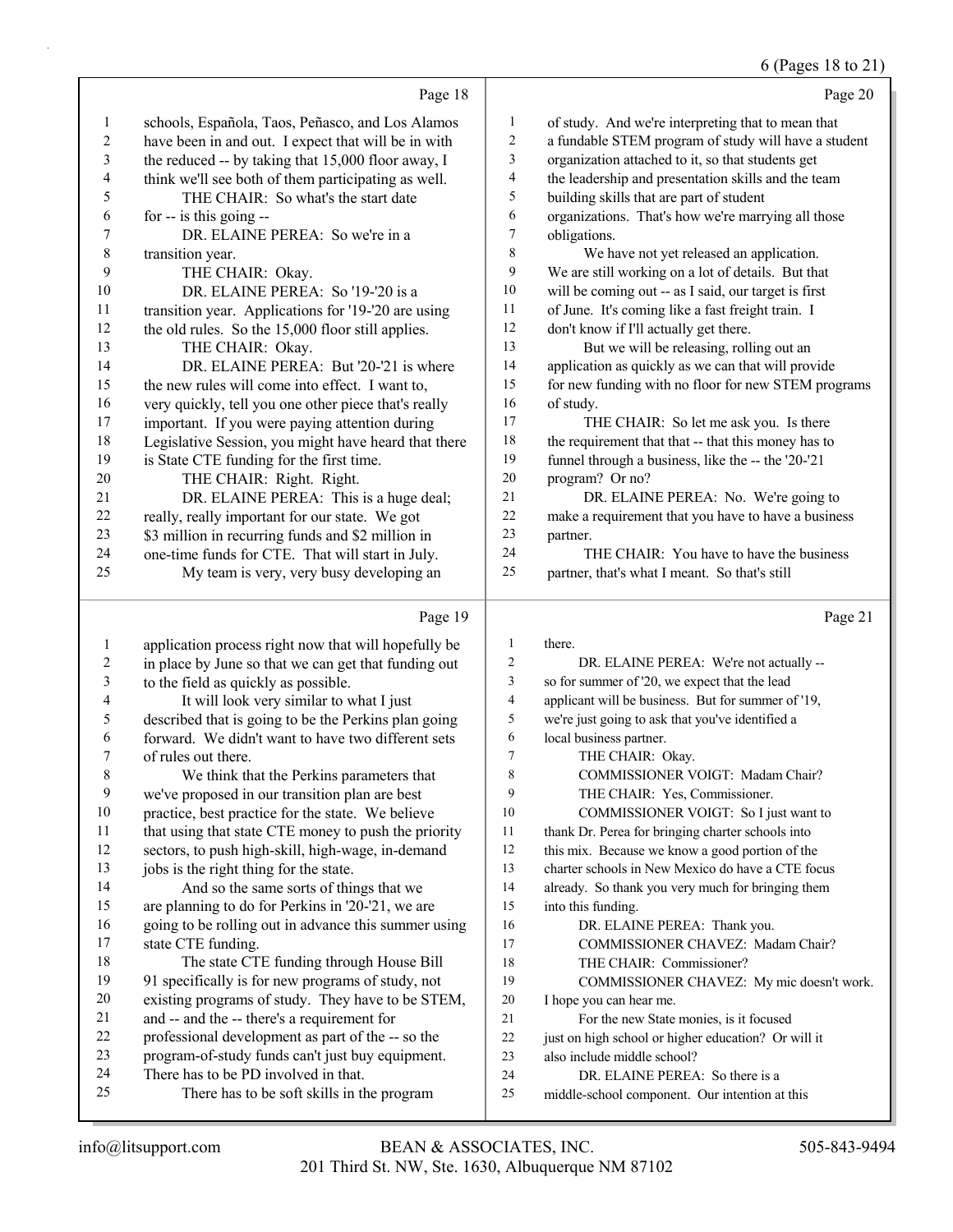#### 7 (Pages 22 to 25)

|              |                                                                                     |                     | $(1 \text{ gcs } 22 \text{ to } 20)$                                                        |
|--------------|-------------------------------------------------------------------------------------|---------------------|---------------------------------------------------------------------------------------------|
|              | Page 22                                                                             |                     | Page 24                                                                                     |
| 1            | point is to support the middle schools, not through                                 | $\mathbf{1}$        | to fund DECA in the high schools and things like                                            |
| 2            | a competitive grant application, but, rather,                                       | $\overline{c}$      | that? Or is that not part of --                                                             |
| 3            | through probably an IGA, to have professional                                       | 3                   | DR. ELAINE PEREA: When I was saying CTOs,                                                   |
| 4            | development, career development.                                                    | 4                   | DECA is a student organization. Yes, ma'am. We're                                           |
| 5            | I am in conversations -- I'm really                                                 | 5                   | looking at state funding for the first time actually                                        |
| 6            | super-excited; I don't know if I'm going make it                                    | 6                   | providing a stipend for those teachers that are                                             |
| 7            | work yet; but I'll put it out here publicly -- to                                   | $\boldsymbol{7}$    | running those programs. We are budgeting for that                                           |
| $\,$ $\,$    | try to develop a course that would be available for                                 | 8                   | statewide, so that it's not a district-by-district                                          |
| 9            | middle schools that would be pre-algebra as career                                  | 9                   | decision; because some districts really support                                             |
| 10           | exploration. It would meet all of the pre-algebra                                   | 10                  | their student advisers -- student organization                                              |
| 11           | core requirements and would also do career                                          | 11                  | advisers and some don't.                                                                    |
| 12           | exploration of all 16 career clusters.                                              | 12                  | We want, at the state level, to say, "We                                                    |
| 13           | I think we're going to be able to make                                              | 13                  | value this. We value the extra work that the                                                |
| 14           | that happen with the part of the money that we've                                   | 14                  | teachers are doing, and we think it should be                                               |
| 15           | set aside for middle schools. But at this point, we                                 | 15                  | compensated."                                                                               |
| 16           | don't have enough money to really be looking at                                     | 16                  | COMMISSIONER RAFTERY: Is BPA part of                                                        |
| 17           | rolling down specific training programs into the                                    | 17                  | that?                                                                                       |
| 18           | middle school.                                                                      | 18                  | DR. ELAINE PEREA: Yes, ma'am. All the                                                       |
| 19           | So middle school really needs to be about                                           | 19                  | student organizations. There's eight of them in our                                         |
| 20           | career exploration, and career exploration not only                                 | 20                  | state. So I'll just go over them so that everyone                                           |
| 21           | for students but, actually for faculty as well,                                     | 21                  | knows.                                                                                      |
| 22           | because the teachers really are, for the most part,                                 | 22                  | FFA is the largest. Then DECA. Then                                                         |
| 23           | not familiar with the world of work well enough to                                  | 23                  | after that, I'm not quite sure what the size is.                                            |
| 24           | talk about it with their students.                                                  | 24                  | SkillsUSA is probably next. HOSA. BPA. DECA. TSA                                            |
| 25           | COMMISSIONER CHAVEZ: So would, for                                                  | 25                  | is -- and who have I left -- FCCLA.                                                         |
|              |                                                                                     |                     |                                                                                             |
|              |                                                                                     |                     |                                                                                             |
|              | Page 23                                                                             |                     | Page 25                                                                                     |
| $\mathbf{1}$ | example, Project Lead the Way's Gateway Program                                     | $\mathbf{1}$        | Okay. So -- and each of those has a                                                         |
| 2            | focused on middle school and career exploration,                                    | $\overline{c}$      | little bit different focus. Like SkillsUSA is                                               |
| 3            | would that be a viable program for middle schools to                                | $\mathfrak{Z}$      | particularly the trades. But one thing that you may                                         |
| 4            | pursue?                                                                             | $\overline{4}$      | be aware of is that film has not been claimed by any                                        |
| 5<br>6       | DR. ELAINE PEREA: They would probably                                               | 5                   | of these student organizations in a really -- in a                                          |
| 7            | need to support that through their SEG, not                                         | 6<br>$\overline{7}$ | really robust sort of way.                                                                  |
|              | through -- because at this point, I don't                                           |                     | I just had a conversation with national                                                     |
| 8<br>9       | anticipate -- unless there's additional funding                                     | $\,$ 8 $\,$<br>9    | SkillsUSA last week. And I said, you know, "Come                                            |
| 10           | going into the next year, at \$3 million, I don't                                   | 10                  | on."                                                                                        |
| 11           | expect that we can have enough impact to actually                                   | 11                  | If New Mexico is going to really lean into                                                  |
| 12           | pay for a specific program like Project Lead the Way<br>at the middle-school level. | 12                  | film, I need a student organization to partner with                                         |
| 13           | COMMISSIONER CHAVEZ: Thank you.                                                     | 13                  | me and lean into film. Because video editing is not                                         |
| 14           | THE CHAIR: Okay. Thank you.                                                         | 14                  | the same as pyrotechnics. And -- and film requires                                          |
| 15           | COMMISSIONER ARMBRUSTER: What is an IGA?                                            | 15                  | things like pyrotechnics, right? I mean, that's                                             |
| 16           | DR. ELAINE PEREA: IGA is an                                                         | 16                  | part of production is knowing how --<br>THE CHAIR: I don't know if we want to be            |
| 17           | intergovernmental agreement. It's a jargony way of                                  | $17$                | doing pyrotechnics with high school kids.                                                   |
| 18           | saying a contract. Sorry.                                                           | 18                  | DR. ELAINE PEREA: I think you do,                                                           |
| 19           | COMMISSIONER ARMBRUSTER: Oh, okay. It's                                             | 19                  | actually. Talk about engagement. You think you're                                           |
| 20           | like the IEPs, the ESLs, the ELLs -- I got it.                                      | $20\,$              | going to get some high school kids excited in a film                                        |
| 21           | DR. ELAINE PEREA: We actually have a,                                               | 21                  | career, let them blow stuff up.                                                             |
| 22           | like, a 10-page abbreviation glossary for new                                       | 22                  | COMMISSIONER VOIGT: Were they open to                                                       |
| 23           | employees.                                                                          | 23                  | that?                                                                                       |
| 24<br>25     | THE CHAIR: Commissioner?<br>COMMISSIONER RAFTERY: Is it still going                 | 24<br>25            | DR. ELAINE PEREA: So they were open to<br>that. But my conversation actually fueled several |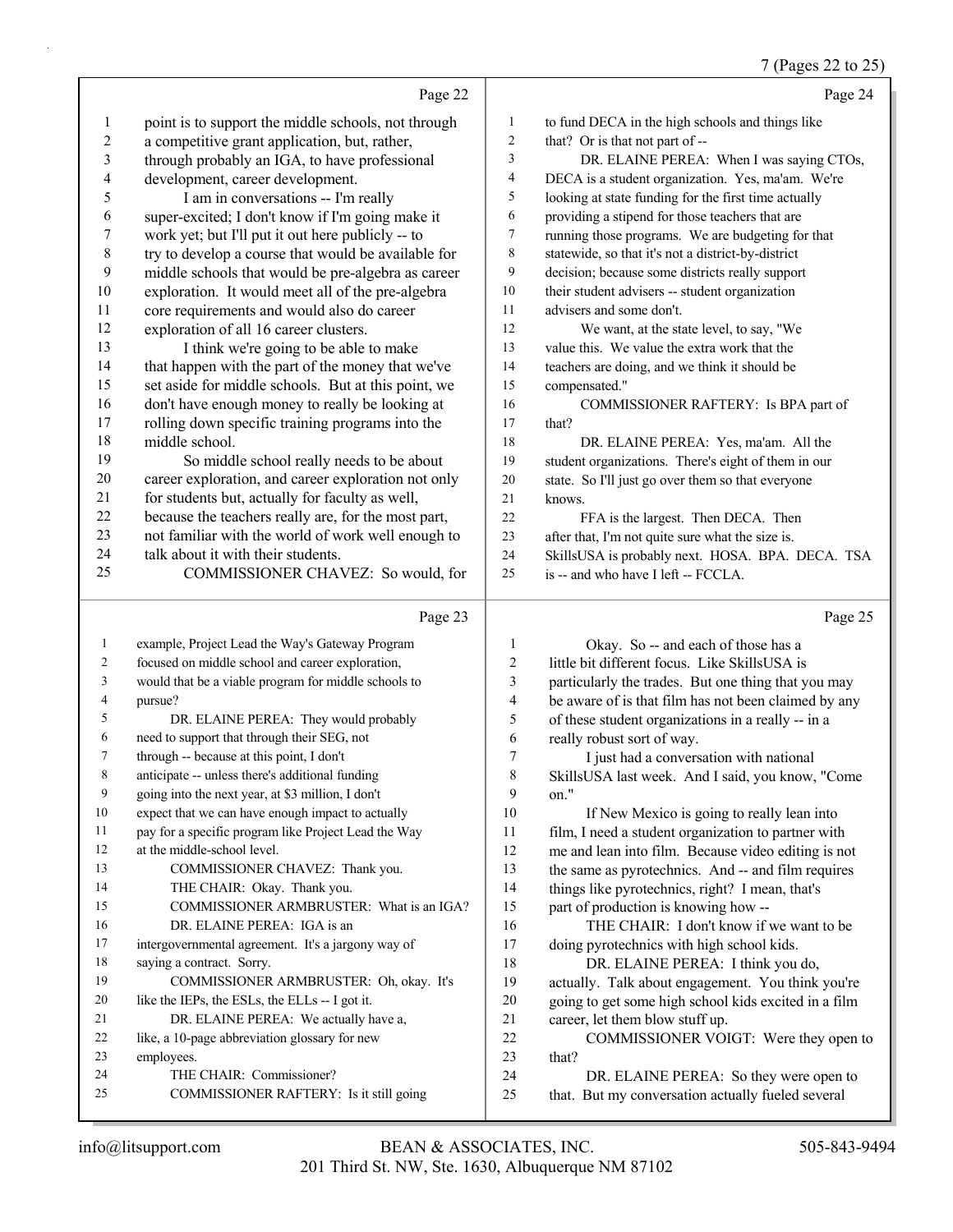8 (Pages 26 to 29)

|                | Page 26                                                                                                      |                         | Page 28                                                                                             |
|----------------|--------------------------------------------------------------------------------------------------------------|-------------------------|-----------------------------------------------------------------------------------------------------|
| 1              | e-mails. There's a lot of e-mail traffic going                                                               | 1                       | THE CHAIR: So when you mentioned                                                                    |
| $\overline{c}$ | around right now; because all the student                                                                    | $\boldsymbol{2}$        | transportation, so that it would be an appropriate                                                  |
| 3              | organizations are kind of trying to figure out how                                                           | 3                       | use of money to use for transporting students to?                                                   |
| 4              | to -- how to come out of last century and move into                                                          | 4                       | Is that allow -- would that -- is that going to be                                                  |
| 5              | this century. And some of them are a little further                                                          | 5                       | allowable going forward so that kids had to get to                                                  |
| 6              | ahead than others.                                                                                           | 6                       | someplace for, you know, training or --                                                             |
| 7              | But film I think is the one that we need                                                                     | $\boldsymbol{7}$        | DR. ELAINE PEREA: Perkins has always                                                                |
| $\,$ $\,$      | most to have a really authentic student organization                                                         | $\,$ $\,$               | allowed that use of funds for special populations,                                                  |
| 9              | that we can partner with.                                                                                    | 9                       | which most of our students fall into one or more                                                    |
| 10             | COMMISSIONER VOIGT: Thanks.                                                                                  | $10\,$                  | special populations because low-income is kind of                                                   |
| 11             | THE CHAIR: Well, thank you. And we're                                                                        | 11                      | the first one right there; and Hispanic and Native                                                  |
| 12             | excited about this. Because as you mentioned,                                                                | 12                      | American are two other big ones. Once you've hit                                                    |
| 13             | there's been a lot of pushback from us and not                                                               | 13                      | those three, you've picked up most CTE participants.                                                |
| 14             | really you having any control over it. It's more                                                             | 14                      | But Perkins V, the new Perkins Act, allows                                                          |
| 15             | frustration that, you know, we have these schools                                                            | 15                      | transportation for all CTE students.                                                                |
| 16             | that have these great programs, and they can't                                                               | 16                      | And then at the state level, we also                                                                |
| 17             | access the money because they're just not large                                                              | 17                      | recognize that a huge barrier to dual credit is --                                                  |
| $18\,$         | enough.                                                                                                      | $18\,$                  | is transportation. So they'll be evaluated on a                                                     |
| 19             | So this is exciting that there is --                                                                         | 19                      | case-by-case basis. That may or may not be the best                                                 |
| $20\,$         | there's this opportunity. So I hope that schools do                                                          | $20\,$                  | use of funds. But there will not be an outright                                                     |
| 21             | start to reach out and get these business partners                                                           | 21                      | prohibition.                                                                                        |
| 22             | so that they're aligning themselves so that they're                                                          | 22                      | THE CHAIR: Right. And I guess -- I'm                                                                |
| 23             | ready for this for the upcoming year.                                                                        | 23                      | sorry. I guess it's going to be a little bit of                                                     |
| 24             | DR. ELAINE PEREA: And this year, the                                                                         | 24                      | a -- a learning curve; because so many of our                                                       |
| 25             | state funding will be mostly in support of that.                                                             | 25                      | charters haven't been able to avail themselves of                                                   |
|                |                                                                                                              |                         |                                                                                                     |
|                |                                                                                                              |                         |                                                                                                     |
|                | Page 27                                                                                                      |                         | Page 29                                                                                             |
| 1              | THE CHAIR: Right. Good.                                                                                      | 1                       | the opportunity, so they're really not familiar that                                                |
| 2              | DR. ELAINE PEREA: We're too late in the                                                                      | $\overline{c}$          | much with the -- with the process, and they've sort                                                 |
| 3              | season for new classes to start, right? I don't                                                              | $\overline{\mathbf{3}}$ | of closed off because it's always, "We can't do that                                                |
| 4              | anticipate any of that money is going to be going                                                            | $\overline{\mathbf{4}}$ | because we're not big enough."                                                                      |
| 5              | toward a class that starts in August.                                                                        | 5                       | So I think the -- you know, there's going                                                           |
| 6              | THE CHAIR: Right.                                                                                            | 6                       | to have to be a little bit of a push to get schools                                                 |
| 7              | DR. ELAINE PEREA: Right? I don't have my                                                                     | $\tau$                  | to be aware that, you know, yes, this is available,                                                 |
| 8              | application up yet. I expect that money -- the                                                               | 8                       | yes, you can do it, and help to navigate the road                                                   |
| 9              | state money will be toward that, toward building                                                             | 9                       | for that for a while, so that we're -- you know,                                                    |
| $10\,$         | capacity and getting teachers skilled-up,                                                                    | 10                      | we're sure that they're part of this.                                                               |
| 11             | recruiting. In some cases that may be what's                                                                 | 11                      | Commissioner Caballero?                                                                             |
| 12             | necessary.                                                                                                   | 12                      | COMMISSIONER CABALLERO: Yes. I'm a                                                                  |
| 13             | If a school wants to launch an IT program                                                                    | 13                      | little confused as to where does the data come from,                                                |
| 14             | and they don't have a computer science teacher, they                                                         | 14                      | the feds or state, in terms of determining                                                          |
| 15<br>16       | can and should use the money toward -- you know,                                                             | 15<br>16                | high-demand areas within the State of New Mexico?                                                   |
| 17             | toward finding teacher, toward -- you know,                                                                  | $17$                    | DR. ELAINE PEREA: Yes, sir. The                                                                     |
| 18             | there's -- because it's state funds, there's lots of<br>flexibility in ways that we haven't had with federal | 18                      | Department of Workforce Solutions, which is our<br>State Department of Labor, they have a -- a -- a |
| 19             | funds to address transportation needs, to address                                                            | 19                      | wealth of data. They have statisticians that                                                        |
| $20\,$         | staffing needs, to address curriculum requirements                                                           | $20\,$                  | calculate those data, and they're published on their                                                |
| 21             | that maybe are outside of an instructional materials                                                         | 21                      | website. They're updated quarterly.                                                                 |
| $22\,$         | fund.                                                                                                        | $22\,$                  | That's what we call Labor Market                                                                    |
| 23             | So we are looking at and excited about                                                                       | 23                      | Information, LMI. They have a website that's called                                                 |
| 24             | being able to support schools in some of the ways                                                            | 24                      | LASER, which is the -- the public-facing data                                                       |
| 25             | that Perkins has not been able to support.                                                                   | 25                      | exploration page that my team uses and that my team                                                 |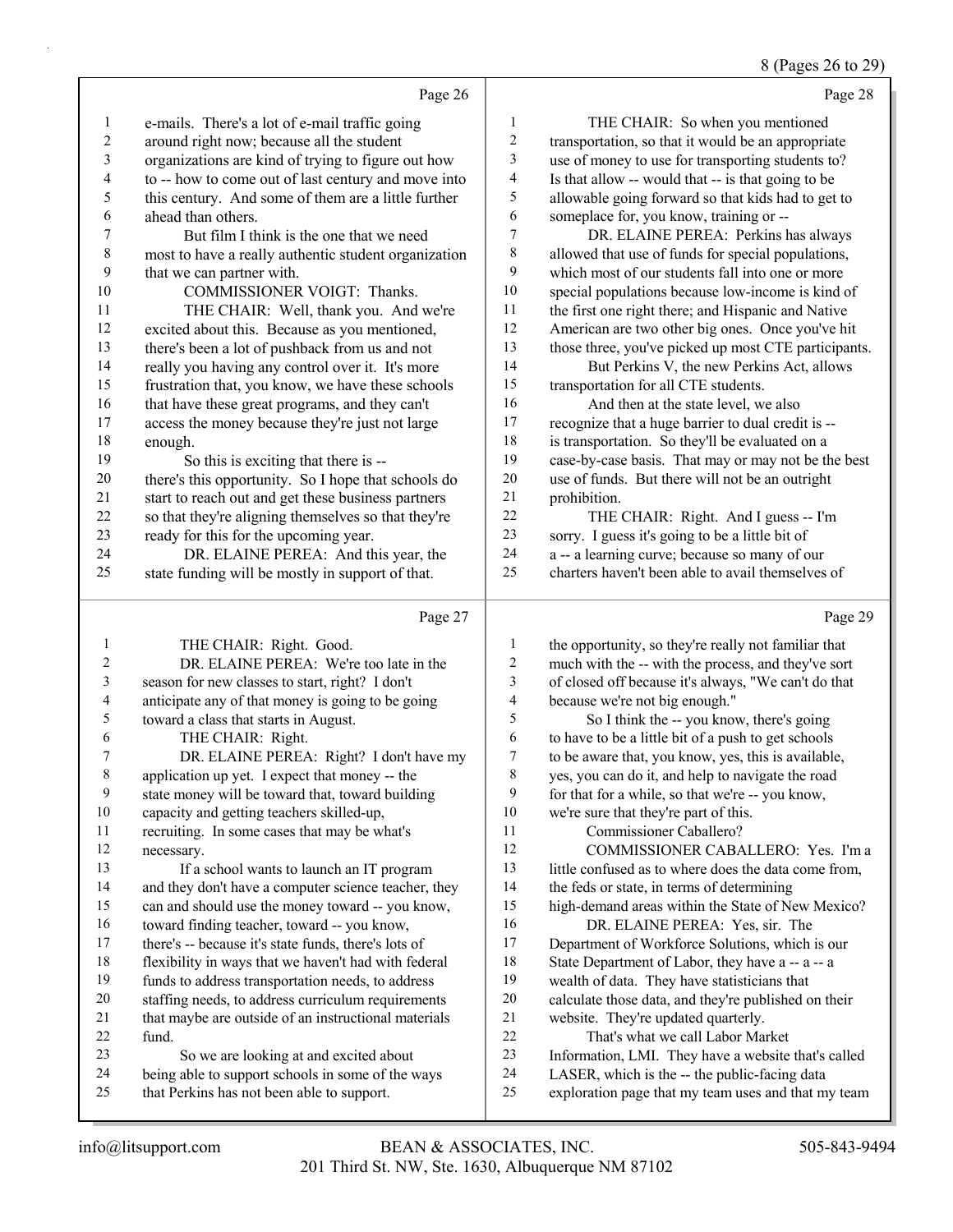#### 9 (Pages 30 to 33)

|              |                                                                                                       |                          | $(1450 \text{ so } 100)$                                                                             |
|--------------|-------------------------------------------------------------------------------------------------------|--------------------------|------------------------------------------------------------------------------------------------------|
|              | Page 30                                                                                               |                          | Page 32                                                                                              |
| 1            | coaches schools to use to justify their -- their                                                      | 1                        | trades would then be aligned with ABC, because                                                       |
| 2            | assertions.                                                                                           | $\overline{2}$           | the -- that association is better able to say what                                                   |
| 3            | And then every state is allowed to define                                                             | $\mathfrak{Z}$           | students need to know than I am.                                                                     |
| 4            | high-wage differently. We've defined high-wage as                                                     | $\overline{4}$           | THE CHAIR: Commissioner?                                                                             |
| 5            | three -- let's see if I get this right -- twice --                                                    | 5                        | COMMISSIONER CRONE: This is not directly                                                             |
| 6            | twice the poverty level for a family of three, at --                                                  | 6                        | related to charters. But Northern is getting back                                                    |
| 7            | which -- it's just a way of us linking to the                                                         | 7                        | into the CTE business. Harry Rommel at the Higher                                                    |
| 8            | poverty data, which is a national number.                                                             | $\,$ $\,$                | Ed Department found a way where a constitution                                                       |
| 9            | In our state right now, that calculation                                                              | 9                        | school, like Northern, can actually tap into the tax                                                 |
| 10           | comes up to about \$36,800. The median salary in                                                      | 10                       | base, which has always been unavailable, through                                                     |
| 11           | New Mexico is about \$42,000. So -- so at 36, we're                                                   | 11                       | partnering with local school districts.                                                              |
| 12           | still below the median salary, but we're well above                                                   | 12                       | Now, this will require an election.                                                                  |
| 13           | minimum wage.                                                                                         | 13                       | Because it is a mill levy. So the three districts                                                    |
| 14           | And the reason that we link that high wage                                                            | 14                       | right now are Española, Pojoaque, and Mesa Vista;                                                    |
| 15           | to a family of three is because we often talk about                                                   | 15                       | although we could do pretty much all of Rio Arriba                                                   |
| 16           | family sustaining wages. And at 36, we believe that                                                   | 16                       | County and possibly part of Taos and other counties.                                                 |
| 17           | a family can afford the necessities of life. They                                                     | 17                       | They are partnering with the Plumbers and                                                            |
| 18           | can afford a car payment and a mortgage and to take                                                   | 18                       | Pipefitters. And so pretty much every plumber in                                                     |
| 19           | care of themselves and their children effectively.                                                    | 19                       | the state could eventually be taking courses at                                                      |
| 20           | So that's how we've defined high-wage.                                                                | 20                       | Northern.                                                                                            |
| 21           | As the poverty level moves nationally, our                                                            | 21                       | And then, of course, the rest of their                                                               |
| 22           | number will move with it.                                                                             | 22                       | training would be at particular job sites through                                                    |
| 23           | COMMISSIONER VOIGT: Madam Chair? Just to                                                              | 23                       | the Plumbers and Pipefitters.                                                                        |
| 24           | clarify about the transportation, when you say                                                        | 24                       | The other program is electricity. And I'm                                                            |
| 25           | there's funding for transportation, I don't think it                                                  | 25                       | not sure the arrangement there. But it will also                                                     |
|              |                                                                                                       |                          |                                                                                                      |
|              | Page 31                                                                                               |                          | Page 33                                                                                              |
|              |                                                                                                       |                          |                                                                                                      |
| $\mathbf{1}$ | necessarily means renting a bus. It could be                                                          | $\mathbf{1}$             | revive the El Rito campus. It will become                                                            |
| 2            | reimbursement of bus fare or mileage. Is that                                                         | $\overline{c}$           | functional once again.                                                                               |
| 3<br>4       | right?                                                                                                | 3                        | There will also be a component which is a                                                            |
| 5            | DR. ELAINE PEREA: Yes.                                                                                | $\overline{\mathcal{L}}$ | solar array at the El Rito campus.                                                                   |
| 6            | COMMISSIONER VOIGT: Okay. Thank you.<br>DR. ELAINE PEREA: And it does have to be                      | 5<br>6                   | In terms of the transportation, they're                                                              |
| 7            |                                                                                                       | 7                        | going to partner with the school districts to bring                                                  |
| 8            | specifically around CTE. So you can't use CTE to                                                      | $\,8\,$                  | students to campus.<br>When I started at UNM-Northern branch back                                    |
| 9            | provide for your charter pickup in the morning or<br>for the whole charter school. It's about CTE.    | 9                        |                                                                                                      |
| 10           | So it's more about an internship to a work                                                            | 10                       | in the '70s, there was actually a bus system<br>throughout the north to shuttle students to the --   |
| 11           | site or dual credit to your partner, post-secondary.                                                  | 11                       | the El Rito campus first, and then later, the                                                        |
| 12           | That's the sort of transportation needs that we're                                                    | 12                       | Española campus.                                                                                     |
| 13           | looking at addressing. Field trips, career                                                            | 13                       | They're also looking at getting a fleet,                                                             |
| 14           | exploration field trips, might be something that                                                      | 14                       | of electric vehicles, buses. So this should be a                                                     |
| 15           | would be fundable.                                                                                    | 15                       | big economic boon. And there are charters in that                                                    |
| 16           | COMMISSIONER CABALLERO: Madam Chair?                                                                  | 16                       | area, too, so -- thank you.                                                                          |
| 17           | THE CHAIR: Commissioner Caballero?                                                                    | $17$                     | THE CHAIR: They may not want to talk to                                                              |
| 18           | COMMISSIONER CABALLERO: Will we be more                                                               | $18\,$                   | Albuquerque about electric buses, though.                                                            |
| 19           | apt to use union training sites and their resources?                                                  | 19                       | COMMISSIONER CRONE: Okay.                                                                            |
| 20           | DR. ELAINE PEREA: I believe we will.                                                                  | $20\,$                   | THE CHAIR: Commissioners, any other                                                                  |
| 21           | That's part of why we're pushing for the                                                              | 21                       | questions?                                                                                           |
| 22           | partnerships, is we are expecting that, like the --                                                   | 22                       | Thanks. And once again, thank you so                                                                 |
| 23           | Associated Builders and Contractors, ABC, down in                                                     | 23                       | much, because this is exciting for what schools are                                                  |
| 24<br>25     | Albuquerque, I expect them to be a lead applicant<br>for the trades. And so schools that are offering | 24<br>25                 | going to be able to do. And I hope we also partner<br>with that in making sure that, you know, we're |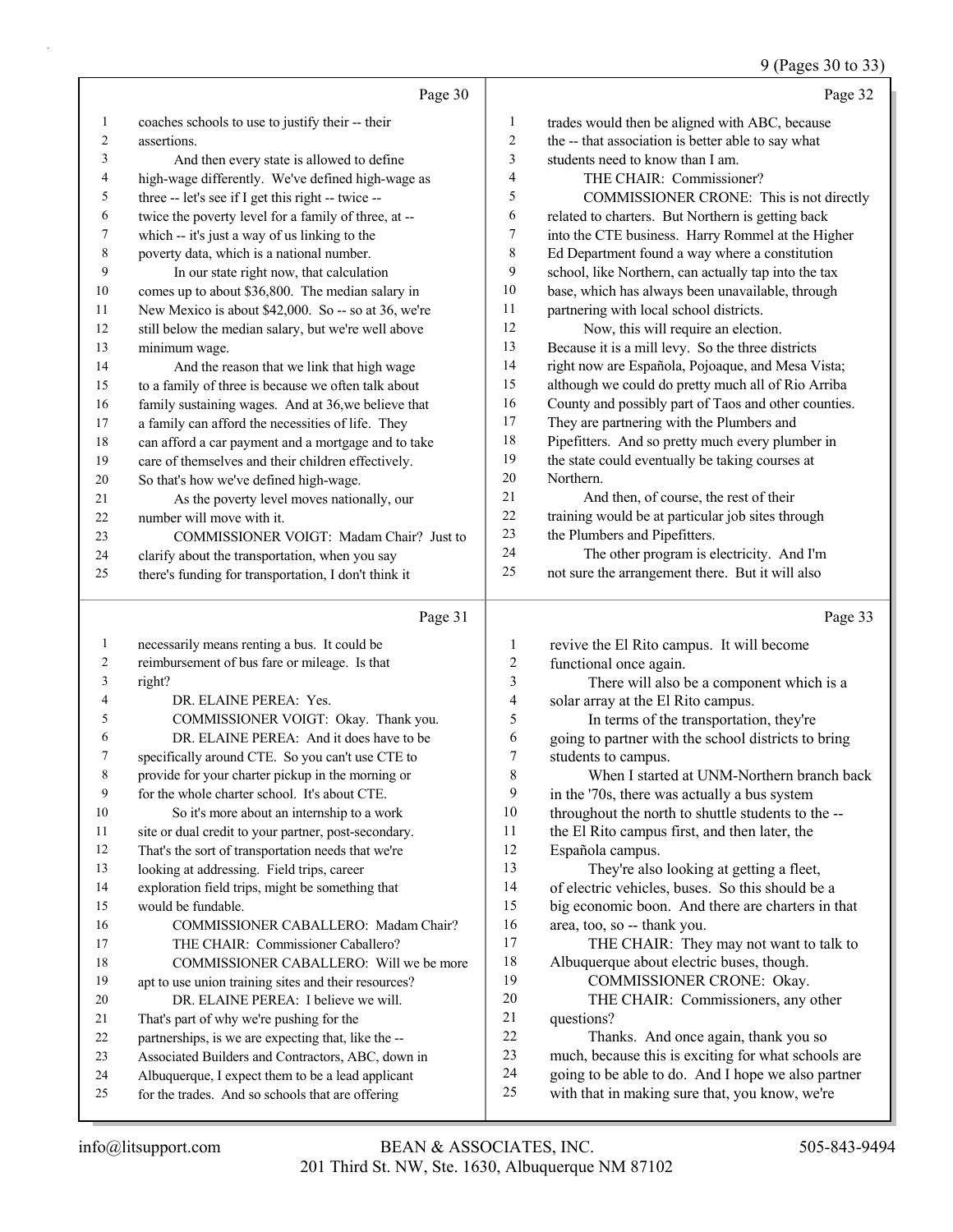10 (Pages 34 to 37)

| Page 34                                             |                                                   | Page 36                                              |
|-----------------------------------------------------|---------------------------------------------------|------------------------------------------------------|
|                                                     | 1                                                 | of those constituents.                               |
| they're making use of this, because it is, it's     | 2                                                 | I also want to share gratitude to Karen,             |
| important.                                          | 3                                                 | Dylan, and Megan for the ongoing support of our      |
| DR. ELAINE PEREA: Yes. Thank you so                 | 4                                                 | schools and their most recent site visits. I think   |
| much. Thank you all for your time. And please feel  | 5                                                 | they've done some important work in supporting and   |
| free to reach out to me anytime if you have a       | 6                                                 | celebrating our schools in ensuring that they're     |
| question. I'm happy to talk at more length about    | 7                                                 | meeting their visions for students and providing     |
| this topic to anyone who wants to talk about it,    | 8                                                 | technical assistance where our schools need it.      |
| anyone who will listen. Thank you.                  | 9                                                 | Most recently, they -- they trekked                  |
| MS. KAREN WOERNER: To anyone who will               | 10                                                | from -- from -- ranging from Albuquerque to Walatowa |
| listen?                                             | 11                                                | and Jemez Pueblo, went out to Shiprock, down to      |
| THE CHAIR: We are on to Item No. 6, and             | 12                                                | Gallup, and then across the -- not across the        |
| that's the report from Options for Parents and      | 13                                                | border -- but right to the border for DEAP in        |
| Charter School Division.                            | 14                                                | Navajo, New Mexico.                                  |
| MR. ALAN BRAUER: Madam Chair, members of            | 15                                                | And this was all in the same week that we            |
| the Commission, thank you for this time, and thank  | 16                                                | were doing contract negotiations at the end. So I    |
| you for having us today.                            | 17                                                | just have a lot of gratitude for them. And I know    |
| I wanted to just share that my -- my                | 18                                                | that drive very, very well from the last 12 years or |
| discussion notes will start with celebrations and   | 19                                                | so in my life. And I know that it -- there's a lot   |
| acknowledgments and end with celebrations and       | 20                                                | of time away from family. And I just want to         |
| acknowledgments. So this is going to be a           | 21                                                | acknowledge that and celebrate that one.             |
| celebration sandwich for us today.                  | 22                                                | I also want to celebrate Leslie Kelly for            |
| I, first and foremost, want to celebrate            | 23                                                | her ongoing efforts in supporting the creation of    |
| the Public Education Commission and Ms. Jaeger and  | 24                                                | the financial framework with Chairwoman and Land     |
| our staff for all our work and doing a full baker's | 25                                                | for doing the legwork in submitting crucial          |
|                                                     | reaching out to as many schools as we can so that |                                                      |

# Page 35

|                | Page 35                                              |    | Page 37                                              |
|----------------|------------------------------------------------------|----|------------------------------------------------------|
| 1              | dozen of contract negotiations within one week.      | 1  | amendments to our CSP grant so we create more        |
| $\overline{2}$ | This was my first time on this side of the           | 2  | accessibility and equity so that more of our schools |
| 3              | negotiation process, and I am -- I am really         | 3  | can benefit from this grant. So thank you to         |
| 4              | thankful personally and professionally for the       | 4  | Leslie.                                              |
| 5              | learning that I've been able to take from you all.   | 5  | Our business manager, Debbie, has been               |
| 6              | And I just wanted to share my admiration for         | 6  | working relentlessly over the last few weeks.        |
| 7              | everyone involved in that and the amount of time and | 7  | That's going to continue as we close out the Fiscal  |
| 8              | effort and smart thinking that went into truly       | 8  | Year '19 and start out Fiscal Year '20, to truly     |
| 9              | building partnership with that school. So thank you  | 9  | support the closeout and to get us, like, a really   |
| 10             | very much all around.                                | 10 | strong jump-start on the upcoming year.              |
| 11             | I also wanted to take -- take some time to           | 11 | I'm also personally grateful for her                 |
| 12             | show some thanks for the CSD staff. Especially at    | 12 | continued teaching that she's given to me as I learn |
| 13             | this time of the year as we close out one fiscal     | 13 | about state budgets and state processes and          |
| 14             | year and start to really ramp up for the next fiscal | 14 | financial systems. And so I just wanted to           |
| 15             | year, there's just a lot of work that everyone is    | 15 | acknowledge her today.                               |
| 16             | really involved in. And I just wanted to pause and   | 16 | Finally, I wanted to acknowledge Karen and           |
| 17             | reflect and share some key -- key areas of           | 17 | Megan for the incredible work and the contract       |
| 18             | celebration and thankfulness.                        | 18 | negotiations. I think both staffers have traveled    |
| 19             | First, I wanted to thank Dolores and                 | 19 | across the state alongside the Public Education      |
| 20             | Melissa for all their work with regard to the        | 20 | Commission for the last week or so and have provided |
| 21             | ongoing trainings, both for our current to           | 21 | some critical support and assistance so that our     |
| 22             | implementation five-year schools governing council   | 22 | schools and our Public Education Commission can      |
| 23             | members, as well as our charter -- our aspiring      | 23 | really do the important and hard work and having     |
| 24             | charter applicants. They have done just an amazing   | 24 | some negotiations. So thanks to each and every one   |
| 25             | amount of work across the state in support of each   | 25 | of you for that.                                     |
|                |                                                      |    |                                                      |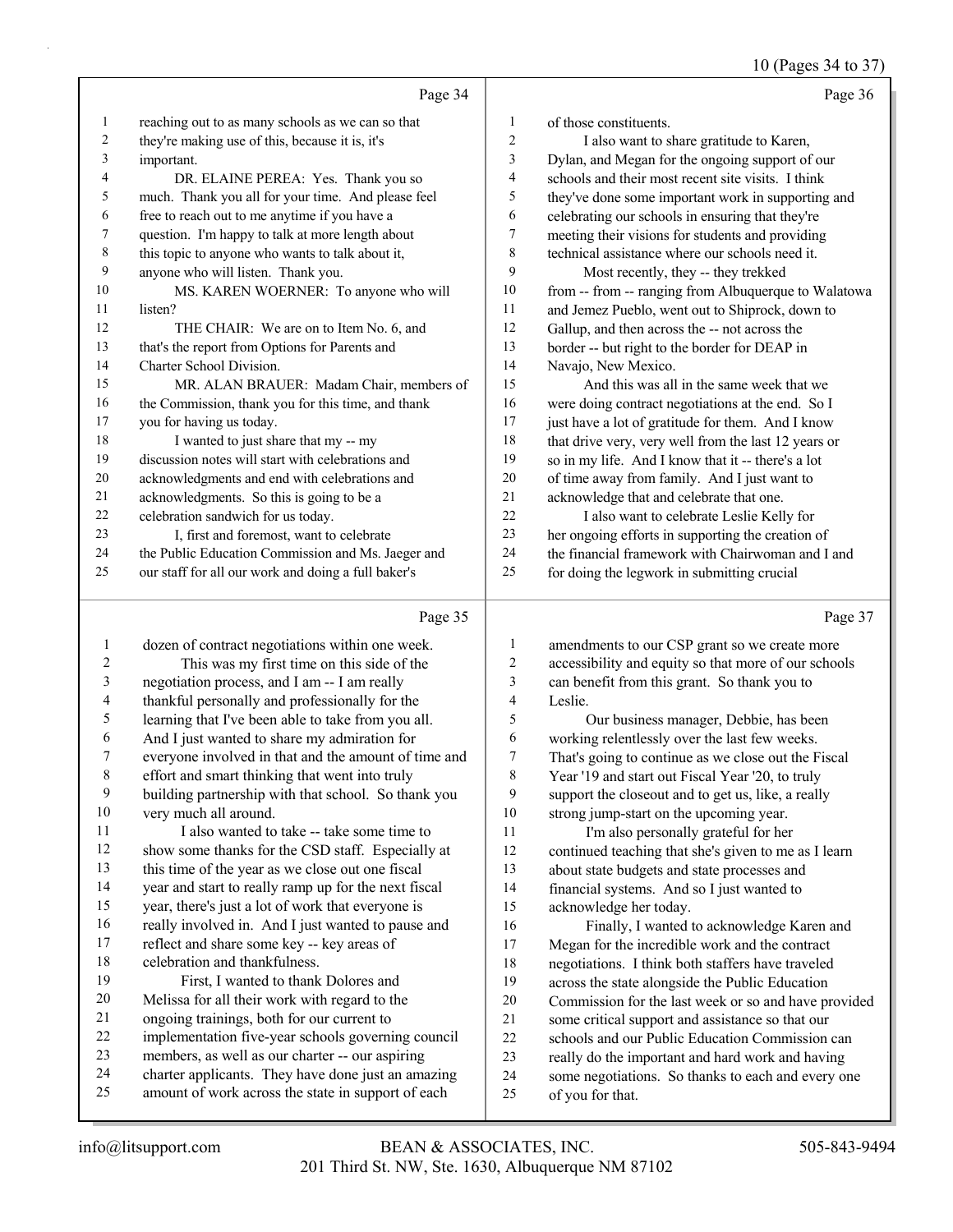#### 11 (Pages 38 to 41)

|              |                                                                          |                | $11 \text{ (14500,00)}$                                        |
|--------------|--------------------------------------------------------------------------|----------------|----------------------------------------------------------------|
|              | Page 38                                                                  |                | Page 40                                                        |
| 1            | Staff hires. I'm pleased to announce that                                | 1              | COMMISSIONER VOIGT: It's Berna.                                |
| 2            | Megan Maestas has officially begun her work as the                       | 2              | MR. ALAN BRAUER: Berna Facio, B-E-R-N-A,                       |
| 3            | authorizing practices head administrator. We're                          | 3              | and then Facio, F-A-S-I-O.                                     |
| 4            | super excited for that. A well deserved promotion.                       | 4              | COMMISSIONER VOIGT: F-A-C-I-O.                                 |
| 5            | In other good news, we have made a -- an offer and                       | 5              | THE CHAIR: F-A-C- -- right.                                    |
| 6            | the offer has been accepted by Carolyn Bayne, who                        | 6              | COMMISSIONER VOIGT: F-A-C-I-O.                                 |
| 7            | will be joining us starting on Monday as our new                         | 7              | THE CHAIR: Oh. There's no "S"?                                 |
| 8            | executive assistant to the Charter School Division.                      | 8              | COMMISSIONER VOIGT: It's at Comanche and                       |
| 9            | So we're really excited about that. I think Dolores                      | 9              | Louisiana.                                                     |
| 10           | is probably particularly excited so that she can                         | 10             | MR. ALAN BRAUER: Thank you, Commissioner.                      |
| 11           | move into just one position on our technical                             | 11             | COMMISSIONER VOIGT: Sure.                                      |
| 12           | assistance team.                                                         | 12             | MR. ALAN BRAUER: Yeah. It's -- sorry if                        |
| 13           | I'll move along to some training updates.                                | 13             | I missed that, Commissioner. But it's on Louisiana             |
| 14           | The last implementation year training was                                | 14             | and Comanche is the cross-section.                             |
| 15           | April 19th for our two schools who are in the                            | 15             | And so our plan is to send out                                 |
| 16           | process of commencing operations.                                        | 16             | registration information and save-the-date and a               |
| 17           | The last new applicant training is                                       | $17$           | request for presenters starting next week, as soon             |
| 18           | scheduled for this Monday, May 13th, here in Mabry                       | 18             | as we have the interim paperwork completed for that.           |
| 19           | Hall, I believe -- oh, it's in Albuquerque. Thank                        | 19             | THE CHAIR: Okay. So let me just ask you,                       |
| 20           | you, Melissa.                                                            | 20             | for those of us that travel in. Are -- when you say            |
| 21           | And then I also wanted to share that                                     | $21\,$         | Thursday, the 20th, is the anticipation that it's              |
| 22           | training that Melissa and Dolores are working on for                     | 22             | going to start first thing Thursday morning, or                |
| 23           | governing councils. We are, where possible,                              | 23             | Thursday afternoon into Friday?                                |
| 24           | creating online versions of certain trainings where                      | 24             | MR. ALAN BRAUER: Madam Chair, we're                            |
| 25           | rule and statute allow us to do that. And I'm                            | 25             | going -- the definitive plan is to start at 11:00              |
|              | Page 39                                                                  |                | Page 41                                                        |
| $\mathbf{1}$ | really thankful for the work in making that happen,                      | $\mathbf{1}$   | with registration and then start with lunch. And               |
| 2            | as I know that many governing council members are                        | $\overline{c}$ | then after the lunch hour, that's when the actual              |
| 3            | appreciative of those opportunities, too.                                | 3              | preliminary discussion with our PED leadership will            |
| 4            | I wanted to share a quick update on the                                  | $\overline{4}$ | start.                                                         |
| 5            | charter school conference. I think, last meeting in                      | 5              | And so, yeah, we took that feedback from                       |
| 6            | April, I shared a tentative schedule -- or date.                         | 6              | years past. And I think it's great to put in as                |
| 7            | And I wanted to share a new and improved definitive                      | $\overline{7}$ | much as we can for learning, but also ensure that we           |
| 8            | schedule.                                                                | 8              | give as many people as possible who are traveling              |
| 9            | We are in the process of -- and this is                                  | 9              | from across the state to have some time to -- to get           |
| 10           | where Debbie has really helped me understand the ins                     | 10             | to where we want them to be to be fully present.               |
| 11           | and outs about creating intergovernmental agreements                     | 11             | THE CHAIR: Okay. Thank you.                                    |
| 12           | and processes to -- to create this charter school                        | 12             | MR. ALAN BRAUER: School closures. I have                       |
| 13           | conference.                                                              | 13             | a brief update on that.                                        |
| 14           | And so we're in the process of that. But                                 | 14             | Anthony Charter School has been completed                      |
| 15           | we're tentatively scheduled to have the charter                          | 15             | as of May the 4th. That's when the disbursement of             |
| 16           | school conference in alignment to when it was last                       | 16             | inventory happened, as well as the process to give             |
| 17           | year, which is Thursday, June 20th, and Friday,                          | $17\,$         | ownership to the City of Anthony with regard to                |
| 18           | June 21st. And it'll be in Albuquerque, most likely                      | $18\,$         | the -- the portable buildings there.                           |
| 19           | at the Berna Facio Training Center, which is the new                     | 19             | SAHQ is also in process and has been                           |
| 20           | training center that APS has -- has built over the                       | 20             | initiated, and we're hopeful that that is closed out           |
| 21           | last year.                                                               | 21             | shortly.                                                       |
|              |                                                                          |                |                                                                |
| 22<br>23     | THE CHAIR: Is that -- I'm sorry. Is that<br>the one that you used, Matt? | 22<br>23       | THE CHAIR: Thank you.<br>MR. ALAN BRAUER: Moving on, governing |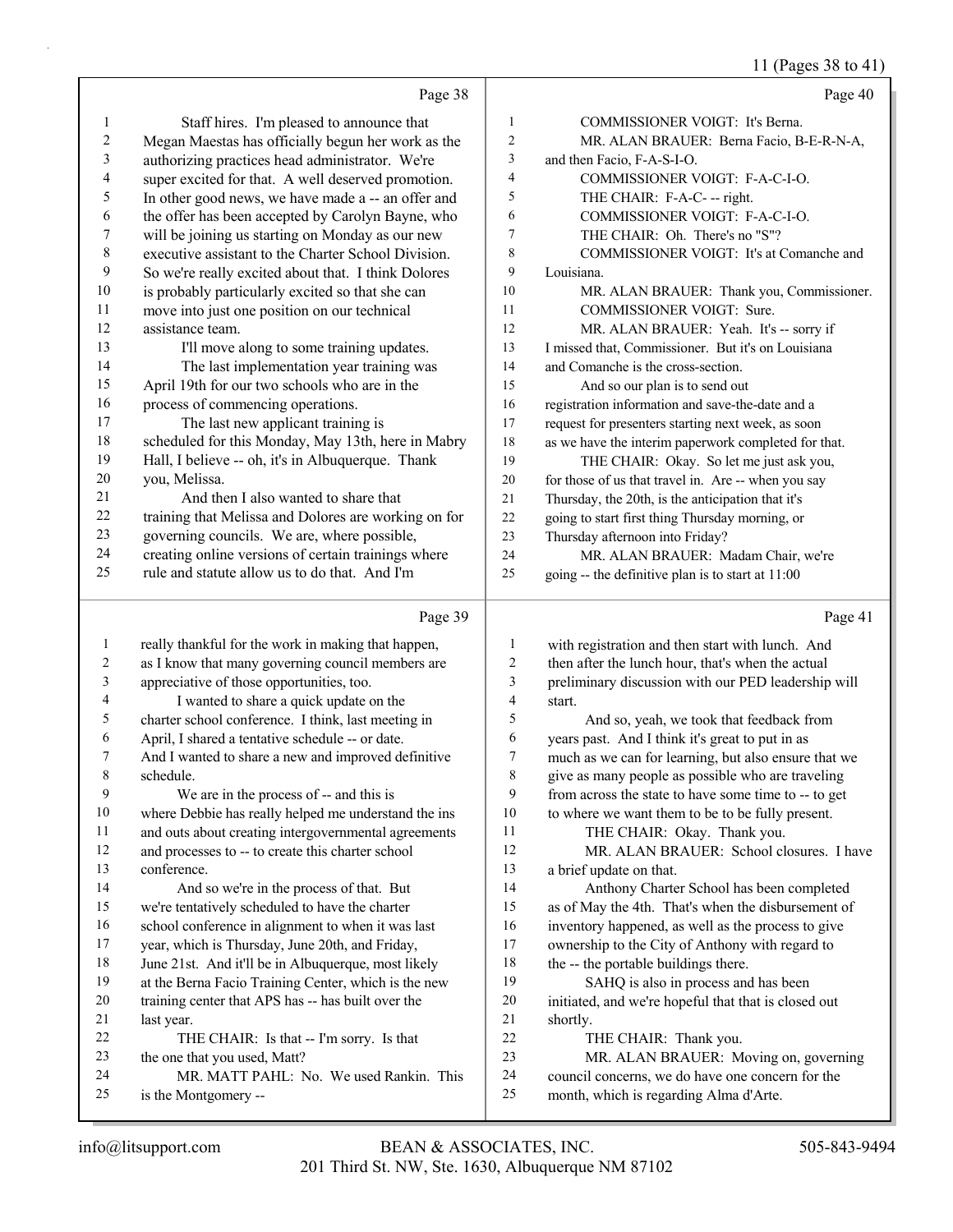# 12 (Pages 42 to 45)

|    | Page 42                                              |    | Page 44                                              |
|----|------------------------------------------------------|----|------------------------------------------------------|
| 1  | As of 8:30 a.m. this morning, the last               | 1  | provides an engaging and challenging educational     |
| 2  | time that I -- that I was able to check with our     | 2  | program emphasizing direct experience, inquiry       |
| 3  | staff, there were some shifts in governing council   | 3  | learning, stimulation of the creative process, and   |
| 4  | membership. And as of 8:30 this morning, we have     | 4  | stewardship of our community and natural             |
| 5  | not received notification of those.                  | 5  | environment.                                         |
| 6  | All right.                                           | 6  | In the most recent site visit for this               |
| 7  | THE CHAIR: Before we move on, just a                 | 7  | year, the charter school team came back and reported |
| 8  | second.                                              | 8  | that they observed many photos from students from    |
| 9  | (Chair consults with Commission counsel.)            | 9  | their required internships. One student's            |
| 10 | COMMISSIONER ARMBRUSTER: Madam Chair, can            | 10 | internship revolved around pursuing his pilot's      |
| 11 | I ask the Director a question very quickly?          | 11 | license. Another student was exhibiting a project    |
| 12 | THE CHAIR: About Alma?                               | 12 | around his volunteer work with Wolfsong Sanctuary,   |
| 13 | COMMISSIONER ARMBRUSTER: No. I just                  | 13 | which is a facility dedicated to saving and caring   |
| 14 | wanted to know who was in charge of closing the      | 14 | for wolf hybrid animals.                             |
| 15 | schools.                                             | 15 | So we just wanted to provide some                    |
| 16 | THE CHAIR: Oh. Sandy Beery.                          | 16 | acknowledgment and appreciation for the work that    |
| 17 | Yes. Alan, just to double-check. SAHQ is             | 17 | Aldo Leopold Charter School is doing in the south.   |
| 18 | going to be closed out -- we anticipate SAHQ will be | 18 | THE CHAIR: Do we know what a wolf hybrid             |
| 19 | closed out by July 1 for sure; correct?              | 19 | is? Just -- I'm just curious. Are they pets or --    |
| 20 | MR. ALAN BRAUER: Madam Chair, members of             | 20 | because I know people that have wolf hybrids that    |
| 21 | the Commission, yes.                                 | 21 | were pets.                                           |
| 22 | THE CHAIR: Okay.                                     | 22 | COMMISSIONER CABALLERO: Madam Chair, I               |
| 23 | MR. ALAN BRAUER: And-                                | 23 | had one.                                             |
| 24 | THE CHAIR: We're good to move on unless              | 24 | THE CHAIR: Do you, really?                           |
| 25 | someone --                                           | 25 | COMMISSIONER CABALLERO: I did have one.              |
|    |                                                      |    |                                                      |

# Page 43

| 1  | MR. ALAN BRAUER: Okay. Great.                       | 1  | It passed away for -- picked up an ailment. But the |
|----|-----------------------------------------------------|----|-----------------------------------------------------|
| 2  | MS. PATRICIA MATTHEWS: I have a question.           | 2  | dog is called a "tundra shepherd." And his top      |
| 3  | Because I understood that Mr. Brauer just said that | 3  | weight ended up at 155 pounds.                      |
| 4  | the CSD had not received updated information about  | 4  | THE CHAIR: Oh, my gosh. Wow.                        |
| 5  | the governing board. And I have an e-mail from      | 5  | <b>COMMISSIONER CRONE: Madam Chair?</b>             |
| 6  | Mr. Elliott that was sent to Ms. Woerner yesterday. | 6  | MR. DYLAN WILSON: I was going to say, it            |
| 7  | THE CHAIR: I think the concern is that we           | 7  | basically -- because I was looking at their website |
| 8  | don't have the paperwork. Just an e-mail notifying  | 8  | recently. Wolf and dog breed. So you've got this    |
| 9  | isn't -- isn't -- we need all the documentation for | 9  | kind of half-wolf, half-dog. So it doesn't quite    |
| 10 | it to no longer be a concern.                       | 10 | fit domestically as a pet. It's in a weird limbo.   |
| 11 | MS. PATRICIA MATTHEWS: Got it.                      | 11 | So they take these animals in where they can        |
| 12 | THE CHAIR: And I hope I'm correct in                | 12 | actually have a home.                               |
| 13 | that.                                               | 13 | COMMISSIONER CABALLERO: They were great             |
| 14 | MS. KAREN WOERNER: Absolutely,                      | 14 | for the military. And the people buy them. And      |
| 15 | Madam Chair. I wanted to note the e-mail was about  | 15 | they concentrate on the East Coast, where they're   |
| 16 | a very recent change; so it was within the 30-day   | 16 | originally bred. Our dog was the friendliest dog,   |
| 17 | limit. But the reason for the school being on the   | 17 | had some special skills. We now are -- are noticing |
| 18 | agenda is the prior change that is still not        | 18 | dogs that can smell epilepsy, diabetes,             |
| 19 | completed in its documentation.                     | 19 | telecommunications and so forth.                    |
| 20 | MR. ALAN BRAUER: And, Madam Chair --                | 20 | My dog had special skills. And he was               |
| 21 | Madam Chair, members of the Commission, I wanted to | 21 | very, very friendly to everybody, unless he sensed, |
| 22 | close out with highlights and appreciations to our  | 22 | through us, that we were apprehensive, and his hair |
| 23 | schools; so the second part of the sandwich.        | 23 | would stand up. And he obeyed commands.             |
| 24 | I wanted to show some appreciation to               | 24 | So I thought it was dangerous to have such          |
| 25 | Aldo Leopold Charter School, which their mission    | 25 | a dog, but he turned out to be very good for us.    |
|    |                                                     |    |                                                     |

Page 45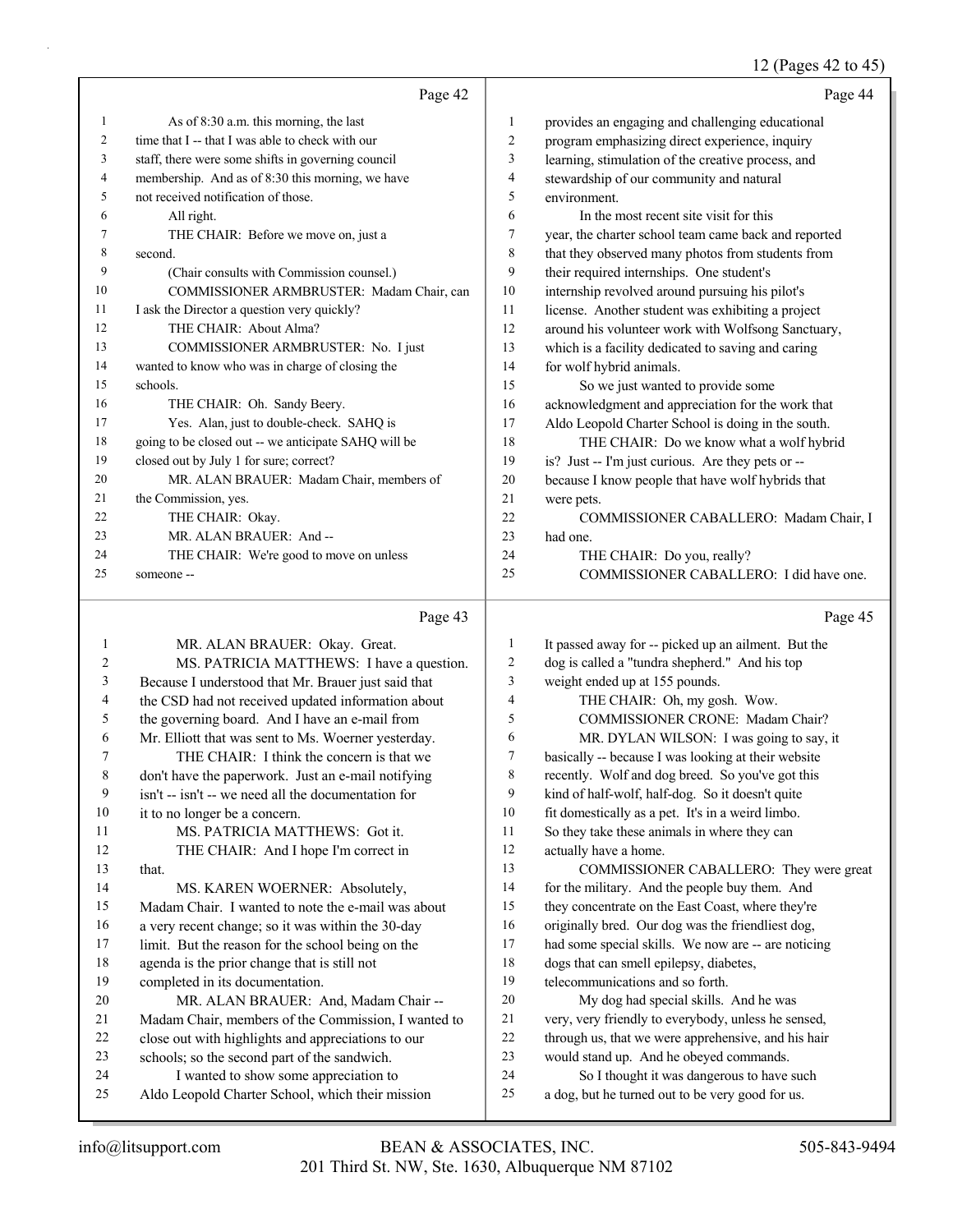13 (Pages 46 to 49)

|             |                                                                                                   |                         | 13 (Pages 46 to 49)                                                                  |
|-------------|---------------------------------------------------------------------------------------------------|-------------------------|--------------------------------------------------------------------------------------|
|             | Page 46                                                                                           |                         | Page 48                                                                              |
| 1           | COMMISSIONER CRONE: Madam Chair? Wolves,                                                          | 1                       | Charter School, this year.                                                           |
| 2           | dogs, and coyotes can interbreed. A coyowolf is a                                                 | $\overline{\mathbf{c}}$ | THE CHAIR: Thanks. And you're absolutely                                             |
| 3           | very dangerous animal. They attack humans. I had a                                                | 3                       | right. It was exciting to walk into that school for                                  |
| 4           | student who had a wolf hybrid, a female. And one                                                  | 4                       | that meeting, because those kids were so proud of                                    |
| 5           | day, she decided that she was going to be the alpha                                               | 5                       | the building they had. It's sad when a charter                                       |
| 6           | person, and she almost ripped his arm off. He was                                                 | 6                       | closes; but that's the ideal situation, when one                                     |
| 7           | in the hospital for six weeks.                                                                    | 7                       | closes down and someone else has the opportunity to                                  |
| $\,$ 8 $\,$ | THE CHAIR: I shared with everyone                                                                 | 8                       | make use of that property.                                                           |
| 9           | yesterday that my dog makes me answer the door,                                                   | 9                       | And, yeah, that school is just giddy with                                            |
| 10          | because he's not -- he's -- he believes in stranger                                               | 10                      | excitement over having that. And it has made a                                       |
| 11          | danger. "So go and let me know if it's okay. Then                                                 | 11                      | profound impact for them to be able to move into                                     |
| 12          | I'll come out."                                                                                   | 12                      | that new building. So it's -- it's good to see that                                  |
| 13          | So it's -- so thank you.                                                                          | 13                      | building was able to stay as a school. So thank you                                  |
| 14          | And I will applaud, once again, anyone who                                                        | 14                      | very much.                                                                           |
| 15          | takes seventh-graders on an outward-bound                                                         | 15                      | Could we take just a short break before we                                           |
| 16          | experience, because they're required to do -- I                                                   | 16                      | move on to the next piece of the agenda?                                             |
| 17          | think it's a weeklong prior to school that they go                                                | 17                      | Thank you.                                                                           |
| 18          | out. So God bless them. I can't imagine. So thank                                                 | 18                      | Let's try to make it, like, 10, if we can.                                           |
| 19          | you.                                                                                              | 19                      | That always melds into 20; but -- you know, I should                                 |
| 20          | MR. ALAN BRAUER: Madam Chair?                                                                     | 20                      | say 5.                                                                               |
| 21          | And finally, but definitely not least, we                                                         | 21                      | (Recess taken, 9:56 a.m. to 10:15 a.m.)                                              |
| 22          | wanted to acknowledge and celebrate South Valley                                                  | 22                      | THE CHAIR: If the record will please                                                 |
| 23          | Preparatory School. South Valley Prep's mission is                                                | 23                      | reflect that Commissioner Crone is not here. Thank                                   |
| 24          | to provide a small, safe, and unique family learning                                              | 24                      | you.                                                                                 |
| 25          | community, where students are prepared for high                                                   | 25                      | So we are back to Item No. 7, which is a                                             |
|             | Page 47                                                                                           |                         | Page 49                                                                              |
| 1           | school and beyond.                                                                                | 1                       | Discussion and Possible Action on the Corrective                                     |
| 2           | You know, one of my first official acts of                                                        | 2                       | Action Plan for La Academia Dolores Huerta.                                          |
| 3           | being part of the CSD team was to attend the school                                               | 3                       | And there are no documents associated with                                           |
| 4           | leader meeting at South Valley Prep's newer building                                              | 4                       | this, because we don't have the Corrective Action                                    |
| 5           | that they just moved into this year.                                                              | 5                       | Plan completed. We're -- we kept this on the agenda                                  |
| 6           | And one of the most memorable experiences                                                         | 6                       | so that I could give Commissioners an update as to                                   |
| 7           | for me from that day was meeting several of the                                                   | 7                       | where we are.                                                                        |
| 8           | student leaders and scholars there and engaging with                                              | 8                       | Because last month, you remember, we voted                                           |
| 9           | them around their experiences at the school and just                                              | 9                       | to create a Corrective Action Plan for the school.                                   |
| 10          | hearing how that school has really impacted them as                                               | 10                      | And as we were scheduling the contract                                               |
| 11          | people and as leaders.                                                                            | 11                      | negotiations -- and I noted that there might                                         |
| 12          | One highlight from our most recent visit                                                          | 12                      | possibly be some free time, and that's not                                           |
| 13          | was that the visits that are -- sorry -- from the                                                 | 13                      | allowed -- I suggested that while everyone was down                                  |
| 14          | visits from earlier in the year, from the first site                                              | 14                      | in Las Cruces, we would be able to have the                                          |
| 15          | visit, there are very minor concerns, for lack of a                                               | 15                      | opportunity to open up the discussion with the                                       |
| 16          | better word. And as a result in partnering with                                                   | 16                      | school then for the Corrective Action Plan.                                          |
| 17          | South Valley Prep, the CSD team decided that a full                                               | 17                      | So the Thursday afternoon before contract                                            |
| 18          | second visit was unnecessary, given the really                                                    | 18                      | negotiations began, staff -- Charter School Division                                 |
| 19          | strong start that the school had in their new                                                     | 19                      | staff, Commissioner Voigt, Commissioner Armbruster,                                  |
| 20          | facility.                                                                                         | 20                      | and myself -- and Counselor Mark Chaiken was there                                   |
| 21          | And so that was conducted over -- over a                                                          | 21                      | for that discussion. It was -- I think it was a --                                   |
| 22          | conference call instead of going in and then doing                                                | 22                      | I walked out of there thinking it was a relatively                                   |
| 23<br>24    | another one at the end of the year.                                                               | 23                      | productive meeting. I thought we had gotten                                          |
|             | And so we're really proud of the work that<br>South Valley Prep has done, as well as Aldo Leopold | 24<br>25                | ourselves to a point of understanding.<br>It was frustrating at first, because I had |
| 25          |                                                                                                   |                         |                                                                                      |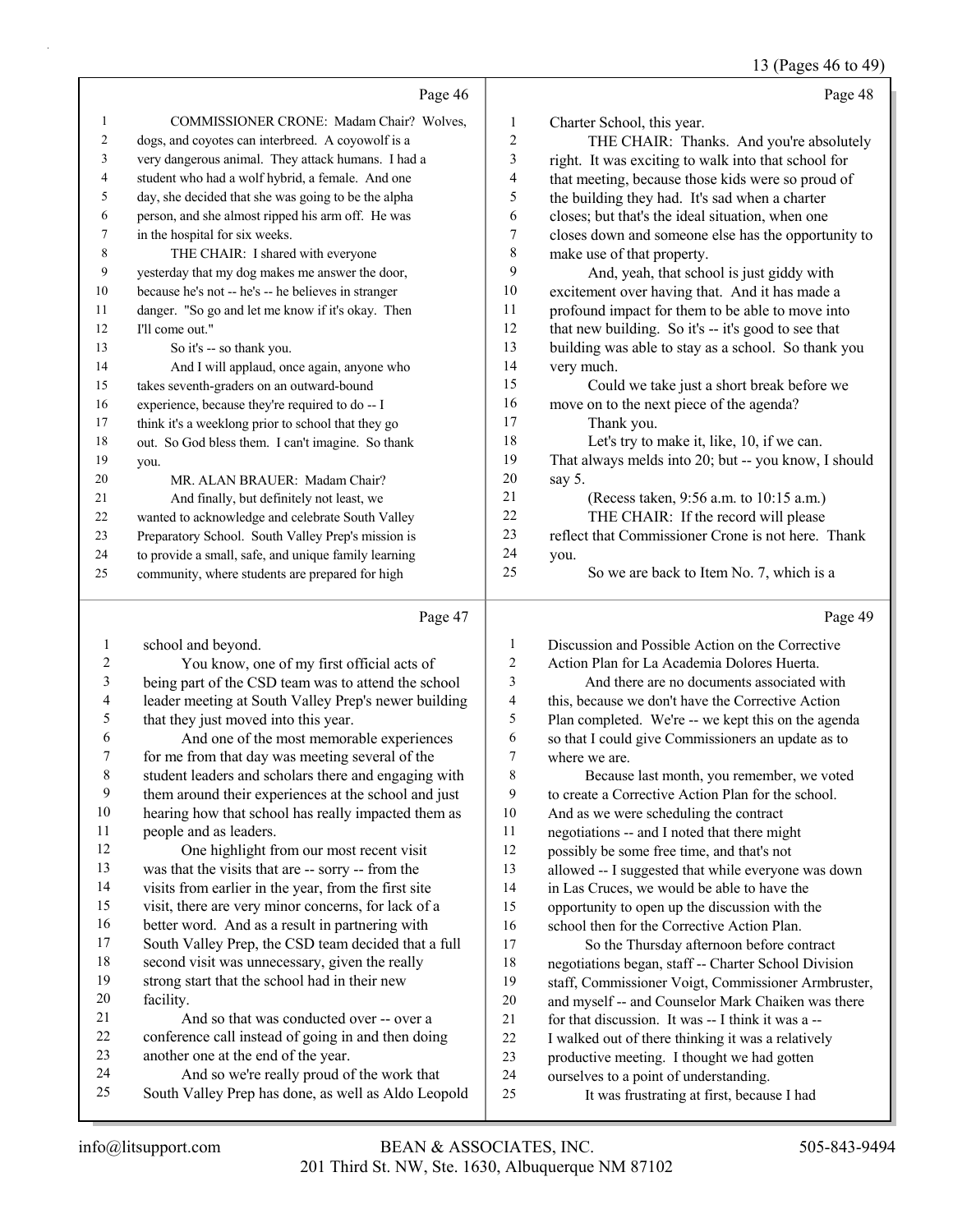# 14 (Pages 50 to 53)

|                          | Page 50                                                                                                  |                          | Page 52                                                                                                      |
|--------------------------|----------------------------------------------------------------------------------------------------------|--------------------------|--------------------------------------------------------------------------------------------------------------|
| $\mathbf{1}$             | sent the school an idea from the Commission. So                                                          | 1                        | it by that time, because Commissioner Voigt,                                                                 |
| $\boldsymbol{2}$         | let's use this as a starting point from us, so that                                                      | $\overline{\mathbf{c}}$  | Commissioner Armbruster, and myself would be here                                                            |
| 3                        | the school would then be able to offer the input on                                                      | 3                        | during the next two days. And CSD staff would be                                                             |
| 4                        | two things; benchmarks, because on the reading and                                                       | $\overline{\mathcal{L}}$ | here, so we would then be able to look at it and                                                             |
| 5                        | math skills and the WIDA reports from the school, I                                                      | 5                        | have a discussion about it and hopefully then be                                                             |
| 6                        | didn't know what they were. So I wanted them to                                                          | 6                        | able to offer input back to the school to see where                                                          |
| 7                        | propose benchmarks for the school as a starting                                                          | 7                        | we could come to a decision that we wanted to be                                                             |
| $\,$ $\,$                | point for our discussion; and anything else the                                                          | 8                        | able to vote on this at the June meeting. So,                                                                |
| 9                        | school felt that they thought was appropriate to put                                                     | 9                        | therefore, this is how the time line for this                                                                |
| $10\,$                   | into the Corrective Action Plan, any input from                                                          | 10                       | communication needed to take place.                                                                          |
| 11                       | them.                                                                                                    | 11                       | I received an e-mail -- and I think Ami                                                                      |
| 12                       | They came with nothing. And they came                                                                    | 12                       | was copied on it as well, and, I think, Alan -- were                                                         |
| 13                       | with supposed confusion as to what we were doing                                                         | 13                       | you copied on that e-mail?                                                                                   |
| 14                       | there. "We thought you were imposing this. We                                                            | 14                       | MR. ALAN BRAUER: I don't think I was.                                                                        |
| 15                       | thought there was no point for discussion."                                                              | 15                       | THE CHAIR: Oh, okay. So it did come                                                                          |
| 16                       | I don't know what they thought we were                                                                   | 16                       | from -- you're right. It did come from their                                                                 |
| 17                       | going to do for the two hours that we allotted for                                                       | 17                       | counsel. So I received an e-mail at 3:00 saying,                                                             |
| $18\,$                   | it; so it took a little bit of time to get through                                                       | 18                       | "We need more time, and we won't have this until the                                                         |
| 19                       | that.                                                                                                    | 19                       | 20th of May."                                                                                                |
| $20\,$                   | And then we did have discussion. The                                                                     | 20                       | So it's very frustrating on my part that                                                                     |
| $21\,$                   | school is using a new assessment program,                                                                | 21                       | we were clear on the time frame that we needed. And                                                          |
| $22\,$                   | Illuminate. And they were unclear that they would                                                        | 22                       | the school was -- they were asked, "When do you                                                              |
| 23                       | be able to associate a year-and-a-half growth with                                                       | 23                       | think you could have this by?"                                                                               |
| 24                       | the data Illuminate provided.                                                                            | 24                       | They were clear that they had that phone                                                                     |
| 25                       | We weren't sure, either, because we didn't                                                               | 25                       | call in, and they were clear that they would have                                                            |
|                          |                                                                                                          |                          |                                                                                                              |
|                          | Page 51                                                                                                  |                          | Page 53                                                                                                      |
| $\mathbf{1}$             |                                                                                                          | $\mathbf{1}$             |                                                                                                              |
| $\sqrt{2}$               | know they used Illuminate; so there was no<br>opportunity for anyone on our side to take a look          | $\overline{c}$           | that information and that they would call me by 4:30<br>on Wednesday.                                        |
| $\mathfrak{Z}$           | and come with any idea.                                                                                  | $\mathfrak{Z}$           | So it's incredibly frustrating that that                                                                     |
| $\overline{\mathcal{L}}$ | So the school had agreed that -- on                                                                      | $\overline{4}$           | didn't happen and that the communication about this                                                          |
| 5                        | Thursday, they indicated to us that they had a call                                                      | 5                        | has broken down; because I don't -- you know, the                                                            |
| 6                        | scheduled with the Illuminate staff, and they would                                                      | 6                        | path forward for this becomes a little more                                                                  |
| 7                        | be able to communicate to them what the information                                                      | $\boldsymbol{7}$         | difficult for us to get this in place for -- for                                                             |
| 8                        | was that they needed so that they would be able to                                                       | $\,$ 8 $\,$              | June.                                                                                                        |
| 9                        | come back to me by Wednesday afternoon at 4:30 with                                                      | 9                        | And the purpose of that June deadline is                                                                     |
| $10\,$                   | the data they would be able to provide that could                                                        | 10                       | so that they can work with their staff to be ready                                                           |
| 11                       | hopefully correlate with the one-and-a-half years'                                                       | 11                       | for the start of this new school year so that they                                                           |
| 12                       | growth.                                                                                                  | 12                       | know what the -- what the plan is and professional                                                           |
| 13                       | And they were also not sure of their WIDA                                                                | 13                       | development and their Illuminate scores and WIDA, so                                                         |
| 14                       | scores when they came on Thursday, so that they were                                                     | 14                       | that -- they can spend that time in preparation for                                                          |
| 15                       | going to go back, look at their WIDA scores, and                                                         | 15                       | the school year. Because on the school's part,                                                               |
| 16                       | then be able to suggest a -- a benchmark for that as                                                     | 16                       | their contention was, "We needed more time."                                                                 |
| 17                       | well.                                                                                                    | 17                       | We're trying to give them that time, but                                                                     |
| 18                       | At 3:00, I received an e-mail from their                                                                 | $18\,$                   | also be ready at the same time. And it's -- it's                                                             |
| 19                       | counsel saying --                                                                                        | 19                       | discouraging.                                                                                                |
| 20                       | COMMISSIONER ARMBRUSTER: 3:00?                                                                           | $20\,$                   | (Chair confers with Commission counsel).                                                                     |
| 21                       | THE CHAIR: 3:00 on Wednesday.                                                                            | 21                       | THE CHAIR: Okay. So the Commissioners                                                                        |
| 22                       | COMMISSIONER ARMBRUSTER: Right.                                                                          | $22\,$                   | were copied the filing of the appeal by the school                                                           |
| 23                       | THE CHAIR: Because they were supposed to                                                                 | 23                       | in regards to our Corrective Action Plan. And that                                                           |
| 24<br>25                 | provide it at 4:30 on Wednesday. And the intention<br>was -- and I was clear with them -- that we needed | 24<br>25                 | was also quite discouraging that -- on one level, it<br>appears that the school doesn't want to have to do a |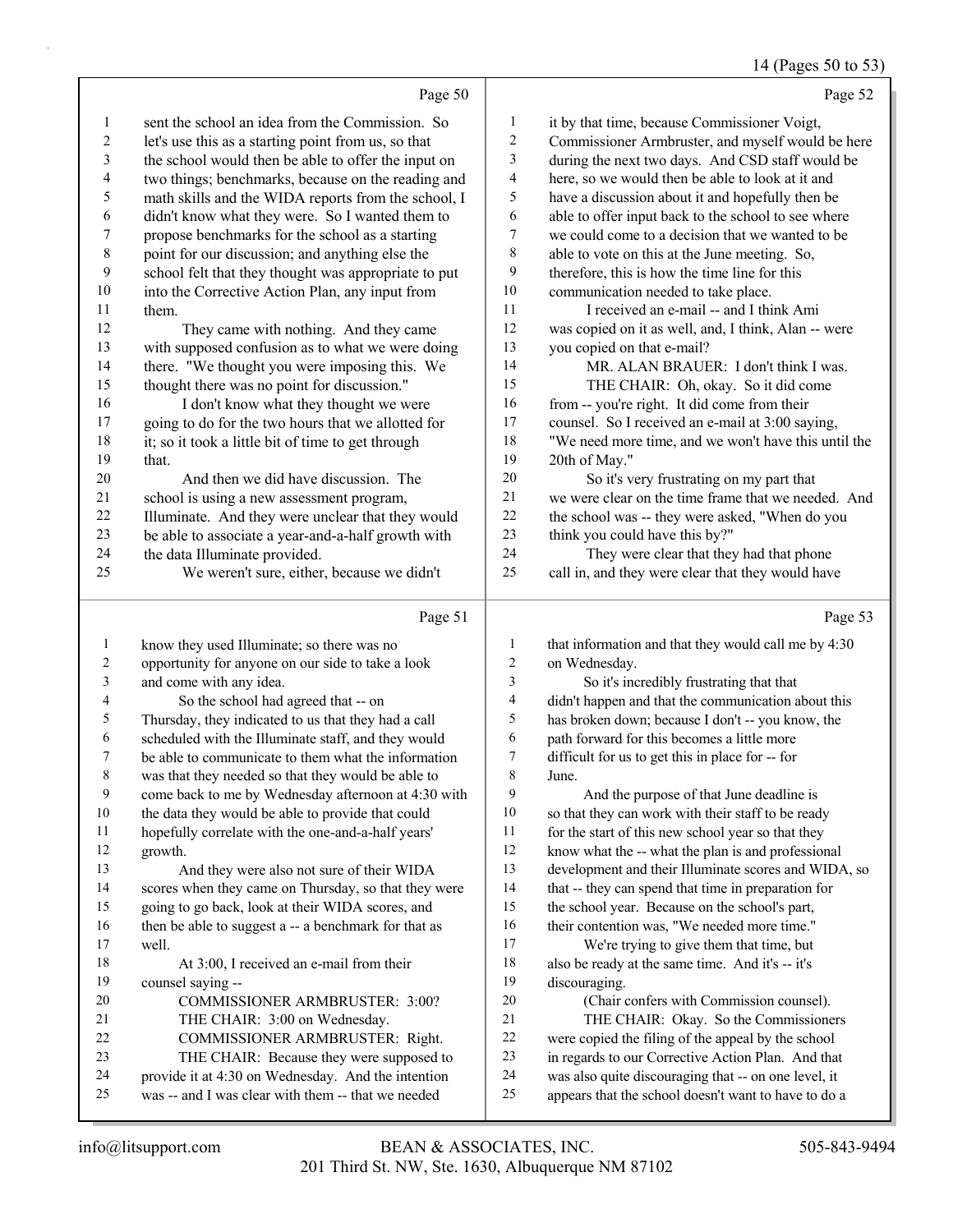15 (Pages 54 to 57)

|                         | Page 54                                                                         |                         | Page 56                                                                                    |
|-------------------------|---------------------------------------------------------------------------------|-------------------------|--------------------------------------------------------------------------------------------|
| 1                       | Corrective Action Plan.                                                         | $\mathbf{1}$            | original.                                                                                  |
| $\overline{\mathbf{c}}$ | Ami and I spent some time after the                                             | $\overline{\mathbf{c}}$ | But in their packets, there is the                                                         |
| 3                       | Corrective Action Plan meeting speaking with their                              | 3                       | original response.                                                                         |
| 4                       | counsel, and there was an agreement that was made                               | 4                       | MS. KAREN WOERNER: Yes.                                                                    |
| 5                       | that they would dismiss that appeal; because I think                            | 5                       | THE CHAIR: So in your packet is the                                                        |
| 6                       | they felt -- I thought they felt okay with the                                  | 6                       | original response from the head administrator. And                                         |
| 7                       | discussion that took place about the CAP.                                       | 7                       | then what you were handed this morning came in                                             |
| $\,$ $\,$               | So I thought as a result of that two hours                                      | 8                       | later.                                                                                     |
| 9                       | that we spent with them, that we were comfortable                               | 9                       | MR. ALAN BRAUER: Madam Chair.                                                              |
| $10\,$                  | with the place we were at, and there was an --                                  | 10                      | THE CHAIR: That's titled updated                                                           |
| 11                      | there -- they indicated that they were going to, in                             | 11                      | response.                                                                                  |
| 12                      | fact, ask for a dismissal of that.                                              | 12                      | MR. ALAN BRAUER: Apologies, Madam Chair                                                    |
| 13                      | They then did ask for an extension; but                                         | 13                      | and members of the Commission. I wanted to share                                           |
| 14                      | the new rule, apparently, that -- part of the                                   | 14                      | that we do have some staff from the Special                                                |
| 15                      | December rules didn't allow for extensions in this                              | 15                      | Education Bureau here as well, just in case you need                                       |
| 16                      | case. So -- this morning -- yes? This morning,                                  | 16                      | to hear from them.                                                                         |
| 17                      | they did file a dismissal of that appeal.                                       | 17                      | THE CHAIR: They can come on down if you                                                    |
| 18                      | (Chair confers with Commission counsel.)                                        | 18                      | want. It's up to you. If you don't want to come                                            |
| 19                      | THE CHAIR: Right. Right. So hopefully,                                          | 19                      | down, you don't have to come down.                                                         |
| $20\,$                  | we are moving forward in good faith. But we're                                  | 20                      | MS. PATRICIA MATTHEWS: Madam Chair,                                                        |
| 21                      | going to have to see what they offer us on May 20th.                            | $21\,$                  | members of the Commission, first, I'd like to                                              |
| $22\,$                  | I don't know what they're going to send. So we're                               | 22                      | apologize for interrupting earlier because I had                                           |
| 23                      | just going to have -- we're on a wait-and-see at                                | 23                      | incomplete information.                                                                    |
| 24                      | this point in time with how -- how this is going.                               | 24                      | Patricia Matthews on behalf of Alma                                                        |
| 25                      | So, unfortunately, I asked for this to be                                       | 25                      | d'Arte. Commissioners, just very quickly, the only                                         |
|                         | Page 55                                                                         |                         | Page 57                                                                                    |
| $\mathbf{1}$            | put on the agenda, because I thought I would be able                            | 1                       | revision, if you unfortunately read the first                                              |
| 2                       | to give you the Corrective Action Plan that had been                            | 2                       | version and then are now scrambling to find out what                                       |
| 3                       | negotiated.                                                                     | 3                       | was different from the second, really, if you look                                         |
| 4                       | But right now, there's -- we're still on                                        | 4                       | at beginning on Page 3 of the letter, it starts, "In                                       |
| 5                       | hold with it. So I'll answer any questions you                                  | 5                       | response to ." That's a new paragraph.                                                     |
| 6                       | might have. But, otherwise, we're not voting on                                 | 6                       | And then the next paragraph on Page 4,                                                     |
| 7                       | anything, obviously.                                                            | 7                       |                                                                                            |
|                         |                                                                                 |                         |                                                                                            |
|                         |                                                                                 |                         | "Compensatory services ," that paragraph has been                                          |
| 8<br>9                  | (No response.)                                                                  | $\,$ $\,$<br>9          | revised. But the rest of it is verbatim from the                                           |
| 10                      | THE CHAIR: Okay. Thank you.                                                     | 10                      | original letter.                                                                           |
| 11                      | So we are on to Item No. 8, Discussion and                                      | 11                      | COMMISSIONER ARMBRUSTER: I'm sorry.                                                        |
| 12                      | Possible Action on the response by Alma d'Arte to<br>the PEC Letter of Concern. | 12                      | What's the second paragraph you citied?                                                    |
| 13                      |                                                                                 | 13                      | THE CHAIR: The middle paragraph on<br>Page 4, which is the last page, where it starts with |
| 14                      | And Commissioners were given, this                                              | 14                      |                                                                                            |
| 15                      | morning, the response that was in --<br>COMMISSIONER CABALLERO: Yeah. Second    | 15                      | "Compensatory services ."                                                                  |
| 16                      | response.                                                                       | 16                      | COMMISSIONER ARMBRUSTER: Got it. Thank<br>you.                                             |
| 17                      | COMMISSIONER RUIZ: Yeah, updated                                                | 17                      | MS. PATRICIA MATTHEWS: I apologize. I                                                      |
| 18                      | response. It says "Updated" on it? Yeah, that's                                 | 18                      | don't know why I numbered only one page.                                                   |
| 19                      | it.                                                                             | 19                      | THE CHAIR: And I apologize, because they                                                   |
| 20                      | THE CHAIR: I don't think -- does it say                                         | 20                      | just -- they just got it this morning.                                                     |
| 21                      | "Updated" somewhere?                                                            | 21                      | MS. PATRICIA MATTHEWS: We'll sit quietly.                                                  |
| 22                      | COMMISSIONER RUIZ: Right here, honey.                                           | $22\,$                  | THE CHAIR: So as Commissioners may still                                                   |
| 23                      | Look.                                                                           | $23\,$                  | be reading, I will ask also if Charter School                                              |
| 24                      | THE CHAIR: Oh. Got you. Okay. Because                                           | 24                      | Division wants to weigh in on any of this.                                                 |
| 25                      | when I first look at these, I think it's the                                    | 25                      | Certainly, we'll -- we're more than willing to hear                                        |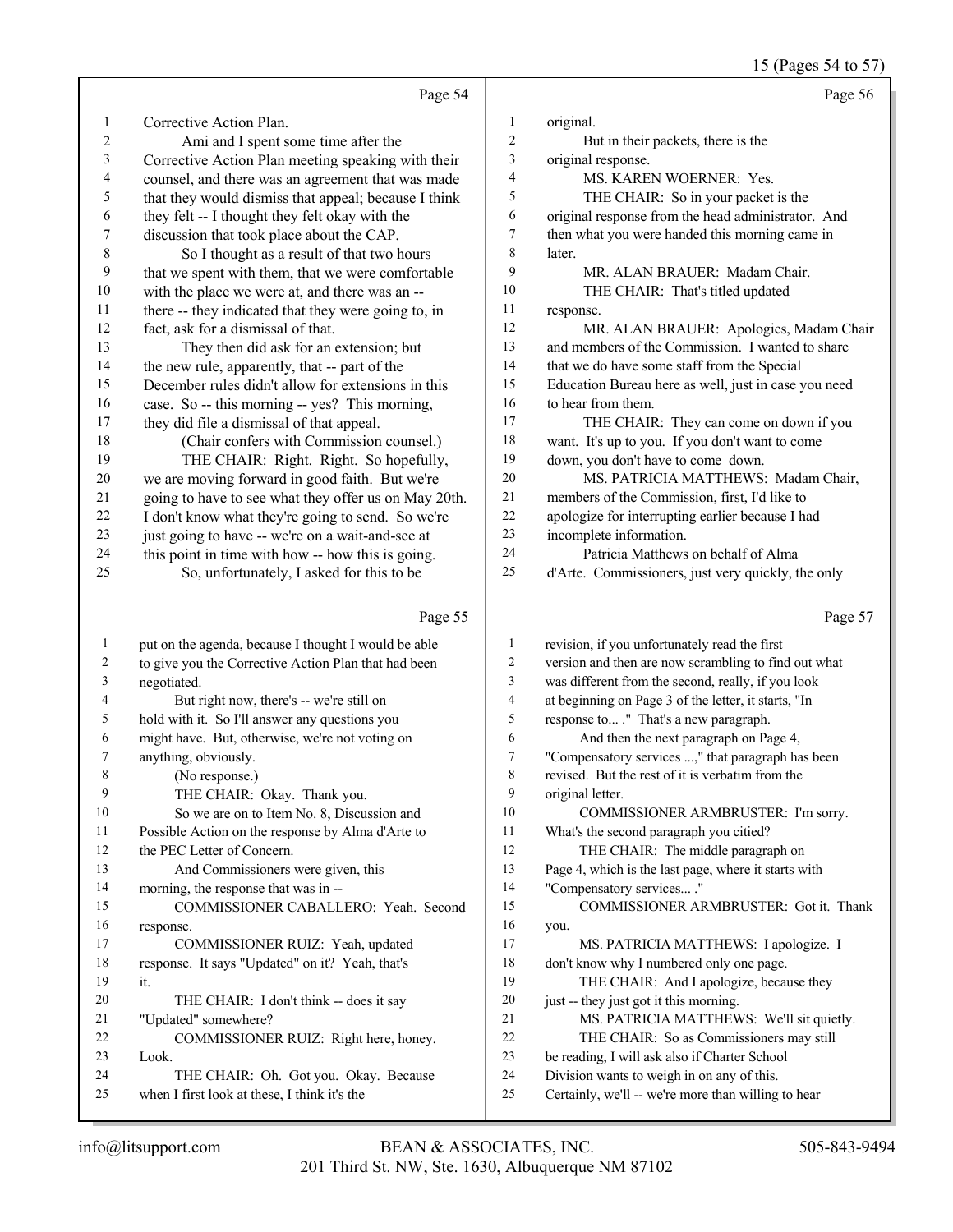#### 16 (Pages 58 to 61)

|              | Page 58                                                                        |                | Page 60                                                                                               |
|--------------|--------------------------------------------------------------------------------|----------------|-------------------------------------------------------------------------------------------------------|
| $\mathbf{1}$ | from them as well.                                                             | $\mathbf{1}$   | are more uniform and not individualized. That may                                                     |
| 2            | So -- and I don't know.                                                        | $\overline{c}$ | be the crux of a concern. It was some findings that                                                   |
| 3            | MR. ALAN BRAUER: Madam Chair, members of                                       | 3              | we had when we reviewed IEPs some months ago.                                                         |
| 4            | the Commission, I think if it would be -- if it                                | 4              | And having said that, it has been some                                                                |
| 5            | would be useful and helpful for the conversation, I                            | 5              | months ago since we've reviewed Individual Education                                                  |
| 6            | think it would be best to hear from the Special Ed                             | 6              | Plans for children with disabilities at Alma d'Arte                                                   |
| 7            | Department as well as a person from the Language and                           | 7              | And it should be noted. So we don't know what the                                                     |
| 8            | Culture Bureau. And so if there are other, you                                 | 8              | current operation is at this time.                                                                    |
| 9            | know, talking points or areas of discussion that                               | 9              | So I guess maybe I would ask Charlene just                                                            |
| 10           | either team would like to share as we get into it, I                           | 10             | to give maybe a little bit of background from what                                                    |
| 11           | would defer my time to them.                                                   | 11             | some of our findings were before to sort of set the                                                   |
| 12           | THE CHAIR: Certainly. And we certainly                                         | 12             | pace or to give the body some background information                                                  |
| 13           | appreciate that. So I don't know if they're                                    | 13             | in our concerns, if they, in fact, exist.                                                             |
| 14           | prepared or -- I don't know.                                                   | 14             | THE CHAIR: Certainly.                                                                                 |
| 15           | MS. CHARLENE MARCOTTE: Just come up?                                           | 15             | MS. CHARLENE MARCOTTE: So we asked --                                                                 |
| 16           | Okay.                                                                          | 16             | when this issue first came up, we asked Alma d'Arte                                                   |
| 17           | MR. TIMOTHY CRUM: Good morning,                                                | 17             | to submit their IEPs, all their IEPs. And myself                                                      |
| 18           | Madam Chair. And good morning, Commissioners.                                  | 18             | and my supervisor, we went through them. We                                                           |
| 19           | THE CHAIR: Good morning. And thank you                                         | 19             | reviewed them.                                                                                        |
| 20           | for taking the time. And if -- I'm going to ask                                | $20\,$         | And the first thing that we noticed that                                                              |
| 21           | you, if you would, please identify yourself for the                            | 21             | was a concern is that all the services for every                                                      |
| 22           | record.                                                                        | 22             | student, regardless of the disability, regardless of                                                  |
| 23           | MR. TIMOTHY CRUM: I will do. My name                                           | 23             | the need, they all looked the same in regard to                                                       |
| 24           | $is -$                                                                         | 24             | services. And that cannot be when you have students                                                   |
| 25           | THE CHAIR: I'm sorry. Is that on?                                              | 25             | with varying levels of needs, various disabilities.                                                   |
|              | Page 59                                                                        |                | Page 61                                                                                               |
| $\mathbf{1}$ | MR. TIMOTHY CRUM: I believe it's on.                                           | 1              | And that still seems to be how it's being done                                                        |
| 2            | Yes, ma'am. Yes, ma'am.                                                        | 2              | today.                                                                                                |
| 3            | THE CHAIR: Okay. Thanks.                                                       | 3              | I know they've given us different                                                                     |
| 4            | MR. TIMOTHY CRUM: My name is Timothy                                           | 4              | iterations of responses, and they've changed names                                                    |
| 5            | Crum, and I am the Deputy Director of the Special                              | 5              | in what they're calling the class now. But it still                                                   |
| 6            | Education Bureau.                                                              | 6              | appears that the model in which they're providing                                                     |
| 7            | MS. CHARLENE MARCOTTE: Good morning. My                                        | 7              | services is the same.                                                                                 |
| 8            | name is Charlene Marcotte, and I am the education                              | 8              | And like Tim said, IEPs are supposed to be                                                            |
| 9            | administrator who is assigned for oversight of Alma                            | 9              | individualized based on the students' needs. And                                                      |
| 10           | d'Arte.                                                                        | 10             | that's where the concern still lies is that they're                                                   |
| 11           | THE CHAIR: Okay. I think I'm going to                                          | 11             | not individualized, and being that they're changing                                                   |
| 12           | have to ask you to move that mic just a little bit                             | 12             | the name what they're calling a certain class. But                                                    |
| 13           | closer to you.                                                                 | 13             | it still could possibly not be meeting the needs of                                                   |
| 14           | MR. TIMOTHY CRUM: Will do. How's that?                                         | 14             | students.                                                                                             |
| 15           | We'll get it.                                                                  | 15             | For example, if they need special ed math,                                                            |
| 16           | THE CHAIR: So once again, thank you for                                        | 16             | but all they're being offered is this content                                                         |
| 17           | taking the time out to review this and offer your                              | 17<br>18       | mastery elective class, how do we know that they're                                                   |
| 18<br>19     | input. So we're open for anything you wish to -- to<br>add to this discussion. | 19             | getting special ed math? The same for reading or<br>any other need that a student may have, we're not |
|              |                                                                                |                |                                                                                                       |

- 20 MR. TIMOTHY CRUM: Thank you, Madam Chairman. 22 I think I'll open up with just a basic
- skeleton of what we look at. The IEP -- the "I" in
- IEP is "Individualized." And it seems to be that
- there might be a concern that curriculum or services
- 201 Third St. NW, Ste. 1630, Albuquerque NM 87102 info@litsupport.com BEAN & ASSOCIATES, INC. 505-843-9494

 seeing that that is being provided based on the 21 responses provided and based on those initial IEPs<br>22 that we saw.

24 MR. TIMOTHY CRUM: Than back to -- if I

that we saw.

may, Madam Chairman?

23 THE CHAIR: Thank you.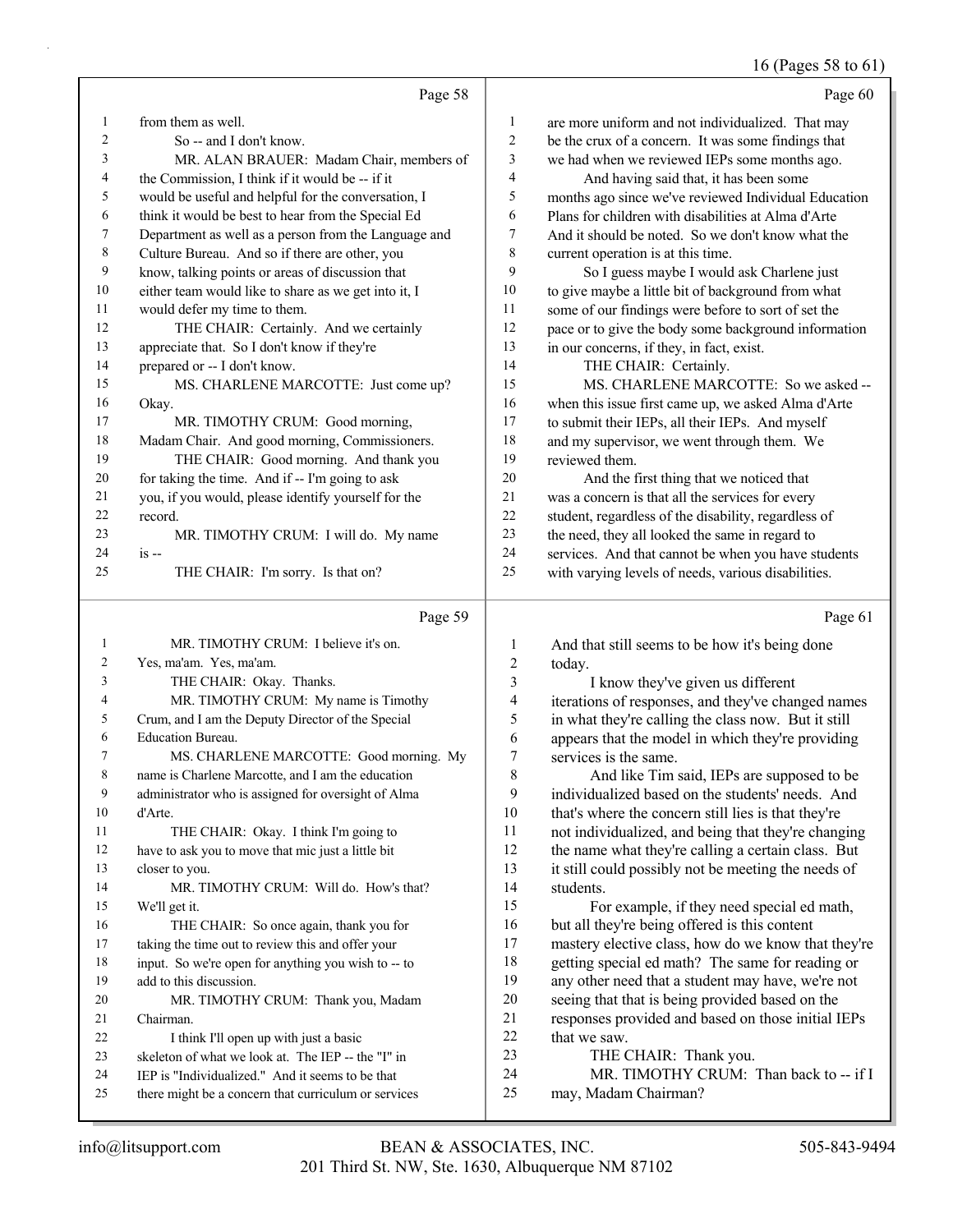### 17 (Pages 62 to 65)

|              | Page 62                                                                                                   |                          | Page 64                                                                                                |
|--------------|-----------------------------------------------------------------------------------------------------------|--------------------------|--------------------------------------------------------------------------------------------------------|
| 1            | THE CHAIR: Sure.                                                                                          | 1                        | And so that -- that's -- that was a                                                                    |
| 2            | MR. TIMOTHY CRUM: Back to some of the                                                                     | $\overline{c}$           | concern. And, again, I don't know the full dynamics                                                    |
| 3            | basic construct and the structures of IEPs, they are                                                      | 3                        | of it; but I wanted to bring that up as well.                                                          |
| 4            | very individualized. They are a team approach. So                                                         | $\overline{\mathcal{L}}$ | And then there was the area about content                                                              |
| 5            | any IEP has to have a team input. And that program,                                                       | 5                        | mastery. And that was on Page 4. It was pointed                                                        |
| 6            | that plan, must be individualized by the team. So                                                         | 6                        | out -- let me see. That's on Page 3, actually.                                                         |
| 7            | it has the autonomy outside of the scope of any kind                                                      | 7                        | Page 3? Uh-huh. Bottom of Page 3.                                                                      |
| $\,$ 8 $\,$  | of curriculum. It's very important to note that it                                                        | 8                        | That -- I looked at this, and I said,                                                                  |
| 9            | does have that autonomy.                                                                                  | 9                        | "content mastery elective ." Fine. Now, with                                                           |
| 10           | Now, it should be based on the needs and                                                                  | $10\,$                   | that would be that in the scope of content mastery                                                     |
| 11           | then measurable progress, which you'll see there was                                                      | $11\,$                   | and that elective, that there would be a mechanism                                                     |
| 12           | a recent Supreme Court decision based on the need to                                                      | 12                       | to provide the individualized services for that                                                        |
| 13           | provide measurable progress. That's so that the                                                           | 13                       | student and their particular disability, educational                                                   |
| 14           | student achieves graduation ultimately, and if they                                                       | 14                       | disability. Because there's a difference.                                                              |
| 15           | don't need special education services anymore, that                                                       | 15                       | And so if that's there, and there's a                                                                  |
| 16           | they would be removed from special education.                                                             | 16                       | mechanism there, then I don't see a fundamental                                                        |
| 17           | So those are very -- very fundamental and                                                                 | 17                       | problem; you know, a fundamental problem. The idea                                                     |
| 18           | very important.                                                                                           | 18                       | is we keep going back to -- Charlene and I -- and we                                                   |
| 19           | And I want to say this as the Deputy                                                                      | 19                       | need to, the IDEA B goes there, too -- it goes back                                                    |
| $20\,$       | Director. I'm not implying that this isn't                                                                | $20\,$                   | to the individual and their needs based on the                                                         |
| 21           | happening. What I'm saying is I am here to say this                                                       | 21                       | team's decision to lay out a program and a process                                                     |
| 22           | is more of laying out the construct of IEPs and the                                                       | $22\,$                   | with the service time, the needs of the time,                                                          |
| 23           | uniqueness of IEPs and the importance of each and                                                         | 23                       | severity level, and a number of other factors based                                                    |
| 24           | every IEP team member.                                                                                    | 24                       | around objectives and goals and achieving those                                                        |
| 25           | I'd like to direct you to a point in the                                                                  | 25                       | things to get them to the next grade, to get them to                                                   |
|              |                                                                                                           |                          |                                                                                                        |
|              | Page 63                                                                                                   |                          | Page 65                                                                                                |
| $\mathbf{1}$ | letter that I read -- and this is the first time I                                                        | 1                        | the next grade, to either exit from special                                                            |
| 2            | saw the letter was around 9:00 or so. But the                                                             | $\overline{c}$           | education, and, of course, to raise their hand at                                                      |
| 3            | letter did say something that concerned me a little                                                       | 3                        | the end and graduate from high school.                                                                 |
| 4            | bit. And that is that some IEPs aren't being held                                                         | 4                        | THE CHAIR: Okay. Thank you.                                                                            |
| 5            | because of cancellations.                                                                                 | 5                        | MR. TIMOTHY CRUM: Thank you.                                                                           |
| 6            | THE CHAIR: Oh. Can you --                                                                                 | 6                        | THE CHAIR: Commissioners, do you have any                                                              |
| $\sqrt{ }$   | MR. TIMOTHY CRUM: Sure. I can tell you                                                                    | 7                        | questions at this point in time?                                                                       |
| 8            | where it is.                                                                                              | 8                        | Commissioner Armbruster?                                                                               |
| 9            | THE CHAIR: So we can look at it?                                                                          | 9                        | COMMISSIONER ARMBRUSTER: I just want to                                                                |
| 10           | MR. TIMOTHY CRUM: I think it's on Page 4.                                                                 | 10                       | clarify something. So you're saying that -- I,                                                         |
| 11           | Yeah. "Compensatory services ." So there's                                                                | 11                       | think, but I'm not sure. That's why I want to                                                          |
| 12           | something important to note there, that if, in fact,                                                      | 12                       | clarify. If students are assigned to a content                                                         |
| 13           | a parent is unable to make it, participate, or in                                                         | 13                       | mastery elective class, which would be kind of where                                                   |
| 14           | the case of a child being allowed to, depending on                                                        | 14                       | you would have only special education students, and                                                    |
| 15           | where they are and their age, then there is not a                                                         | 15                       | you were working on improving their areas of                                                           |
| 16           | reason to cancel the IEP.                                                                                 | 16                       | needs -- generally, I would say that's probably                                                        |
| 17           | And I would like to state why that reason                                                                 | 17                       | language and math -- reading -- ELA and math --                                                        |
| 18           | is. It's because students with IEPs, a big part of                                                        | 18                       | that's okay? Is that what you said? Or not?                                                            |
| 19           | their achieving the goal of graduating from high                                                          | 19                       | MR. TIMOTHY CRUM: Well, thank you for                                                                  |
| 20           | school is time. So if a parent can't make it, and,                                                        | 20                       | asking the clarifying question, Madam Commissioner.                                                    |
| 21           | say, they repeatedly can't make it, that doesn't                                                          | 21                       | What I am saying is if, in fact, they are in that                                                      |
| 22           | mean that the team can't meet and sort of, like you                                                       | 22                       | elective class, those individualized services that                                                     |
| 23<br>24     | say, get a quorum and then lay out what's necessary<br>to provide those services. We can't stop the clock | 23<br>24                 | are required by the IEP which are autonomous, which<br>are -- they trump anything else. They have that |

level of authority -- those services need to be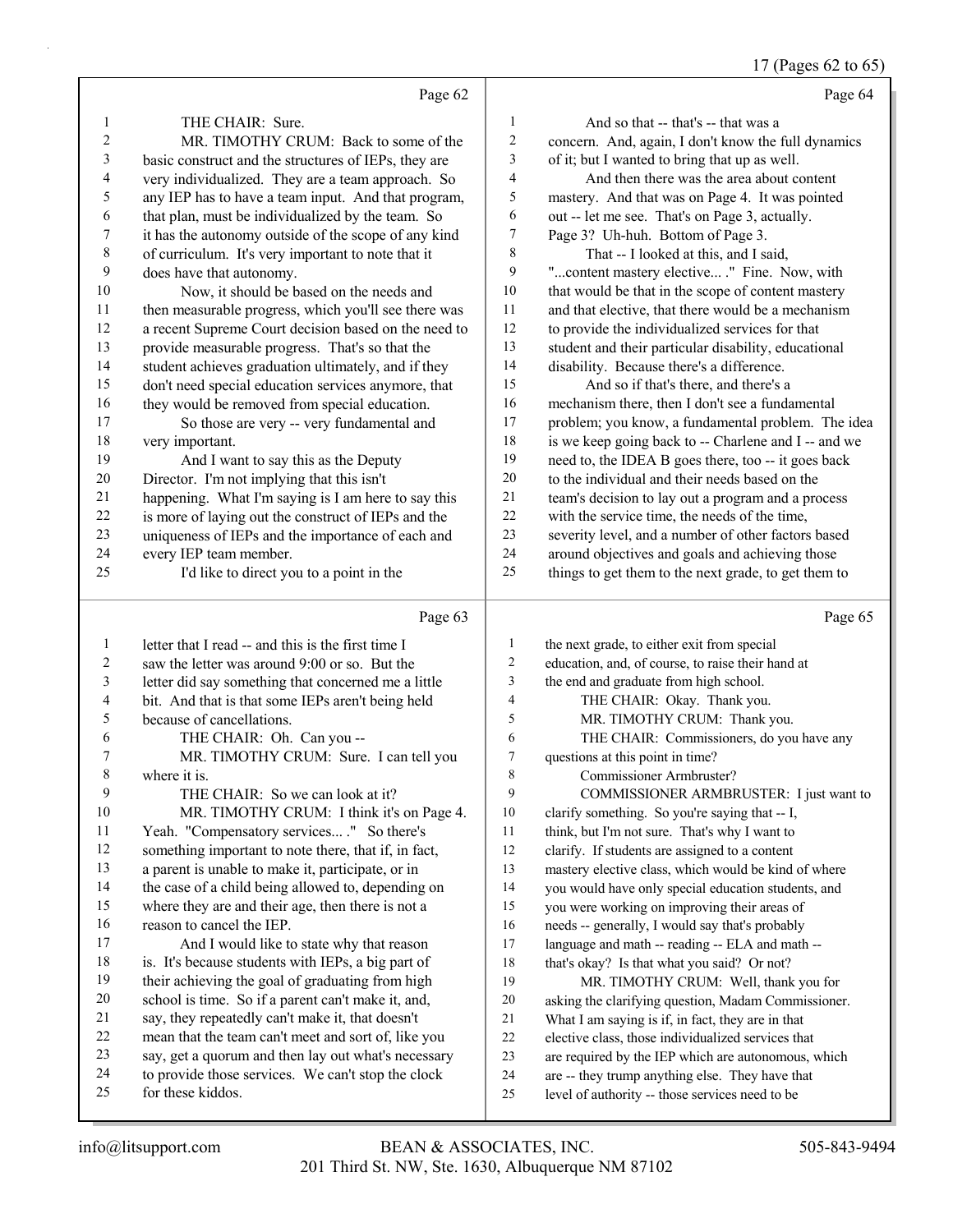#### 18 (Pages 66 to 69)

|                | Page 66                                              |                         | Page 68                                              |
|----------------|------------------------------------------------------|-------------------------|------------------------------------------------------|
| $\mathbf{1}$   | embedded into whatever is being provided. Those      | $\mathbf{1}$            | MS. CHARLENE MARCOTTE: As long as they're            |
| 2              | particular individualized services are required to   | $\overline{2}$          | meeting whatever the student needs and the student   |
| 3              | be there; and then, ultimately, to meet those        | 3                       | is getting what they need for the amount of time it  |
| 4              | objectives or goals that are in the IEP themselves.  | $\overline{4}$          | says on their IEP and they're documenting the        |
| 5              | That's what's so unique about it.                    | 5                       | services they're providing, then that would be okay. |
| 6              | COMMISSIONER ARMBRUSTER: So if that                  | 6                       | COMMISSIONER ARMBRUSTER: And we seem to              |
| 7              | indeed is being addressed, then having this pullout  | $\overline{7}$          | not know that right now is the issue?                |
| $\,$ 8 $\,$    | program is okay? Am I saying --                      | 8                       | MS. CHARLENE MARCOTTE: We seem to not                |
| 9              | MR. TIMOTHY CRUM: It could be. It could              | 9                       | know that. From what we've seen in the IEPs and      |
| 10             | be.                                                  | 10                      | from the responses we've received, we don't know if  |
| 11             | COMMISSIONER ARMBRUSTER: So we don't know            | 11                      | that's happening.                                    |
| 12             | that actually, yet.                                  | 12                      | COMMISSIONER ARMBRUSTER: So that's sort              |
| 13             | MS. CHARLENE MARCOTTE: It has to be based            | 13                      | of what we need to find out.                         |
| 14             | on what the student needs.                           | 14                      | MR. TIMOTHY CRUM: And, Madam                         |
| 15             | COMMISSIONER ARMBRUSTER: Right.                      | 15                      | Commissioner, you bring up a really interesting and  |
| 16             | MS. CHARLENE MARCOTTE: And that's the                | 16                      | important point, too, is that ultimately, the        |
| 17             | concern is that they're trying to put -- and we      | 17                      | goal -- it's in, like, the first few sentences that  |
| 18             | can't say for sure. But it appears from what we've   | 18                      | you find in the IDEA B, is that the provision of     |
| 19             | seen so far and how they've responded, is there's a  | 19                      | free and appropriate public education is done in the |
| 20             | certain model, and every kid fits into that model.   | 20                      | least restrictive environment, which is in the       |
| 21             | And that's not how an IEP is supposed to             | 21                      | letter, which is encouraging, because that's the     |
| 22             | be. It's supposed to be whatever services the        | 22                      | goal ultimately. So that we do -- so that services   |
| 23             | student needs, that's what they're supposed to       | 23                      | are provided in the least restrictive environment,   |
| 24             | receive.                                             | 24                      | whenever possible.                                   |
| 25             | So if I need special ed reading, I should            | 25                      | And so there's a whole other area as an              |
|                | Page 67                                              |                         | Page 69                                              |
| $\mathbf{1}$   | be -- and it needs to be individualized -- I should  | 1                       | indicator for that. So that's encouraging to see     |
| $\overline{2}$ | be able to get special ed reading individualized for | $\mathfrak{2}$          | that kind of language. And that would be a good      |
| 3              | whatever amount of time it says in my IEP.           | 3                       | objective.                                           |
| $\overline{4}$ | That's -- that's where the concern lies.             | $\overline{\mathbf{4}}$ | COMMISSIONER VOIGT: Madam Chair, I have a            |
| 5              | So we don't know if that's happening, if all that's  | 5                       | question.                                            |
| 6              | being offered is this content mastery elective       | 6                       | THE CHAIR: Commissioner Voigt?                       |
| 7              | class.                                               | $\overline{7}$          | COMMISSIONER VOIGT: Thank you. Beyond                |
| 8              | COMMISSIONER ARMBRUSTER: So then if -- I             | 8                       | the fact that you have received no documentation     |

#### understand what you're saying. And many students

can have reading needs and language needs, I would

 say, regardless of exactly the word in the IEP. 12 MS. CHARLENE MARCOTTE: Right.

# 13 COMMISSIONER ARMBRUSTER: Some would write

- one paragraph, might write two, that sort of thing. So if those services -- and we don't know that yet.
- But if the school -- and I'm sure they can tell
- us -- what is being presented in this specialized
- class -- and some may be on math, and some may be on
- reading; that's how it would go -- then that would
- be acceptable? Is that -- am I saying that
- correctly?
- 22 If they're addressing the IEP through
- instruction in, let's just say, writing right now, and those are goals on their IEP, then that would be
- acceptable for the kids who need that?
- within an IEP that satisfies the individualized goal planning or services for the students, do you feel 11 that making up -- compensatory time for services is a best practice, as far as doing -- conducting the
- IEP meetings with parents that weren't happening and 14 then trying to go back and pack in the compensatory
- services for the students? Do you consider that a good practice?

17 MR. TIMOTHY CRUM: That would not be a good practice. It's a consequence of

- non-compliance. Simple as that.
- 20 COMMISSIONER VOIGT: Thank you.
- 21 COMMISSIONER CABALLERO: Question,<br>22 Madam Chair?
	- Madam Chair?
- $23 \text{ So} -$
- 24 MR. TIMOTHY CRUM: Now providing them -- sorry to interrupt, Commissioner. But now providing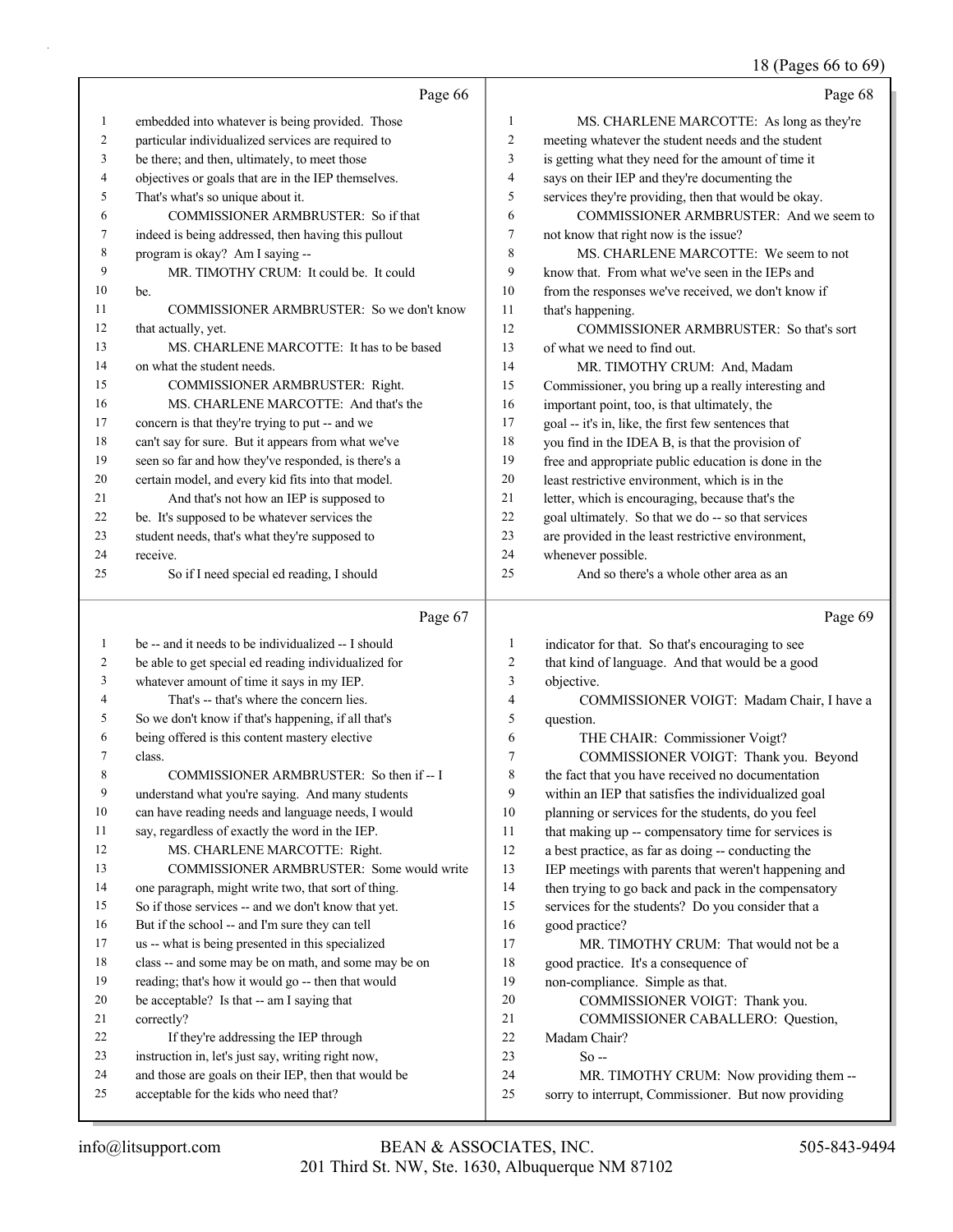# 19 (Pages 70 to 73)

|                | Page 70                                              |                | Page 72                                              |
|----------------|------------------------------------------------------|----------------|------------------------------------------------------|
| 1              | the compensatory services according to a timeline is | 1              | on it. And I read the material. I tried to read as   |
| 2              | certainly the proper practice after the              | $\overline{2}$ | much about what was mentioned.                       |
| 3              | non-compliance.                                      | 3              | A lot of it was acronyms, and I had to               |
| $\overline{4}$ | COMMISSIONER CABALLERO: Okay. So that's              | 4              | deal with those. It's a very involved area.          |
| 5              | what I was getting at. Not every school is going to  | 5              | It's -- to me, it's very difficult. I would have     |
| 6              | be in compliance. So once they're getting into       | 6              | found it hard to be a teacher doing that. And        |
| 7              | non-compliance, it could be obviously                | $\overline{7}$ | teaching is not easy to begin with. And this one     |
| 8              | non-compliance, or seems to be that if it's not      | 8              | is -- you have to be very special teacher to get     |
| 9              | individualized instruction, and they get there,      | 9              | into this.                                           |
| 10             | compensatory -- some plan with timelines that would  | 10             | But it seems to me that the problem is a             |
| 11             | be acceptable, not only to the rules and the law,    | 11             | little bit exacerbated, because we're at the end of  |
| 12             | but to your Department, so that we know that it's    | 12             | the school year, one. Two, if I'm a parent and I     |
| 13             | balanced for the student.                            | 13             | have a child, and I now discovered that the child    |
| 14             | And so my understanding, from reading what           | 14             | needs compensatory services, as a parent, I'm -- am  |
| 15             | was presented, is that something was caught. An      | 15             | I going to take the risk, because now I'm teed off   |
| 16             | explanation as to what may have happened. There      | 16             | and move somewhere else? Or do I feel -- and it's    |
| 17             | were people visiting. And now people were added.     | 17             | necessary to keep the child, to come back in for the |
| 18             | And now there's an effort to do compensatory         | 18             | next school year so that we can bring him up to      |
| 19             | services. They may -- that plan may be a good plan   | 19             | date?                                                |
| 20             | or short of what we feel should be a good plan.      | 20             | And if -- and if parents do move around --           |
| 21             | But we don't know that yet; right? We                | 21             | and they do with charter schools -- how should those |
| 22             | still need to get a good handle as to are they doing | 22             | plans be set up so that that child moves with his    |
| 23             | what they say they're doing and what they should be  | 23             | plans? And, of course, the new charter school is     |
| 24             | doing. We still have to determine that.              | 24             | going to have a good time with that one.             |
| 25             | MS. CHARLENE MARCOTTE: Right. Yes. We                | 25             | But the idea that I get from you all is              |
|                | Page 71                                              |                | Page 73                                              |
| 1              | haven't seen -- we haven't seen the service logs,    | 1              | that it has to be a workable plan, a balanced plan   |

| 2  | because they should be tracking the compensatory     | 2  | for the child; no matter what, individualized.       |
|----|------------------------------------------------------|----|------------------------------------------------------|
| 3  | services they're providing. We haven't seen service  | 3  | MR. TIMOTHY CRUM: That would be correct,             |
| 4  | logs or seen what that entails for students yet.     | 4  | Mr. Commissioner.                                    |
| 5  | So we haven't asked for it yet, either, to           | 5  | COMMISSIONER VOIGT: Madam Chair?                     |
| 6  | be fair. So that's something that we could request   | 6  | THE CHAIR: Commissioner Voigt?                       |
| 7  | to see if that's being implemented appropriately.    | 7  | COMMISSIONER VOIGT: Did I hear you just              |
| 8  | MR. TIMOTHY CRUM: And your points,                   | 8  | say that you had not received -- or that you had not |
| 9  | Mr. Commissioner, are very important, too, because   | 9  | requested the goals from the school?                 |
| 10 | what you have with students with IEPs are students   | 10 | THE CHAIR: The service logs.                         |
| 11 | that are always dealing with time, as I mentioned    | 11 | COMMISSIONER VOIGT: The service logs, the            |
| 12 | before. So it's a very, very delicate balance to     | 12 | logs; is that right?                                 |
| 13 | introduce compensatory time; because they already    | 13 | MS. CHARLENE MARCOTTE: Yes.                          |
| 14 | have their standing time.                            | 14 | COMMISSIONER VOIGT: So the documentation             |
| 15 | And so you don't want to overwhelm them.             | 15 | that you do have from the school, does it -- do they |
| 16 | That's a good reason for an IEP team to visit and    | 16 | reference in any of their -- in the IEP documents    |
| 17 | meet and determine which each individual -- how much | 17 | that you have that they did have a team meeting      |
| 18 | they can handle of compensatory and when and how, to | 18 | around the student services?                         |
| 19 | introduce that, get to the point where you -- you    | 19 | MS. CHARLENE MARCOTTE: They have their               |
| 20 | mitigate all the compensatory, and then you're back  | 20 | signature page from the IEP indicating that the team |
| 21 | on a regular schedule again. So points are           | 21 | was present.                                         |
| 22 | well-taken.                                          | 22 | COMMISSIONER VOIGT: Okay. Okay. Super.               |
| 23 | COMMISSIONER CABALLERO: Now, I take it --            | 23 | Thanks.                                              |
| 24 | and I'm not familiar as all my Commissioners with    | 24 | THE CHAIR: Well, before you -- can I just            |
| 25 | this area of education, so I'm trying to get a grasp | 25 | ask just out of the bizarre chance that you have any |
|    |                                                      |    |                                                      |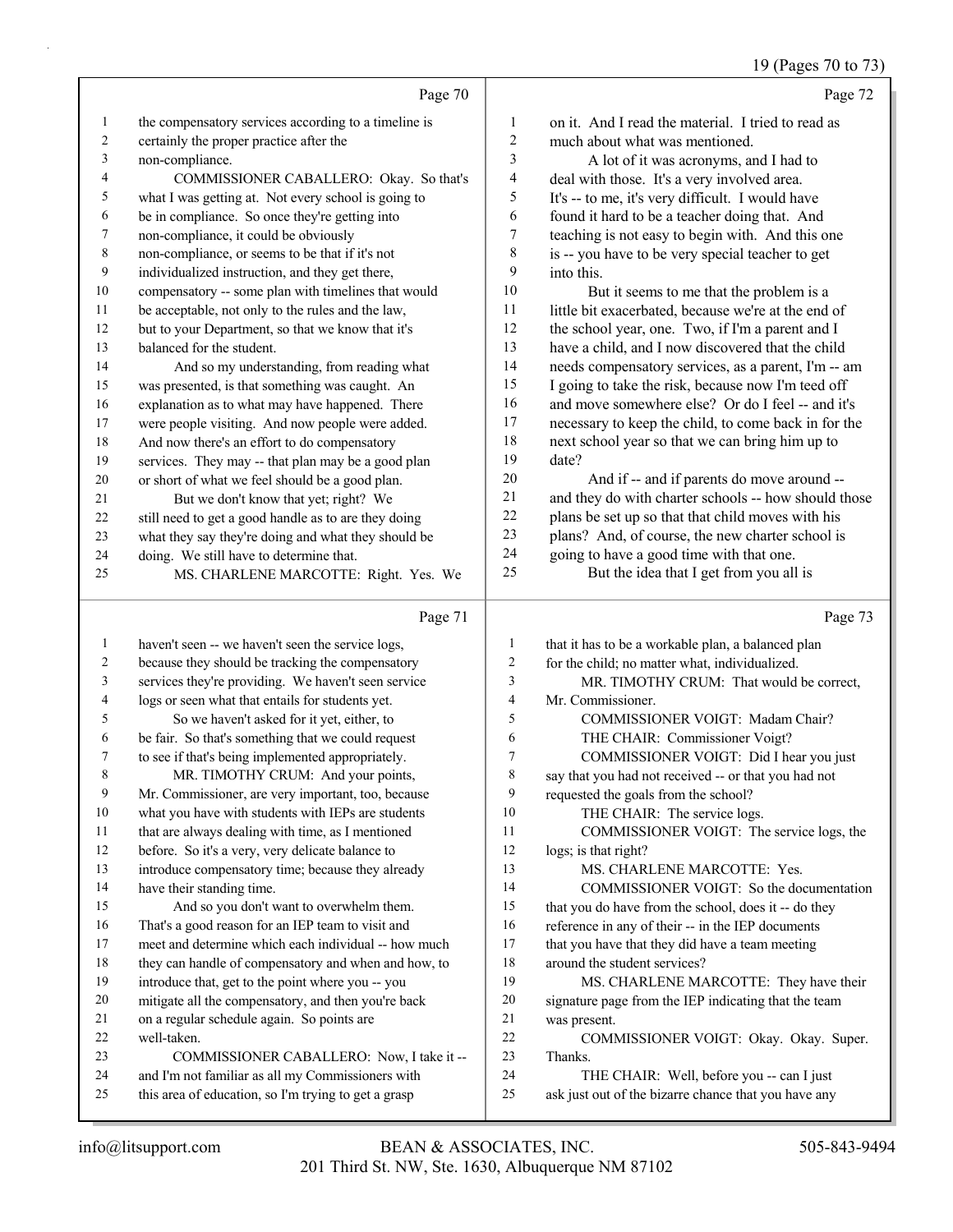### 20 (Pages 74 to 77)

|              | Page 74                                                         |                         | Page 76                                                           |
|--------------|-----------------------------------------------------------------|-------------------------|-------------------------------------------------------------------|
| 1            | service logs here with you?                                     | $\mathbf{1}$            | COMMISSIONER CABALLERO: Somewhere I read                          |
| 2            | MS. REBECCA BEIDLER: I did not bring any                        | $\overline{c}$          | that the parents have an option to opt out. Is that               |
| 3            | service logs because they were not requested.                   | 3                       | according to law? Can -- if my child needs a lot of               |
| 4            | THE CHAIR: That was a super-wish; so I --                       | $\overline{\mathbf{4}}$ | help, I can -- because now I'm more concerned about               |
| 5            | I'll let Commissioner Armbruster, then -- I just                | 5                       | the emotional well-being, and the child says, "I                  |
| 6            | wanted to check, because then we would be able to               | 6                       | don't want to be in special ed, blah, blah, blah, I               |
| 7            | look at it. So I'm good.                                        | 7                       | want to be out," can a parent really pull out the                 |
| $\,8\,$      | COMMISSIONER ARMBRUSTER: I wanted to                            | $\,$ 8 $\,$             | child, put them in regular class and no more IEP for              |
| 9            | check on the procedural. Because there are parents,             | 9                       | that child, no more special attention, can actually               |
| 10           | for any number of reasons, who cannot come to an IEP            | 10                      | come into nothing but "F"s, eventually drop out, can              |
| 11           | meeting, regardless if you're having it at 7:00 in              | 11                      | that happen?                                                      |
| 12           | the morning or 8:00 at night. That's just life.                 | 12                      | MS. CHARLENE MARCOTTE: Yes.                                       |
| 13           | But I thought you could convene an IEP                          | 13                      | MR. TIMOTHY CRUM: Yes.                                            |
| 14           | meeting -- tell the parent, send out the prior                  | 14                      | THE CHAIR: All of us -- it is -- and I'll                         |
| 15           | notice and all that kind of thing, have the team                | 15                      | express -- and I'm sure everyone else who's been                  |
| 16           | meet, the special ed teacher, an administrator, the             | 16                      | there -- it is incredibly frustrating. But, yes, a                |
| 17           | teacher, blah, blah, blah, and produce an IEP, send             | 17                      | parent can opt out of services. And it's --                       |
| 18           | it home to the parents with the signature page, ask             | 18                      | there's --                                                        |
| 19           | them -- with the return address and stamps and all              | 19                      | COMMISSIONER CABALLERO: Wow.                                      |
| 20           | that kind of stuff, and they could approve it that              | 20                      | THE CHAIR: Yeah. It's -- and                                      |
| 21           | way. Is that true?                                              | 21                      | unfortunately, I think we've all                                  |
| 22           | Or what would you do, I guess, if that's                        | 22                      | been-there-done-that. And --                                      |
| 23           | not okay? What would you do?                                    | 23                      | MS. PATRICIA MATTHEWS: Just as a                                  |
| 24           | MS. CHARLENE MARCOTTE: So what we do                            | 24                      | technicality, if the district so chose, they can go               |
| 25           | recommend is that LEAs do the best they can to make             | 25                      | to hearing and force the IEP; so there is a                       |
|              | Page 75                                                         |                         | Page 77                                                           |
| 1            | contact with parents and to document their efforts              |                         |                                                                   |
|              |                                                                 | $\mathbf{1}$            | mechanism.                                                        |
| 2            | in contacting the parent. And if they have at least             | $\overline{c}$          | THE CHAIR: But how often does that --                             |
| 3            | three -- I don't know where that came from -- but               | 3                       | MS. PATRICIA MATTHEWS: It doesn't; so                             |
| 4            | three is what's acceptable -- is that they have                 | 4                       | THE CHAIR: Yeah. It is. It is. So it's                            |
| 5            | three attempts to contact the parent and they're not            | 5                       | sad. Beyond the frustration, it's -- it's sad that                |
| 6            | successful, they can go through with the IEP meeting            | 6                       | that happens.                                                     |
| 7            | and make the decisions that are best for that                   | 7                       | COMMISSIONER ARMBRUSTER: I have one more                          |
| 8            | student without the parent there, based on the                  | $\,$ 8 $\,$             | point that I'd like to address.                                   |
| $\mathbf{9}$ | documentation that they have that the parent                    | 9                       | So in addition to -- not necessarily                              |
| 10           | couldn't attend or didn't attend.                               | 10                      | instead of, but could be -- of a pullout program,                 |
| 11           | And they have all the attempts made to                          | 11                      | where you're specifically addressing IEP goals                    |
| 12           | contact the parent and invite them to the meeting.              | 12                      | that -- because this child may be four years below                |
| 13           | And then we do recommend that they do send the IEP              | 13                      | the class; so it's hard to expect a teacher to do                 |
| 14           | to the parent to get their signature or input if                | 14                      | everything.                                                       |
| 15           | there -- I mean, they could still provide input at              | 15                      | But could you also be fulfilling the IEP                          |
| 16           | that point, too. So that is usually the process                 | 16                      | by providing a service within the regular classroom,              |
| 17           | for $-$                                                         | 17                      | which I guess we would consider that inclusion, an                |
| 18           | COMMISSIONER ARMBRUSTER: Right. So                              | 18                      | inclusion classroom. You could also be doing a                    |
| 19           | there's some way to update an IEP, certainly not an             | 19                      | program or teaching a specific way that -- we'll                  |
| 20           | initial one, I'll say; but --                                   | 20                      | call them regular ed for whatever that -- I'm not                 |
| 21           | MS. CHARLENE MARCOTTE: Yeah, if they                            | 21                      | defining that word -- but regular ed as well as the               |
| 22           | cannot attend in person.                                        | 22                      | identified special ed students could all benefit                  |
| 23           | COMMISSIONER CABALLERO: One more                                | 23                      | from that program within the regular classroom in an              |
| 24<br>25     | question-clarification, please?<br>THE CHAIR: Sure, absolutely. | 24<br>25                | inclusion setting. Yes?<br>MS. CHARLENE MARCOTTE: Yes. That would |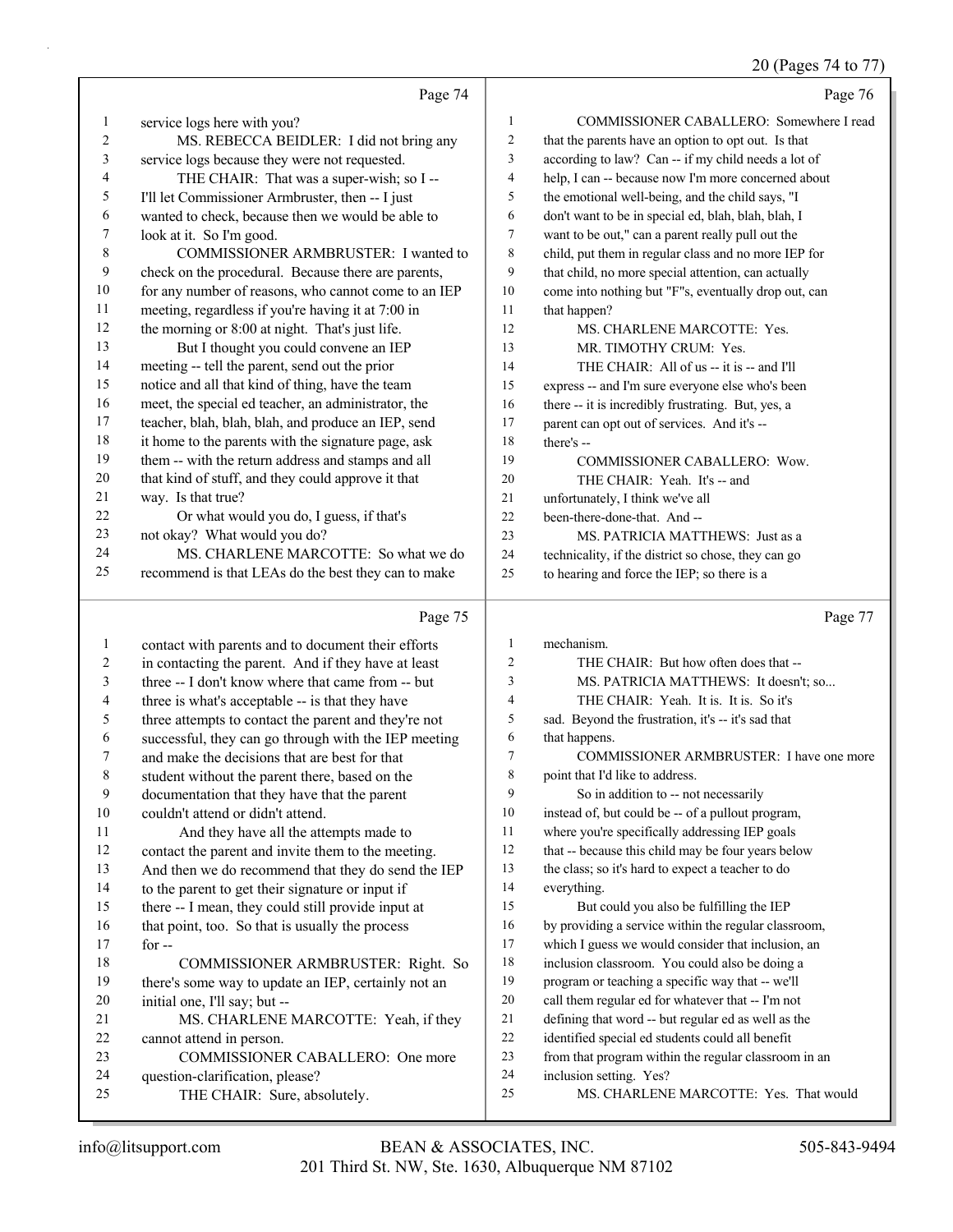21 (Pages 78 to 81)

|    |                                                      |                | 21 (Pages 70 to 01                                  |
|----|------------------------------------------------------|----------------|-----------------------------------------------------|
|    | Page 78                                              |                | Page 80                                             |
| 1  | all be based on the student's need. That would go    | 1              | I have reviewed the EL area of the                  |
| 2  | back to the individualized part. So if a student     | $\overline{2}$ | document several times for the school for this      |
| 3  | can handle being in their general ed class with just | 3              | purpose.                                            |
| 4  | the teacher coming in and providing the support in   | 4              | THE CHAIR: Okay. Thank you.                         |
| 5  | the classroom, definitely, that's what the student   | 5              | MS. KIRSI LAINE: So I think one of the              |
| 6  | needs.                                               | 6              | concerns -- this -- actually, this time when I      |
| 7  | But, again, it all goes back to what the             | $\overline{7}$ | reviewed it, it looked -- the steps are all there,  |
| 8  | student needs. If a student can handle that, and     | 8              | except for an annual notification of program        |
| 9  | that's the best thing for that student, then, yes,   | 9              | placement.                                          |
| 10 | definitely, yes.                                     | 10             | So under Title I, any student -- any EL             |
| 11 | COMMISSIONER ARMBRUSTER: So it could be              | 11             | student within an EL program, there has to be an    |
| 12 | both, actually.                                      | 12             | annual notification to parents.                     |
| 13 | MS. CHARLENE MARCOTTE: So it could be                | 13             | We have a sample letter. It's actually              |
| 14 | both. They could get special ed math in the          | 14             | pretty detailed, the pieces that have to be in that |
| 15 | resource room and then get special ed math inclusion | 15             | notification letter. So we have a sample actually   |
| 16 | also in the classroom. So it could be both.          | 16             | on our web site. It would be nice to see if that    |
| 17 | But, again, it's based on what the student           | 17             | sample is maybe being used.                         |
| 18 | needs, based on the data, based on all of that you   | 18             | There has to be an initial notification             |
| 19 | have to look at when you're developing an IEP. So    | 19             | letter in case the school is actually initially     |
| 20 | it just -- again, it depends on that student.        | 20             | identifying a student as an EL; so there has to be  |
| 21 | COMMISSIONER ARMBRUSTER: Thanks. Thanks.             | 21             | an initial notification letter as well.             |
| 22 | MR. TIMOTHY CRUM: To reiterate,                      | 22             | And both letters have to be sent within             |
| 23 | Madam Chair, the -- the enrollment aspect of the     | 23             | 30 days of beginning of school to the families.     |
| 24 | student with disabilities, they are first a general  | 24             | And if a student enrolls within the school          |
| 25 | education student, and then they're a student with   | 25             | year, they have two weeks, basically, to look at    |
|    |                                                      |                |                                                     |

# Page 79

|    | Page 79                                              |                | Page 81                                             |
|----|------------------------------------------------------|----------------|-----------------------------------------------------|
| 1  | disabilities. So there is an emphasis and a best     | 1              | program placement and then notify the parents.      |
| 2  | practice, if you will, around that language in the   | $\overline{2}$ | So that piece was missing.                          |
| 3  | context of that. And that, of course, plays into     | 3              | Everything else seemed to be in                     |
| 4  | the LRE, the least restrictive environment.          | 4              | consecutive order on there.                         |
| 5  | THE CHAIR: Commissioners, any other                  | 5              | I think one of the questions that I still           |
| 6  | questions?                                           | 6              | have is, is it -- how is this really being          |
| 7  | (No response.)                                       | 7              | implemented? Because we've revised it several       |
| 8  | THE CHAIR: Thank you. And if I could                 | 8              | times, which is great, because as we revise         |
| 9  | just ask you to hang around for a little bit so that | 9              | documents, we learn. But I think that is kind of    |
| 10 | if there is any other -- any additional questions    | 10             | the question back, like how is this going to be     |
| 11 | after the school has time to respond, we'd           | 11             | rolled out?                                         |
| 12 | appreciate the time, if you have it.                 | 12             | And there was a few things that leave a             |
| 13 | MR. TIMOTHY CRUM: We're happy to do it,              | 13             | little bit of a question still is the WIDA Screener |
| 14 | and it's good to see you.                            | 14             | was mentioned as an assessment. It is really a      |
| 15 | THE CHAIR: Thank you very much. We                   | 15             | screening tool, and it is not the same as the WIDA  |
| 16 | appreciate this.                                     | 16             | ACCESS for ELLs. Both assessments were mentioned in |
| 17 | MR. ALAN BRAUER: Madam Chair, members of             | 17             | there and kind of in the correct order. But the way |
| 18 | the Commission, we do have someone from the Language | 18             | WIDA Screener was put in there made me think it is  |
| 19 | and Culture Bureau here, too, if you do wish.        | 19             | not the annual assessment; it is just the screening |
| 20 | THE CHAIR: Absolutely. Thanks. I                     | 20             | assessment for EL placement. I wasn't sure if that  |
| 21 | apologize. We don't recognize all the faces. So      | 21             | was exactly clear because of the wording.           |
| 22 | when you're out there, I don't know the "Who's Who." | 22             | Those are the only comments that we would           |
| 23 | MS. KIRSI LAINE: Thank you, Madam Chair.             | 23             | have for that document.                             |
| 24 | My name is Kirsi Laine. I'm the Deputy Director of   | 24             | THE CHAIR: Okay. Thank you so much.                 |
| 25 | the Language and Culture Bureau.                     | 25             | COMMISSIONER CABALLERO: Point of                    |
|    |                                                      |                |                                                     |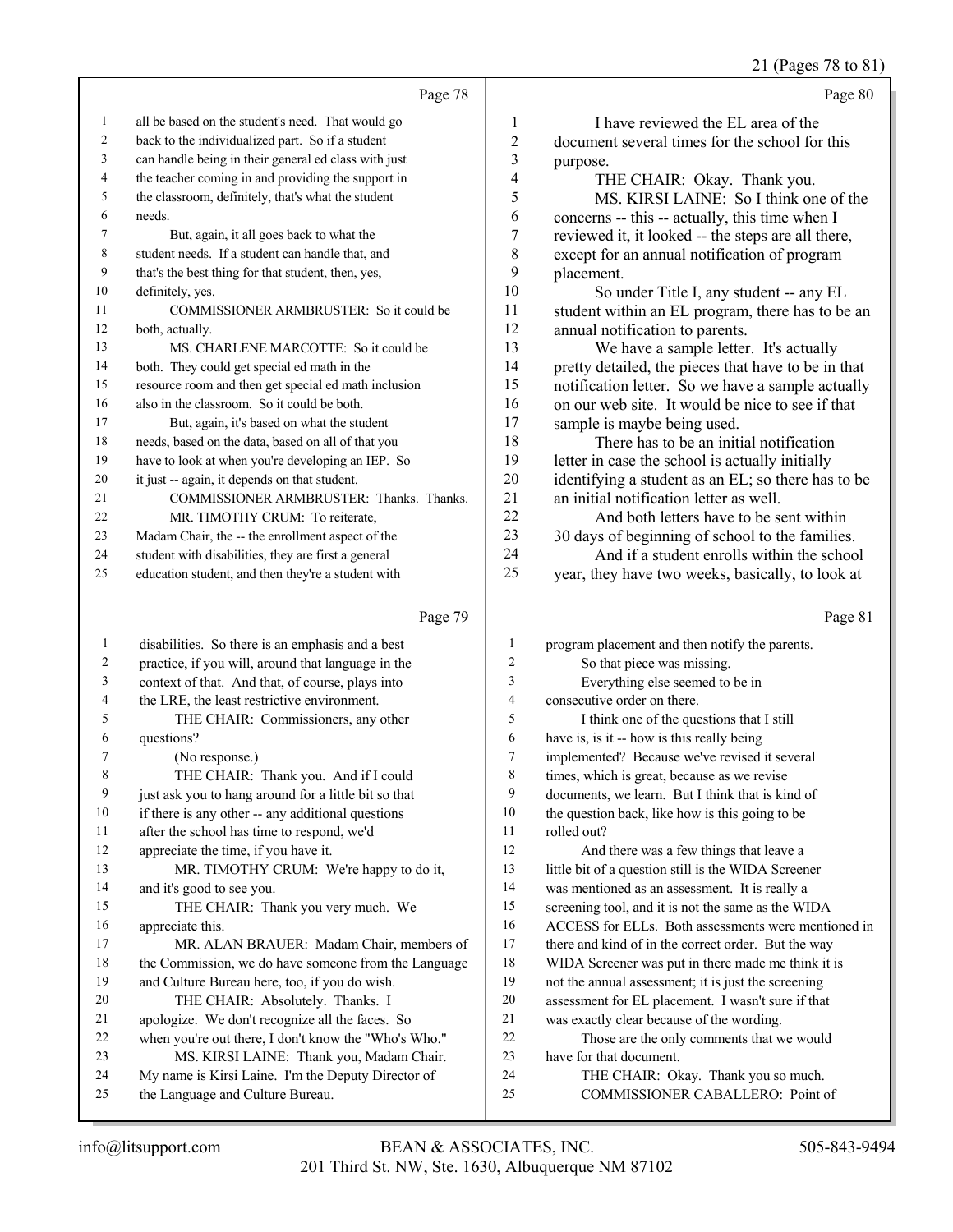# 22 (Pages 82 to 85)

|                | Page 82                                              |    | Page 84                                              |
|----------------|------------------------------------------------------|----|------------------------------------------------------|
| 1              | clarification, Madam Chair?                          | 1  | get provided bilingual ed, I'm kind of not sure      |
| $\overline{c}$ | THE CHAIR: Oh, sure. Absolutely.                     | 2  | whether that lead test is -- is a good measure;      |
| 3              | COMMISSIONER CABALLERO: Somewhere I read             | 3  | because -- in other words, I think that to some      |
| 4              | in the letters, English sufficiency -- or            | 4  | extent we need to test those kids in math -- if      |
| 5              | proficiency -- one of those. And it came to mind,    | 5  | they're already in seventh or eighth grade, and      |
| 6              | what is that? At what point is that? And does the    | 6  | they're taking advanced math, and it's               |
| 7              | child play into, "No, I'm not ready for -- to leave  | 7  | problem-solving, how good of a grasp do you have,    |
| 8              | help with English"?                                  | 8  | and get tested only in that, and see if they're able |
| 9              | At what point is that?                               | 9  | to solve it.                                         |
| 10             | MS. KIRSI LAINE: Commissioner, so English            | 10 | I think that -- and the students that were           |
| 11             | proficiency is measured in school with the ACCESS    | 11 | born in El Paso and their parents were primarily     |
| 12             | for ELLs annual assessment. It's an annual -- it's   | 12 | English speakers did very, very well with flying     |
| 13             | a statewide assessment from WIDA.                    | 13 | colors in that area. And I think some of us did      |
| 14             | So if the student actually earns a                   | 14 | suffer by misinterpreting one word, and the formula  |
| 15             | composite score of 5.0 or higher, they are           | 15 | went one way, and the reality was another.           |
| 16             | considered proficient in English and therefore they  | 16 | And we were very fortunate to have                   |
| 17             | would exit the EL program.                           | 17 | Hispanic math teachers. But not all of them were     |
| 18             | Of course, like in anything, any student             | 18 | Hispanic. Once we got to high school, they were all  |
| 19             | would be taught to the needs that the student has.   | 19 | non- -- English speakers.                            |
| 20             | But for -- when a student is proficient and exits an | 20 | So that's just -- it stuck in my head,               |
| 21             | EL program, you have to, per state regulation,       | 21 | how -- what determines proficiency?                  |
| 22             | monitor that student for two years to make sure that | 22 | MS. KIRSI LAINE: No. I think that's a                |
| 23             | the student actually is able to be in the classes    | 23 | really good point. And thank you for bringing it     |
| 24             | without language supports.                           | 24 | up. That WIDA ACCESS ELL Assessment is actually      |
| 25             | COMMISSIONER CABALLERO: Okay. Now, I--               | 25 | interesting in that it looks at -- it's measured --  |
|                |                                                      |    |                                                      |

|                | Page 83                                             |              | Page 85                                              |
|----------------|-----------------------------------------------------|--------------|------------------------------------------------------|
| 1              | my language is Spanish, primarily, and I had to     | $\mathbf{1}$ | it's linked to our EL standards, which are the       |
| $\overline{c}$ | learn English. And I was really good at math. And   | 2            | standards in all the content areas. So there's the   |
| 3              | so were my friends from Mexico. I mean, we were     | 3            | language of math, language of science, social        |
| 4              | awesome in math.                                    | 4            | studies, English language arts, and then social      |
| 5              | It became very, very hard, once we got              | 5            | instructional language.                              |
| 6              | into the -- the solving problems that were written, | 6            | And the assessment actually really                   |
| 7              | and the concepts, we would get confused with how it | 7            | measures language in those content areas; so whether |
| 8              | was laid out. I don't think we had a true grasp of  | 8            | the student really has mastery of the academic       |
| 9              | the words and their meanings. And so, consequently, | 9            | language of the content area. So that includes       |
| 10             | if it weren't for the teachers that were bilingual  | 10           | math. And so as such, it does look at that academic  |
| 11             | and would say it in Spanish, we wouldn't get it.    | 11           | language piece. Before you actually can show         |
| 12             | And all of us did very well, only because           | 12           | proficiency, you would have to have a fair measure   |
| 13             | we had to work as a group. And in U.S. schools,     | 13           | of academic language in each of the content areas on |
| 14             | that's not allowed; but it's very prevalent in      | 14           | there.                                               |
| 15             | Mexico. You work as groups. And so we were able to  | 15           | And I had another thought. Oh. My other              |
| 16             | decipher what the question requested, how to solve  | 16           | thought was in terms of a student who is coming here |
| 17             | the -- the problem. And everyone continued, all of  | 17           | and, say, is going to a school -- a high school and  |
| 18             | us except me and another guy that went somewhere    | 18           | is a newcomer, maybe came from Mexico, maybe came    |
| 19             | else, that became engineers.                        | 19           | from another country. But if the home language is    |
| 20             | But the English portion was the hardest.            | 20           | Spanish, we, as a state, do allow that a student     |
| 21             | And I think we would have done better in            | 21           | take the state assessment in Spanish for the first   |
| 22             | the testing of math, SAT, and all those, had we had | 22           | three years, they can do that. And then that can be  |
| 23             | a much better grasp.                                | 23           | waived for two additional years so that they can do  |
| 24             | So I'm not quite sure at what point --              | 24           | the content assessment in -- but it's only if the    |
| 25             | since we weren't tested out or in because we didn't | 25           | home language is Spanish. But it doesn't work if     |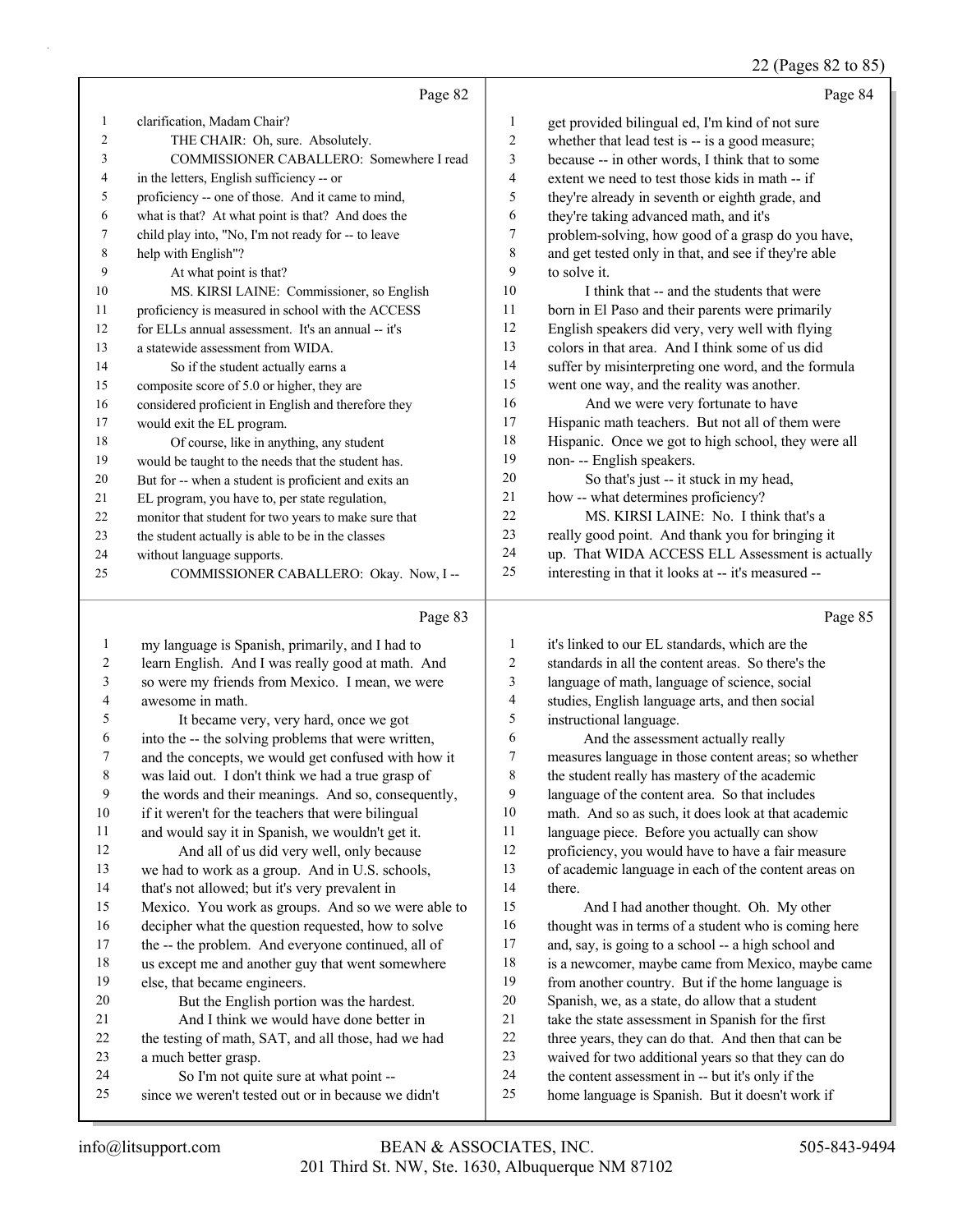23 (Pages 86 to 89)

|              |                                                               |                  | $23$ (Fages ou to 67)                                                                        |
|--------------|---------------------------------------------------------------|------------------|----------------------------------------------------------------------------------------------|
|              | Page 86                                                       |                  | Page 88                                                                                      |
| 1            | the student comes from another part of the world              | 1                | THE CHAIR: Well, I'm willing to respond                                                      |
| 2            | where Spanish is not the home language.                       | $\sqrt{2}$       | to that. Because it was clear at the meeting                                                 |
| 3            | COMMISSIONER CABALLERO: Thank you,                            | 3                | through our motion that we cleared out the financial                                         |
| 4            | Madam Chair.                                                  | $\overline{4}$   | portion of the CAP, but we were not satisfied with                                           |
| 5            | THE CHAIR: Okay. Thank you.                                   | 5                | the school's response to the CAP.                                                            |
| 6            | MS. KIRSI LAINE: Thank you.                                   | 6                | We closed out, and the school was fine.                                                      |
| 7            | THE CHAIR: Commissioners, any other                           | $\boldsymbol{7}$ | We were in a good place with the financial piece of                                          |
| $\,$ 8 $\,$  | questions?                                                    | $\,$ 8 $\,$      | the CAP. But we were unwilling to continue -- this                                           |
| 9            | (No response.)                                                | 9                | was not a back-and-forth for the entire school year                                          |
| 10           | THE CHAIR: Thank you once again. We                           | 10               | to get to a place with the CAP on the ELL and the                                            |
| 11           | appreciate the time. And if we could ask you to               | 11               | special ed, that after two or three months, we were                                          |
| 12           | just hang in with us for a little bit in case                 | 12               | still in a very unsatisfactory point with the                                                |
| 13           | there's questions that come up based on what the              | 13               | situation involving the ELLs and the special ed.                                             |
| 14           | school says, I'd appreciate it.                               | 14               | So at that point in time, the Commission                                                     |
| 15           | Thank you.                                                    | 15               | voted to write the Letter of Concern so that it was                                          |
| 16           | MS. KIRSI LAINE: Thank you.                                   | 16               | clear in that letter what those concerns still                                               |
| 17           | MS. PATRICIA MATTHEWS: Madam Chair,                           | 17               | existed.                                                                                     |
| 18           | members of the Commission, I'm not sure how you want          | $18\,$           | So I don't know why anyone would be                                                          |
| 19           | us to respond. But I will -- I would like to make             | 19               | confused as to whether that ELL and the special ed                                           |
| 20           | some comments, at least, on the -- on the special ed          | $20\,$           | CAP was closed out, because we were clear in the                                             |
| 21           | part. After my conversation with Ms. Jaeger on                | 21               | motion that we only closed out the financial.                                                |
| 22           | Monday, I understood that the issues were -- were             | 22               | MS. PATRICIA MATTHEWS: Okay. I don't                                                         |
| 23           | primarily with those two paragraphs in the document.          | 23               | know if anyone is here to talk about ELL.                                                    |
| 24           | So                                                            | 24               | MS. REBECCA BEIDLER: I can talk about                                                        |
| 25           | THE CHAIR: Okay. I'm sorry. Could you                         | 25               | ELL.                                                                                         |
|              | Page 87                                                       |                  | Page 89                                                                                      |
| $\mathbf{1}$ | just -- which two -- which document? Which two                | 1                | MS. PATRICIA MATTHEWS: But I'm going to                                                      |
| 2            | paragraphs?                                                   | 2                | talk about special ed real quickly.                                                          |
| 3            | MS. PATRICIA MATTHEWS: In the letter --                       | 3                | I think what I did hear the Special                                                          |
| 4            | the response.                                                 | $\overline{4}$   | Education Bureau say is they have not looked at the                                          |
| 5            | MS. AMI JAEGER: No, the letter from the                       | $\sqrt{5}$       | revised IEPs, which are all up to date at this time.                                         |
| 6            | school.                                                       | 6                | I was confused by the Deputy Director's                                                      |
| 7            | COMMISSIONER CABALLERO: The response.                         | $\boldsymbol{7}$ | statement that -- and I thought I heard him say that                                         |
| 8            | COMMISSIONER VOIGT: The updated response.                     | 8                | the school could proceed to hold IEPs and update --                                          |
| 9            | THE CHAIR: The letter that came from the                      | 9                | or address the amendment which would be required to                                          |
| 10           | head administrator.                                           | 10               | essentially negotiate the compensatory services that                                         |
| 11           | MS. AMI JAEGER: Correct.                                      | 11               | are outstanding. I thought I heard him say that.                                             |
| 12           | MS. PATRICIA MATTHEWS: On May the 1st,                        | 12               | I don't believe that's correct. I                                                            |
| 13           | Dr. Schullo sent her response. And then Ms. Jaeger            | 13               | would -- it would make sense to me only that the                                             |
| 14           | was kind enough to speak with me on Monday to                 | 14               | parent -- because you -- the compensatory services                                           |
| 15           | explain what we thought were the residual issues.             | 15               | are to resolve non-compliance. And so in order for                                           |
| 16           | And so I don't know if the school is prepared to              | 16               | that to be resolved to the -- to the team's                                                  |
| $17\,$       |                                                               | 17               | satisfaction, there would have to be a team meeting.                                         |
|              | speak about the issues still remaining with the ELL.          |                  |                                                                                              |
| 18           | Unfortunately, this seems to be a                             | 18               | And in the letter, we indicate that those meetings                                           |
| 19           | whack-a-mole procedure, because I'm not real clear            | 19               | are ongoing, because of difficulty in scheduling.                                            |
| 20           | how the process is supposed to work.                          | $20\,$           | So I -- I do want --                                                                         |
| 21           | We had a CAP. I thought the CAP was                           | 21               | THE CHAIR: Let me just stop there so we                                                      |
| $22\,$       | finished. Now we're having the Notices of Concern.            | 22               | can get a clarification. And you can correct me if                                           |
| 23           | I thought those -- we were on a path there. But I             | 23               | I'm wrong from what I heard with that.                                                       |
| 24<br>25     | don't need for that to be responded to. I think<br>that $I -$ | 24<br>25         | I believe the statement was that a team<br>meeting could take place without the parent being |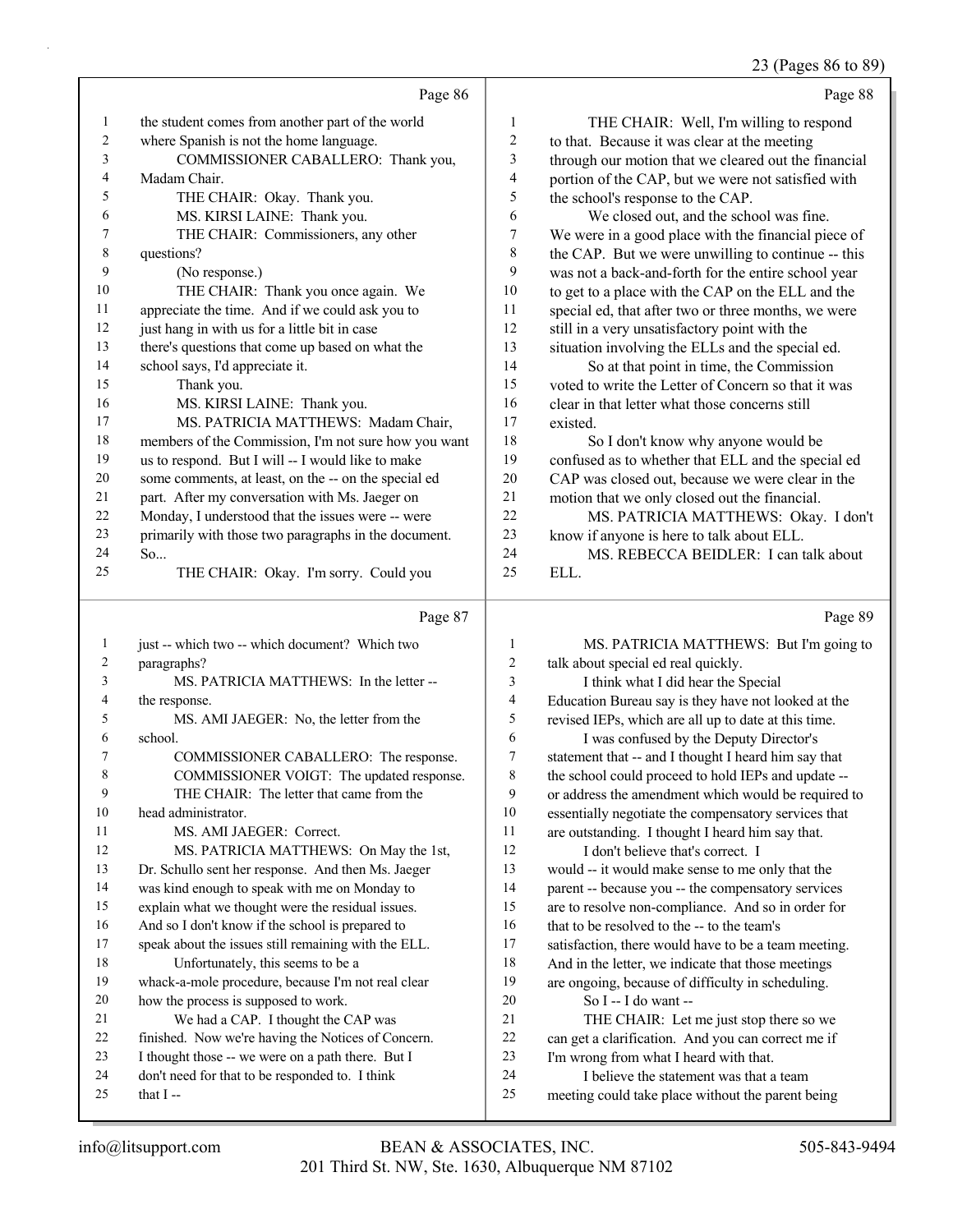|    |                                                      |    | 24 (Pages 90 to 93)                                                                                                                                                                                                                                                                           |
|----|------------------------------------------------------|----|-----------------------------------------------------------------------------------------------------------------------------------------------------------------------------------------------------------------------------------------------------------------------------------------------|
|    | Page 90                                              |    | Page 92                                                                                                                                                                                                                                                                                       |
|    | there. So the negotiations were still taking place.  |    | without them being there and asks you to hold off,                                                                                                                                                                                                                                            |
|    | But the letter indicates that there's still seven or |    | you hold off. And so that is why I have not held                                                                                                                                                                                                                                              |
|    | nine that are outstanding because you can't get the  |    | those meetings; because they do want to discuss,                                                                                                                                                                                                                                              |
|    | parent there.                                        | 4  | because transportation is an issue with our kids if                                                                                                                                                                                                                                           |
|    | And I believe the Bureau indicated that as           |    | the parent is not in agreement. So I am not -- I                                                                                                                                                                                                                                              |
| 6  | long as the team -- absent a parent being there,     | b  | have not held those meetings with those parents                                                                                                                                                                                                                                               |
|    | they could meet and -- and make those additional     |    | because they have asked me to hold off.                                                                                                                                                                                                                                                       |
| 8  | accommodations or agreement.                         | 8  | Many of my parents have asked if we can                                                                                                                                                                                                                                                       |
| 9  | Is that what I heard?                                | 9  | carry into the next year, which I don't have a                                                                                                                                                                                                                                                |
| 10 | MS. PATRICIA MATTHEWS: To address                    | 10 | problem carrying into the next year, because they do                                                                                                                                                                                                                                          |
| 11 |                                                      | 11 | $\frac{1}{2}$ and $\frac{1}{2}$ and $\frac{1}{2}$ and $\frac{1}{2}$ and $\frac{1}{2}$ and $\frac{1}{2}$ and $\frac{1}{2}$ and $\frac{1}{2}$ and $\frac{1}{2}$ and $\frac{1}{2}$ and $\frac{1}{2}$ and $\frac{1}{2}$ and $\frac{1}{2}$ and $\frac{1}{2}$ and $\frac{1}{2}$ and $\frac{1}{2}$ a |

doesn't mean the parent is asking to hold off. That

| 11 | compensatory services?                             | 11 | not want their kids to come during summer; they do   |
|----|----------------------------------------------------|----|------------------------------------------------------|
| 12 | MR. TIMOTHY CRUM: Yes. In the --                   | 12 | not want their kids to come after school.            |
| 13 | THE CHAIR: Can you hear him, Cindy?                | 13 | I have tried to comply with what the                 |
| 14 | THE REPORTER: (Indicates.)                         | 14 | parents are requesting.                              |
| 15 | THE CHAIR: Okay.                                   | 15 | THE CHAIR: Okay. And if that had been                |
| 16 | (Approximate entry of                              | 16 | indicated in the letter, that it was the parents     |
| 17 | Commissioner Robbins.)                             | 17 | that were requesting not to have the meetings -- but |
| 18 | MR. TIMOTHY CRUM: So in the context of             | 18 | the letter says, "Oh, we haven't had these meetings  |
| 19 | the team meeting, yes. If there's something beyond | 19 | because we can't, I think, get ahold of the          |
| 20 | the team meeting -- let's say that there was a     | 20 | parents," or, "The parents aren't coming."           |
| 21 | hearing. Let's say that there was an alternative   | 21 | There was no indication that it was a --             |
| 22 | dispute resolution. Let's say there was something  | 22 | MS. REBECCA BEIDLER: It says, "Due to                |
| 23 | more along the lines of negotiating services.      | 23 | cancellations."                                      |
| 24 | That's -- that's not the context I'm speaking of.  | 24 | THE CHAIR: Yeah. Well -- but that                    |

25 I'm speaking in the context of an IEP team

|    | Page 91                                              |    | Page 93                                              |
|----|------------------------------------------------------|----|------------------------------------------------------|
| 1  | meeting being held in order to expedite the          | 1  | could just be they just continually cancel and       |
| 2  | compensation that the student has lost. So that      | 2  | they're -- you know, they're -- it's disinterest.    |
| 3  | would be the context that I would put it in.         | 3  | So there's a difference between, "Hey,               |
| 4  | THE CHAIR: All right.                                | 4  | they keep canceling," or, "They've asked us to       |
| 5  | COMMISSIONER CABALLERO: And they did                 | 5  | postpone this." So, you know, it's -- it's           |
| 6  | describe --                                          | 6  | semantics; but it's -- you know, it's what we're     |
| 7  | THE CHAIR: And I'll be honest. I've had              | 7  | reading.                                             |
| 8  | those meetings. Absolutely. I think we all have,     | 8  | MS. REBECCA BEIDLER: Yes, Madam Chair.               |
| 9  | that, unfortunately, you can't get ahold of the      | 9  | My next stop is law school.                          |
| 10 | parent. But that's not going to say we're not going  | 10 | THE CHAIR: And I'm not a lawyer. So, you             |
| 11 | to do anything until, you know, the parent shows up, | 11 | know, we're all lay people here trying to parse this |
| 12 | that we hold -- we participated in those team        | 12 | all out.                                             |
| 13 | meetings without a parent there.                     | 13 | MS. REBECCA BEIDLER: I know. I know.                 |
| 14 | <b>COMMISSIONER ARMBRUSTER: Sometimes they</b>       | 14 | THE CHAIR: So it's how we're reading                 |
| 15 | say it's okay.                                       | 15 | this; so                                             |
| 16 | THE CHAIR: Absolutely. And you're right,             | 16 | MS. REBECCA BEIDLER: I'm not trying to be            |
| 17 | absolutely. Sometimes a parent will communicate and  | 17 | rude nor disrespectful. And I apologize. It's just   |
| 18 | say, "I can't be there, but it's okay." Where --     | 18 | when language is involved, it get very convoluted at |
| 19 | you know, you'll -- we'll see what it is, and then   | 19 | times. And it's very difficult to make the readers   |
| 20 | if the parent has a concern about it, they'll        | 20 | understand; because when one person writes           |
| 21 | communicate it back. Yeah.                           | 21 | something, you may read it one way, whereas, I read  |
| 22 | MS. REBECCA BEIDLER: Okay. Madam Chair,              | 22 | it totally a different way.                          |
| 23 | Rebecca Beidler, special education teacher, Alma     | 23 | So when language is written, it is very              |
| 24 | d'Arte.                                              | 24 | convoluted at times by the reader. And so I          |
| 25 | When a parent asks you not to hold it                | 25 | apologize if I seem disrespectful, because I don't   |
|    |                                                      |    |                                                      |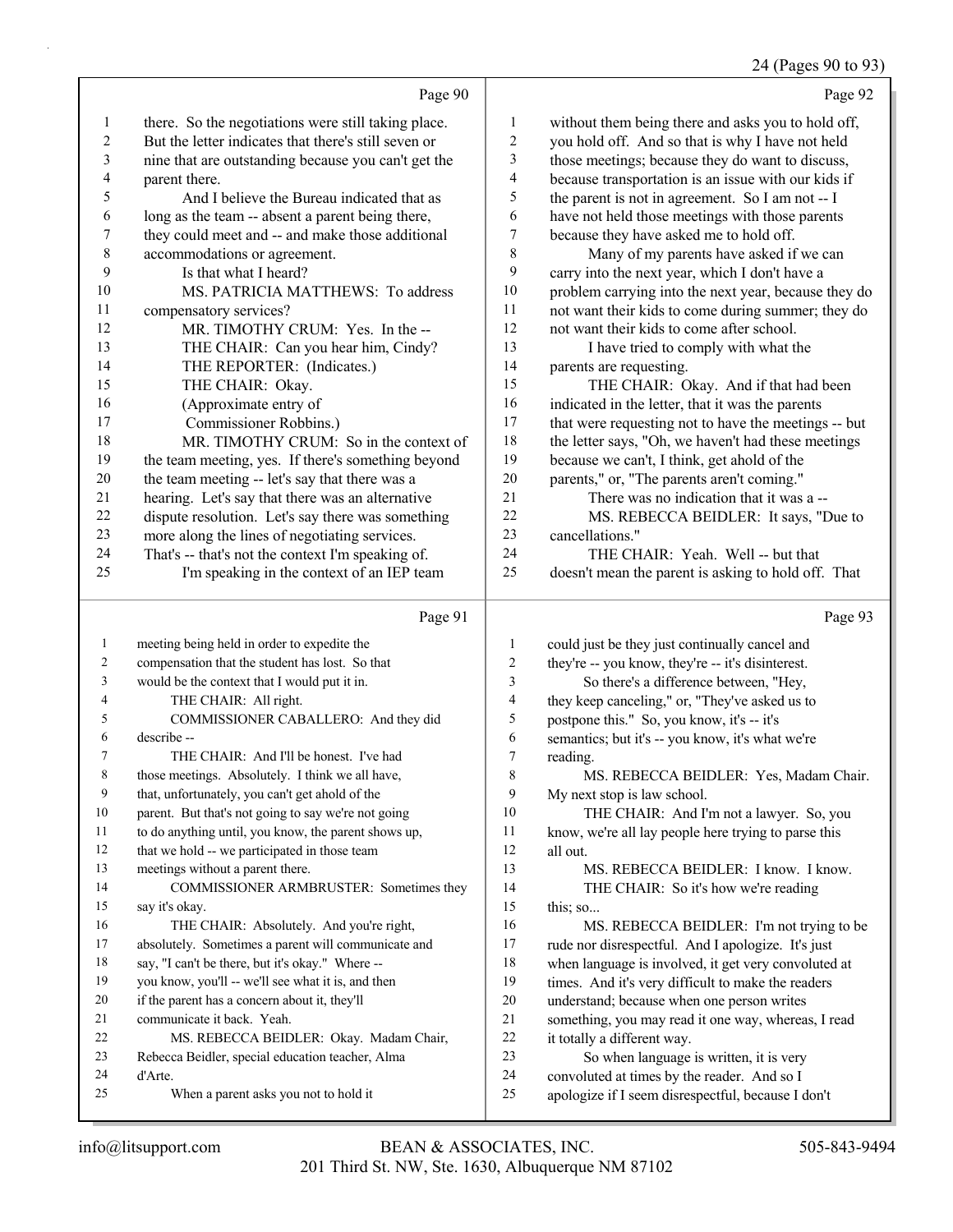### 25 (Pages 94 to 97)

|                | Page 94                                                                                       |                         | Page 96                                                                               |
|----------------|-----------------------------------------------------------------------------------------------|-------------------------|---------------------------------------------------------------------------------------|
| $\mathbf{1}$   | at all mean to be disrespectful.                                                              | 1                       | services. And I apologize that the letter was not                                     |
| $\overline{2}$ | THE CHAIR: Thank you.                                                                         | $\overline{c}$          | that explicit that the parents had requested the                                      |
| 3              | COMMISSIONER VOIGT: Madam Chair?                                                              | 3                       | extensions.                                                                           |
| 4              | THE CHAIR: Commissioner Voigt?                                                                | $\overline{\mathbf{4}}$ | $I -$                                                                                 |
| 5              | COMMISSIONER VOIGT: You know, just -- in                                                      | 5                       | THE CHAIR: Can I just tag on to that?                                                 |
| 6              | the short time that I have been on this side of the                                           | 6                       | And I appreciate the concept of proactiveness. And                                    |
| 7              | fence, this issue really seems about organization                                             | 7                       | you're right. There wasn't a requirement placed in                                    |
| $\,$ 8 $\,$    | and documentation.                                                                            | $\,8\,$                 | that CAP. But if I was a school who compensatory                                      |
| 9              | MS. REBECCA BEIDLER: It is.                                                                   | 9                       | time and services and IEPs were -- it was a                                           |
| 10             | COMMISSIONER VOIGT: We hear these great                                                       | $10\,$                  | question, I think to be able to close out that CAP,                                   |
| 11             | things, and you're doing these things that are in                                             | 11                      | to have the communication with the Special Ed Bureau                                  |
| 12             | compliance. But I think the PED Special Education                                             | 12                      | to say, "Please review this, please take a look at                                    |
| 13             | Bureau has not received the documentation.                                                    | 13                      | our service logs so that we can communicate back to                                   |
| 14             | MS. REBECCA BEIDLER: They haven't asked.                                                      | 14                      | the Commission that we have closed out this concern                                   |
| 15             | COMMISSIONER VOIGT: And you have to be                                                        | 15                      | with the Special Ed Bureau," and, therefore,                                          |
| 16             | proactive. You can't wait for them to ask. You                                                | 16                      | everyone should be satisfied.                                                         |
| 17             | have to be in front of it. They haven't received                                              | 17                      | But, you know, that's -- if I was in the                                              |
| 18             | the documentation to substantiate that these things                                           | $18\,$                  | position of the scrutiny, I would want to be able to                                  |
| 19             | are being done with fidelity. And I think that's                                              | 19                      | provide the verifiable information that the Special                                   |
| 20             | really all this is about is having that                                                       | 20                      | Ed Bureau is, in fact, satisfied, because we have                                     |
| 21             | documentation brought forward, that evidence, you                                             | 21                      | provided the sampling of the IEPs. We have provided                                   |
| 22             | know, to say that these things are being done.                                                | 22                      | our service logs, and they have indicated to us that                                  |
| 23             | MS. PATRICIA MATTHEWS: Madam Chair,                                                           | 23                      | it's -- we are now in compliance, because the issue                                   |
| 24             | Commissioner Voigt, I don't believe that -- I will                                            | 24                      | was compliance.                                                                       |
| 25             | say that I don't know what the CAP is. I don't have                                           | 25                      | So -- but it's -- we learn everything                                                 |
|                |                                                                                               |                         |                                                                                       |
|                | Page 95                                                                                       |                         | Page 97                                                                               |
| $\mathbf{1}$   | it in front of me.                                                                            | 1                       | every day. So it's also important for us to know                                      |
| $\overline{c}$ | But it's my understanding that it was not                                                     | $\sqrt{2}$              | what we need to put into potentially future                                           |
| 3              | a requirement, that once the things that were                                                 | 3                       | Corrective Action Plans so that we -- that we do                                      |
| 4              | identified to be wrong with the IEPs, that there was                                          | $\overline{4}$          | have clarity for the schools as well.                                                 |
| 5              | a follow-up inspection of all IEPs, which hasn't                                              | 5                       | MS. PATRICIA MATTHEWS: So just to be                                                  |
| 6              | been done.                                                                                    | 6                       | clear, is the Commission asking the school to send                                    |
| 7              | They have been -- all of the IEPs have                                                        | 7                       | all of the IEPs to the Special Education Department                                   |
| 8              | been rewritten since the ones that the Special                                                | $\,$ $\,$               | for review?                                                                           |
| $\overline{9}$ | Education Bureau has reviewed. The logs that they                                             | 9                       | THE CHAIR: We haven't asked that, no.                                                 |
| $10\,$         | mentioned and admit they haven't even asked for --                                            | 10                      | MS. PATRICIA MATTHEWS: I just want to                                                 |
| 11             | so when you say "proactive," I don't recall that                                              | 11                      | make sure that's clear.                                                               |
| 12             | being a requirement that charter schools proactively                                          | 12                      | THE CHAIR: I've made it clear that that                                               |
| 13             | provide IEPs to the Department for compliance                                                 | 13                      | was not in the CAP.                                                                   |
| 14             | reviews on all levels.                                                                        | 14                      | MS. PATRICIA MATTHEWS: All right.                                                     |
| 15             | So that's a miscommunication on both ends,                                                    | 15                      | I do want to address -- I think Ms. -- or                                             |
| 16             | if that's what was wanted. So I understand that                                               | 16                      | Commissioner Armbruster was getting into this                                         |
| 17             | there could be some concerns there. But, you know,                                            | 17                      | question. And it seemed to be suggested by the                                        |
| 18             | certainly the doors are open. If SpEd wants to come                                           | 18                      | Department representatives that this mastery class                                    |
| 19             | and reinspect all of the IEPs for compliance, they                                            | 19                      | that we're talking about here, some of the students,                                  |
| 20             | can be made available, or they can certainly come to                                          | $20\,$                  | depending on what their IEP says, would be assigned                                   |
| 21             | the school for that review. So I just think there's                                           | 21                      | to those classes, not all of them.                                                    |
| 22             | a crossways there on what was required.                                                       | 22                      | COMMISSIONER ARMBRUSTER: Right.                                                       |
| 23<br>24       | So -- but the IEPs have been redone. They<br>are all up to date. And what we're talking about | 23<br>24                | MS. PATRICIA MATTHEWS: Okay? So<br>depending on -- and I think that was exactly where |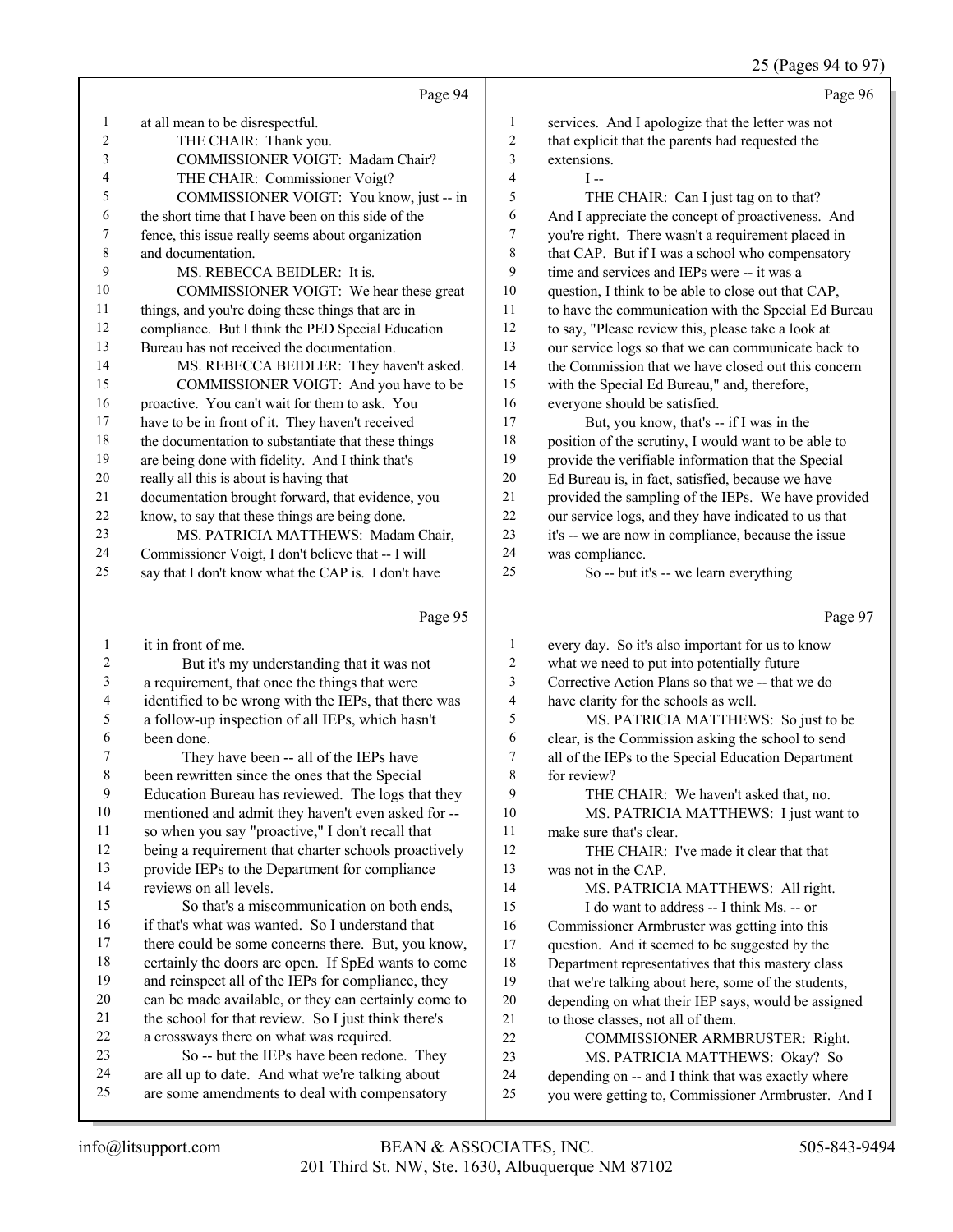26 (Pages 98 to 101)

|              | Page 98                                              |                         | Page 100                                                                                     |
|--------------|------------------------------------------------------|-------------------------|----------------------------------------------------------------------------------------------|
| $\mathbf{1}$ | think the implication from the Division was that --  | $\mathbf{1}$            | THE CHAIR: -- can correct me if I'm                                                          |
| 2            | or the Bureau -- was that that was happening, that   | $\boldsymbol{2}$        | wrong. But I do know that they often try to                                                  |
| 3            | they were all just being pushed into this one class, | 3                       | schedule and bring other bureaus in. But bureaus                                             |
| 4            | and that's how their IEPs were being dealt with.     | $\overline{\mathbf{4}}$ | are also very busy. So oftentimes, schedules don't                                           |
| 5            | That is not what is happening. The                   | 5                       | coincide.                                                                                    |
| 6            | students are receiving Individual Education Plans    | 6                       | So in a perfect world, where there's a                                                       |
| 7            | and services based on what's described in the IEP.   | $\tau$                  | huge staffing, that would be great, if that was part                                         |
| 8            | So they are -- they could be in a regular classroom  | $\,$ 8 $\,$             | of every team with every site visit. But                                                     |
| 9            | being served by the special education teacher, or    | 9                       | unfortunately, it's state government; so it -- we                                            |
| 10           | they could be assigned to this particular classroom, | 10                      | don't have the resources. And you can add, if you                                            |
| 11           | depending on what each IEP says.                     | 11                      | wish.                                                                                        |
| 12           | COMMISSIONER ARMBRUSTER: I understood                | 12                      | MS. KAREN WOERNER: No, Madam Chair.                                                          |
| 13           | that.                                                | 13                      | Thank you. I would agree with what you just said.                                            |
| 14           | MS. PATRICIA MATTHEWS: Okay. I just                  | 14                      | And per the CSD site visit team in October, the                                              |
| 15           | wanted to make that clear, because I don't think     | 15                      | concerns that have been expressed were very readily                                          |
| 16           | that was a take-away from what SpEd said.            | 16                      | apparent. And so -- and the things that the Bureau                                           |
| 17           | THE CHAIR: No. And I'm going to speak                | 17                      | mentioned were big concerns.                                                                 |
| 18           | for them. But I think they were clear. But just      | 18                      | I do want to say that our second site                                                        |
| 19           | based on looking at a schedule of what this class    | 19                      | visit in April, at least regarding the special ed                                            |
| 20           | looks like, because they have not seen the updated   | 20                      | pieces -- but I'm not the expert, so I rely on                                               |
| 21           | IEPs, so they can't verify for us that that is what  | 21                      | Special Ed -- but we did look at IEP folders. And I                                          |
| 22           | is happening in that class, that that class, just by | 22                      | think Ms. Beidler has been hired since that first                                            |
| 23           | looking at the schedule, could have the appearance   | 23                      | visit and has done a great job in getting things in                                          |
| 24           | of a one-size-fits-all.                              | 24                      | order for the special ed students.                                                           |
| 25           | But without, once again, seeing updated              | 25                      | Of course, I'm still very concerned about                                                    |
|              |                                                      |                         |                                                                                              |
|              |                                                      |                         |                                                                                              |
|              | Page 99                                              |                         | Page 101                                                                                     |
| 1            | IEPs, they can't verify that there is individualized | 1                       | them and the lack of time that happened in the fall.                                         |
| 2            | instruction going on there.                          | $\sqrt{2}$              | But it's not of any fault of Ms. Beidler. She came                                           |
| 3            | Am I correct?                                        | 3                       | after that.                                                                                  |
| 4            | MS. CHARLENE MARCOTTE: Yes.                          | $\overline{\mathbf{4}}$ | And I do think that from my limited                                                          |
| 5            | MR. TIMOTHY CRUM: Yes.                               | 5                       | special ed experience, I think that what I saw in                                            |
| 6            | MS. PATRICIA MATTHEWS: That's clear. And             | 6                       | the IEPs was vastly different and wouldn't have                                              |
| 7            | as soon as they ask for it, we'll be more than happy | 7                       | caused alarm for me had that been what I saw in                                              |
| 8            | to provide it to them.                               | 8                       | October. So I do think there's been drastic                                                  |
| 9            | Was there anything else you thought we               | 9                       | improvements in the school in this regard.                                                   |
| 10           | needed to respond to, Ms. Beidler?                   | 10                      | And I know that the Special Ed Bureau                                                        |
| 11           | Dr. Schullo, did you want to respond to              | 11                      | hasn't had a chance to actually review them                                                  |
| 12           | anything about the ELL?                              | 12                      | themselves. So I defer to them.                                                              |
| 13           | DR. HOLLY SCHULLO: Actually, I want to               | 13                      | But what I saw did seem a vast                                                               |
| 14           | thank you -- Madam Chair, thank you. I think we're   | 14                      | improvement.                                                                                 |
| 15           | coming to a clearer understanding. And some of this  | 15                      | Our bigger concern from the site visit                                                       |
| 16           | is coming down to just language.                     | 16                      | team is just in the lack of response to, in the                                              |
| 17           | We have -- we've reviewed everything. And            | 17<br>$18\,$            | fall, to getting some of these students serviced.                                            |
| 18           | I wish on our site visit -- maybe something that     | 19                      | And the same applies to the EL students. I -- the                                            |
| 19<br>20     | would have been helpful would have been to have a -- | 20                      | school still doesn't have English Language                                                   |
| 21           | the Bureau members with the site team, you know, to  | 21                      | Development, or ELD, courses offered, and they're                                            |
|              | open up our files once again and see the detailed    | 22                      | going to next school year. It's the end of the                                               |
| 22<br>23     | work that we've produced.                            | 23                      | school year now. But when we pointed out in                                                  |
| 24           | THE CHAIR: Right. And I'm going -- and<br>CSD can -- | 24                      | October, it was because we were concerned then.<br>So some of this has been in the continued |
| 25           | DR. HOLLY SCHULLO: Sorry.                            | 25                      | responses that have come each step of the way. And                                           |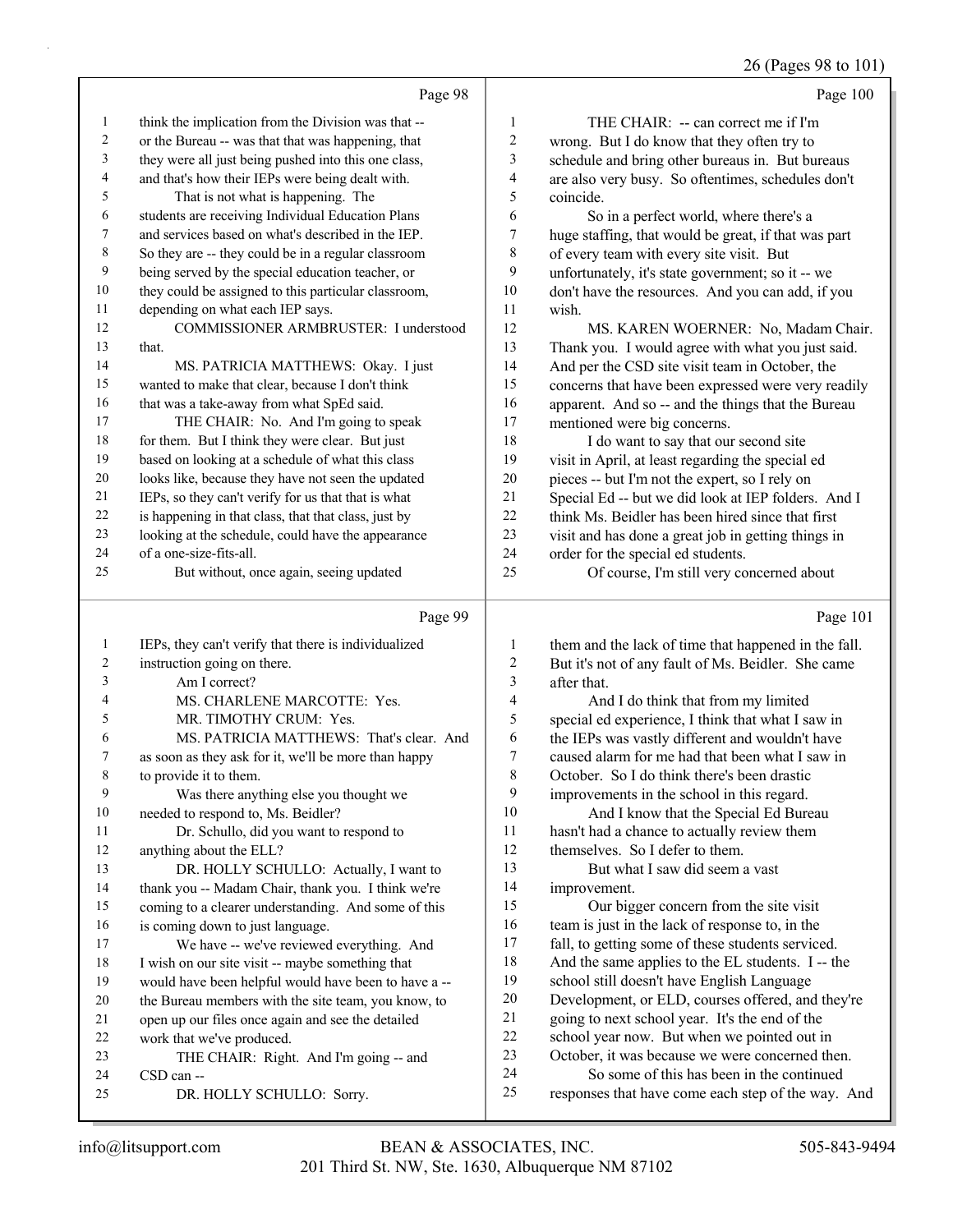#### 27 (Pages 102 to 105)

|                |                                                                                                          |              | $27$ (Pages $102$ to $105$                                                                           |
|----------------|----------------------------------------------------------------------------------------------------------|--------------|------------------------------------------------------------------------------------------------------|
|                | Page 102                                                                                                 |              | Page 104                                                                                             |
| 1              | causing further delay for students is our main                                                           | $\mathbf{1}$ | agree with them more. Because I walked into a mess.                                                  |
| $\overline{c}$ | concern.                                                                                                 | 2            | And so I had -- I had -- I had two seniors who                                                       |
| 3              | THE CHAIR: Right. And that was -- I'll                                                                   | 3            | needed compensatory services. One of our seniors                                                     |
| 4              | simply say that's always been our concern from the                                                       | 4            | only had mental health services. And that senior                                                     |
| 5              | very beginning, that it's the -- it was the lateness                                                     | 5            | has been accepted by the Marine Corps. Don't know                                                    |
| 6              | in getting services. And I understand the staffing                                                       | 6            | if he's going to make it or not. But I think his                                                     |
| 7              | issue. But there were students that went 300 hours                                                       | 7            | biggest problem is absences -- I'm not saying any                                                    |
| $\,$ 8 $\,$    | without compensatory services at the beginning of                                                        | 8            | names.                                                                                               |
| 9              | the year. It's a concern.                                                                                | 9            | MS. PATRICIA MATTHEWS: Well, it's pretty                                                             |
| 10             | And it -- and it has -- and it has to be,                                                                | 10           | easy to identify one kid.                                                                            |
| 11             | not because of the specific hours that have to be                                                        | 11           | THE CHAIR: I'm getting a little -- I'm                                                               |
| 12             | provided, but those specific hours represent                                                             | 12           | getting a little concerned.                                                                          |
| 13             | students that need services.                                                                             | 13           | MS. REBECCA BEIDLER: But tests may be a                                                              |
| 14             | And above all else and -- you know, I've                                                                 | 14           | problem. That's all I can say. But it's not going                                                    |
| 15             | made this public record -- it ended up two hours                                                         | 15           | to be credits.                                                                                       |
| 16             | short. By statute, that's -- you know, you have to                                                       | 16           | THE CHAIR: All right. And, you know,                                                                 |
| 17             | have the hours; but the concept is we're not meeting                                                     | 17           | this was never anything ever addressed to you. And                                                   |
| 18             | the needs of students. And the -- I can't imagine                                                        | $18\,$       | we understand the -- the mess; but the -- you know,                                                  |
| 19             | the frustration of those students sitting in classes                                                     | 19           | our concern --                                                                                       |
| $20\,$         | that they can't be successful in because they're not                                                     | $20\,$       | MS. REBECCA BEIDLER: I understand. My                                                                |
| 21             | getting the help that they -- that they need.                                                            | 21           | concern is that --                                                                                   |
| 22             | And I think that -- I don't know if that                                                                 | 22           | THE CHAIR: -- goes to when the mess                                                                  |
| 23             | potentially plays into numbers of students that left                                                     | 23           | started and that it wasn't addressed early enough                                                    |
| 24             | the school out of frustration. And that's -- that's                                                      | 24           | and successfully enough. And that's -- I do -- I do                                                  |
| 25             | sad, because that's not what we want to see                                                              | 25           | have a question about -- because in our Letter of                                                    |
|                |                                                                                                          |              |                                                                                                      |
|                | Page 103                                                                                                 |              | Page 105                                                                                             |
| $\mathbf{1}$   |                                                                                                          | 1            |                                                                                                      |
| 2              | happening in our schools.                                                                                |              | Concern, there was -- we did address in there that                                                   |
| 3              | I will ask, out of the seniors that will                                                                 | 2<br>3       | opt-out letter for the compensatory services and a<br>concern over that. And I don't think that was  |
| 4              | be graduating, do we have an idea of how many are                                                        | 4            | addressed in -- in this.                                                                             |
| 5              | short? Because I -- I understand you're rolling                                                          | 5            | DR. HOLLY SCHULLO: Madam Chair, I                                                                    |
| 6              | over compensatory time to next year. But that --<br>MS. REBECCA BEIDLER: They're not short.              | 6            |                                                                                                      |
| 7              | The seniors aren't short.                                                                                | 7            | understand what you're asking, is were we, like,<br>hoping that our parents would opt out? You know, |
| 8              | THE CHAIR: So there weren't any seniors                                                                  | 8            | when we sent that letter --                                                                          |
| 9              | in that cohort that were short?                                                                          | 9            | THE CHAIR: Uh-uh. No, that wasn't --                                                                 |
| 10             | MS. REBECCA BEIDLER: There's three                                                                       | 10           | that wasn't our concern there. Our concern was                                                       |
| 11             | seniors in that cohort. And the compensatory                                                             | 11           | having the letter.                                                                                   |
| 12             | service has been made up for those seniors. They're                                                      | 12           | DR. HOLLY SCHULLO: So when I sent that                                                               |
| 13             | all passing, doing very well.                                                                            | 13           | letter -- and I drafted that letter for compensatory                                                 |
| 14             | The only thing that might hold them back                                                                 | 14           | services. And we mailed them, and then we talked                                                     |
| 15             | would be a portion of the State exam, which                                                              | 15           | with the students and let them know. And then we                                                     |
| 16             | (indicates) I can honestly say -- I know what all                                                        | 16           | just -- I guess, like EL, you can have, "Yes, I want                                                 |
| 17             | the technical assistance manuals say on the                                                              | 17           | this," or, "No, I don't." And we were notifying                                                      |
| 18             | New Mexico PED website concerning special education,                                                     | 18           | parents.                                                                                             |
| 19             | because I am very well-versed in them. I used to                                                         | 19           | And in my good intentions, I'm expediting                                                            |
| $20\,$         | teach special education in -- at the college level,                                                      | $20\,$       | and letting them know the urgency. I assumed that                                                    |
| 21             | and I understand everything that Charlene was                                                            | 21           | most of our parents were satisfied with the way we                                                   |
| 22             | saying.                                                                                                  | $22\,$       | just hit the ground running and were fixing things                                                   |
| 23             | I understand everything that the -- that                                                                 | 23           | and improving things.                                                                                |
| 24<br>25       | the Assistant Director -- the Deputy -- yeah, Deputy<br>Director -- excuse me -- was saying. And I can't | 24<br>25     | Are we on the same page?<br>THE CHAIR: No, we're not. Because I                                      |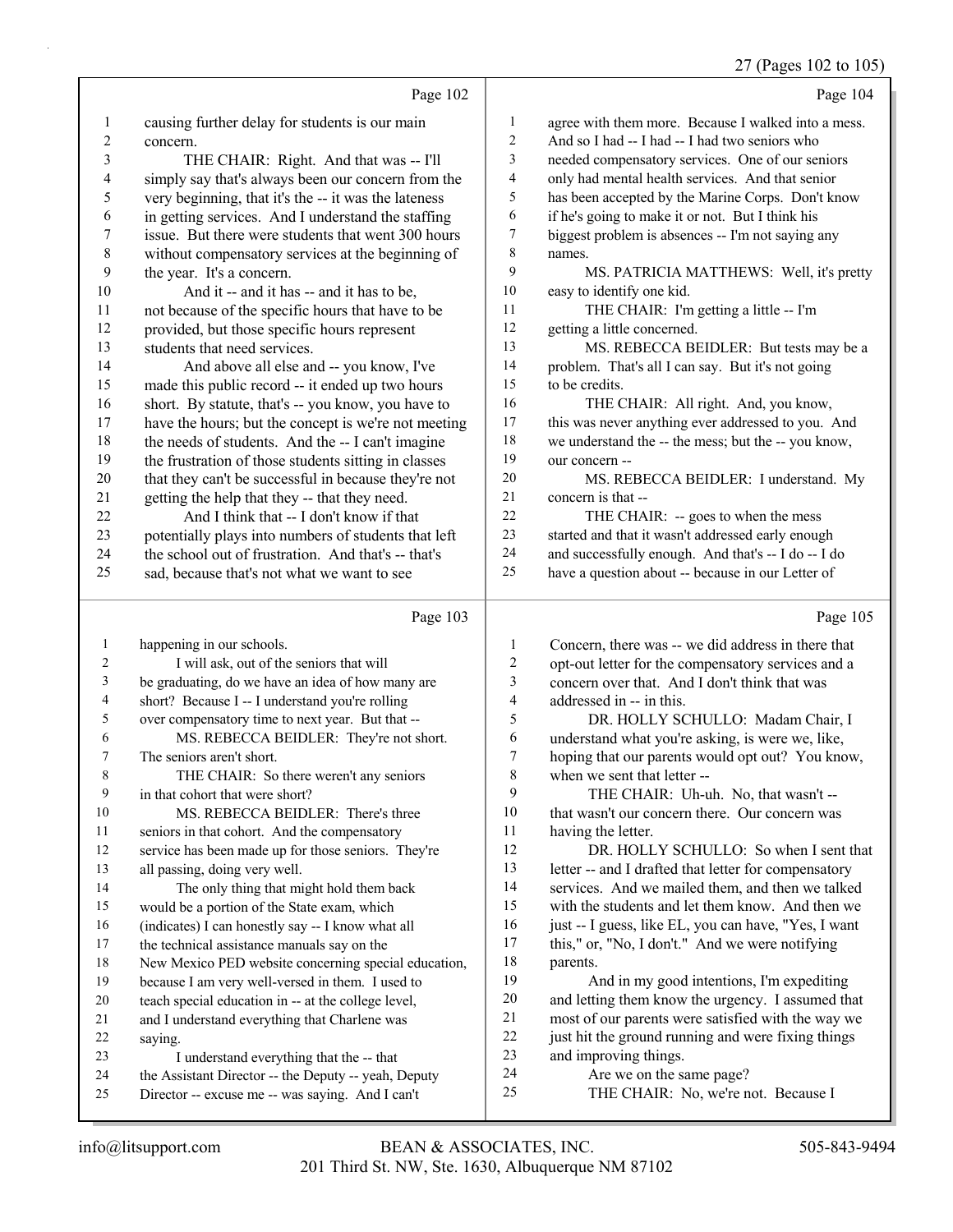|              |                                                                       |                | 28 (Pages 106 to 109)                                                                                  |
|--------------|-----------------------------------------------------------------------|----------------|--------------------------------------------------------------------------------------------------------|
|              | Page 106                                                              |                | Page 108                                                                                               |
| $\mathbf{1}$ | don't see how a letter that "I'm opting out" would                    | 1              | MS. PATRICIA MATTHEWS: Madam Chair, yes,                                                               |
| 2            | be an indication that, "Yes, I'm happy with these                     | $\overline{c}$ | it's January 25th.                                                                                     |
| 3            | services," and, "No, I'm not."                                        | 3              | THE CHAIR: Okay. So I -- you know, if                                                                  |
| 4            | We had a concern over the opportunity --                              | 4              | anyone had a copy of it that the folks at the                                                          |
| 5            | that that letter --                                                   | 5              | Special Ed Bureau could get their eyes on quickly,                                                     |
| 6            | DR. HOLLY SCHULLO: I didn't know how to                               | 6              | I'd appreciate it, so that they'd have a better idea                                                   |
| 7            | write the letter.                                                     | 7              | of what they're speaking to.                                                                           |
| 8            | THE CHAIR: -- is appropriate. Right?                                  | 8              | And I don't want to paraphrase it because                                                              |
| 9            | MS. REBECCA BEIDLER: Madam Chair, I have                              | 9              | it's been several months since I read the letter.                                                      |
| 10           | worked for two of the larger school districts in the                  | 10             | So I'm -- it was part of, I think, an original                                                         |
| 11           | State of New Mexico. And that has been their                          | 11             | packet when we were looking at the CAP. And I                                                          |
| 12           | practice for compensatory services for years. So if                   | 12             | just -- we -- and we placed that in the letter that                                                    |
| 13           | it's incorrect, then Las Cruces Public Schools or                     | 13             | we sent the school from April 22nd. It's in --                                                         |
| 14           | larger districts --                                                   | 14             | MS. PATRICIA MATTHEWS: Madam Chair,                                                                    |
| 15           | THE CHAIR: I don't want to -- I'm not                                 | 15             | Ms. Jaeger, I'm not finding that as an issue.                                                          |
| 16           | talking about anyone else. I'd appreciate you -- so                   | 16             | THE CHAIR: Yes. And I just -- I found it                                                               |
| 17           | please don't mention another school district,                         | 17             | before, and I'm trying to find it again. So                                                            |
| 18           | because that's not what we're -- and I'm going to                     | 18             | MS. AMI JAEGER: And I'm looking, too.                                                                  |
| 19           | say that just because it's happened in another                        | 19             | MS. PATRICIA MATTHEWS: And I read it                                                                   |
| 20           | school district still doesn't make it right.                          | 20             | yesterday, and I just don't recall seeing that.                                                        |
| 21           | So I'm going to say that. But I am not                                | 21             | THE CHAIR: I know. Because I thought I                                                                 |
| 22           | here to cast aspersions on --                                         | 22             | double-checked on it just to make sure that we could                                                   |
| 23           | MS. REBECCA BEIDLER: I'm not, either.                                 | 23             | bring it up now because it was in there. Oh, it's                                                      |
| 24           | THE CHAIR: But you are when you implicate                             | 24             | under compensatory services.                                                                           |
| 25           | that school in that sentence.                                         | 25             | In our letter, it says, "Also the notice                                                               |
|              | Page 107                                                              |                | Page 109                                                                                               |
| 1            | Could I just ask -- could I just ask                                  | 1              | of compensatory services and parental consent or                                                       |
| 2            | Special Ed Bureau -- putting you on the spot at this                  | 2              | non-consent checkoff does not comply with IDEA                                                         |
| 3            | moment in time, because -- and I'm -- honestly, I                     | 3              | notice requirements."                                                                                  |
| 4            | can't remember the letter -- how the letter was                       | $\overline{4}$ | MS. PATRICIA MATTHEWS: So I just want to                                                               |
| 5            | exactly worded because I don't have it in front of                    | 5              | make sure I'm following you, Madam Chair. So is it                                                     |
| 6            | me any longer.                                                        | 6              | the sentence that says offering makeup of a                                                            |
| 7            | MS. PATRICIA MATTHEWS: Madam Chair, was                               | 7              | school-                                                                                                |
| 8            |                                                                       | 8              |                                                                                                        |
| 9            | it the letter to me, or --<br>THE CHAIR: It was the letter from us -- | 9              | THE CHAIR: It starts with that paragraph.                                                              |
| 10           | okay -- yes. Well, you were, okay, copied on it.                      | 10             | But, no, it says, "Also the Notice of Compensatory<br>Services and the parental consent or non-consent |
| 11           | But let me look -- find it. I think it's under                        | 11             |                                                                                                        |
| 12           |                                                                       | 12             | checkoff does not comply with IDEA notice                                                              |
| 13           | special education students -- no, sorry. I have to                    | 13             | requirements."                                                                                         |
| 14           | go back to our letter.                                                | 14             | It's in that paragraph, but further down.                                                              |
| 15           | MS. PATRICIA MATTHEWS: You're referring                               | 15             | MS. PATRICIA MATTHEWS: Oh, I'm sorry.                                                                  |
| 16           | to the January 25th letter to parents?<br>MS. AMI JAEGER: Probably.   | 16             | THE CHAIR: And that was addressed, I                                                                   |
| 17           | THE CHAIR: No, I think it's April 22nd,                               | 17             | believe, in the CAP as well. But it has been                                                           |
| 18           | isn't it?                                                             | 18             | addressed with us, by us, since January or February                                                    |
| 19           | MS. AMI JAEGER: No, I'm referring to the                              | 19             | when we became aware of the letter. That's why it<br>was in here as well.                              |
| 20           | letter the school sent.                                               | $20\,$         | MS. PATRICIA MATTHEWS: Okay. I'm sorry.                                                                |
|              |                                                                       |                |                                                                                                        |

21 THE CHAIR: No, but it's referenced in the<br>22 April 22nd letter that we sent out. And I'm trying April 22nd letter that we sent out. And I'm trying to find the spot. But it was a letter that was sent 21 I didn't understand that I needed to respond to that<br>22 narticularly. I guess -particularly. I guess --

- out by the school in January, was it not? Was it
- January?
- 23 THE CHAIR: I'm going to hold you off and let Special Ed -- because they're looking at the
- letter. So, you know, let them respond, and then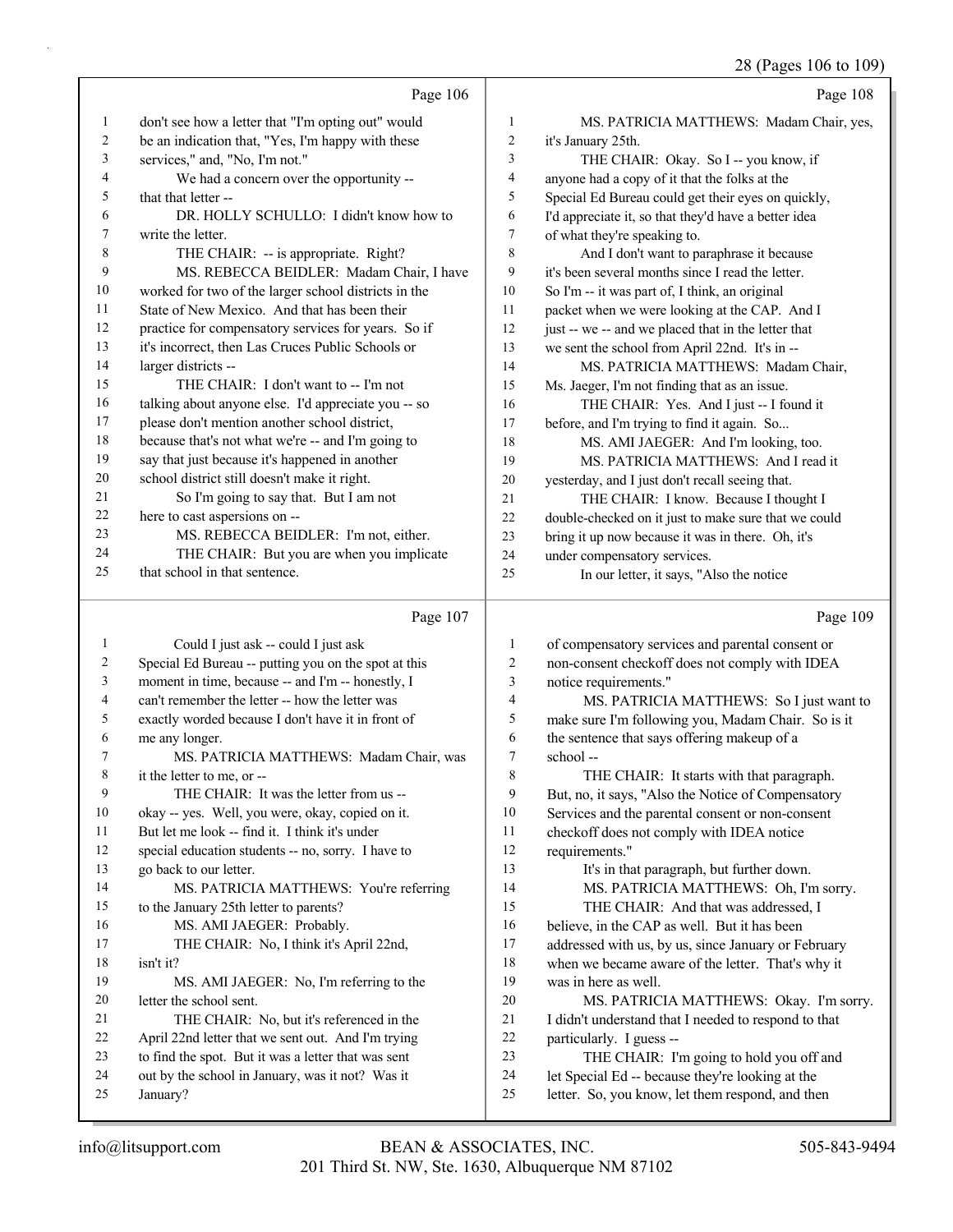29 (Pages 110 to 113)

|                |                                                     |                | 29 (Pages 110 to 11:                                 |
|----------------|-----------------------------------------------------|----------------|------------------------------------------------------|
|                | Page 110                                            |                | Page 112                                             |
| $\mathbf{1}$   | we'll see what further responses are necessary.     | 1              | and servicing.                                       |
| 2              | COMMISSIONER ARMBRUSTER: Madam Chair?               | $\overline{2}$ | And to your point earlier, there were                |
| 3              | THE CHAIR: Do you want to ask a question            | 3              | seven -- we didn't look at all IEP files after       |
| 4              | in between?                                         | 4              | the -- in October. After seeing five or six that we  |
| 5              | COMMISSIONER ARMBRUSTER: Yeah, I do.                | 5              | just knew randomly were frankly horrible, we         |
| 6              | THE CHAIR: Sure. Absolutely.                        | 6              | stopped. But of the seven, I think it was, that we   |
| $\tau$         | COMMISSIONER ARMBRUSTER: I wanted to make           | $\tau$         | wanted to see, four of those seven did withdraw      |
| 8              | sure I understood what they need to do for those    | $\,$ 8 $\,$    | either that day or within the next month from the    |
| 9              | IEPs. Are we saying that they need to send them --  | 9              | school, and the others, we did see on the April      |
| $10\,$         | copies of them to Special Ed Division, or --        | $10\,$         | visit.                                               |
| 11             | MS. PATRICIA MATTHEWS: That wasn't made             | 11             | COMMISSIONER ARMBRUSTER: Okay. I'm                   |
| 12             | clear, Commissioner Armbruster. I was told no.      | 12             | thinking we can just make clear to the school -- I   |
| 13             | That was the response. That wasn't being asked of   | 13             | don't think they're saying, "No, we won't do it."    |
| 14             | the school.                                         | 14             | I'm not sure they know what to do. And I'm a little  |
| 15             | COMMISSIONER ARMBRUSTER: I wasn't sure.             | 15             | confused on what it is we need them to do.           |
| 16             | I wanted to make sure we get this correctly, and I  | 16             | And it may be to send those to the Special           |
| 17             | may have missed it.                                 | 17             | Ed Bureau; I don't know. I'm just not sure what we   |
| 18             | So did CSD look at those IEPs that had to           | 18             | need to do.                                          |
| 19             | be brought up to quality work? And then do you send | 19             | THE CHAIR: Right. Okay. So --                        |
| 20             | it to -- to Special Ed Division, or do they need to | 20             | MS. KAREN WOERNER: I did just look. We               |
| 21             | make copies and -- I'm just unsure what needs to be | 21             | had -- in response to the April 8th visit, not       |
| 22             | done, and I don't think they know, either. So maybe | 22             | knowing what was happening at that time, the         |
| 23             | if someone could tell me.                           | 23             | requested follow-up was that the school upload the   |
| 24             | MS. KAREN WOERNER: Well, I can tell you             | 24             | final PEC-approved special education Corrective      |
| 25             | that from the CSD site visit team regarding special | 25             | Action Plan. But if you are not doing that, that     |
|                | Page 111                                            |                | Page 113                                             |
| $\mathbf{1}$   | ed files, that we have been -- we have seen, as I   | $\mathbf{1}$   | would have to be removed from their report.          |
| $\overline{c}$ | mentioned earlier, the improvement, and they have   | $\sqrt{2}$     | THE CHAIR: We have not closed out that               |
| $\mathfrak{Z}$ | complied with what we need to do based on that.     | 3              | piece. We did not vote to close that out.            |
| 4              | I have to check their site visit report to          | $\overline{4}$ | MS. KAREN WOERNER: So we left it that we             |
| 5              | maybe see if there's anything pending from CSD in   | 5              | would expect to see the final Corrective Action Plan |
| 6              | terms of the annual report. But in October -- we    | 6              | approved by the PEC so that we could follow up on    |
| 7              | went again on April 8th, and there is some          | $\tau$         | that in the next visit next year.                    |
| 8              | follow-up. But I would have to check if there is    | 8              | THE CHAIR: Right.                                    |
| 9              | any follow-up on the special ed that would be in    | $\mathbf{Q}$   | MS. KAREN WOERNER: But if that changes,              |

 any follow-up on the special ed that would be in their site visit report. 11 But from memory, as I mentioned earlier, we are -- we, at our level, are satisfied with what we saw in terms of the IEPs. But I, again, defer to 14 the -- I could be missing some things that Special Ed would not. 16 But they have not yet reviewed them. I don't know if they plan to. They haven't been put on a Corrective Action Plan from the Special Ed Bureau. So I don't know that any follow-up is expected from the Special Ed Bureau or not. You have to ask them. 22 From CSD's perspective -- I'll check the site visit report to be sure -- but we did, as I mentioned, find that there was a vast improvement from October to April in how they were documenting 9 MS. KAREN WOERNER: But if that changes, Madam Chair, we will remove that from the report. 11 THE CHAIR: Okay. Thank you. So have you had -- did you have an opportunity to review the letter? 14 MR. TIMOTHY CRUM: Madam Chair, yes. 15 THE CHAIR: Are there any concerns with it? 17 MR. TIMOTHY CRUM: Charlene, would you 18 like to speak? I would prefer Charlene speaks to it. 20 MS. CHARLENE MARCOTTE: The concern would be that it does say that they were -- that, you know, we have -- 23 COMMISSIONER RUIZ: I can't hear. 24 THE CHAIR: Yeah. We can't -- sorry. The acoustics up at this side are not good.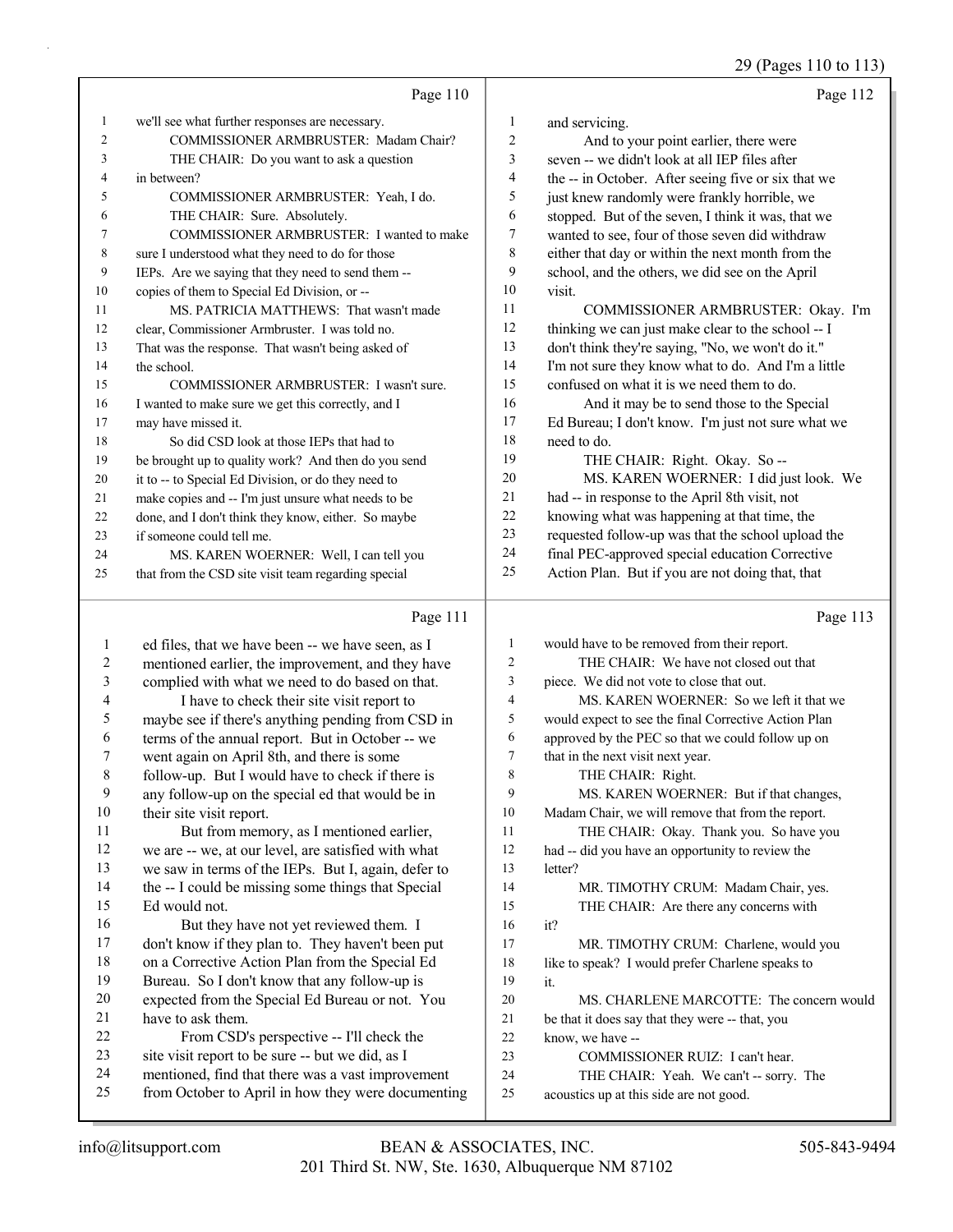30 (Pages 114 to 117)

|              |                                                      |        | 30 (Pages 114 to 117)                                |
|--------------|------------------------------------------------------|--------|------------------------------------------------------|
|              | Page 114                                             |        | Page 116                                             |
| $\mathbf{1}$ | MS. CHARLENE MARCOTTE: It does indicate              | 1      | know a lot.                                          |
| 2            | to parents that it just lets them know, "Were you    | 2      | So -- so it's -- you know, it still                  |
| 3            | aware that your -- that we didn't have services for  | 3      | happens. You try to do this -- you know; but if you  |
| 4            | your student and we owe compensatory services to     | 4      | e-mail and things like so that the parents can get   |
| 5            | you," basically. But it does say, "Do you want it,   | 5      | it -- you know. It's that also, that level of        |
| 6            | or do you not want it," and allows them -- for them  | 6      | concern that wasn't there that it's going to be      |
| 7            | to check off or decide which they want.              | 7      | easier to hopefully get these parents to sign off,   |
| 8            | The concern would be is that they don't              | 8      | and that way, we won't have to do that.              |
| 9            | understand what the compensatory -- what that means, | 9      | MS. PATRICIA MATTHEWS: Madam Chair, may              |
| 10           | what does that mean. And to the extent to which      | $10\,$ | we respond to that issue? Because I think,           |
| 11           | they're owed could play a part before they sign off  | 11     | according to Ms. Beidler, only two parents signed    |
| 12           | and how would that impact their student.             | 12     | that paragraph. She spoke with them personally, and  |
| 13           | So if they never meet with them and they             | 13     | they insisted they did not want to come in. So --    |
| 14           | just receive this letter, they're probably -- like,  | 14     | and they refused the compensatory services.          |
| 15           | want more school. It's just going to make more       | 15     | So the rest of them, the IEP amendment               |
| 16           | problems for me; so no. But yet their student might  | 16     | meetings are either scheduled or have occurred. And  |
| 17           | be struggling because they didn't have that          | 17     | I believe the school probably is not using that      |
| 18           | particular service for that amount of time.          | 18     | letter after the original criticism of the letter.   |
| 19           | So that would be -- those are the concerns           | 19     | THE CHAIR: But, see, through all this                |
| 20           | that I -- came to my mind when I saw the letter.     | 20     | time, there's never even been that indication to us  |
| 21           | THE CHAIR: Okay. So I -- and I guess                 | 21     | that, "We no longer use that letter." Because we've  |
| 22           | there's two concerns to --                           | 22     | addressed this letter time and time again. And       |
| 23           | COMMISSIONER ARMBRUSTER: Don't leave.                | 23     | there's been no communication to us that, "We don't  |
| 24           | THE CHAIR: -- to be addressed with that.             | 24     | use that letter," you know.                          |
| 25           | Only, number one, how many opted out, so they        | 25     | So there's a frustration there that, you             |
|              |                                                      |        |                                                      |
|              | Page 115                                             |        | Page 117                                             |
| 1            | didn't -- you know, because of that lack of          | 1      | know, I think we've been fairly clear with what our  |
| 2            | understanding. So they end up opting out. So that    | 2      | concerns are. And yet just a simple, you know,       |
| 3            | we can't have a correlation.                         | 3      | "We're not using -- we don't use that"               |
| 4            | We can only identify through the IEP                 | 4      | MS. PATRICIA MATTHEWS: Madam Chair, I                |
| 5            | meetings that the compensatory component was         | 5      | just want to be respectful of the Commission. But I  |
| 6            | addressed in the team meeting for those that didn't  | 6      | will have to say I'm reading this letter, and I      |
|              | opt out. But for those that, because of a lack of    | 7      | don't see a statement that says, "You need to        |
| 8            | understanding -- and you're right. For a lot of --   | 8      | respond to this specific issue"; because the         |
| 9            | it's like, "Oh, I don't want extra stuff," and, you  | 9      | statement goes on to say, "The school must provide a |
| 10           | know, they don't understand.                         | 10     | schedule for IEP team meetings to demonstrate that   |
| 11           | Because there would be a difference if I             | 11     | the compensatory services are provided."             |
| 12           | knew perhaps that my child only needed, you know,    | 12     | So that's exactly what they did, which               |
| 13           | two hours, and, okay, they could probably -- it's    | 13     | would have addressed the question of whether or not  |
| 14           | owed. What's two hours? Or is my child owed          | 14     | they're using the form.                              |
| 15           | 30 hours of compensatory time? That's, like --       | 15     | I guess I'm -- I'm very concerned that               |
| 16           | yeah, they really -- there's a level of need when    | 16     | we're not all being clear about specific -- I mean,  |
| 17           | you look at the number of hours.                     | 17     | if you want a specific response to that specific     |
| 18           | So I think there's a fairness in parents             | 18     | question, that is not clear to me, as an attorney    |
| 19           | understanding, by the number of hours, what that     | 19     | reading this letter.                                 |
| 20           | level of need for their student was.                 | 20     | THE CHAIR: Okav.                                     |

- 20 THE CHAIR: Okay.
- 21 MS. PATRICIA MATTHEWS: And I -- we're<br>22 trying to cooperate. And I guess it's -- it's just trying to cooperate. And I guess it's -- it's just
- wordsmithing. I don't know the answer to the
- question. But if there were a bulleted, "You need
- to do this, this, this and this," again, I'm reading

21 And let's also be seriously honest. What students don't sign stuff from their parents when they get it home, you know? So there's also -- there's also that; because, you know, way back when I was in school, it -- you know, my parents didn't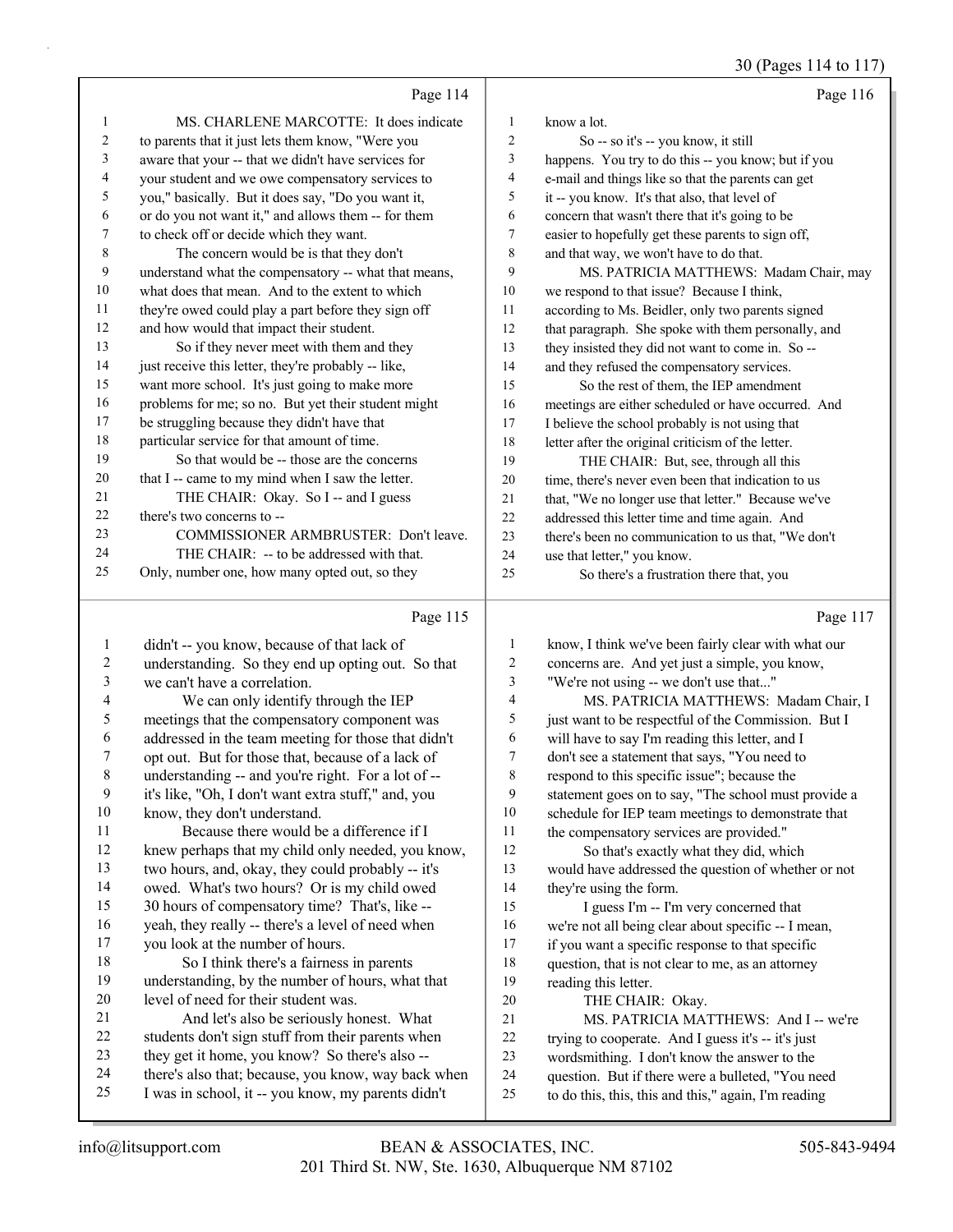31 (Pages 118 to 121)

|                  |                                                         |                | $31 \text{ (14500 110 10 121)}$                                                                           |
|------------------|---------------------------------------------------------|----------------|-----------------------------------------------------------------------------------------------------------|
|                  | Page 118                                                |                | Page 120                                                                                                  |
| 1                | the letter. I don't see it to say, "You must            | 1              | THE CHAIR: That you wish you stayed                                                                       |
| $\boldsymbol{2}$ | respond to this specific issue."                        | $\overline{c}$ | retired.                                                                                                  |
| 3                | THE CHAIR: Okay.                                        | 3              | MS. REBECCA BEIDLER: I did say that. I                                                                    |
| 4                | MS. PATRICIA MATTHEWS: So I -- you                      | 4              | couldn't remember what I said. I was either                                                               |
| 5                | know -- I -- it -- had you --                           | 5              | frustrated or retired, one of the two.                                                                    |
| 6                | THE CHAIR: Okay.                                        | 6              | COMMISSIONER VOIGT: Just framing it in                                                                    |
| 7                | MS. PATRICIA MATTHEWS: We're not trying                 | 7              | that question, just processes and understanding and                                                       |
| $\,$ 8 $\,$      | not to be transparent; we're just not understanding     | 8              | your community -- just something to inspire --                                                            |
| 9                | specifically exactly what is it that you all want us    | 9              | something that you might have learned from this                                                           |
| 10               | to respond to.                                          | 10             | process that might help you, ongoing.                                                                     |
| 11               | THE CHAIR: Well -- and I think orally, a                | 11             | MS. REBECCA BEIDLER: What did I learn                                                                     |
| 12               | response could have happened when we've addressed       | 12             | from this process? When I worked for a former                                                             |
| 13               | this at public meetings to say, "We no longer use       | 13             | district that I will not name, I was told by the LEA                                                      |
| 14               | that letter." I think that could have happened.         | 14             | that we currently have what great work I did. And                                                         |
| 15               | You know, that's simple. But we've -- we've             | 15             | now I feel like I don't have great work.                                                                  |
| 16               | expressed this not -- in a letter. We've expressed      | 16             | So I've actually become very frustrated.                                                                  |
| 17               | this.                                                   | 17             | And I know the law very well. And what have I                                                             |
| 18               | So, you know, if this -- we're -- you                   | 18             | learned? I learned that I need to wordsmith better.                                                       |
| 19               | know -- we're trying to cooperate. No one has said      | 19             | MS. PATRICIA MATTHEWS: Madam Chair,                                                                       |
| 20               | you're not cooperating. But there's a level of          | 20             | members of the Commission, Commissioner Voigt, you                                                        |
| 21               | frustration on this side that this has been going on    | 21             | weren't on the Commission. But this is -- this is                                                         |
| 22               | since January. And we've got -- and we're closing       | 22             | a -- and there is no excuse here. That's not the                                                          |
| 23<br>24         | out a school year now, and this is where we still       | 23<br>24       | intent. Maybe that there needs to be -- I'm not --                                                        |
| 25               | are.<br>And it doesn't -- it's not our time; it's       | 25             | to me, what a school can learn from these processes,<br>which is a transition from a very failed          |
|                  |                                                         |                |                                                                                                           |
|                  |                                                         |                |                                                                                                           |
|                  | Page 119                                                |                |                                                                                                           |
|                  |                                                         |                | Page 121                                                                                                  |
| $\mathbf{1}$     | not our efforts that -- that's the concern. It's        | 1              | administration to transitioning and trying to clean                                                       |
| $\sqrt{2}$       | the students. And as indicated, you know, students      | 2              | up, to somehow come up with some sort of an audit                                                         |
| 3                | left.                                                   | 3              | process that identifies immediately, from the                                                             |
| 4                | COMMISSIONER VOIGT: Madam Chair?                        | 4              | get-go, what are the problems that we need to clean                                                       |
| 5<br>6           | THE CHAIR: And that's -- you know, that's               | 5              | up and move forward.                                                                                      |
| 7                | a concern when students are leaving a school,           | 6<br>7         | And I think -- I think the school, if they                                                                |
|                  | because they feel they're not being serviced. And       | 8              | could say it in that concise and succinct way, would                                                      |
| 8<br>9           | they're frustrated.<br>COMMISSIONER VOIGT: Madam Chair? | 9              | say it that way. But some of it is just pulling up                                                        |
| $10\,$           | THE CHAIR: So, you know, Commissioners,                 | 10             | a rock and finding it.<br>COMMISSIONER VOIGT: Right.                                                      |
| 11               | do you have any -- Commissioner Voigt? Sure. I'm        | 11             | MS. PATRICIA MATTHEWS: And I think you                                                                    |
| 12               | sorry.                                                  | 12             | know, as a former administrator of a charter school,                                                      |
| 13               | COMMISSIONER VOIGT: So I just have a                    | 13             | it's sometimes building the plane as you fly it.                                                          |
| 14               | general question for the school. I know this has        | 14             | And that is not an excuse for where the                                                                   |
| 15               | been a very tumultuous process, all the trips to        | 15             | school is now or where it was. But I think,                                                               |
| 16               | Santa Fe. But I just want to know generally,            | 16             | honestly, that would have been helpful -- or at                                                           |
| 17               | through the challenges that you've had, through the     | 17             | least a learning experience the school hopefully had                                                      |
| $18\,$           | upheaval, if you could just cite some of the key        | 18             | in this process. And, Ms. Schullo, if you want to                                                         |
| 19               | elements that you might have learned from this whole    | 19             | explain.                                                                                                  |
| $20\,$           | experience. Hopefully, there's some.                    | 20             | THE CHAIR: And I certainly appreciate                                                                     |
| 21               | THE CHAIR: I think if Ms. Beidler's                     | $21\,$         | that. And I think we expressed that at renewal,                                                           |
| 22               | honest, she's going to tell me what she told me in      | $22\,$         | that we understand the struggles and acknowledge                                                          |
| 23               | the ladies room.                                        | 23             | that the school self-identified a number of those                                                         |
| 24<br>25         | MS. REBECCA BEIDLER: What? That I'm<br>frustrated?      | 24<br>25       | issues early on. Outside of, "Oh, this is going to<br>affect our renewal," it was for the health and good |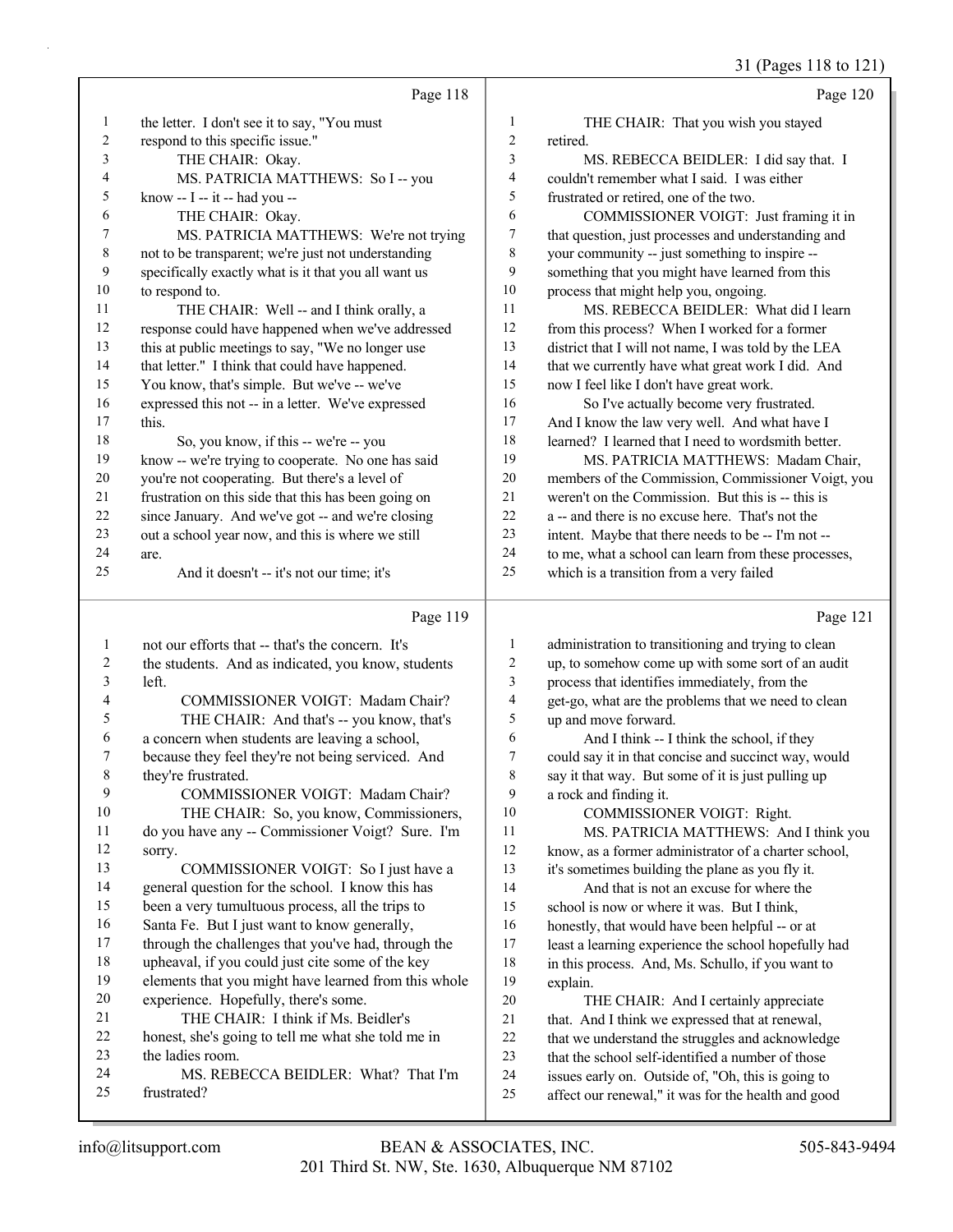#### 32 (Pages 122 to 125)

|                          |                                                      |                  | $32$ (Pages 122 to 125)                              |
|--------------------------|------------------------------------------------------|------------------|------------------------------------------------------|
|                          | Page 122                                             |                  | Page 124                                             |
| $\mathbf{1}$             | governance of the school. And we acknowledge and     | 1                | a -- we're at a better place, that there can be a -- |
| $\boldsymbol{2}$         | support that process.                                | $\boldsymbol{2}$ | you know, self-reporting a need shouldn't be a       |
| 3                        | But -- you know. And I -- and I hope                 | 3                | self-reporting that, "I'm going to get myself in     |
| 4                        | you're correct. And maybe it's something that we     | $\overline{4}$   | trouble." That's where I think we're -- we're        |
| 5                        | need to also work on, so that when we look at a      | 5                | hopefully -- I hope at; but at least moving towards  |
| 6                        | school that does experience those struggles, and,    | 6                | if folks don't think we're at that place yet, that   |
| 7                        | you know, notifies the change in administration --   | $\tau$           | we're -- you know, that's the -- that's the climate  |
| $\,$ $\,$                | and I think anytime there's a change in              | $\,$ 8 $\,$      | that's being created, so that a call can be made and |
| 9                        | administration in a school, I think there's --       | 9                | say, "Look. If this is -- this is what's             |
| 10                       | there's a support element that we need to be more    | 10               | happening." And it's not going to -- it's not going  |
| 11                       | cognizant of and involved in the support for so that | 11               | to escalate, that it's support first; and then if    |
| 12                       | the -- the problems just don't become close to       | 12               | that doesn't work -- so                              |
| 13                       | insurmountable. So                                   | 13               | MS. PATRICIA MATTHEWS: I can say from my             |
| 14                       | COMMISSIONER VOIGT: Especially when                  | 14               | chair that I appreciate the new administration at    |
| 15                       | there's existing issues with the outgoing            | 15               | the Charter Schools Division.                        |
| 16                       | administrator to build that transition, even just to | 16               | THE CHAIR: Okay. Thank you.                          |
| 17                       | have a better transition.                            | 17               | Commissioner Ruiz?                                   |
| 18                       | I know that many -- most schools in                  | 18               | COMMISSIONER RUIZ: Yes. So based on the              |
| 19                       | general, charters and traditional schools, do not    | 19               | conversation and the exchange of mail and -- e-mails |
| 20                       | have a clear success plan. And that -- that's going  | 20               | and letters that we have received from the school, I |
| 21                       | to be if you're going five Septembers forward, then  | 21               | think we need to make it very clear what it is that  |
| 22                       | you're going to go three Septembers back anytime you | $22\,$           | we're expecting of you-all and -- you know -- and so |
| 23                       | change an administrator or move an administrator to  | 23               | what are we wanting to do with that, so they can     |
| 24                       | a new school.                                        | 24               | leave this meeting, and we all have a clear idea,    |
| 25                       | So if there's some kind of training or               | 25               | "This is exactly what we're requesting, and this is  |
|                          | Page 123                                             |                  | Page 125                                             |
| $\mathbf{1}$             | something that the CSD could support perhaps, when   | $\mathbf{1}$     | exactly what we expect you to answer to," and that   |
| $\overline{c}$           | we know that there's going to be a transition in an  | $\overline{c}$   | way, we can move forward.                            |
| 3                        | administrator, you know, what are some linkage       | 3                | THE CHAIR: Right.                                    |
| $\overline{\mathcal{A}}$ | pieces that could help support the new administrator | $\overline{4}$   | MS. PATRICIA MATTHEWS: Thank you,                    |
| 5                        | coming in, especially a new administrator that does  | 5                | Commissioner Ruiz.                                   |
| 6                        | not have previous charter school experience; because | 6                | THE CHAIR: I'm sorry.                                |
| 7                        | we know charter schools are a beast among            | $\overline{7}$   | MS. PATRICIA MATTHEWS: I was just                    |
| 8                        | themselves, and, you know, just the workload, in     | 8                | thanking her.                                        |
| 9                        | general, is much different.                          | 9                | THE CHAIR: Okay. I think -- I think the              |
| 10                       | THE CHAIR: Right. I was actually at the              | $10\,$           | service logs would be important for Special Ed to be |
| 11                       | governing council meeting in the spring when they    | 11               | able to review, so that we're -- we're comfortable   |
| 12                       | were actually having a discussion about the          | 12               | that the services have been provided.                |
| 13                       | transition plan. And I thought they had something    | 13               | Do Commissioners want anything else?                 |
| 14                       | in place, you know. And unfortunately, it -- you     | 14               | COMMISSIONER CABALLERO: I do.                        |
| 15                       | know. And I was really kind of happy that they were  | 15               | THE CHAIR: Okay.                                     |
| 16                       | actually thinking it through, and they thought they  | 16               | COMMISSIONER CABALLERO: I want to have               |
| 17                       | had the plan, and it -- it obviously didn't          | 17               | the documentation of those parents that opted out    |
| 18                       | manifest; so -- for a variety of reasons.            | 18               | and whether any of those parents that opted out left |
| 19                       | So that's -- that's unfortunate that that            | 19               | the school. And that -- to me, I just want to see    |
| 20                       | happened. And there were a lot of people that were   | $20\,$           | that.                                                |
| 21                       | unaware that that didn't -- that wasn't going to     | 21               | THE CHAIR: I'm sorry. I missed --                    |
| 22                       | happen. So that's where I guess better               | $22\,$           | COMMISSIONER CABALLERO: Documentation or             |

- communication is -- is important, you know, on
- 24 everyone's part, you know.<br>25 And I hope that it --
- And I hope that it -- it's -- we're at

 data of those parents that opted out of the -- when they were given that letter and whether any of those

parents that opted out left the school.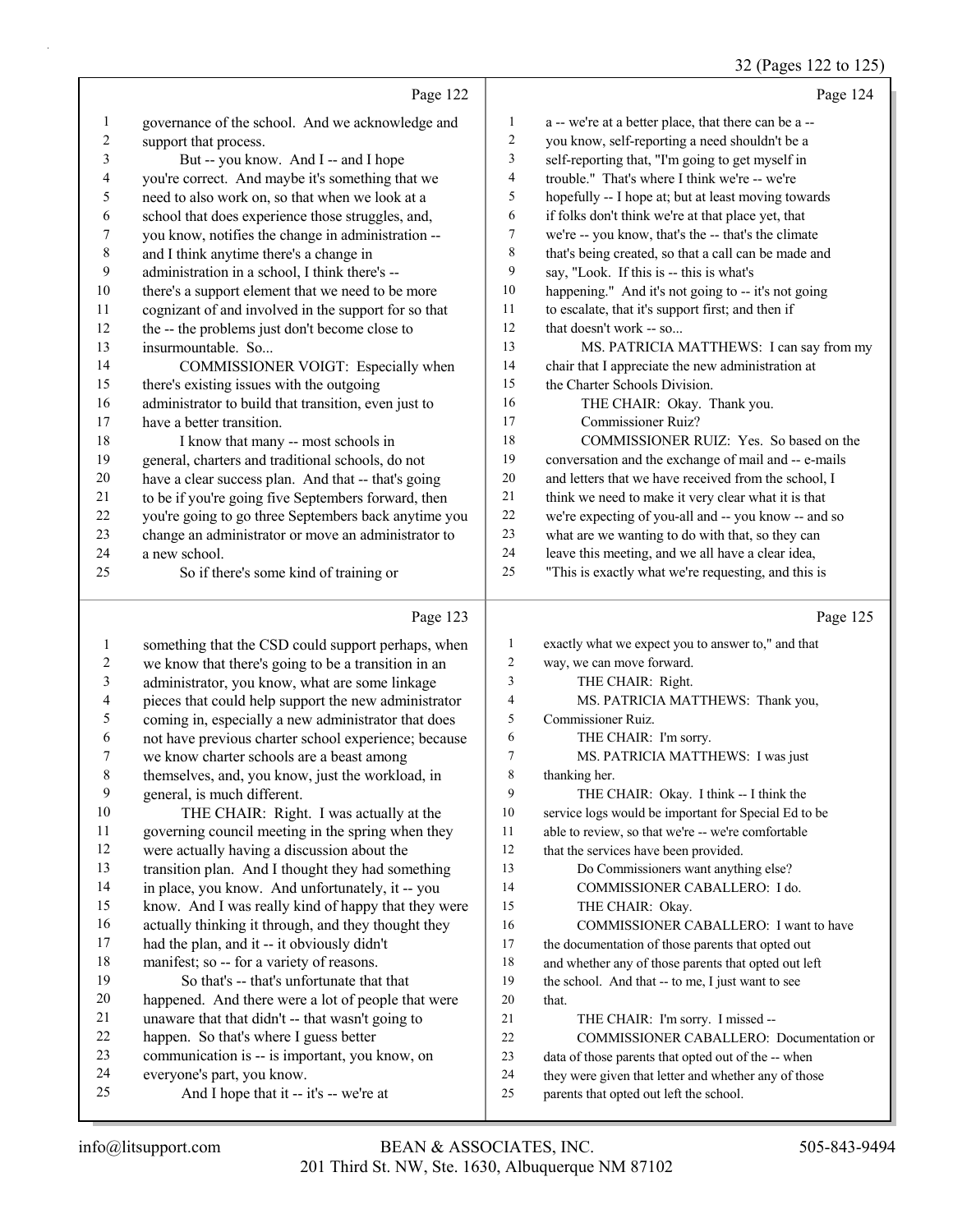33 (Pages 126 to 129)

|              | Page 126                                                                                                     |                | Page 128                                                           |
|--------------|--------------------------------------------------------------------------------------------------------------|----------------|--------------------------------------------------------------------|
| 1            | THE CHAIR: Oh. Disenrolled.                                                                                  | $\mathbf{1}$   | MS. CHARLENE MARCOTTE: Looking at the                              |
| 2            | COMMISSIONER CABALLERO: Disenrolled the                                                                      | $\overline{c}$ | revised IEPs would be important; because if they're                |
| 3            | school. Okay.                                                                                                | 3              | indicating that they've changed their service model,               |
| 4            | THE CHAIR: Oh. The school can provide                                                                        | $\overline{4}$ | we would be able to verify that.                                   |
| 5            | all of that. Yeah. Yeah. Okay.                                                                               | 5              | THE CHAIR: So how would that take place?                           |
| 6            | COMMISSIONER CHAVEZ: Madam Chair, I'd                                                                        | 6              | Is this your bureau going down? Or is this                         |
| 7            | like to just talk a little bit about the EL.                                                                 | 7              | something that they need -- so how do we accomplish                |
| 8            | THE CHAIR: Sure.                                                                                             | 8              | this?                                                              |
| 9            | COMMISSIONER CHAVEZ: And in reading the                                                                      | 9              | MS. CHARLENE MARCOTTE: We have a secure                            |
| 10           | response, there's a lot of reference to staffing and                                                         | 10             | site, the special education monitoring site, which                 |
| 11           | having staff that are TESOL or bilingually endorsed                                                          | 11             | is how they got us the IEPs the first time. So we                  |
| 12           | and that sort of thing. And there's reference to PD                                                          | 12             | would ask that they upload their IEPs through that                 |
| 13           | that they received from the school district that                                                             | 13             | same site this time around, and we will create a                   |
| 14           | they're located.                                                                                             | 14             | different folder for them to put the new IEPs in,                  |
| 15           | However, it wasn't really clear as to how                                                                    | 15             | and we will review that to make sure that those                    |
| 16           | we're servicing our ELLs. And what I mean by that                                                            | 16             | changes they're indicating have been made.                         |
| 17           | is how are they providing equity for our ELLs? In                                                            | 17             | THE CHAIR: Okay. Thank you. Can they do                            |
| 18<br>19     | other words, what are they doing to go above and                                                             | 18<br>19       | the -- can they send the service logs through the                  |
| 20           | beyond what they are providing all other students to<br>make sure that the ELLs that are at that school have | 20             | same process?<br>MS. CHARLENE MARCOTTE: Yes, definitely.           |
| 21           | access and equity in the curriculum.                                                                         | 21             | MS. KAREN WOERNER: And, Madam Chair, I                             |
| 22           | THE CHAIR: Okay. I don't know if the                                                                         | 22             | would also ask that the opt-out information and                    |
| 23           | school has a response to that now that perhaps could                                                         | 23             | withdrawal that Commissioner Caballero asked for                   |
| 24           | clear this up, or if the school feels they need to                                                           | 24             | also be submitted the same way, so that we avoid the               |
| 25           | respond to that later.                                                                                       | 25             | use of student names, and we could get it from them                |
|              |                                                                                                              |                |                                                                    |
|              |                                                                                                              |                |                                                                    |
|              | Page 127                                                                                                     |                | Page 129                                                           |
| $\mathbf{1}$ | (Dr. Schullo consults with counsel.)                                                                         | $\mathbf{1}$   | rather than --                                                     |
| 2            | MS. PATRICIA MATTHEWS: Madam Chair,                                                                          | $\overline{c}$ | THE CHAIR: Actually, I think he was just                           |
| 3            | members of the Commission, Commissioner Chavez,                                                              | 3              | referring to a number.                                             |
| 4            | we'll present something to you all in writing so we                                                          | $\overline{4}$ | MS. KAREN WOERNER: My correction.                                  |
| 5            | can engage the EL -- individual at the school that's                                                         | 5              | THE CHAIR: "Five parents opted out and                             |
| 6            | responsible for EL. Because she's not here today.                                                            | 6              | five students left." Yeah. So we don't need --                     |
| 7            | I wrote down -- this is what I wrote down.                                                                   | 7              | COMMISSIONER CABALLERO: Or one or                                  |
| 8            | "Describe to the PED or provide evidence of what the                                                         | 8              | whatever.                                                          |
| 9            | school's providing to ensure equity for those EL                                                             | 9              | THE CHAIR: Absolutely. We don't need                               |
| 10           | students."                                                                                                   | 10             | names for the opt-outs. And the -- yeah, we don't                  |
| 11           | Commissioner Chavez, is that correct?                                                                        | 11             | want names.                                                        |
| 12           | COMMISSIONER CHAVEZ: That's correct. And                                                                     | 12             | MS. PATRICIA MATTHEWS: Can I -- just to                            |
| 13           | how does that go above and beyond what all other                                                             | 13<br>14       | be clear, Commissioner Caballero asked for                         |
| 14<br>15     | students receive in instruction and in the<br>curriculum?                                                    | 15             | documents, just statistics.                                        |
| 16           | THE CHAIR: Commissioner Ruiz?                                                                                | 16             | COMMISSIONER CABALLERO: Data, data,                                |
| 17           | COMMISSIONER RUIZ: Madam Chair?                                                                              | 17             | knowing that -- that was --<br>THE CHAIR: We just need that and -- |
| 18           | And the other thing that I would ask is                                                                      | 18             | MS. PATRICIA MATTHEWS: No names.                                   |
| 19           | from the Bureau or CSD, is there anything else                                                               | 19             | COMMISSIONER CABALLERO: No, no. I just                             |
| 20           | besides the logs that you would need to help you get                                                         | 20             | want to see if there's a pattern.                                  |
| 21           | a better overview of improvements or the lack of                                                             | 21             | COMMISSIONER ARMBRUSTER: Madam Chair,                              |
| 22           | growth or whatever for -- for the school?                                                                    | 22             | very quick question. So the original opt-out                       |
| 23           | MS. CHARLENE MARCOTTE: I think looking at                                                                    | 23             | letter, did that go out by mail or home with the                   |
| 24<br>25     | the revised --<br>THE CHAIR: I'm sorry. Can you -- thanks.                                                   | 24<br>25       | students?<br>DR. HOLLY SCHULLO: It went out by mail.               |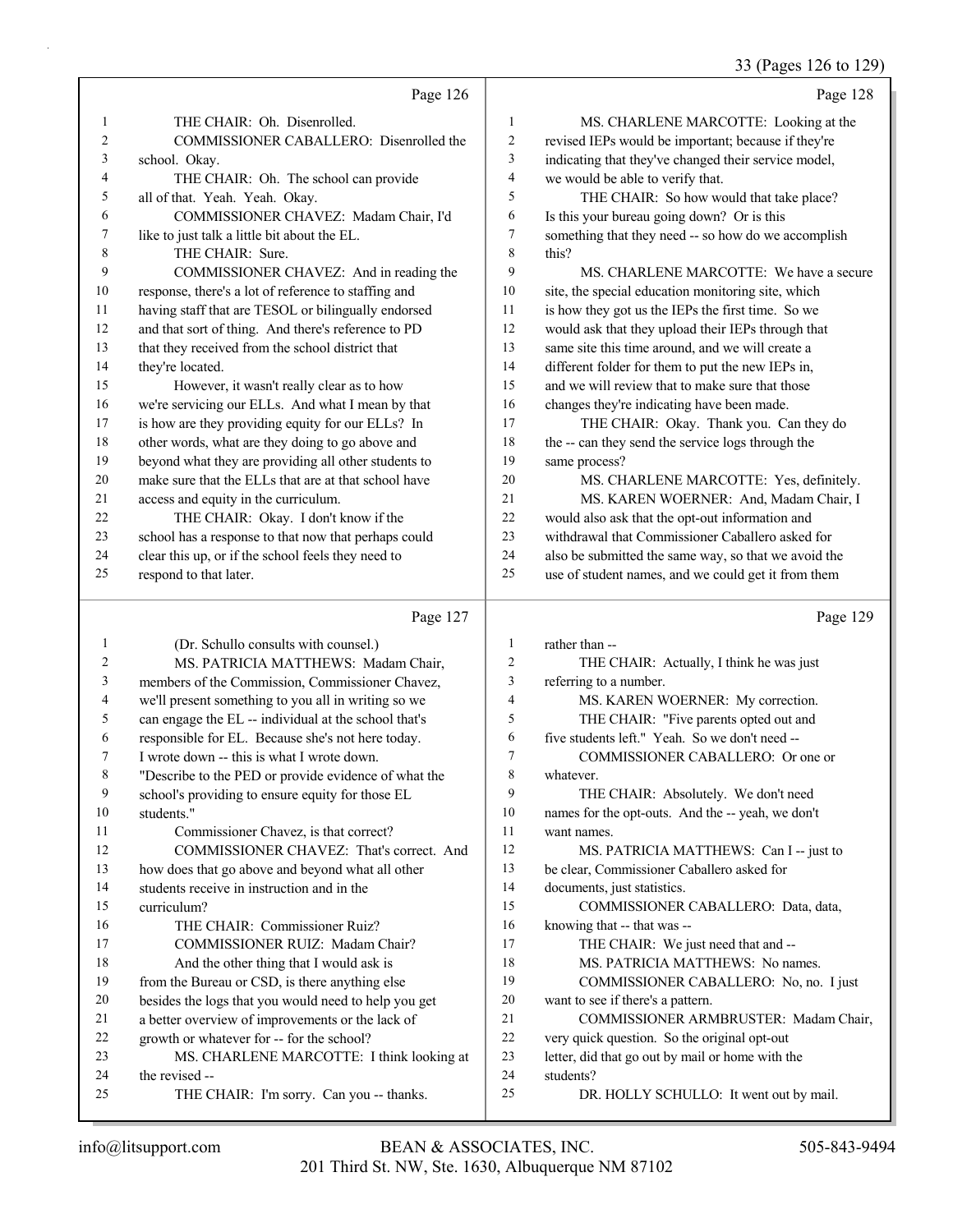34 (Pages 130 to 133)

|                | Page 130                                           |                | Page 132                                             |
|----------------|----------------------------------------------------|----------------|------------------------------------------------------|
| 1              | COMMISSIONER ARMBRUSTER: Good.                     | 1              | THE CHAIR: So that's Friday, the 17th.               |
| $\overline{c}$ | MS. PATRICIA MATTHEWS: Madam Chair,                | $\overline{c}$ | MS. CHARLENE MARCOTTE: Yes.                          |
| 3              | members of the Commission, I'm still confused.     | 3              | THE CHAIR: So if the school will provide             |
| 4              | On the opt-out information, Ms. Woerner,           | $\overline{4}$ | the service logs and the updated IEPs by the 17th,   |
| 5              | what is it you want us to provide?                 | 5              | that would give the Bureau sufficient time to then   |
| 6              | MS. KAREN WOERNER: I wanted you to                 | 6              | be able to turn around with that information by      |
| 7              | provide what --                                    | 7              | June 5th for our printing.                           |
| 8              | THE CHAIR: She wanted you to provide it            | 8              | MS. PATRICIA MATTHEWS: 5th or 4th?                   |
| 9              | through the portal, because she thought you wanted | 9              | THE CHAIR: June 4th. I'm sorry. June                 |
| 10             | names.                                             | 10             | 4th.                                                 |
| 11             | MS. KAREN WOERNER: I wanted whatever he            | 11             | MR. ALAN BRAUER: June 4th.                           |
| 12             | wanted.                                            | 12             | Madam Chair, just to clarify -- and                  |
| 13             | THE CHAIR: So the only thing we -- so              | 13             | members of the Commission -- the Special Ed          |
| 14             | this is what's been requested so far. The --       | 14             | Department will keep the -- the secured information  |
| 15             | COMMISSIONER VOIGT: Service logs.                  | 15             | from the IEPs to themselves, and we would only want  |
| 16             | THE CHAIR: The information about the ELLs          | 16             | the -- we would only want the documentation of what  |
| 17             | and how they're being serviced and what they're    | 17             | was -- what did they see from that process.          |
| 18             | doing above and beyond; the service logs and the   | 18             | THE CHAIR: Correct. "We reviewed X                   |
| 19             | updated IEPs to Special Ed Bureau; and just the    | 19             | amount of IEPs, and X amount of IEPs were            |
| 20             | statistics of how many -- how many students opted  | 20             | appropriately -- the appropriate accommodations were |
| 21             | out and how many -- and how many of those          | 2.1            | there."                                              |
| 22             | disenrolled from the school.                       | 22             | We just need numbers.                                |
| 23             | MS. PATRICIA MATTHEWS: Got it.                     | 23             | Same thing with the service logs, that               |
| 24             | THE CHAIR: Okay? So at this point in               | 24             | they are fine with what was shown, yes. We don't     |
| 25             | time, I'm going to make the recommendation that we | 25             | want any names, numbers of students in terms of ID   |
|                | Page 131                                           |                | Page 133                                             |

# Page 131

|    | do not close out the Letter of Concern until the     | 1  | numbers.                                             |
|----|------------------------------------------------------|----|------------------------------------------------------|
| 2  | updated information is provided for our next meeting | 2  | MS. PATRICIA MATTHEWS: And that goes to              |
| 3  | in June.                                             | 3  | CSD who will put it in your packet.                  |
| 4  | MS. AMI JAEGER: June 4th.                            | 4  | THE CHAIR: Special Ed Bureau will                    |
| 5  | THE CHAIR: Oh. I'm sorry. We need the                | 5  | communicate that directly to CSD. The only thing     |
| 6  | information -- we need the ELL information and the   | 6  | that we get from the school to CSD is the ELL and    |
| 7  | statistics by June 4th to be populated into the --   | 7  | the disenrollment information. That has to be        |
| 8  | the book. I don't know -- so this is what I'm going  | 8  | populated by the school. Yeah.                       |
| 9  | to ask.                                              | 9  | MR. ALAN BRAUER: Madam Chair, I believe              |
| 10 | Is it best to have the Special Ed Bureau             | 10 | there is one more piece of evidence that the         |
| 11 | simply provide the information directly to CSD as to | 11 | Language and Culture Bureau would like to --         |
| 12 | whether the IEPs are all in compliance and they've   | 12 | MS. KIRSI LAINE: Thank you, Madam Chair.             |
| 13 | reviewed the service logs and their assessment of    | 13 | We would also like to see that the parent            |
| 14 | it? I think that would be clearer than sending it    | 14 | notification is part of the EL notification process  |
| 15 | to the school and the school has to send it to us.   | 15 | and the annual notification is part of having an EL  |
| 16 | So my question is, if we're looking at               | 16 | program and the sample of the letter that the school |
| 17 | turnaround time for information for our books, we    | 17 | actually has adopted; so not just the sample that we |
| 18 | need it by June 4th. So for the school to provide    | 18 | have, but the letter, as the school has adopted it.  |
| 19 | that information to you and for you to have adequate | 19 | MS. PATRICIA MATTHEWS: So can you say                |
| 20 | time to look at it, when would you need the          | 20 | that slowly, please? I'm writing this down.          |
| 21 | information from the school by?                      | 21 | THE CHAIR: And thank you for reminding               |
| 22 | MS. CHARLENE MARCOTTE: If we could get it            | 22 | us. There was the concern that was raised. And       |
| 23 | at least by next Friday, just because we are right   | 23 | that was -- I think it was two letters. It was the   |
| 24 | now under tight timelines with IDEA B applications,  | 24 | annual notification of placement to parents and the  |
| 25 | and we're closing out.                               | 25 | initial notification of placement to parents.        |
|    |                                                      |    |                                                      |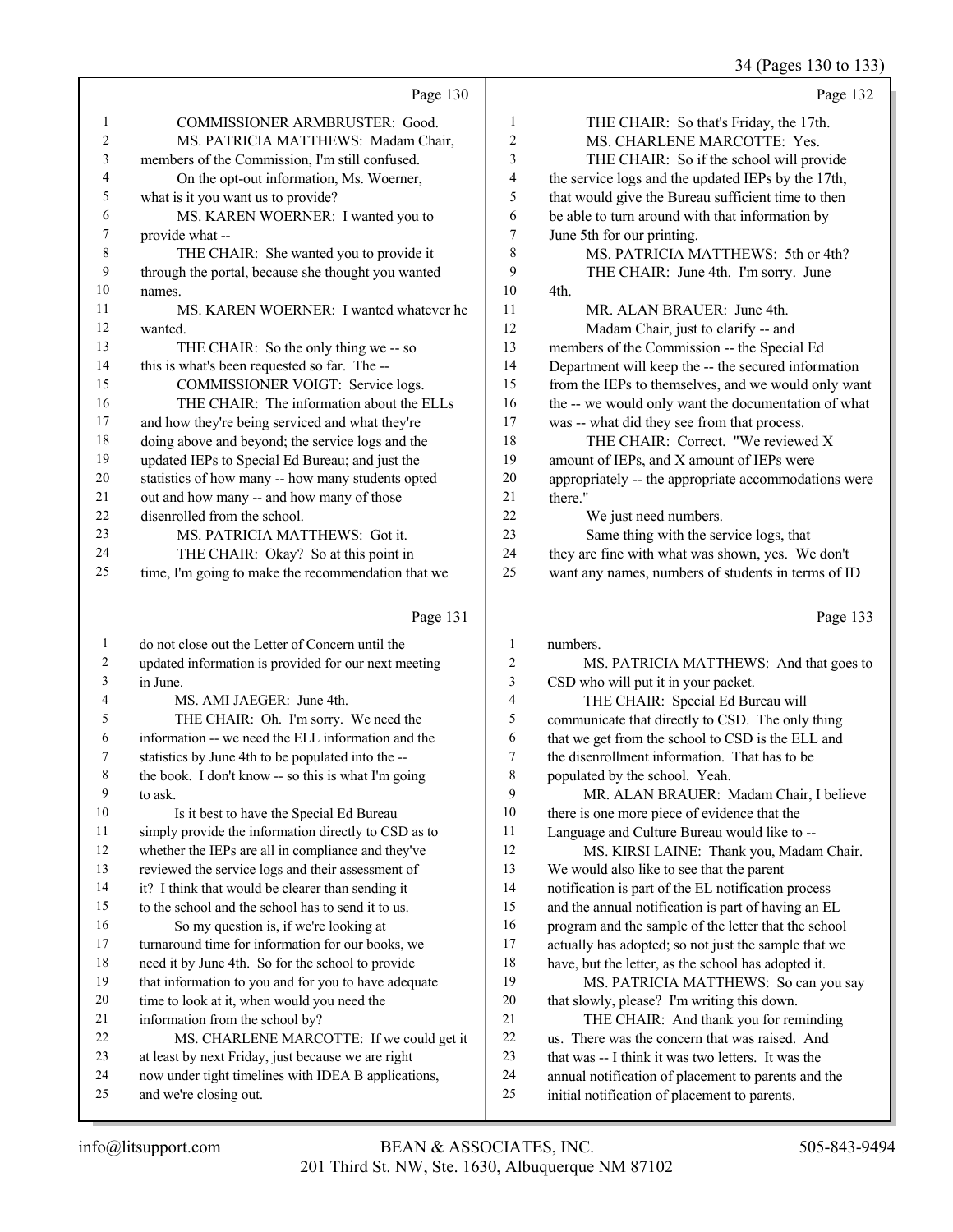35 (Pages 134 to 137)

|    | Page 134                                             |                          | Page 136                                             |
|----|------------------------------------------------------|--------------------------|------------------------------------------------------|
| 1  | MS. KIRSI LAINE: And if I can add, those             | $\mathbf{1}$             | THE CHAIR: Okay. All right. Thank you.               |
| 2  | would be added into the ELL identification piece and | $\overline{c}$           | MS. PATRICIA MATTHEWS: Thank you,                    |
| 3  | the program that it's part of. When you have a       | 3                        | Commissioner Gipson, Commissioners, and particularly |
| 4  | program that you annually notify it. So when you     | $\overline{\mathcal{L}}$ | Commissioner Ruiz and Armbruster.                    |
| 5  | have your --                                         | 5                        | THE CHAIR: Thanks.                                   |
| 6  | MS. PATRICIA MATTHEWS: What are you                  | 6                        | MS. PATRICIA MATTHEWS: Should we come                |
| 7  | asking us to send to you? That's what I need to      | $\tau$                   | back on June 14th?                                   |
| 8  | know.                                                | $\,$ 8 $\,$              | THE CHAIR: You should have run for a                 |
| 9  | MS. KIRSI LAINE: So the EL identification            | 9                        | spot.                                                |
| 10 | description needs to include the fact that you have  | 10                       | MS. PATRICIA MATTHEWS: I think I'm just              |
| 11 | the letters. And then a sample of the letters.       | 11                       | Commissioner Emeritus.                               |
| 12 | MS. PATRICIA MATTHEWS: And those were, if            | 12                       | THE CHAIR: I think I'm vying for that                |
| 13 | I understand, provided as part of the CAP. So we     | 13                       | spot.                                                |
| 14 | will send those again.                               | 14                       | MS. KAREN WOERNER: Madam Chair, I already            |
| 15 | MS. KIRSI LAINE: Yeah, that would be                 | 15                       | know the answer before the school leaves. The        |
| 16 | nice; because it wasn't part of the description this | 16                       | initial letter was provided from the -- using the    |
| 17 | time.                                                | 17                       | State template. But I have noted in the site visit   |
| 18 | MS. PATRICIA MATTHEWS: But you received              | 18                       | report that the annual parent notification that has  |
| 19 | it in the --                                         | 19                       | the program description is missing. And also I       |
| 20 | MS. KIRSI LAINE: I'm not sure. I can't               | 20                       | wanted to ask if I should be removing the references |
| 21 | remember, sorry, if it was initially in the CAP.     | 21                       | to providing a CAP, then, that we mentioned earlier. |
| 22 | MS. PATRICIA MATTHEWS: That's all right,             | 22                       | THE CHAIR: No, not yet.                              |
| 23 | Holly. We'll get it taken care of. We'll do it       | 23                       | MS. PATRICIA MATTHEWS: So all you need is            |
| 24 | again.                                               | 24                       | the annual notice to parents.                        |
| 25 | THE CHAIR: If it's there and you can                 | 25                       | THE CHAIR: Correct, that the -- that CSD             |
|    |                                                      |                          |                                                      |
|    | Page 135                                             |                          | Page 137                                             |
| 1  | confirm that it's there, that's okay. It'll just be  | $\mathbf{1}$             | does have a copy of the initial notification, and    |
| 2  | part of the packet that it had been provided and     | $\overline{2}$           | they will have the Bureau look at it to make sure    |
| 3  | it's okay.                                           | 3                        | that it is appropriate, and that the school will     |
| 4  | MS. PATRICIA MATTHEWS: Okay. Thank you,              |                          |                                                      |
| 5  |                                                      | $\overline{\mathcal{L}}$ | also provide a copy of the annual letter so that the |
|    | Madam Chair.                                         | 5                        | Bureau will look at it and make sure that that is    |
| 6  | THE CHAIR: Well, I think if Karen -- can             | 6                        | what they are looking for.                           |
| 7  | you confirm that we have a receipt of that, or no?   | 7                        | MS. KAREN WOERNER: And there are some                |
| 8  | MS. KAREN WOERNER: I was just looking up             | 8                        | very specific components that need to be contained   |
| 9  | on our --                                            | 9                        | in that letter. And that's been outlined in the      |
| 10 | THE CHAIR: So can we do this? If CSD can             | 10                       | site visit report as well.                           |
| 11 | confirm that there -- that they do have it, we're -- | 11                       | THE CHAIR: Okay? Thank you.                          |
| 12 | it can be reviewed, and we're okay. CSD will         | 12                       | MS. PATRICIA MATTHEWS: Got it.                       |
| 13 | confirm with the school whether they do, in fact,    | 13                       | THE CHAIR: And thank you so much for your            |
| 14 | still have the copies. And if they don't, then the   | 14                       | time as well. We truly do appreciate the input.      |
| 15 | school will need to provide the copies of that.      | 15                       | Thank you.                                           |
| 16 | COMMISSIONER VOIGT: Are those the                    | 16                       | COMMISSIONER CABALLERO: Madam Chair, I               |
| 17 | notification letters you're talking about?           | 17                       | actually don't believe that a school can --          |
| 18 | MR. ALAN BRAUER: Madam Chair, we'll do               | 18                       | THE CHAIR: Wait. Hold on. If you want                |
| 19 | that by the end of the day today.                    | 19                       | to address something about the school, then it's     |
| 20 | THE CHAIR: Thank you.                                | 20                       | only fair that the school --                         |
| 21 | (Chair consults with Commission counsel.)            | 21                       | COMMISSIONER CABALLERO: This is just in              |
| 22 | THE CHAIR: So we're -- we're clear on the            | 22                       | general, just a comment. I understand it's federal   |
| 23 | information and who's getting it, the parties that   | 23                       | law, this area of special ed. And I don't believe    |
| 24 | have to receive it?                                  | 24                       | it can be -- maybe it can be opt-out. But the        |
| 25 | MS. PATRICIA MATTHEWS: Yes, ma'am.                   | 25                       | services -- we fail a year of services to a child,   |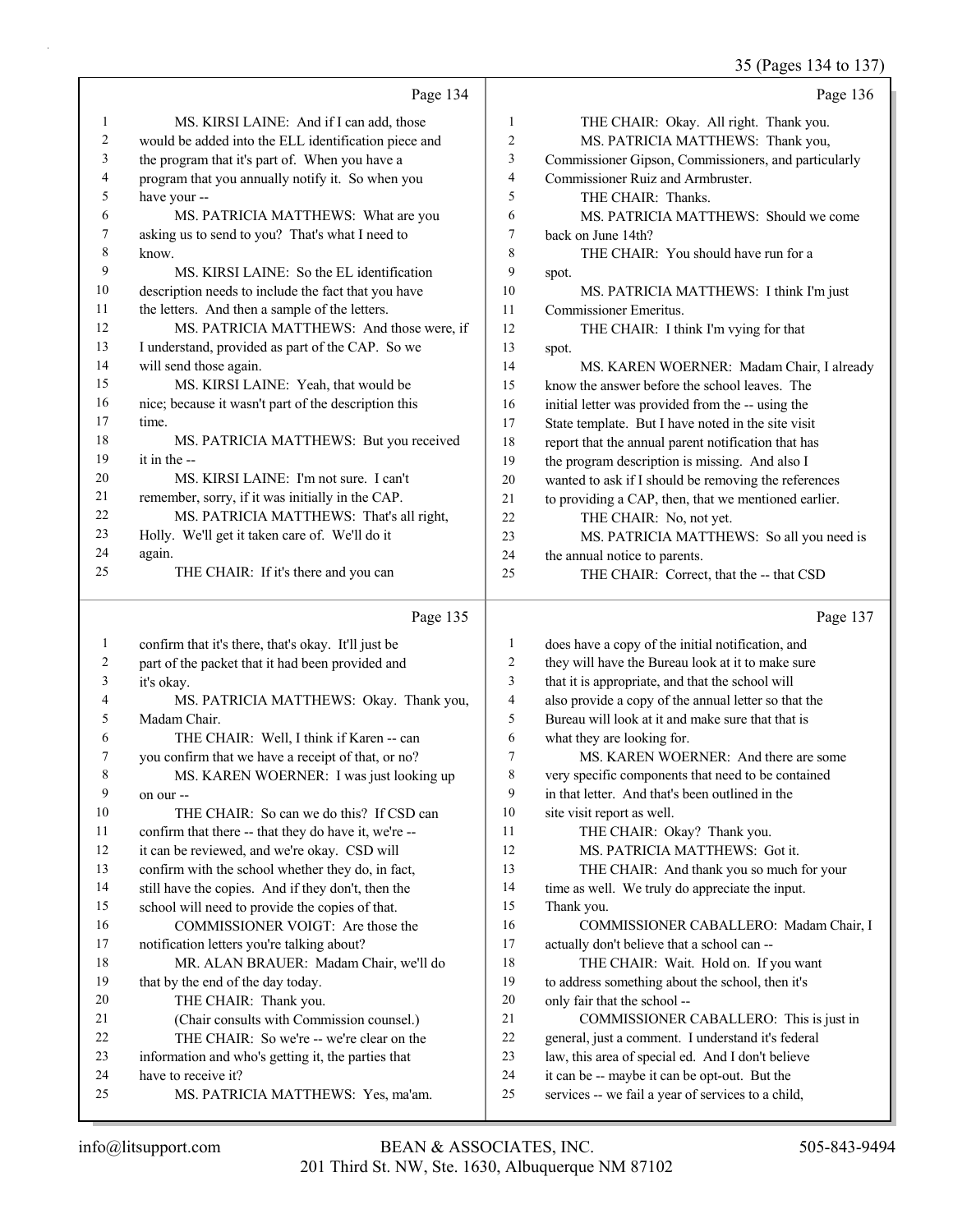|              |                                                      |                | 36 (Pages 138 to 141)                                |
|--------------|------------------------------------------------------|----------------|------------------------------------------------------|
|              | Page 138                                             |                | Page 140                                             |
| $\mathbf{1}$ | "Do you want them?"                                  | 1              | program.                                             |
| $\mathbf{2}$ | I don't think so.                                    | $\mathbf{2}$   | And this is -- and I said, "Wow, I don't             |
| 3            | THE CHAIR: Well, according to our legal              | 3              | think you needed those services."                    |
| 4            | counsel, it is whose --                              | $\overline{4}$ | "No, I was a slow reader."                           |
| 5            | COMMISSIONER CABALLERO: They can?                    | 5              | But he put the slow reader as slow here;             |
| 6            | THE CHAIR: Yeah. Yeah.                               | 6              | but I don't think --                                 |
| 7            | COMMISSIONER CABALLERO: At first, I                  | 7              | THE CHAIR: Oh, slow thinker.                         |
| $\,$ $\,$    | thought it was, like, no.                            | 8              | COMMISSIONER CABALLERO: Right. But --                |
| 9            | (Commissioner Caballero consults with                | 9              | but the school was real good at giving him services. |
| 10           | Commission counsel.)                                 | 10             | They never let him go.                               |
| 11           | THE CHAIR: And as the school's legal                 | 11             | THE CHAIR: Well -- and -- you know, it's             |
| 12           | counsel identified, yeah, if the school district     | 12             | a testament to, hey, those services did support him, |
| 13           | wants to continue to push the issue, they could take | 13             | and he was then able to be successful. So -- we're   |
| 14           | it to court; but then it becomes -- and especially   | 14             | going to take another quick break.                   |
| 15           | if you're looking at a charter, it would almost be   | 15             | (Recess taken, 12:14 p.m. to 12:25 p.m.)             |
| 16           | prohibitive for them to be able to afford those --   | 16             | THE CHAIR: So the record needs to reflect            |
| 17           | but even for a district; because now you're looking  | 17             | that Commissioner Caballero is not quite with us.    |
| 18           | at even more students.                               | 18             | There he is. "Quite" was the exact word.             |
| 19           | So it becomes, unfortunately, I think, a             | 19             | (A discussion was held off the record.)              |
| 20           | decision of where we're going to spend our money     | 20             | THE CHAIR: All right. We are on to Item              |
| 21           | more wisely and what's going to be the end results   | 21             | No. 9, Discussion and Possible Action on             |
| 22           | of that lawsuit, you know. Because that -- as we     | 22             | Requirements for Submission of Amendment Request or  |
| 23           | all know, these litigations take years.              | 23             | Notification for New School Site or New School       |
| 24           | So you're not serving the student, because           | 24             | Location within a District.                          |
| 25           | the decisions could very well come after they've     | 25             | So just so we're clear on what we're --              |
|              | Page 139                                             |                | Page 141                                             |
| 1            | graduated.                                           | $\mathbf{1}$   | what we're talking of here, this is not a school, as |
| 2            | COMMISSIONER CABALLERO: Madam Chair, I               | $\overline{2}$ | an example, a Turquoise Trail who needed to go a     |
| 3            | have a little story. A guy that I worked with in     | 3              | short ways away to be able to add on; this is a new  |
| 4            | high school was in special ed all the way to, as a   | $\overline{4}$ | school.                                              |
| 5            | senior, he moved to regular class. And he was a      | 5              | So we're -- there's no confusion there,              |
| 6            | cook, and I was a cashier at a burger place.         | 6              | or, you know, "We added two portables, but they have |
| 7            | And we all understood he was in special              | 7              | a different address because they're facing" -- or,   |
| 8            | ed. And I asked him, and he says, "I'm just a slow   | 8              | you know, "They're at the back end of a block," or   |
| 9            | reader."                                             | 9              | something like that. This is a whole new, separate   |
| 10           | I said, "Oh, okay."                                  | 10             | school that's looking to open.                       |
| 11           | And he says, "But I do want to be in the             | 11             | And just so that Commissioner Robbins is             |
| 12           | military. So I'm going to go to regular class my     | 12             | updated on this, we had a very lengthy discussion    |
| 13           | senior year."                                        | 13             | yesterday about this; because we've -- and this is   |
| 14           | And he did. He became a lifer in the                 | 14             | the third month that we've spent the time on this.   |
| 15           | military, then as a civilian, still worked for the   | 15             | But I think -- I think it merited the detail of      |
| 16           | base and retired from the base as the manager of     | 16             | discussion, because I think, as Commissioners had    |
| 17           | contract compliance. And he was very slow speaking   | 17             | the time to process the discussions from those work  |
| 18           | and very gentle, very calm, wouldn't speak loud or   | 18             | sessions and be able to self-reflect on those, I     |
| 19           | fast. And when I met him --                          | 19             | think that was important, because I think there      |
| 20           | THE CHAIR: And he survived in the                    | $20\,$         | might have been, at times, some confusion of exactly |
| 21           | military.                                            | 21             | what we're talking about and what this is really     |
| 22           | COMMISSIONER CABALLERO: He survived in               | 22             | going to look like.                                  |
| 23           | the military. And when I did see him as an adult,    | 23             | So we're not beating a dead horse; we're             |

 he spoke so fast that I couldn't keep up with him. And he was in charge of a multimillion-dollar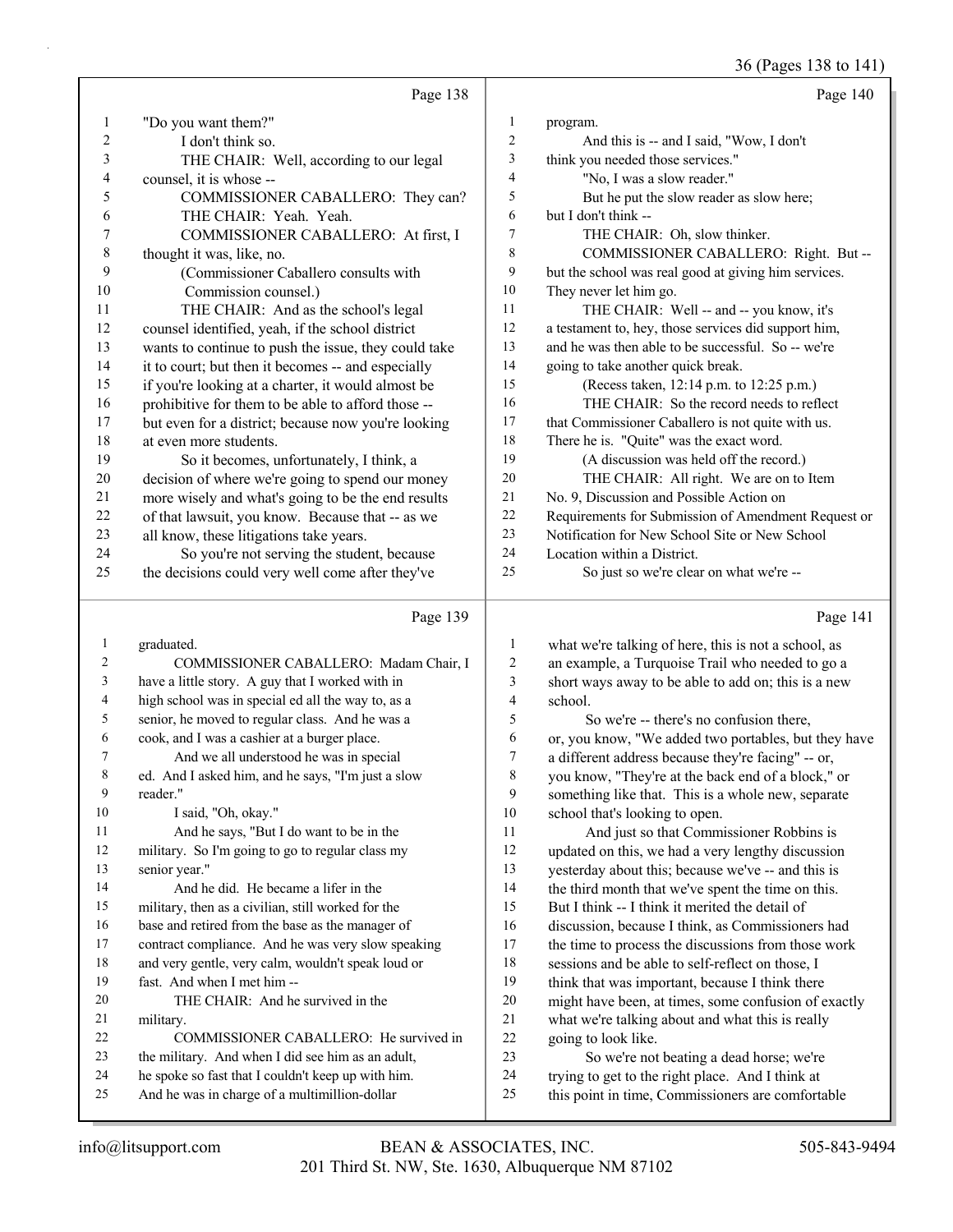## 37 (Pages 142 to 145)

|                          |                                                                                |                | 3/ (rages 142 to 145)                                |
|--------------------------|--------------------------------------------------------------------------------|----------------|------------------------------------------------------|
|                          | Page 142                                                                       |                | Page 144                                             |
| $\mathbf{1}$             | with the point we got to through the discussion                                | $\mathbf{1}$   | COMMISSIONER CABALLERO: Yes, discussion.             |
| $\overline{c}$           | yesterday. I think. And we'll know, if it is or                                | $\overline{c}$ | THE CHAIR: Sure.                                     |
| $\mathfrak{Z}$           | isn't expressed through the motion, whether                                    | 3              | COMMISSIONER CABALLERO: On the motion                |
| $\overline{\mathcal{L}}$ | Commissioners are comfortable with it.                                         | 4              | itself, my experience has been that when you have a  |
| 5                        | But I want to express for myself that --                                       | 5              | motion, it's very, very important to separate the    |
| 6                        | and I thought I made it clear yesterday -- that any                            | 6              | issues. And one is the -- the -- in other words, I   |
| $\boldsymbol{7}$         | part of this discussion has never been about, "We                              | 7              | think it's important to separate the abbreviated     |
| $\,$ $\,$                | don't support the schools taking their model and                               | $\,$ 8 $\,$    | submission from the beginning portion and maybe have |
| 9                        | starting a new school." And I am somewhat offended                             | 9              | the abbreviated portion as a separate motion. That   |
| $10\,$                   | when it's opined that we could potentially be                                  | 10             | way, those people that like one or the other don't   |
| 11                       | breaking the law. It's offensive to me to think                                | 11             | have to vote for it because they like one aspect     |
| 12                       | that we would conduct ourselves in that manner.                                | 12             | very much. And it makes it very clear who's where.   |
| 13                       | So that was -- I'm going to say that. And                                      | 13             | So, personally, I would be -- it would be            |
| 14                       | I'm going to say -- excuse me. I've got some tea                               | 14             | very hard for me to vote for it, because I want to   |
| 15                       | stuck in my throat. Herbal tea gets too fine.                                  | 15             | be able to fully discuss, if we're going to          |
| 16                       | Sorry.                                                                         | 16             | abbreviate, what that's going to be.                 |
| 17                       | So I think we expressed fairly well                                            | 17             | I know that it's something that we're                |
| 18                       | yesterday that a great portion of our concern is                               | 18             | going to take on as a -- as an action item. But I    |
| 19                       | that we want to make sure there's good governance in                           | 19             | don't think it -- I don't want to be cornered        |
| $20\,$                   | those schools so that a separate board, we truly do                            | 20             | through the motion. I want to be able to have the    |
| 21                       | believe, assures a quality governance, and that a                              | 21             | flexibility to do it, to discuss it. Otherwise, no,  |
| 22                       | separate contract makes -- for both parties, it                                | 22             | you -- I need the abbreviated application that you   |
| 23                       | helps to protect that new school, and it also helps                            | 23             | approve.                                             |
| 24                       | to protect the Commission as well, and that we're                              | 24             | THE CHAIR: Okay. Could you just repeat               |
| 25                       | sure that the model that is looking to go forward                              | 25             | that last part, 'cause --                            |
|                          | Page 143                                                                       |                | Page 145                                             |
| $\mathbf{1}$             | is, in fact, the model that is being proposed.                                 | 1              | COMMISSIONER CABALLERO: Yes. Because I               |
| 2                        | And that we're not saying that the -- that                                     | $\overline{c}$ | think that way, we're not cornered to producing that |
| $\mathfrak z$            | we're not supporting those models and that we are                              | 3              | abbreviated application, because it was in the       |
| 4                        | not supporting the opportunity for those models to                             | $\overline{4}$ | motion. So if we approve doing one thing, this is    |
| 5                        | move forward, but that there's a process that we're                            | 5              | the first part, the second part, the abbreviated, we |
| 6                        | more comfortable with going forward in support of                              | 6              | should do it at a separate motion or some other time |
| 7                        | that, and, most importantly, in support of the                                 | 7              | when we discuss that issue specifically.             |
| 8                        | students that they're servicing in those schools and                           | 8              | THE CHAIR: Okay. And I agree with you.               |
| 9                        | the communities that they're making those promises                             | 9              | But I have one concern about that. And my only       |
| $10\,$                   | to.                                                                            | 10             | concern is that -- and I'm more than willing to      |
| 11                       | So that I'll -- if there's no further                                          | 11             | rescind and to do two separate motions.              |
| 12                       | discussion on that, I will offer a motion based on                             | 12             | I guess my concern over separating them              |
| 13                       | that work that we did yesterday, okay? And then we                             | 13             | out is I have -- I don't want schools -- if that's   |
| 14                       |                                                                                |                |                                                      |
| 15                       | can further discuss, if needed.                                                | 14             | all we did was to remove the amendment possibility,  |
|                          | So I am going to move that the Public                                          | 15             | there can be an underlying thought that we're not    |
| 16                       | Education Commission remove the Second School Site                             | 16             | going to support the opening of -- you know,         |
| 17                       | Amendment Request from the website, to be replaced                             | 17             | through, potentially, a new application.             |
| 18                       | by an abbreviated new school application to be                                 | 18             | And I could be wrong. I thought yesterday            |
| 19                       | completed by the Commission at a future work session                           | 19             | the expression was, "We do support the idea of the   |
| 20                       | and voted on by the Commission at a regular public                             | 20             | opening of those schools through their model through |
| 21                       | education meeting.                                                             | 21             | this vehicle."                                       |
| 22                       | COMMISSIONER RUIZ: Second.                                                     | 22             | And if we don't make that second motion,             |
| 23                       | THE CHAIR: There's a motion by                                                 | 23             | I'm concerned that schools might think we're not in  |
| 24<br>25                 | Commissioner Gipson, a second by Commissioner Ruiz.<br>Any further discussion? | 24<br>25       | support.<br>COMMISSIONER ROBBINS: Madam Chair, I --  |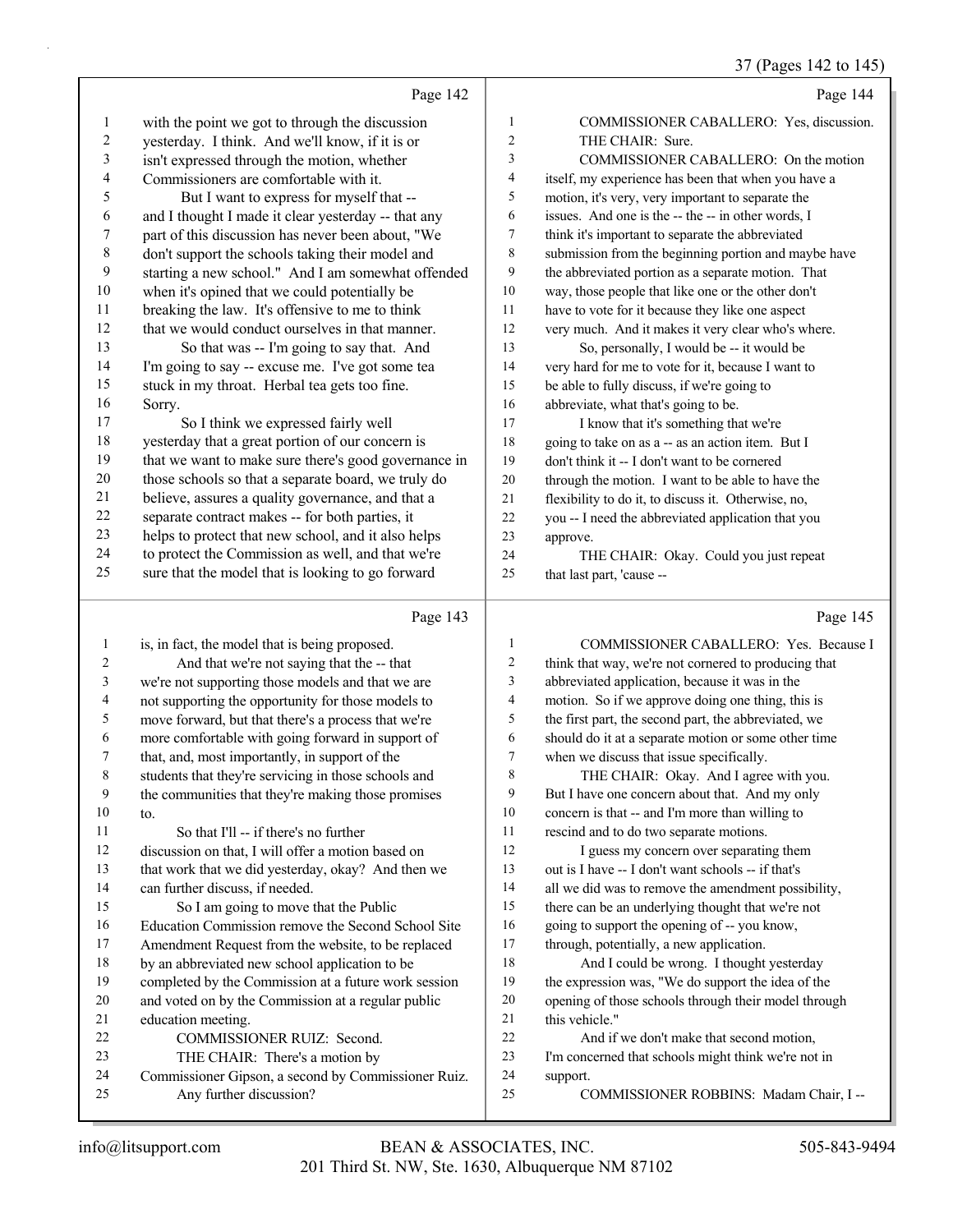#### 38 (Pages 146 to 149)

|    | Page 146                                             |                | Page 148                                             |
|----|------------------------------------------------------|----------------|------------------------------------------------------|
| 1  | THE CHAIR: That's my only reservation                | 1              | motion. I thought yesterday we had come to that      |
| 2  | with separating them out, that -- yeah, it's -- it's | $\overline{2}$ | point. So that's why I made it.                      |
| 3  | tough for me to wrangle that right now, because I'm  | 3              | But let me also make a clarifying                    |
| 4  | concerned because I don't want a lack of support to  | 4              | statement. One is an amendment; another is an        |
| 5  | be insinuated through that. That's --                | 5              | application. Currently, now, it's just an            |
| 6  | COMMISSIONER CABALLERO: But, Madam Chair,            | 6              | amendment; so that we can't revise the amendment to  |
| 7  | we did not discuss the abbreviated or not.           | 7              | make it an application. They are two separate        |
| 8  | THE CHAIR: I know.                                   | 8              | items.                                               |
| 9  | COMMISSIONER CABALLERO: And I reserved my            | 9              | So this addresses the fact that we're                |
| 10 | discussion on the issue of abbreviating an           | 10             | removing it as an amendment item and moving it to be |
| 11 | application. I don't support it. And so --           | 11             | in the application process in some form.             |
| 12 | THE CHAIR: Okay. Got it. I got it.                   | 12             | So once again, I made this motion because            |
| 13 | COMMISSIONER CABALLERO: -- I'm in favor              | 13             | I thought yesterday that was where we had come to.   |
| 14 | of the other completely.                             | 14             | So I guess I need to know a little bit further from  |
| 15 | THE CHAIR: Okay.                                     | 15             | Commissioners if I need to rescind my motion.        |
| 16 | COMMISSIONER CABALLERO: But the                      | 16             | COMMISSIONER VOIGT: Can you repeat your              |
| 17 | abbreviated, I think it -- it should be separated to | 17             | motion?                                              |
| 18 | a separate motion today or maybe the next meeting.   | 18             | THE CHAIR: Certainly I can. My motion                |
| 19 | That way, we have a -- a better time and a full      | 19             | was --                                               |
| 20 | discussion on the issue.                             | 20             | (The record was read as requested.)                  |
| 21 | THE CHAIR: Okay. All right. Thank you.               | 21             | COMMISSIONER CABALLERO: So right now,                |
| 22 | I appreciate it.                                     | 22             | Madam Chair, the discussion is to combine or to      |
| 23 | Commissioner Robbins?                                | 23             | separate -- or to separate the issues. And that's    |
| 24 | COMMISSIONER ROBBINS: Madam Chair, I                 | 24             | all.                                                 |
| 25 | think -- you know, we can do that. But I think in    | 25             | THE CHAIR: Okay. All right. I mean, I                |
|    | Page 147                                             |                | Page $149$                                           |
|    | this case -- and I understand what you're saving --  |                | will; but I don't know whether I need to.            |

2 that, you know, making it an abbreviated -- because 3 the discussion may lead that it's not abbreviated. 4 But I think -- I think -- I agree that 5 taking down the current application is the right 6 first step. What we do to replace that -- and I 7 understand what the Chair's thoughts about not 8 sending a -- an unintended signal. 9 Because I think the signal that we've 10 discussed is whether it's abbreviated or not, we -- 11 I think we discussed, from previous discussions, 12 that we want to revise it. Whether it's abbreviated 13 or not, we want to revise the current application. 14 The current form is not sufficient. And so 15 separating it for that reason is probably good. 16 COMMISSIONER CABALLERO: The only thing 17 that we actually can do, and not locking ourselves 18 in to abbreviated, is that we will review that -- 19 that form of application. And that's it. Just that 21 But to say we're going -- we're going to 22 do this plus this, then we -- we are locking ourself 23 in on an issue that we did not fully discuss. 24 THE CHAIR: Oh. So I apologize, because I 2 MS. AMI JAEGER: I'm sorry. I thought you 3 asked procedural. 4 THE CHAIR: No, no. I just don't know 5 whether I need to withdraw it. But if people are 6 more comfortable with my withdrawing it, I will. 7 But I just don't know. 8 COMMISSIONER ROBBINS: I think it would be 9 cleaner. 10 THE CHAIR: Okay. Sure. I will withdraw 11 my previous motion and will propose a new motion. 12 So I move that the Public Education 13 Commission remove the Second School Site Amendment 14 Request from the website. 15 COMMISSIONER ROBBINS: Second. 16 THE CHAIR: There's a motion by 17 Commissioner Gipson, a second by Commissioner 18 Robbins. 19 Any discussion? 20 Was your hand up? I don't know. I didn't 21 know -- 22 COMMISSIONER ARMBRUSTER: Do Karen first. 23 MS. KAREN WOERNER: I just had a specific 24 question about --

25 thought yesterday -- that's why I put this in the

20 statement.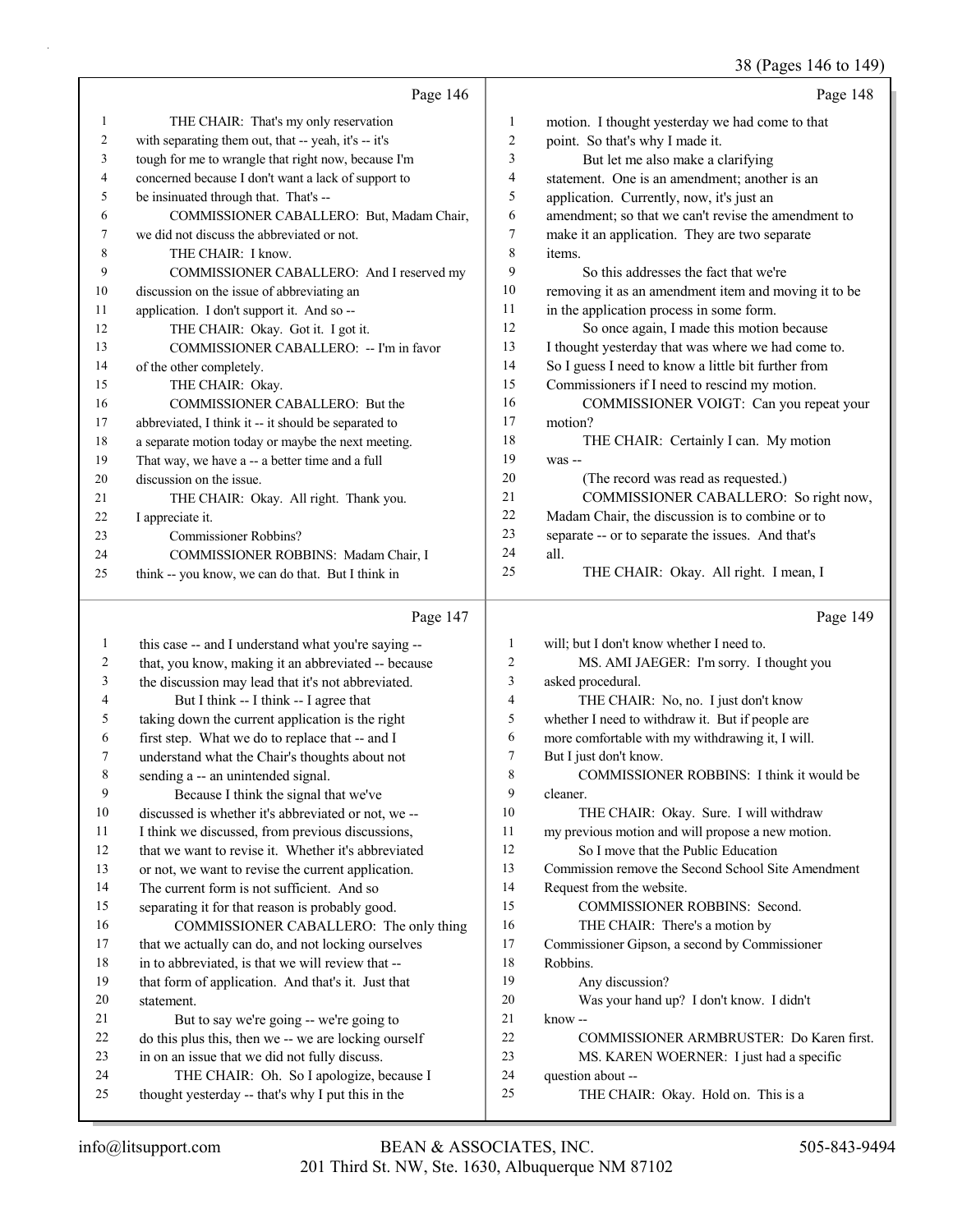## 39 (Pages 150 to 153)

|          | Page 150                                                                                               |                | Page 152                                                                                                  |
|----------|--------------------------------------------------------------------------------------------------------|----------------|-----------------------------------------------------------------------------------------------------------|
| 1        | discussion on a motion; so that that's -- it's only                                                    | 1              | THE CHAIR: Because when you said "add                                                                     |
| 2        | the Commissioners that get to weigh in on this.                                                        | $\overline{2}$ | on," I thought you were looking to add on to the                                                          |
| 3        | MS. KAREN WOERNER: Sure.                                                                               | 3              | motion.                                                                                                   |
| 4        | COMMISSIONER ARMBRUSTER: Okay. Well,                                                                   | $\overline{4}$ | COMMISSIONER ARMBRUSTER: No, I'm not                                                                      |
| 5        | obviously, this is a repeat of my statements from                                                      | 5              | doing that to you.                                                                                        |
| 6        | yesterday.                                                                                             | 6              | THE CHAIR: No, not to me.                                                                                 |
| 7        | And my belief is that we have a procedure,                                                             | $\tau$         | COMMISSIONER ARMBRUSTER: To the motion.                                                                   |
| 8        | we have a law that says that schools can have                                                          | 8              | But one of the things that I don't recall seeing is                                                       |
| 9        | another school, but it would be considered as one                                                      | 9              | that that second school had to have, within X amount                                                      |
| 10       | facility. I understand that the "one facility"                                                         | 10             | of years, two or three, be a non-small school. And                                                        |
| 11       | means one charter, which means that the discussion                                                     | 11             | by definition, that was 200 for elementary and 400                                                        |
| 12       | was that if that one charter is -- if one school                                                       | 12             | for high school; so that they weren't a school that                                                       |
| 13       | fails, the whole thing fails. I have some issues                                                       | 13             | was very small and would continue to need help.                                                           |
| 14       | with that; but that's another story.                                                                   | 14             | Financial help would be the point of that.                                                                |
| 15<br>16 | But I think that after much thought from                                                               | 15             | So -- let me see. And the other reason I                                                                  |
| 17       | the last meeting, where I thought, wow, we should<br>have two governing councils, that I realized that | 16<br>17       | guess I support schools opening another school is we                                                      |
| 18       | I'm thinking that it shouldn't have two governing                                                      | 18             | know what we're dealing with. I know there was an<br>issue about, well, the money for this school goes to |
| 19       | councils, because governing councils are autonomous                                                    | 19             | this second school of a particular school that could                                                      |
| 20       | groups, and they could change what they wanted for                                                     | 20             | have been given to another school.                                                                        |
| 21       | this school for which they are in charge and                                                           | 21             | I don't see the difference. The money is                                                                  |
| 22       | responsible for. And that change could then change                                                     | 22             | going to a school. It doesn't matter which school                                                         |
| 23       | the original school's way of doing something.                                                          | 23             | it goes to, because we're talking about children.                                                         |
| 24       | They may say, "Oh, no, let's just change                                                               | 24             | And if it goes to a school who has a successful                                                           |
| 25       | this little thing or tweak this little thing," and                                                     | 25             | record, I feel that they -- they deserve the money                                                        |
|          |                                                                                                        |                |                                                                                                           |
|          |                                                                                                        |                |                                                                                                           |
|          | Page 151                                                                                               |                | Page 153                                                                                                  |
| 1        | then it wouldn't be a duplication of the original                                                      | 1              | to run a second school in the anticipation that it                                                        |
| 2        | school, which was highly successful.                                                                   | $\overline{2}$ | would be as successful as the first one.                                                                  |
| 3        | If we look at even having an application                                                               | 3              | Thank you.                                                                                                |
| 4        | changed and much shorter and less to do, I'm not                                                       | 4              | THE CHAIR: Okay. Sorry.                                                                                   |
| 5        | even sure why we would need an application, because                                                    | 5              | COMMISSIONER ARMBRUSTER: And I might add                                                                  |
| 6        | the school who wishes to open another school would                                                     | 6              | that I foresee a lawsuit coming.                                                                          |
| 7        | have the same exact program and the same exact                                                         | 7              | THE CHAIR: Okay. Sorry. I apologize.                                                                      |
| 8        | everything.                                                                                            | 8              | Is there any other discussion?                                                                            |
| 9        | Obviously, children are different.                                                                     | 9              | Okay. Without further discussion,                                                                         |
| 10       | Obviously, staff is different. But nothing else                                                        | 10             | Commissioner Armbruster, roll-call vote, please?                                                          |
| 11       | would be different. So would they be able to then                                                      | 11             | COMMISSIONER DAVIS: I have a question.                                                                    |
| 12       | accommodate children from a different place in town?                                                   | 12             | THE CHAIR: Oh, sorry.                                                                                     |
| 13       | Well, yeah. Because kids would choose to go there                                                      | 13             | COMMISSIONER DAVIS: So I got all mixed up                                                                 |
| 14       | or not. And for every child in any school, one has                                                     | 14             | in my mind.                                                                                               |
| 15       | to make adjustments to ensure that that child is                                                       | 15             | THE CHAIR: So do you want me to read --                                                                   |
| 16       | learning in his or her best way.                                                                       | 16             | Cindy, could you please read the motion?                                                                  |
| 17       | I would probably add on to this, if this                                                               | 17             | (The record was read as requested.)                                                                       |
| 18       | were to be, that if a school wanted to open a second                                                   | 18             | THE CHAIR: okay. Are we clear?                                                                            |
| 19       | site, that that second site, as well as the first                                                      | 19             | COMMISSIONER DAVIS: So now I know if a                                                                    |
| 20       | site, would have to have -- is this okay? Am I                                                         | 20             | yes is a yes or a no is a no.                                                                             |
| 21       | okay?                                                                                                  | 21             | THE CHAIR: A yes is a yes is a yes and a                                                                  |
| 22<br>23 | THE CHAIR: I'm not -- I'm only confused                                                                | 22<br>23       | no is a no. Sometimes that get confusing and a yes                                                        |
| 24       | as to whether you're trying to add on to the motion.                                                   | 24             | actually means no.                                                                                        |
| 25       | COMMISSIONER ARMBRUSTER: No. I'm just<br>talking. I'm -- no, I'm just discussing.                      | 25             | COMMISSIONER CABALLERO: That was -- can I<br>change it?                                                   |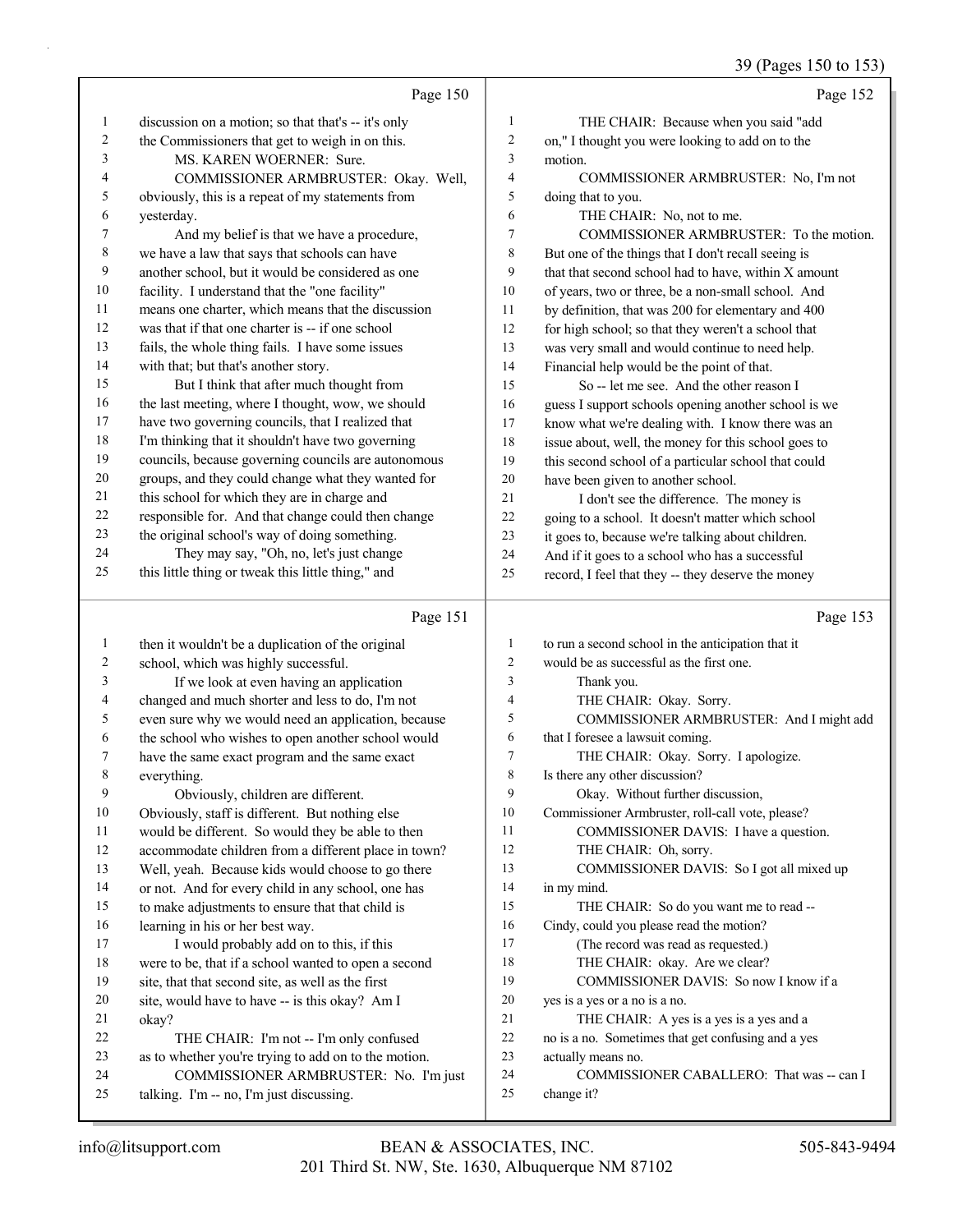40 (Pages 154 to 157)

|    | Page 154                                            |                | Page 156                                            |
|----|-----------------------------------------------------|----------------|-----------------------------------------------------|
|    | THE CHAIR: Yeah. But you're right. You              | -1             | THE CHAIR: There's a motion by                      |
| 2  | get lost in discussion. It's like wait a minute,    | $\overline{c}$ | Commissioner Gipson, a second by Commissioner Ruiz. |
| 3  | what am I voting on. So we appreciate the           | 3              | Discussion?                                         |
| 4  | clarification so everyone knows what they're        | 4              | COMMISSIONER ARMBRUSTER: I have a                   |
| 5  | voting -- and what that "yes" means and "no" means. | 5              | question.                                           |
| 6  | So with that said, Commissioner                     | 6              | THE CHAIR: Sure.                                    |
| 7  | Armbruster?                                         | 7              | COMMISSIONER ARMBRUSTER: On this new                |
| 8  | THE CHAIR: Okay. Commissioner Chavez?               | 8              | application, these requirements that we set forth   |
| 9  | <b>COMMISSIONER CHAVEZ: Yes.</b>                    | 9              | before that we --                                   |
| 10 | <b>COMMISSIONER ARMBRUSTER: Commissioner</b>        | 10             | THE CHAIR: Can't answer that, because we            |
| 11 | Armbruster votes "no."                              | 11             | haven't worked on the application yet.              |
| 12 | Commissioner Voigt?                                 | 12             | COMMISSIONER ARMBRUSTER: So the                     |
| 13 | COMMISSIONER VOIGT: Yes.                            | 13             | application can have conditions in order to apply   |
| 14 | <b>COMMISSIONER ARMBRUSTER: Commissioner</b>        | 14             | for a new school? Or no? Anybody who wants to can   |
| 15 | Davis?                                              | 15             | apply.                                              |
| 16 | <b>COMMISSIONER DAVIS: Yes.</b>                     | 16             | COMMISSIONER CABALLERO: It's part of the            |
| 17 | <b>COMMISSIONER ARMBRUSTER: Commissioner</b>        | 17             | discussion.                                         |
| 18 | Gipson?                                             | 18             | THE CHAIR: I think it's part of the                 |
| 19 | THE CHAIR: Yes.                                     | 19             | discussion later on.                                |
| 20 | COMMISSIONER ARMBRUSTER: Commissioner               | 20             | COMMISSIONER ARMBRUSTER: Okay.                      |
| 21 | Raftery?                                            | 21             | THE CHAIR: Because it's a -- it's a work            |
| 22 | <b>COMMISSIONER RAFTERY: Yes.</b>                   | 22             | to be determined. So in this motion, it wouldn't be |
| 23 | <b>COMMISSIONER ARMBRUSTER: Commissioner</b>        | 23             | appropriate --                                      |
| 24 | Ruiz?                                               | 24             | COMMISSIONER ARMBRUSTER: Okay.                      |
| 25 | <b>COMMISSIONER RUIZ: Yes.</b>                      | 25             | THE CHAIR: -- for me to outline                     |
|    | Page 155                                            |                | Page 157                                            |
|    |                                                     |                |                                                     |

|    | <b>COMMISSIONER ARMBRUSTER: Commissioner</b>         | 1  | conditions that would constrict the Commission's    |
|----|------------------------------------------------------|----|-----------------------------------------------------|
| 2  | Crone?                                               | 2  | ability to make those decisions later in a more     |
| 3  | <b>COMMISSIONER CRONE: Yes.</b>                      | 3  | thoughtful process.                                 |
| 4  | <b>COMMISSIONER ARMBRUSTER: Commissioner</b>         | 4  | COMMISSIONER CABALLERO: Can we have a --            |
| 5  | Caballero?                                           | 5  | can we have the motion read again, please?          |
| 6  | COMMISSIONER CABALLERO: Yes.                         | 6  | (The record was read as requested.)                 |
| 7  | COMMISSIONER ARMBRUSTER: The motion                  | 7  | THE CHAIR: I'm hearing --                           |
| 8  | passes nine-to-one.                                  | 8  | COMMISSIONER ARMBRUSTER: I'm not -- this            |
| 9  | COMMISSIONER ROBBINS: You didn't ask me.             | 9  | isn't a -- against it. What I was hearing, which is |
| 10 | THE CHAIR: Oh. Commissioner Robbins?                 | 10 | confusing me about the motion only --               |
| 11 | <b>COMMISSIONER ROBBINS: Yes.</b>                    | 11 | THE CHAIR: Right.                                   |
| 12 | COMMISSIONER ARMBRUSTER: That's why I had            | 12 | COMMISSIONER ARMBRUSTER: -- is that we're           |
| 13 | nine-to-one.                                         | 13 | developing a process for the application. So that   |
| 14 | THE CHAIR: So I have a second motion.                | 14 | means it can encompass a lot. It's not just an      |
| 15 | COMMISSIONER VOIGT: We knew that was                 | 15 | abbreviated application.                            |
| 16 | coming.                                              | 16 | THE CHAIR: We can't make that decision.             |
| 17 | THE CHAIR: So I move that the Public                 | 17 | COMMISSIONER ARMBRUSTER: Okay.                      |
| 18 | Education Commission -- wait a minute. I have to     | 18 | THE CHAIR: That's -- in the development             |
| 19 | think about this.                                    | 19 | of it, it's determined whether it's a whole new     |
| 20 | (Chair consults with Commission counsel.)            | 20 | application, or are we simply taking --             |
| 21 | THE CHAIR: So I'm going to move that the             | 21 | COMMISSIONER ARMBRUSTER: Right.                     |
| 22 | Public Education Commission develop a process for an | 22 | THE CHAIR: -- what already exists. We're            |
| 23 | application for a school to be able to open up a     | 23 | just looking at looking at it.                      |
| 24 | second site.                                         | 24 | COMMISSIONER ARMBRUSTER: Got it. I can              |
| 25 | <b>COMMISSIONER RUIZ: Second.</b>                    | 25 | do that. I just was confused.                       |
|    |                                                      |    |                                                     |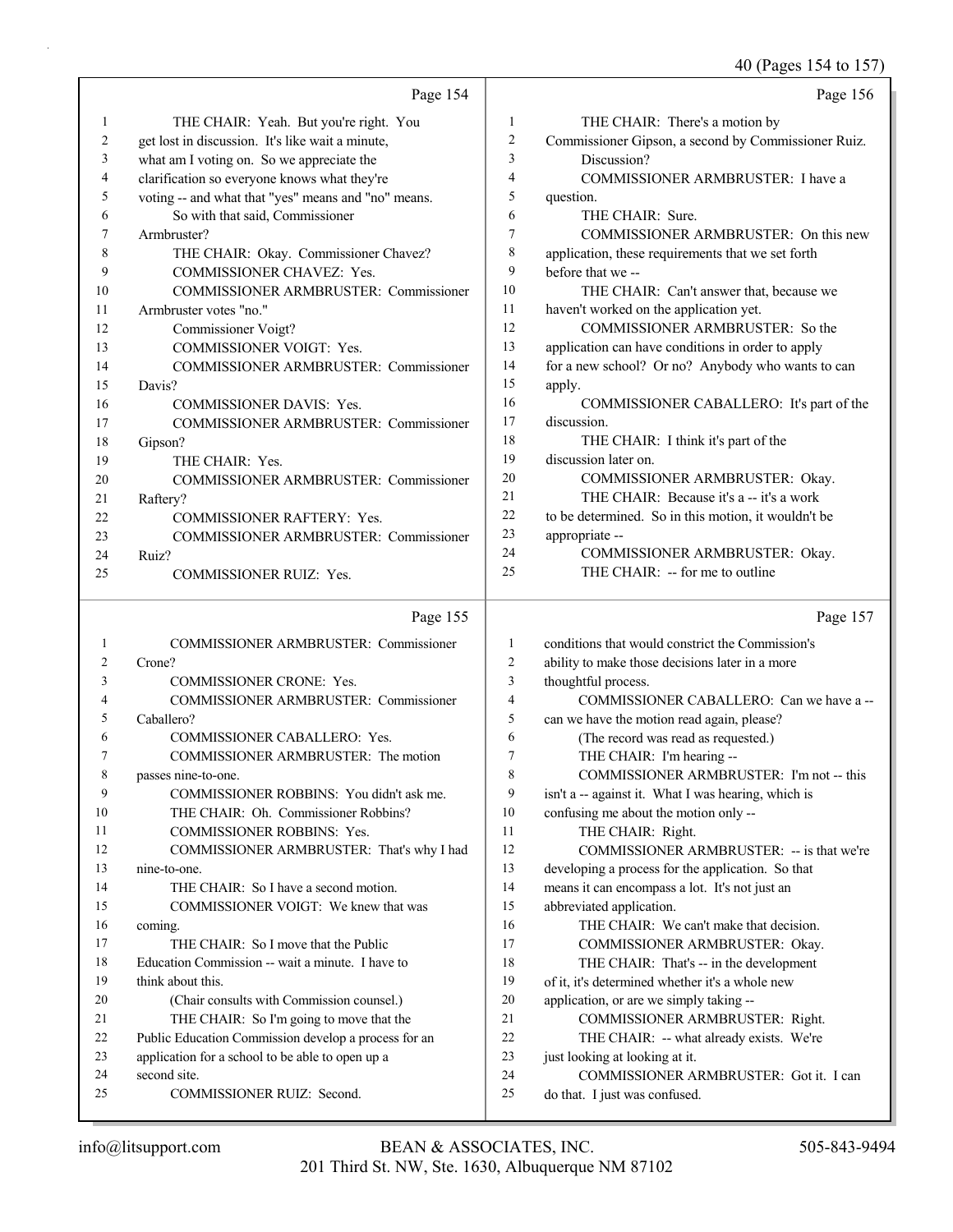#### 41 (Pages 158 to 161)

|    | Page 158                                             |    | Page 160                                           |
|----|------------------------------------------------------|----|----------------------------------------------------|
| 1  | THE CHAIR: That's all it does is we're               | 1  | changed and put something else?                    |
| 2  | looking at looking at it. So I'm not -- I don't      | 2  | THE CHAIR: It's not in -- the word                 |
| 3  | want to constrain the Commission in putting into     | 3  | "amendment" is not in there.                       |
| 4  | this motion anything that would limit what they      | 4  | COMMISSIONER DAVIS: Yeah. But you just             |
| 5  | could and could not do in terms of that application. | 5  | said "amendment."                                  |
| 6  | COMMISSIONER ARMBRUSTER: Perfect for me.             | 6  | THE CHAIR: Oh. To amend my motion.                 |
| 7  | COMMISSIONER CABALLERO: In that case, if             | 7  | COMMISSIONER CABALLERO: Okay. But                  |
| 8  | that's the intent, the motion reads that we have     | 8  | "amendment" signifies a separate process.          |
| 9  | determined that we are going to allow opening up of  | 9  | THE CHAIR: Correct.                                |
| 10 | a second school, the only way to clarify it is that  | 10 | COMMISSIONER CABALLERO: And we're not              |
| 11 | the PEC sets up a -- a process to decide whether or  | 11 | looking at that.                                   |
| 12 | not subsequent schools are allowed and how that is.  | 12 | THE CHAIR: No, no, no. My motion                   |
| 13 | I hate to -- to -- to nitpick. But it                | 13 | specifically says "application." My amendment was  |
| 14 | seems to me we are already making the decision       | 14 | to take the word "site" out.                       |
| 15 | that -- that schools will be allowed to -- to open a | 15 | COMMISSIONER CABALLERO: Okay. Thank you.           |
| 16 | second site. And part of the discussion is whether   | 16 | THE CHAIR: So just so that we're clear,            |
| 17 | that is going to take place and how.                 | 17 | this is a motion to work on a process to create an |
| 18 | THE CHAIR: Okay. I'm going to -- I'm                 | 18 | application for a school to be able to open up a   |
| 19 | going to agree with you in the fact that this is --  | 19 | second school.                                     |
| 20 | this motion does, in fact, embed in it the concept   | 20 | Commissioner Ruiz?                                 |
| 21 | that the PEC does support the concept.               | 21 | COMMISSIONER RUIZ: And I just want to              |
| 22 | Because through the discussion yesterday,            | 22 | clarify for the Commissioners that weren't here    |
| 23 | to me, that was made clear. That's why I made the    | 23 | yesterday. So we are going to sit down and do that |
| 24 | original motion. But that we supported the concept   | 24 | during a work session. It will delineate clearly   |
| 25 | of opening up the -- a second school.                | 25 | what the process is.                               |

#### Page 159

1 Okay. 2 (A discussion was held off the record.) 3 (The record was read as requested.) 4 THE CHAIR: I need to amend the motion. 5 Yes, now, when I was -- 6 COMMISSIONER CABALLERO: That's what 7 triggered, Madam Chair, my attention. 8 THE CHAIR: So I need to amend my motion 9 to -- and remove the word "site," "second site," to 10 "second school." Someone needs to second that. 11 COMMISSIONER RUIZ: Second. 12 THE CHAIR: There's a second by 13 Commissioner Ruiz. 14 COMMISSIONER CABALLERO: And I heard a 15 third over here. She's too shy to -- 16 THE CHAIR: So I'll go back, and I want --17 so, yes, to make it clear, that is the -- that is 18 the intent of my motion, that we're in support of 19 that. We simply need to create a different process 20 than that amendment process. 21 So, yes, if you -- if you vote "yes" for 22 this amendment, it is in support of the possibility 23 of opening up a second school. 24 COMMISSIONER CABALLERO: Madam Chair, can 25 I interject and request that the word "amendment" be 1 I mean, it's not just going to be any 2 school can go and apply for a second school. It has 3 to be clearly defined that they have to be 4 successful, they have to have a proven track record. 5 THE CHAIR: We don't want to define that 6 yet. 7 COMMISSIONER RUIZ: Okay. I'm sorry. 8 COMMISSIONER ROBBINS: It's just that we, 9 the Commission, will decide the conditions on which 10 that second school would be allowed. 11 COMMISSIONER CABALLERO: Exactly. 12 Exactly. 13 COMMISSIONER ROBBINS: That's all we're 14 deciding. 15 THE CHAIR: And also if there will be 16 conditions. It's open for discussion. So, yes, 17 it's not -- 18 COMMISSIONER ROBBINS: What any conditions 19 would be. 20 THE CHAIR: Whatever any conditions -- you 21 know; so -- because we're not getting into that big 22 discussion now. Right. Right. 23 Commissioner Armbruster? 24 COMMISSIONER ARMBRUSTER: A point of 25 clarification. When we say "second school," it

Page 161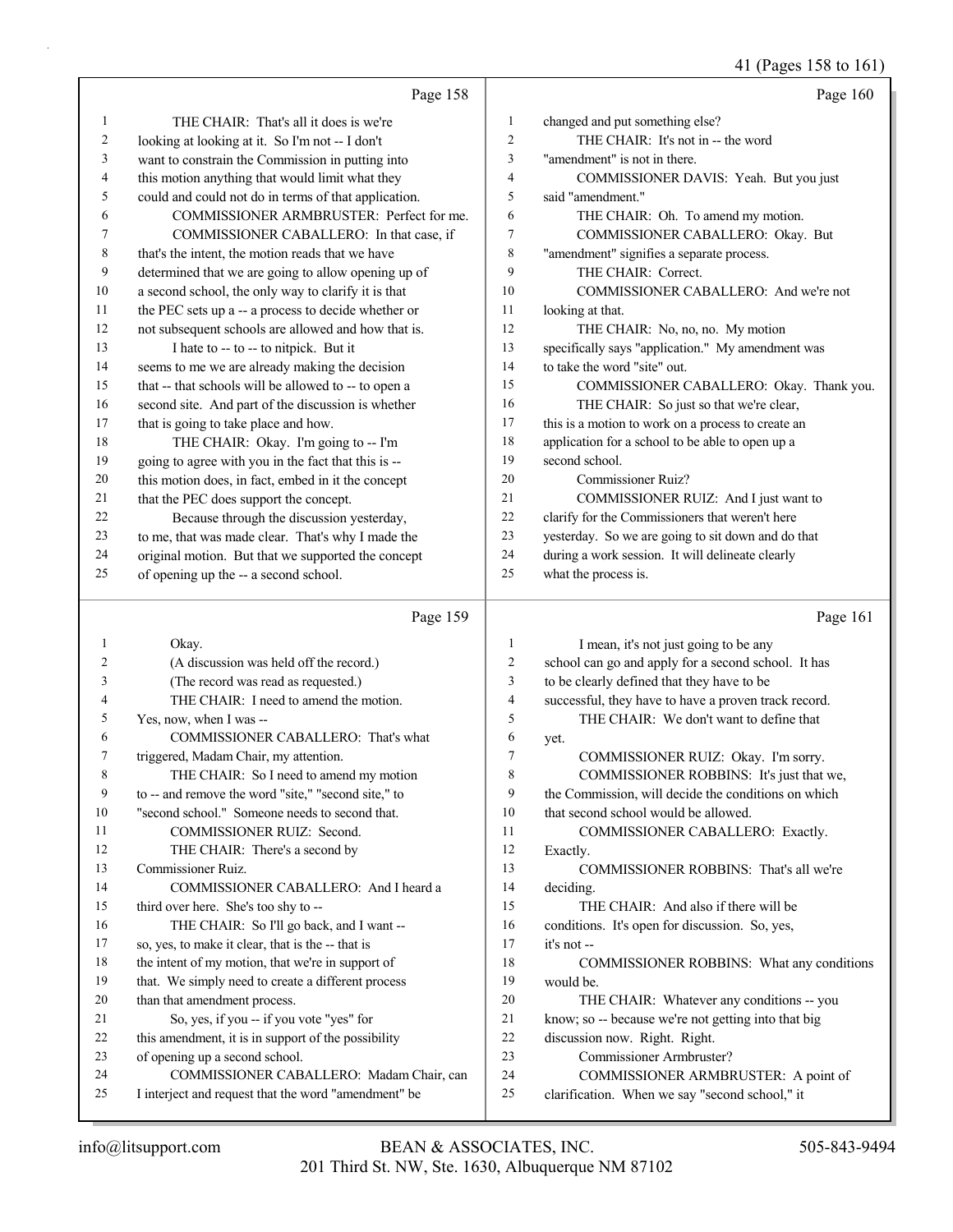42 (Pages 162 to 165)

|                | Page 162                                                                 |                | Page 164                                                                                                   |
|----------------|--------------------------------------------------------------------------|----------------|------------------------------------------------------------------------------------------------------------|
| $\mathbf{1}$   | could be the Ami School is going to open up an Alan                      | 1              | Gipson?                                                                                                    |
| 2              | School. Or Ami's school could open up another Ami's                      | $\overline{2}$ | THE CHAIR: Yes.                                                                                            |
| 3              | school; am I correct?                                                    | 3              | COMMISSIONER ARMBRUSTER: Commissioner                                                                      |
| 4              | THE CHAIR: Honestly, I don't know what                                   | $\overline{4}$ | Armbruster votes "Yes."                                                                                    |
| 5              | you're asking. I don't know.                                             | 5              | Commissioner Robbins?                                                                                      |
| 6              | COMMISSIONER ARMBRUSTER: Could you make                                  | 6              | COMMISSIONER ROBBINS: Yes.                                                                                 |
| 7              | $up -$                                                                   | 7              | COMMISSIONER ARMBRUSTER: Commissioner                                                                      |
| 8              | COMMISSIONER CABALLERO: That's not up for                                | 8              | Crone?                                                                                                     |
| 9              | the discussion.                                                          | 9              | <b>COMMISSIONER CRONE: Yes.</b>                                                                            |
| 10             | COMMISSIONER ARMBRUSTER: I just want to                                  | 10             | COMMISSIONER ARMBRUSTER: Commissioner                                                                      |
| 11             | make sure that's what --                                                 | 11             | Raftery?                                                                                                   |
| 12             | THE CHAIR: Okay. So I think I                                            | 12             | COMMISSIONER RAFTERY: Yes.                                                                                 |
| 13             | understand. So I think you're correct. A Karyl Ann                       | 13             | COMMISSIONER ARMBRUSTER: Commissioner                                                                      |
| 14             | School would have to open up another Karyl Ann                           | 14             | Ruiz?                                                                                                      |
| 15             | School.                                                                  | 15             | <b>COMMISSIONER RUIZ: Yes.</b>                                                                             |
| 16             | COMMISSIONER ARMBRUSTER: Could. Or I                                     | 16             | COMMISSIONER ARMBRUSTER: Commissioner                                                                      |
| 17             | could open up an Ami School.                                             | 17             | Chavez?                                                                                                    |
| 18             | THE CHAIR: No, No. If the Karyl Ann                                      | 18             | COMMISSIONER CHAVEZ: Yes.                                                                                  |
| 19             | School wanted to open up an Alan School, which is a                      | 19             | COMMISSIONER ARMBRUSTER: Ten-to-zero, the                                                                  |
| 20             | whole new educational model, that's a whole new                          | 20             | motion passes.                                                                                             |
| 21             | application. This is simply, "I'm taking my model                        | 21             | THE CHAIR: Okay. The motion passes,                                                                        |
| 22             | of the Karyl Ann School, and I want to take the same                     | 22             | ten-zero. And I'll just add my thanks to everyone                                                          |
| 23             | model to the other side of town."                                        | 23             | who engaged in that conversation yesterday, because                                                        |
| 24             | COMMISSIONER ARMBRUSTER: Okay. It wasn't                                 | 24             | I think those are important, obviously,                                                                    |
| 25             | clear to me. I got it.                                                   | 25             | conversations.                                                                                             |
|                |                                                                          |                |                                                                                                            |
|                | Page 163                                                                 |                | Page 165                                                                                                   |
| 1              | THE CHAIR: Because that's what I said at                                 | 1              | We are on to Item No. 10, just --                                                                          |
| 2              | the beginning of this discussion. This is for a                          | 2              | Discussion and Possible Action on the PEC Charter                                                          |
| 3              | school to open up a second school -- yes. Just                           | 3              | Contract and PEC Authorized Performance Review and                                                         |
| 4              | so -- and thanks for the clarification, that this is                     | 4              | Accountability Documents to Insure Alignment with                                                          |
| 5              | a school that wants to open up another school based                      | 5              | the New State School Accountability System and Other                                                       |
| 6              | on their educational model.                                              | 6              | Minor Changes.                                                                                             |
| 7              | COMMISSIONER ARMBRUSTER: I thought that's                                | 7              | So this has been quite a process for a                                                                     |
| $8\phantom{1}$ | maybe what you meant; but it didn't sound like this                      | $\,$ 8 $\,$    | number of reasons. You know, we're -- we have a new                                                        |
| 9              | so I wanted to make sure.                                                | 9              | state accountability system; so we've had to make                                                          |
| 10             | THE CHAIR: Yes. Absolutely, it is.                                       | 10             | quick, and sometimes on-the-fly, modifications to                                                          |
| 11             | Is there any other discussion?                                           | 11             | comport with the law now. And that's still kind of                                                         |
| 12             | (No response.)                                                           | 12             | a transition thing as well in some cases.                                                                  |
| 13             | THE CHAIR: Hearing none, roll-call vote,                                 | 13             | So it's been -- it's been an interesting                                                                   |
| 14             | please?                                                                  | 14             | process.                                                                                                   |
| 15             | COMMISSIONER ARMBRUSTER: Commissioner                                    | 15             | In addition, as we have engaged in the                                                                     |
| 16             | Voigt?                                                                   | 16             | contract negotiations through this past week, we                                                           |
| 17             | COMMISSIONER VOIGT: Yes.                                                 | 17             | knew, heading out, that there were certain pieces of                                                       |
| 18             | COMMISSIONER ARMBRUSTER: Commissioner                                    | 18             | the contract language that might need to be tweaked                                                        |
| 19             | Caballero?                                                               | 19             | based on the new accountability system. So that was                                                        |
| 20             | COMMISSIONER CABALLERO: Yes.                                             | 20             | understood.                                                                                                |
| 21             | COMMISSIONER VOIGT: I'm here.                                            | 21             | But then as schools began to address                                                                       |
| 22             | COMMISSIONER ARMBRUSTER: Commissioner                                    | 22             | certain questions to us, we realized that there were                                                       |
| 23<br>24       | Davis?                                                                   | 23             | some words in the contract that could be a little                                                          |
| 25             | <b>COMMISSIONER DAVIS: Yes.</b><br>COMMISSIONER ARMBRUSTER: Commissioner | 24<br>25       | confusing. So we made -- also, through the week, we<br>made a list of those changes that schools and those |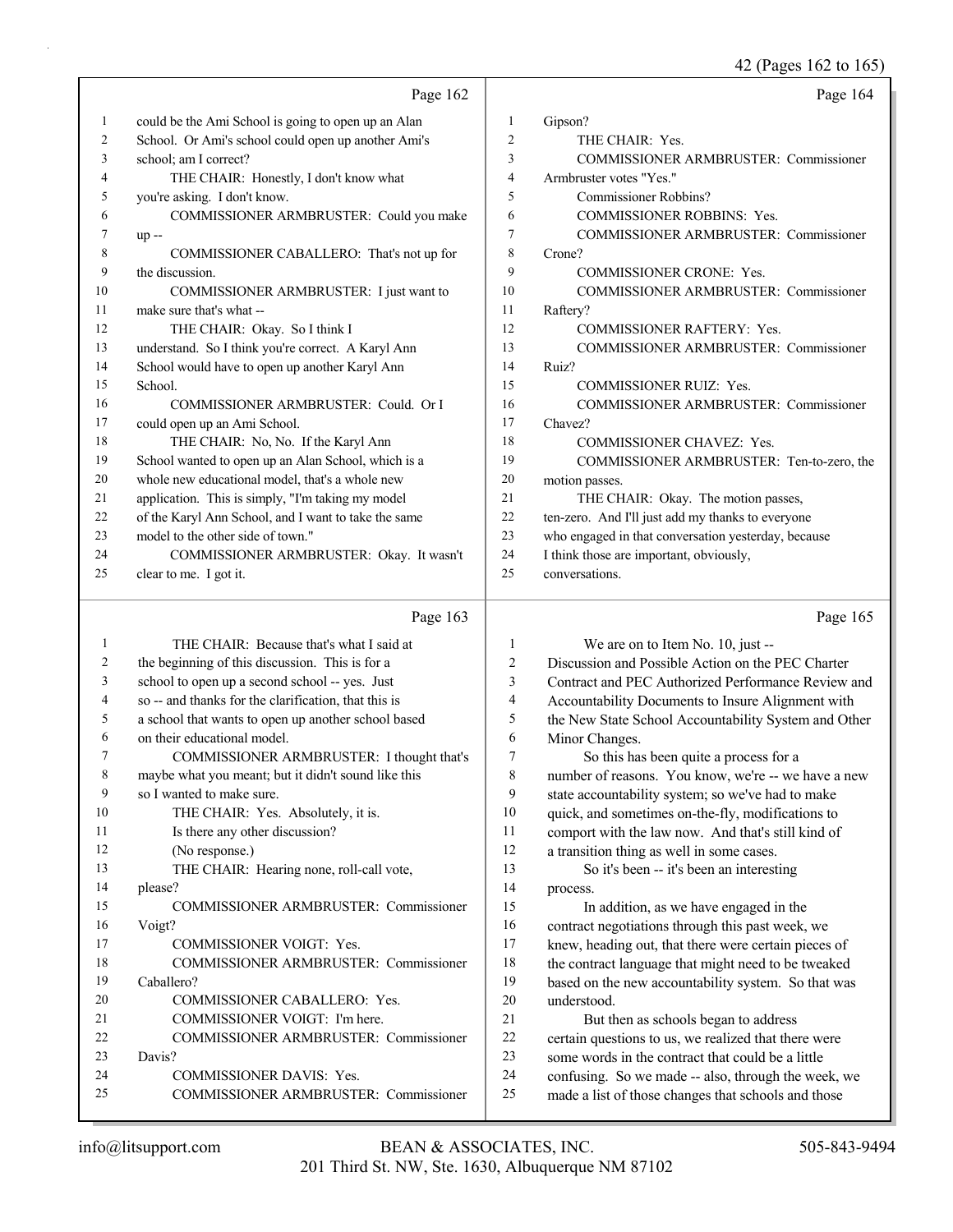#### 43 (Pages 166 to 169)

|                         | Page 166                                                                                                |                | Page 168                                                         |
|-------------------------|---------------------------------------------------------------------------------------------------------|----------------|------------------------------------------------------------------|
| 1                       | that -- those of the PEC that were involved in the                                                      | 1              | you can actually see what happens, you're doing                  |
| $\overline{\mathbf{c}}$ | negotiations felt it was important to make those                                                        | $\overline{c}$ | your -- you know, your next best with it.                        |
| 3                       | changes.                                                                                                | 3              | So I appreciate everyone's hanging in                            |
| 4                       | So you received, through your packet, the                                                               | 4              | there last night in trying to get this done, because             |
| 5                       | first best version of those changes. But those                                                          | 5              | it is important for us to be able to get those clear             |
| 6                       | changes came through before the negotiation was                                                         | 6              | copies out to governance council members so that                 |
| 7                       | road-showed. So you have a cheat sheet of those                                                         | 7              | they are absolutely sure of what they are, you know,             |
| 8                       | changes that was provided this morning. Those of                                                        | 8              | signing on the dotted line.                                      |
| 9                       | you that were at the work session yesterday, we                                                         | 9              | So if -- are there any questions or                              |
| 10                      | went -- we went through it. But just to be clear,                                                       | 10             | comments about this?                                             |
| 11                      | this -- these are the changes. And as we spoke                                                          | 11             | COMMISSIONER VOIGT: I can make a motion.                         |
| 12                      | about yesterday, we will also provide to all of the                                                     | 12             | THE CHAIR: Thank you.                                            |
| 13                      |                                                                                                         | 13             | COMMISSIONER VOIGT: I move that the PEC                          |
| 14                      | schools who are having to sign these contracts, we                                                      | 14             | adopt the changes to the PEC Charter Contract and                |
| 15                      | will provide this cheat sheet as well to them so                                                        | 15             |                                                                  |
|                         | that -- because they're going to get the clean copy,                                                    | 16             | Performance Review and Accountability System and the             |
| 16                      | and this will hopefully guide them where to find                                                        | 17             | Tier Rating System.                                              |
| 17                      | those changes in case they have any questions. I                                                        |                | COMMISSIONER RAFTERY: I second.                                  |
| 18                      | hope this offers clarification to them.                                                                 | 18             | THE CHAIR: There's a motion by                                   |
| 19                      | So on the top part are the proposed                                                                     | 19             | Commissioner Voigt, a second by Commissioner Davis.              |
| 20                      | changes for the contract. And I will gladly go                                                          | 20             | COMMISSIONER RAFTERY: No, Raftery.                               |
| 21                      | through any of these if folks still have a question                                                     | 21             | THE CHAIR: Oh, I'm sorry.                                        |
| 22                      | or a concern about them. If you could just briefly                                                      | 22             | COMMISSIONER DAVIS: I did it.                                    |
| 23                      | run through them just to see.                                                                           | 23             | THE CHAIR: A second by Commissioner                              |
| 24                      | And then, of course, at the -- the second                                                               | 24             | Raftery.                                                         |
| 25                      | piece is the proposed changes to the performance                                                        | 25             | Is there any discussion?                                         |
|                         |                                                                                                         |                |                                                                  |
|                         |                                                                                                         |                |                                                                  |
|                         | Page 167                                                                                                |                | Page 169                                                         |
| 1                       | review and accountability system. And I want to                                                         | 1              | (No response.)                                                   |
| $\boldsymbol{2}$        | focus Commissioners' attention to the back page,                                                        | $\sqrt{2}$     | THE CHAIR: Hearing none, roll-call vote,                         |
| 3                       | which was, thank you very much, having to deal with                                                     | 3              | please.                                                          |
| 4                       | numbers at literally hour 11 to try to figure out                                                       | $\overline{4}$ | COMMISSIONER ARMBRUSTER: Commissioner                            |
| 5                       | the -- the breakdown of points for the tier system.                                                     | 5              | Robbins?                                                         |
| 6                       | So that -- because we made the changes to                                                               | 6              | <b>COMMISSIONER ROBBINS: Yes.</b>                                |
| 7                       | the performance framework last year, the -- the                                                         | 7              | COMMISSIONER ARMBRUSTER: Commissioner                            |
| 8                       | rating system was based with the mission-specific                                                       | 8              | Raftery?                                                         |
| 9                       | goals being only the 10 additional points. Now that                                                     | 9              | <b>COMMISSIONER RAFTERY: Yes.</b>                                |
| 10                      | we've embedded those mission-specific goals with                                                        | 10             | <b>COMMISSIONER ARMBRUSTER: Commissioner</b>                     |
| 11                      | points into the contract, we needed to retweak --                                                       | 11             | Davis?                                                           |
| 12                      | and, actually, I think we found out that we really                                                      | 12             | COMMISSIONER DAVIS: Yes.                                         |
| 13                      | didn't end up making huge tweaks to it.                                                                 | 13             | <b>COMMISSIONER ARMBRUSTER: Commissioner</b>                     |
| 14                      | Karen thoughtfully ran that blind run for                                                               | 14             | Voigt?                                                           |
| 15                      | us. We really found that there weren't outrageously                                                     | 15             | <b>COMMISSIONER VOIGT: Yes.</b>                                  |
| 16                      | big differences in how scores -- how schools are                                                        | 16             | COMMISSIONER ARMBRUSTER: Commissioner                            |
| 17                      | going to end up, anyway.                                                                                | 17             | Armbruster votes "Yes." Commissioner Chavez?                     |
| 18                      | COMMISSIONER VOIGT: And, you know, I                                                                    | 18             | COMMISSIONER CHAVEZ: Yes.                                        |
| 19                      | don't think we could have done that without those                                                       | 19             | COMMISSIONER ARMBRUSTER: Commissioner                            |
| 20                      | two charts from -- the data from 2018 and from 2019.                                                    | 20             |                                                                  |
| 21                      |                                                                                                         | 21             | Gipson?<br>THE CHAIR: Yes.                                       |
| 22                      | So thanks for running that.                                                                             | 22             |                                                                  |
| 23                      | MS. KAREN WOERNER: Oh, good.                                                                            | 23             | COMMISSIONER ARMBRUSTER: Commissioner<br>Ruiz?                   |
| 24                      | THE CHAIR: Because it really was                                                                        | 24             |                                                                  |
| 25                      | important. And, you know, when you're doing any of<br>these systems, before -- you know, it's -- before | 25             | COMMISSIONER RUIZ: Yes.<br>COMMISSIONER ARMBRUSTER: Commissioner |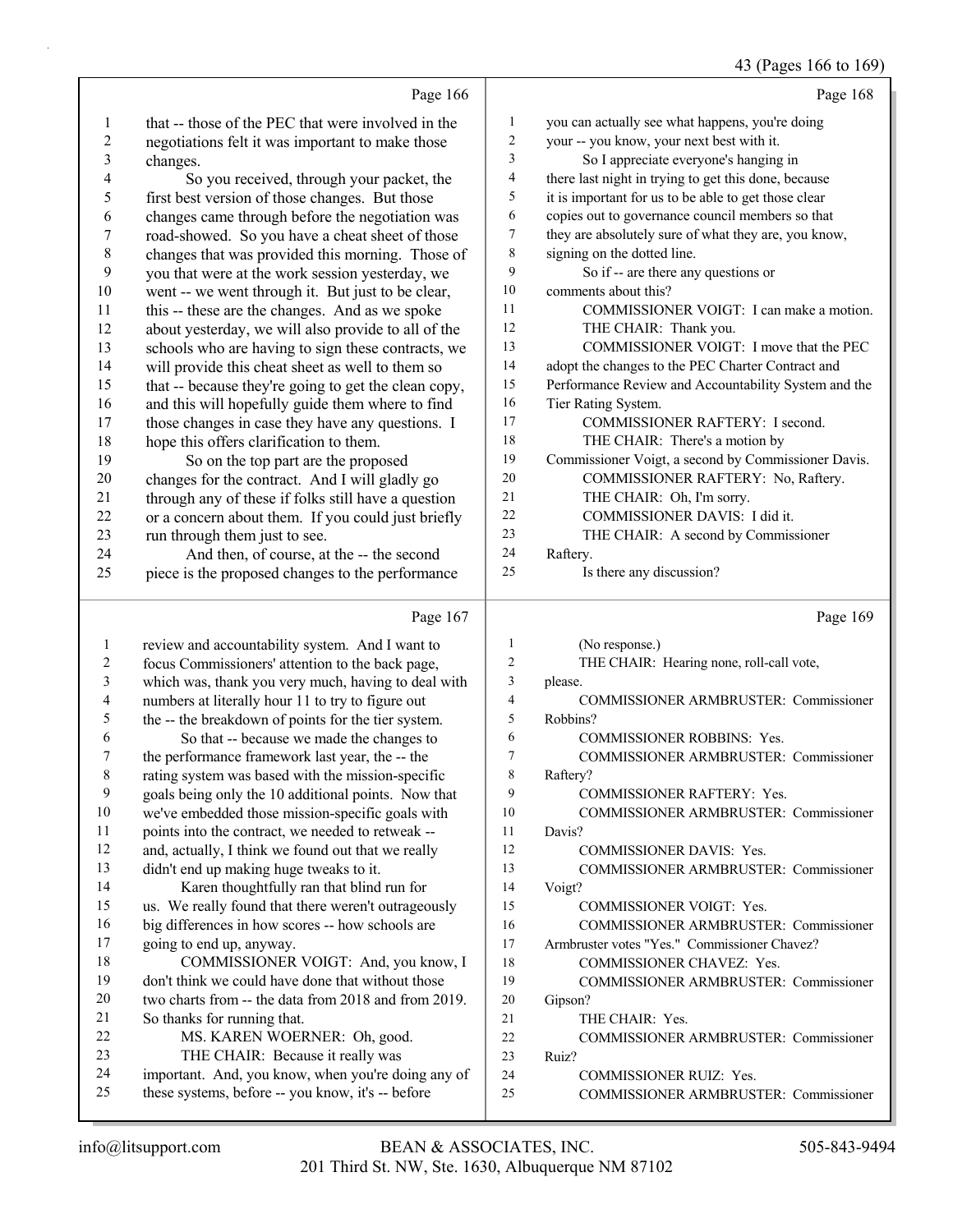44 (Pages 170 to 173)

|    | Page 170                                             |                | Page 172                                             |
|----|------------------------------------------------------|----------------|------------------------------------------------------|
| 1  | Caballero?                                           | 1              | conversation.                                        |
| 2  | <b>COMMISSIONER CABALLERO: Yes.</b>                  | $\overline{2}$ | But that actually led us to that let's try           |
| 3  | <b>COMMISSIONER ARMBRUSTER: Commissioner</b>         | 3              | to make blind run of this system so that we could    |
| 4  | Crone?                                               | 4              | perhaps see how this school would -- would be        |
| 5  | <b>COMMISSIONER CRONE: Yes.</b>                      | 5              | through this new accountability system. So that at   |
| 6  | COMMISSIONER ARMBRUSTER: Ten-to-zero                 | 6              | the very least, we could make that assurance that -- |
| 7  | vote. It passes.                                     | 7              | because there was a concern addressed by the school  |
| 8  | THE CHAIR: Thank you. The motion passes.             | 8              | that they were always going to be a Tier 4, and they |
| 9  | And we are on now to Item No. 11, which              | 9              | could never get out of Tier 4.                       |
| 10 | originally, I was going to say we'll table it; but I | 10             | And we tried to address that, and I think            |
| 11 | do want to brief the Commissioners on what has gone  | 11             | we did adequately on Wednesday, that based on the    |
| 12 | on a little bit with this.                           | 12             | performance framework and the point system, unless   |
| 13 | When we engaged with one of the -- when we           | 13             | they absolutely did nothing, they did nothing        |
| 14 | engaged with one of those reengagement schools       | 14             | towards the goal, they're still going to get points. |
| 15 | during the contract negotiations, there was a        | 15             | And they thought they'd always be at zero points     |
| 16 | noticeable level of angst over the potential fallout | 16             | with that. And they won't be.                        |
| 17 | of this new system; and, you know, there are still   | 17             | So I think they felt better, because                 |
| 18 | those gray areas about knowing exactly what the      | 18             | they -- they were looking more at the old system     |
| 19 | accountability system is going to look like for each | 19             | than the new system.                                 |
| 20 | school until they actually see it the first time.    | 20             | So -- but we did -- and I think we do --             |
| 21 | So that there is a general level of concern, but for | 21             | want to look at the definition of a reengagement     |
| 22 | a school that services that really very specific     | 22             | school. Not today.                                   |
| 23 | special population.                                  | 23             | COMMISSIONER VOIGT: So just also to                  |
| 24 | And we knew from the previous                        | 24             | apprize the Commission of some of the factors that   |
| 25 | accountability system that it was virtually          | 25             | go in to creating a disengaged student, you know,    |
|    |                                                      |                |                                                      |

# Page 171 |

|    | Page 171                                             |                | Page 173                                             |
|----|------------------------------------------------------|----------------|------------------------------------------------------|
| 1  | impossible -- because of the graduation rate issue,  | 1              | that would need to be reengaged, you know, we have   |
| 2  | that a reengagement school could never be better     | $\overline{c}$ | to look at things like their homeless -- is this a   |
| 3  | than a "C." That was the bottom line. Because of     | 3              | homelessness factor; illness factors; high incidence |
| 4  | the way the points are calculated and so on, they -- | 4              | of student disciplinary actions; their overall       |
| 5  | they just -- they could not -- that was it. That     | 5              | attendance rates. You know, those are just --        |
| 6  | was the best that they were going to be able to do.  | 6              | number of "F"s on their transcripts.                 |
| 7  | We've got a new system. There was a                  | 7              | Those are just some of the pieces that               |
| 8  | concern about how the performance framework was      | 8              | might cause disengagement from a school. But then    |
| 9  | going to -- the new performance framework was going  | 9              | also the reengagement piece we need to consider for  |
| 10 | to affect reengagement schools in general; of        | 10             | future is what kind of programs are really bringing  |
| 11 | course, this school, in particular, because we were  | 11             | in those kids to be reengaged, perhaps that were     |
| 12 | meeting with them.                                   | 12             | lost out on the other schools' side that the student |
| 13 | We felt that the discussion was important            | 13             | became disengaged; but those kind of factors when we |
| 14 | enough, and to hopefully make this school as         | 14             | start crafting the definition.                       |
| 15 | comfortable as we could at the time with this        | 15             | THE CHAIR: Right. Because I think at                 |
| 16 | system, that we agreed to meet Wednesday afternoon   | 16             | this point in time, we -- you know, we're not        |
| 17 | with that school so that we could have a further     | 17             | exactly sure all the schools that would fall into    |
| 18 | discussion outside of the contract negotiations      | 18             | that definition. So we need to engage with the       |
| 19 | discussion, to see where the concerns were and how   | 19             | schools --                                           |
| 20 | we could help to address them.                       | 20             | COMMISSIONER VOIGT: With the reengagement            |
| 21 | And Ami was there. Commissioner Voigt was            | 21             | schools.                                             |
| 22 | there for a good portion of the time. And I          | 22             | THE CHAIR: -- to see what is the                     |
| 23 | appreciate that time, and we certainly appreciate    | 23             | definition of "reengagement," which is completely    |
| 24 | the time that Tani from Cesar Chavez was willing to  | 24             | separate from the SAMs definition.                   |
| 25 | give us; because it's -- it is a greater             | 25             | COMMISSIONER VOIGT: Right.                           |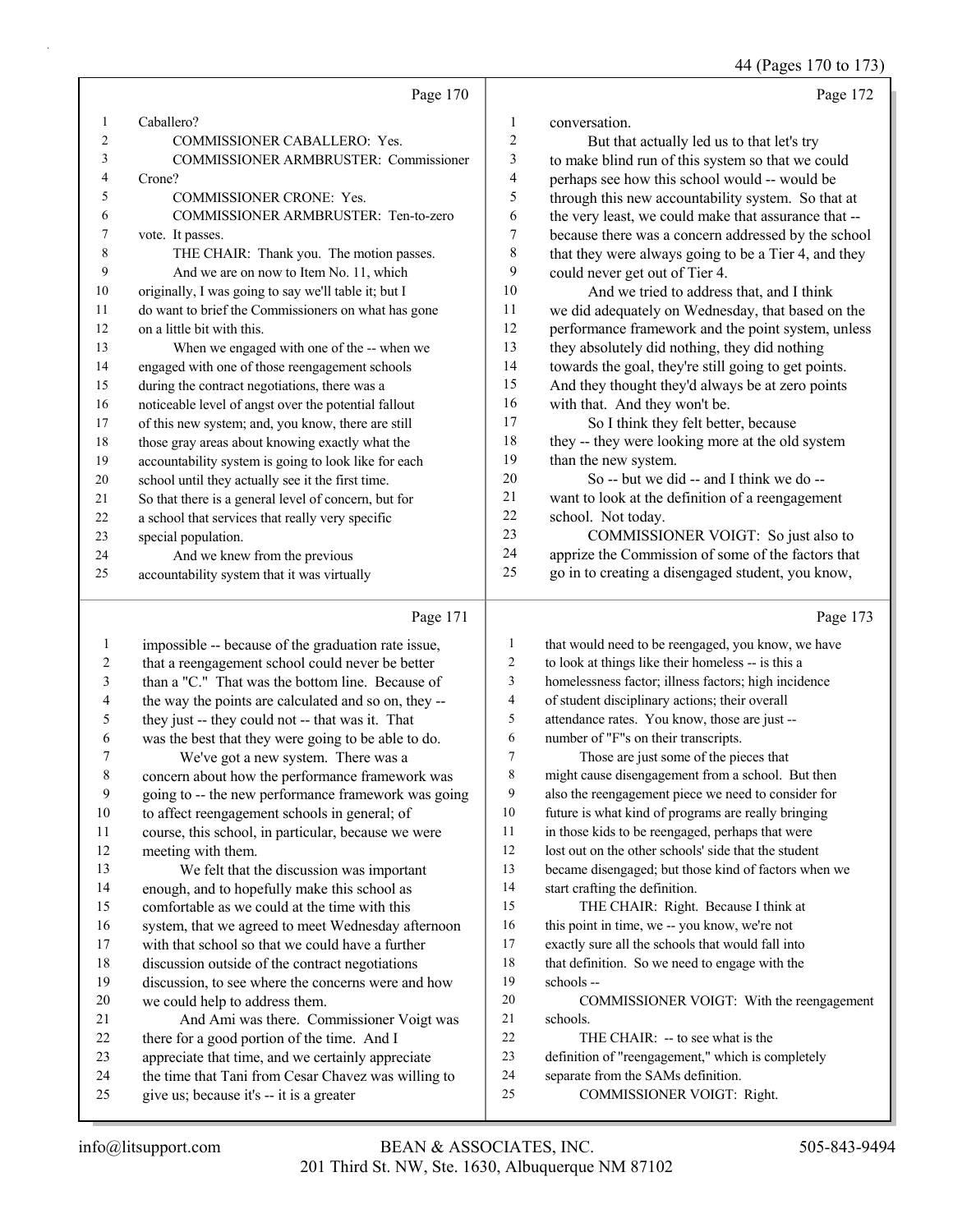#### 45 (Pages 174 to 177)

|    | Page 174                                             |                | Page 176                                            |
|----|------------------------------------------------------|----------------|-----------------------------------------------------|
| 1  | THE CHAIR: This is -- for the Commission,            | 1              | there being the advocate for the -- the student     |
| 2  | this is what is reengagement.                        | $\overline{2}$ | population that she supports.                       |
| 3  | But to continue down the road of that                | 3              | So -- and we want to make sure that all             |
| 4  | discussion -- and we have less influence on this.    | $\overline{4}$ | the schools that fall into that are -- are being    |
| 5  | But part of the -- that conversation -- and it was   | 5              | heard, because I think a lot of them felt that they |
| 6  | expressed by the school -- needs to be that as a     | 6              | were dismissed through legislation of not funding   |
| 7  | reengagement school, they really only work when      | $\overline{7}$ | over 22, that that was a message that, "We don't    |
| 8  | they're small. Yet the State is not supporting       | 8              | want those schools any longer."                     |
| 9  | small schools.                                       | 9              | And from our perspec- -- well -- and --             |
| 10 | But their program really only works when             | 10             | and we didn't support that and made that known. But |
| 11 | they truly have that one-on-one contact and know     | 11             | we want to continue to let the schools know that    |
| 12 | everyone in the school, because that's where that,   | 12             | we're going to work within whatever parameters we   |
| 13 | you know, maybe a little bit more pressure that I -- | 13             | have to support them.                               |
| 14 | you know, that, "I need to be there," but also that, | 14             | So only to that --                                  |
| 15 | "Someone knows me, I'm being heard, and people care  | 15             | COMMISSIONER ARMBRUSTER: Madam Chair?               |
| 16 | about me."                                           | 16             | THE CHAIR: Sure. I'm sorry.                         |
| 17 | Because so many of the students that go to           | 17             | COMMISSIONER ARMBRUSTER: Just three quick           |
| 18 | those schools are those students that feel           | 18             | clarifications. So when you're talking about an     |
| 19 | disengaged, you know, and they've got those issues   | 19             | engagement school.                                  |
| 20 | outside of school so that school is their safe       | 20             | THE CHAIR: Reengagement.                            |
| 21 | harbor. That's their family. And that doesn't work   | 21             | COMMISSIONER ARMBRUSTER: -- reengagement            |
| 22 | when there's 500 kids in a school.                   | 22             | school -- are you talking about the entire school,  |
| 23 | So that, you know, I don't know where that           | 23             | or are you talking about they have a night class?   |
| 24 | conversation comes in; but that conversation need    | 24             | THE CHAIR: No, no, no. We're talking                |
| 25 | to -- needs to come in.                              | 25             | about the school.                                   |
|    | Page 175                                             |                | Page 177                                            |
| 1  | COMMISSIONER VOIGT: So, Madam Chair?                 | -1             | COMMISSIONER ARMBRUSTER: The school.                |
| 2  | Also -- sorry, excuse me -- I just wanted to say     | 2              | THE CHAIR: It is not a school that just             |
|    | also that it would be really great if we could hear  | 3              | hannens to have a small evening program no          |

 also that it would be really great if we could hear from a consortium of schools that currently feel

- they are reengagement schools to find out what their
- specific needs might be around defining what

 qualifies them as a reengagement school. 8 THE CHAIR: Right. And we made that agreement with Tani that we would engage -- I keep using the word "engage in the reengagement" -- that the schools that felt that they preliminarily fell into that umbrella, we would invite them into the

 conversation. 14 Some of them may fall out of the umbrella based on the definition. But any of the schools 16 that feel that they have, you know, a piece of that apple, that we'll invite them in so that we have a -- a good working definition of -- of what that

- is.
- 20 So at a future -- soon -- work session,
- that's -- that's on our plate as well. So I just
- want to -- and I want to thank, once again, because
- Tani does an incredible job of really being an
- advocate for reengagement schools. There are many
- others as well. But she's certainly always out
- happens to have a small evening program, no. 4 COMMISSIONER ARMBRUSTER: And I'm just
- curious. What number were they kind of throwing
- around as would be a good number to have to accomplish the most? I mean, like 100? 50? 22? I
- 8 iust wanted to know.
- 9 COMMISSIONER VOIGT: But most schools that are reengagement schools, they operate -- their numbers are just like any other standard small 12 charter school; you know, 250, 300. They just happen -- their mission just happens to be that they focus on reengaging disengaged students or returning-to-school students. 16 THE CHAIR: I think it would have to be at least -- you know, that small-school threshold. 18 COMMISSIONER VOIGT: Right. 19 THE CHAIR: That concept. Not 50. 20 COMMISSIONER ARMBRUSTER: I really didn't know. I didn't. 22 THE CHAIR: Yeah. The idea is we -- we purposely state "small school," because that aligns
- with our mission and the student population. It's
- not that we stay purposely small, because we wanted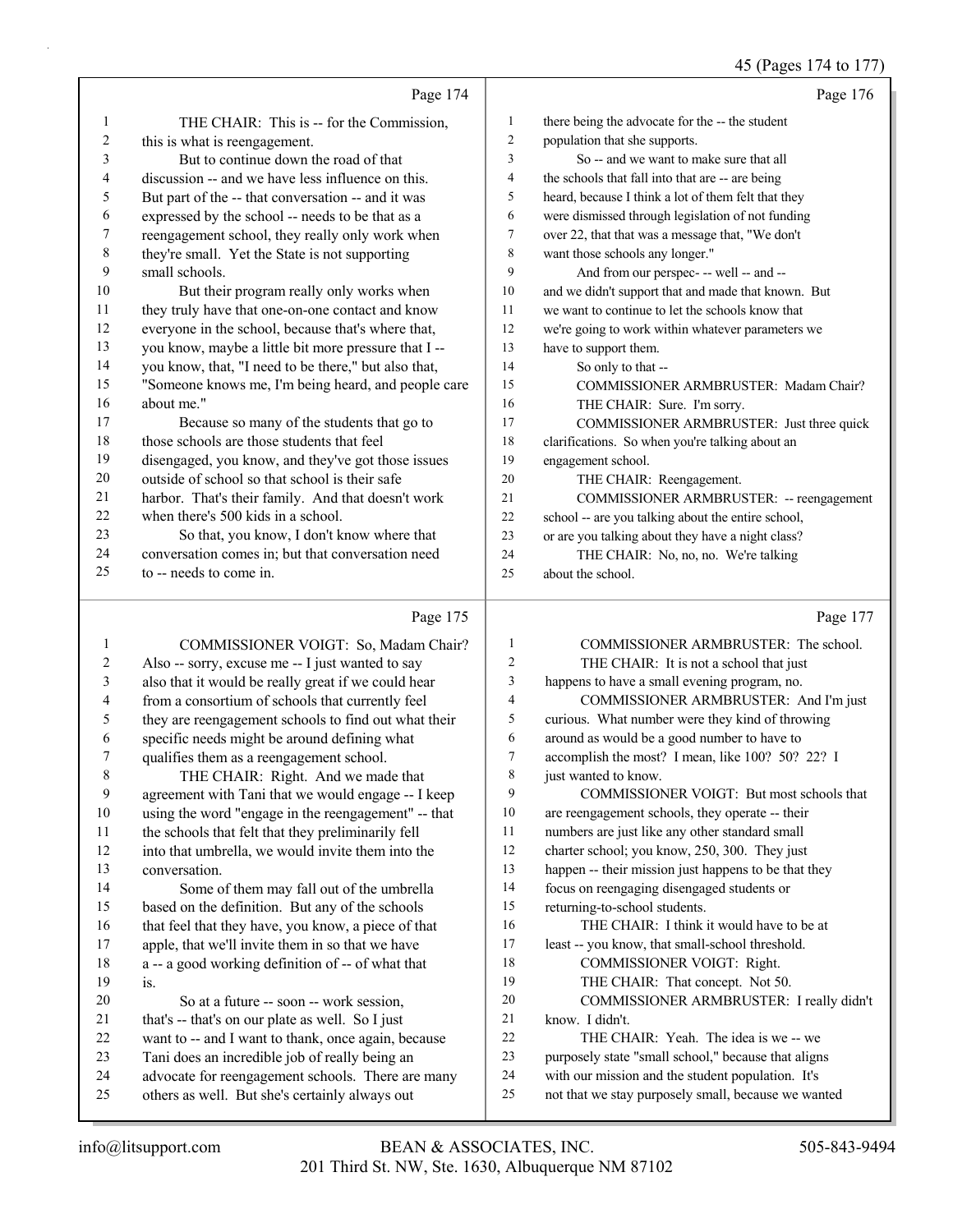# 46 (Pages 178 to 181)

|              | Page 178                                             |    | Page 180                                            |
|--------------|------------------------------------------------------|----|-----------------------------------------------------|
| $\mathbf{1}$ | small-school size adjustments.                       | 1  | schools felt that they were -- they were heard, and |
| 2            | COMMISSIONER ARMBRUSTER: Right.                      | 2  | we were able to represent much of that in the       |
| 3            | COMMISSIONER VOIGT: Which is going                   | 3  | mission-specific goals and through the contract     |
| 4            | bye-bye anyway.                                      | 4  | negotiations.                                       |
| 5            | THE CHAIR: They weren't gaming the                   | 5  | So I am confident that governance council           |
| 6            | system. And that's the point. We need to look at     | 6  | members are going to be supportive of this, and we  |
| 7            | how, in any way, that we can still support that and  | 7  | will be looking to June for a vote as CSD continues |
| 8            | not them lose their ability to fulfill that mission. | 8  | on this never-ending work; so -- because now they   |
| 9            | Okay. So here are my kudos to all the                | 9  | have to get those clean contracts available and to  |
| 10           | folks that went on the road trip with us.            | 10 | the schools so that they can -- that they can make  |
| 11           | It was an incredible amount of work by the           | 11 | the votes on it.                                    |
| 12           | CSD staff in preparation for it in getting us ready  | 12 | We have been -- I indicated that we spent           |
| 13           | for each and every day, in getting us through those  | 13 | quite a bit of time, most recently, trying to deal  |
| 14           | meetings with tracking those changes; and without    | 14 | with the appeal of the Corrective Action Plan. And  |
| 15           | that, we wouldn't have been able to be successful,   | 15 | I think that's been, hopefully, successful. And     |
| 16           | not even as successful as we were. We would not      | 16 | we'll deal with some of the other items as we go    |
| 17           | have been successful, period. So, you know, we       | 17 | into Executive Session. So I think that's been my   |
| 18           | certainly appreciate all that.                       | 18 | time.                                               |
| 19           | I appreciate Commissioner Armbruster and             | 19 | You know, we didn't put Matt on -- but we           |
| 20           | Commissioner Voigt for traveling down to Cruces and  | 20 | didn't put him on the agenda.                       |
| 21           | spending some time in my hometown. So that was --    | 21 | MS. AMI JAEGER: Because we don't have a             |
| 22           | and it's always exciting when I get to travel three  | 22 | vote. That's why.                                   |
| 23           | miles for a meeting. It doesn't happen often.        | 23 | COMMISSIONER VOIGT: It's No. 12, Public             |
| 24           | And as I said, I can -- it's easier for me           | 24 | charter schools of New Mexico.                      |
| 25           | to be late when I'm leaving home, because there's    | 25 | THE CHAIR: I'm sorry. I'm looking at the            |
|              | Page 179                                             |    | Page 181                                            |
|              |                                                      |    |                                                     |

| -1 | distractions; so it's -- I'm not used to that.       | 1              | proposed motions. I'm not looking at the agenda.     |
|----|------------------------------------------------------|----------------|------------------------------------------------------|
| 2  | And I want to thank Ami, because she hung            | $\overline{2}$ | We left Matt out.                                    |
| 3  | in there with us. And Mark made the travel down for  | 3              | COMMISSIONER CABALLERO: He's still here.             |
| 4  | Thursday. But it's -- it's exhausting work. It's     | $\overline{4}$ | THE CHAIR: And I saw him move down. And              |
| 5  | mentally exhausting work, let alone all the travel.  | 5              | it's, like, wait a minute. He's not -- I apologize.  |
| 6  | And then there's the other legal issues              | 6              | I was looking at the wrong document.                 |
| 7  | that come up after we're leaving the meeting that    | 7              | Okay. So now we have the update from                 |
| 8  | have to be wrangled for the next day. So there's     | 8              | Public Charter Schools of New Mexico. Sorry.         |
| 9  | really -- there's a lot of -- there's a lot of work  | 9              | MR. MATT PAHL: Thank you, Madam Chair.               |
| 10 | on the fly that has to be done, and we appreciate    | 10             | Just a quick note on your -- one of your discussion  |
| 11 | that.                                                | 11             | items for the reengagement high schools.             |
| 12 | And Commissioner Robbins was able to join            | 12             | THE CHAIR: Uh-huh.                                   |
| 13 | us through our Albuquerque adventures, and           | 13             | MR. MATT PAHL: There were a couple of                |
| 14 | Commissioner Raftery came in as well. So I           | 14             | members of the Coalition who did some work on this   |
| 15 | appreciate that time as well.                        | 15             | in the past, probably the most traction that has     |
| 16 | And then who was here yesterday?                     | 16             | gotten done. So in addition to the schools, I just   |
| 17 | Well, Commissioner Davis was here                    | 17             | encourage you to reach out to Greta Roskom, to Kelly |
| 18 | yesterday, and Commissioner Ruiz was here yesterday. | 18             | Callahan, and to Jim Griffin, who was somebody they  |
| 19 | So it's been a cast of characters that have been     | 19             | contracted out with at the time.                     |
| 20 | floating in and out of this little scenario. So I    | 20             | He did a lot of work on this in Colorado             |
| 21 | think it went -- it went very well.                  | 21             | where they have a pretty good system. And he         |
| 22 | Schools, I think, left clear on what the             | 22             | actually did do work in New Mexico, too. He may --   |
| 23 | expectations were. I hope they feel that they were   | 23             | I won't say -- I won't say if he'll do it pro bono.  |
| 24 | heard. Not everyone walks away with everything that  | 24             | But I know every time I see him at random events     |
| 25 | they thought they, you know, needed. But I hope      | 25             | nationally, he's just so interested in pushing that  |
|    |                                                      |                |                                                      |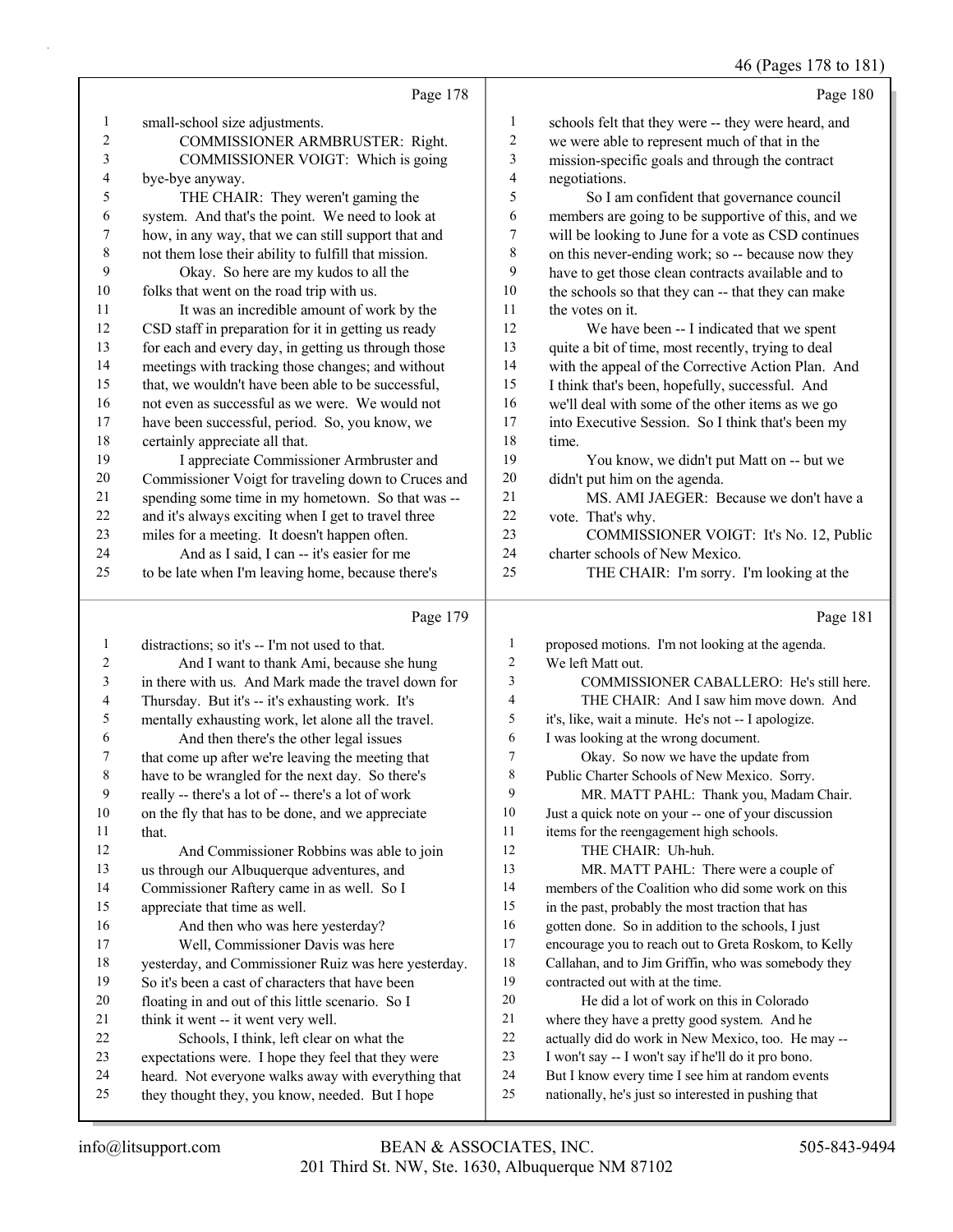47 (Pages 182 to 185)

|    | Page 182                                             |                | Page 184                                             |
|----|------------------------------------------------------|----------------|------------------------------------------------------|
| 1  | forward. And he did do some formalized work. So      | 1              | MR. MATT PAHL: Just a recap on the                   |
| 2  | just a few other names for you-all.                  | $\overline{c}$ | regional workshops that we held over the last two    |
| 3  | THE CHAIR: Thanks.                                   | 3              | weeks.                                               |
| 4  | MR. MATT PAHL: The next thing I just note            | 4              | THE CHAIR: That's what I forgot to                   |
| 5  | from earlier in the conversation is on Illuminate Ed | 5              | mention.                                             |
| 6  | and finding goals for that. I know there's -- right  | 6              | MR. MATT PAHL: Thank you, Commissioner               |
| 7  | now with Dolores Huerta, because they have that as   | 7              | Gipson, for coming to our Las Cruces event. Thank    |
| 8  | an interim assessment, there's this question of how  | 8              | you, CSD staff, for coming to our Gallup event.      |
| 9  | do we make goals for that.                           | 9              | The big part that we went over was we                |
| 10 | I just want to note that it's important              | 10             | had -- there are a lot of passed bills; I think 47   |
| 11 | to -- it's important that we find a path forward for | 11             | was my count. So I don't envy PED staff who will     |
| 12 | that, because I think a lot of interim assessments   | 12             | have to put out guidance. And not that it's any one  |
| 13 | are going to be moving in this way, where NWEA MAPs  | 13             | person, but, you know, multiple places here.         |
| 14 | will provide, like -- it'll just spit out a growth   | 14             | And I think for some of those schools are            |
| 15 | score for you.                                       | 15             | very eagerly awaiting those rules and guidance. And  |
| 16 | Illuminate is an assessment that allows              | 16             | so we got to have those initial conversations,       |
| 17 | teachers to select the standards that they're trying | 17             | though, which just raises awareness about what's     |
| 18 | to assess, and it really provides some teacher       | 18             | coming down the chute here.                          |
| 19 | control that I think a lot of schools are seeing as  | 19             | I don't anticipate -- and I think we did             |
| 20 | a real positive.                                     | 20             | talk to the Chair at our meeting, you know -- until  |
| 21 | And so this is kind of a "canary in the              | 21             | these are really formalized, I don't -- the schools  |
| 22 | coal mine" of how we create an appropriate goal for  | 22             | might -- if it's an issue that they know is really   |
| 23 | someone who uses assessments like that, because it's | 23             | important to them or the bill is just so             |
| 24 | just not going to be as clean as NWEA MAPs, which is | 24             | crystal-clear in what the content is, they should go |
| 25 | kind of the standard, or Istation.                   | 25             | ahead and respond to it.                             |
|    | Page 183                                             |                | Page 185                                             |

## Page 183 |

| $\mathbf{1}$ | So it's just something to think about.              |    | You know, the fire drill policy bill;                |
|--------------|-----------------------------------------------------|----|------------------------------------------------------|
| 2            | It's a push, because I just see more schools, and   | 2  | that's crystal clear. You don't need a piece of      |
| 3            | teachers at those schools, saying, "You know what?  | 3  | guidance or a new rule from PED.                     |
| 4            | This allows me to get the information I need to     | 4  | But there are several in which, yeah, you            |
| 5            | inform instruction."                                | 5  | can start brainstorming about this, but you should   |
| 6            | It doesn't fit in as well for school                | 6  | probably wait until you get something from -- from   |
| 7            | goals, though. So it's a challenge. But I'm         | 7  | the folks who get to interpret this stuff.           |
| 8            | hopeful that we're able to figure something out.    | 8  | So surprisingly that even just those                 |
| 9            | THE CHAIR: And just to be clear, it's not           | 9  | conversations held a lot of value for the schools,   |
| 10           | a goal. It's not a mission-specific goal.           | 10 | and we were able to walk through a number of bills   |
| 11           | MR. MATT PAHL: Oh, okay.                            | 11 | to just highlight for them that things are changing. |
| 12           | THE CHAIR: It's not. It's part of -- the            | 12 | One example that we used in every one --             |
| 13           | discussion was in regards to the Corrective Action  | 13 | we kind of mixed them up based on the schools that   |
| 14           | Plan, benchmarks that we wanted to see. But it's    | 14 | were there -- was medical marijuana in classrooms,   |
| 15           | not a mission-specific goal.                        | 15 | which is now -- you are now able to administer that  |
| 16           | MR. MATT PAHL: I see. Okay.                         | 16 | medical -- that medication in schools.               |
| 17           | THE CHAIR: We didn't have any schools --            | 17 | And that was after the conversation,                 |
| 18           | because the recommendation from the Commission was  | 18 | schools are -- "You know what? This is very similar  |
| 19           | that they have to be mission-specific, so that they | 19 | to how we handle other prescriptions."               |
| 20           | are not math and reading goals in that sense.       | 20 | And it may or may not be an issue right              |
| 21           | MR. MATT PAHL: Okay. Appreciate that.               | 21 | away. But you better believe if you have a parent    |
| 22           | THE CHAIR: So -- but I do appreciate that           | 22 | that is an advocate for their student using that,    |
| 23           | information. Because even when we're looking at     | 23 | they're going to know right away on July 1 when      |
| 24           | CAPs, we need to be able to figure out a benchmark, | 24 | that's effective. So it was a good heads-up for our  |
| 25           | whatever that is.                                   | 25 | members.                                             |
|              |                                                     |    |                                                      |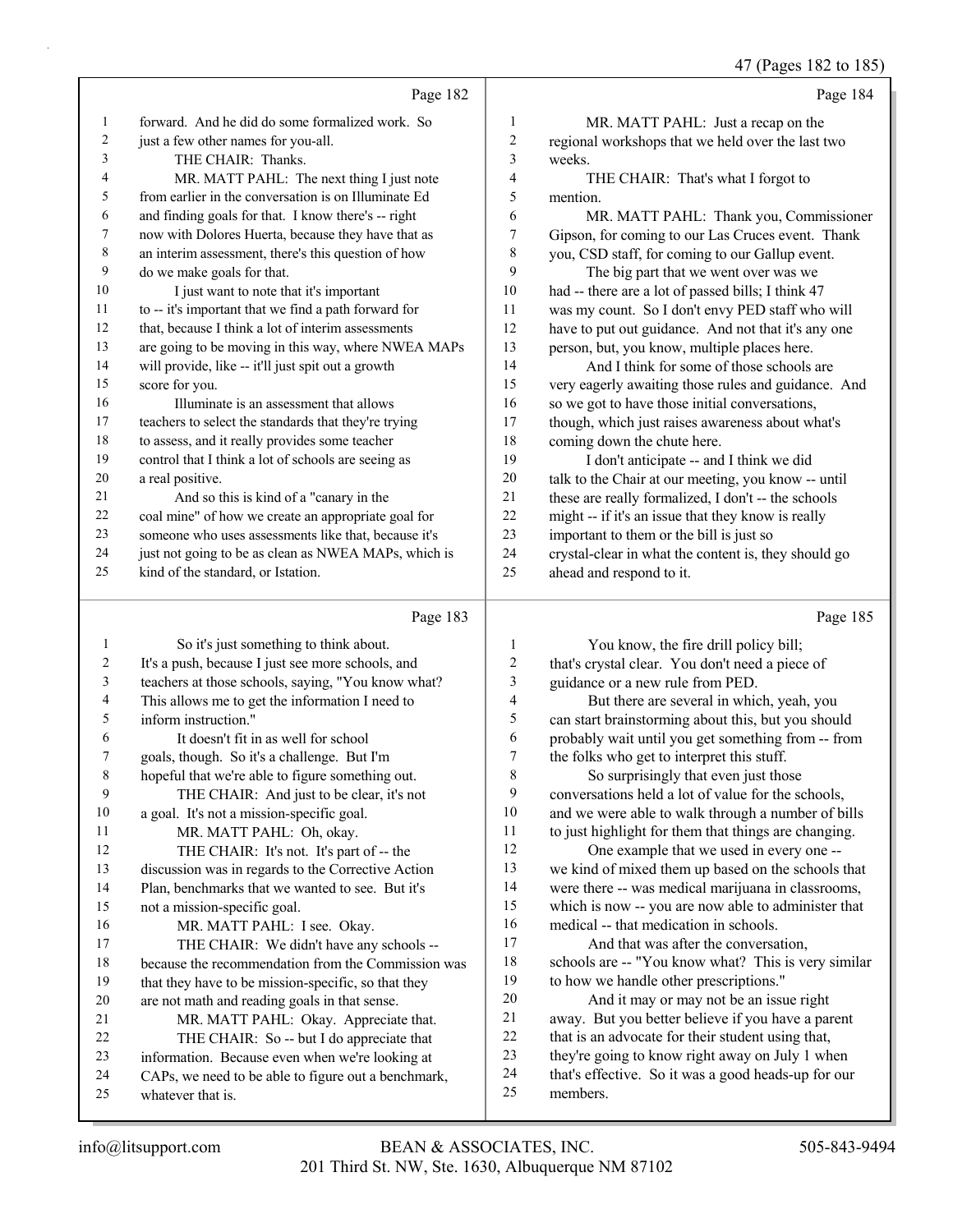# 48 (Pages 186 to 189)

|                         | Page 186                                                                                       |                          | Page 188                                                     |
|-------------------------|------------------------------------------------------------------------------------------------|--------------------------|--------------------------------------------------------------|
| 1                       | We also talked a little bit about the                                                          | $\mathbf{1}$             | better than you all. They've been approved; you              |
| $\boldsymbol{2}$        | budget and how that's going. Early on, after the                                               | 2                        | know how the schools are going. Out of anybody at            |
| $\mathfrak{Z}$          | bills were passed, we knew that these would be                                                 | 3                        | PED, it's likely that the CSD was the last group to          |
| 4                       | tougher times for our charter schools and for                                                  | 4                        | be in that school.                                           |
| 5                       | getting close to having real numbers behind this.                                              | 5                        | So it's -- they may have a better feel for                   |
| 6                       | And so as we get those numbers, we want to share                                               | 6                        | whether they're going to meet their enrollment goals         |
| $\tau$                  | those with you and with the legislators.                                                       | 7                        | for next year based on all the other circumstances           |
| $\,$ $\,$               | Given the commitments that were made and                                                       | 8                        | that are in that.                                            |
| 9                       | mandates through the legislation, mostly in teacher                                            | 9                        | And so I'm just identifying an issue                         |
| $10\,$                  | salaries and the amount that was actually given, you                                           | $10\,$                   | there. I don't really know what the path forward             |
| 11                      | put in the change in ERB, you put in change in just                                            | 11                       | is, though. But it does feel like there's --                 |
| 12                      | overhead costs for insurance, things like that,                                                | 12                       | there's a role that the folks in this room can play          |
| 13                      | people are finding they don't have a lot of money,                                             | 13                       | to add that context for when a school has 100                |
| 14                      | even if they weren't hit by small-school size                                                  | 14                       | students, and next year saying, "You know what? I            |
| 15                      | adjustment.                                                                                    | 15                       | think we're going to have 130. Is that realistic or          |
| 16                      | And so most first schools are okay for                                                         | 16                       | not?"                                                        |
| 17                      | this next year. But I think we really want to make                                             | 17                       | Because I -- what Mr. Craig really helped                    |
| $18\,$                  | sure we're telling our story of how this impacted                                              | 18                       | me understand was, you know, whether you have a rosy         |
| 19                      | our schools in a complete way.                                                                 | 19                       | projection or a conservative one, they're both               |
| $20\,$                  | So just anticipate we being up here each                                                       | $20\,$                   | probably going to be wrong.                                  |
| 21                      | month giving you a specific story about how this was                                           | $21\,$                   | How do we figure out a pathway that allows                   |
| $22\,$                  | impacted; because we certainly agreed with many of                                             | $22\,$                   | people to really plan for a budget that's reasonable         |
| 23                      | the policy notions that went forward. However, it's                                            | 23                       | for the students that they'll likely have without            |
| 24                      | becoming clear that the amount of money that went in                                           | $24\,$                   | making it really difficult for them to recruit               |
| 25                      | above the line just isn't quite cutting it for                                                 | 25                       | teachers at this point in the year, which is really          |
|                         |                                                                                                |                          |                                                              |
|                         | Page 187                                                                                       |                          | Page 189                                                     |
| $\mathbf{1}$            | everyone.                                                                                      | $\mathbf{1}$             | important, or -- and without them getting a bunch of         |
| $\overline{\mathbf{c}}$ | So we want to tell those stories so people                                                     | $\overline{c}$           | extra money that they shouldn't have, right?                 |
| $\mathfrak{Z}$          | know the impact and they have good information to                                              | 3                        | So there's a balance there. And I just                       |
| $\overline{4}$          | move forward on next session as we create the SEG                                              | $\overline{\mathcal{A}}$ | want to note on the record that I really appreciate          |
| 5                       | allocation for next year.                                                                      | 5                        | the conversation I had with Mr. Craig and also just          |
| 6                       | Lastly, as we go through the budget                                                            | 6                        | feel like there just may be a role for the                   |
| 7                       | cycle -- I'm just highlighting this for us because I                                           | 7                        | Commission or the CSD to be able to just help with           |
| $\,$ $\,$               | think it impacts -- it impacts our schools. As a                                               | $\,$ $\,$                | some context around that so schools have a                   |
| 9                       | school is growing, if they're adding a new grade                                               | 9                        | reasonable budget.                                           |
| $10\,$                  | level, or if they got a new facility that allows                                               | 10                       | THE CHAIR: We are supposed to look at                        |
| 11                      | them to enroll more students that's within the range                                           | 11                       | budgets. So -- and you're right. I guess it's                |
| 12                      | of their cap, there's this issue of being able to                                              | 12                       | always better to err on caution, because it's not            |
| 13                      | budget for those students.                                                                     | 13                       | going to hurt you as much.                                   |
| 14                      | So if I had 200 students last year and was                                                     | 14                       | But it does hurt you when you're doing, on                   |
| 15                      | serving grades K-1-2, and now I wanted to add a                                                | 15                       | the recruitment side, the staffing and so on. But,           |
| 16                      | third grade, and am approved to do so -- so I'm just                                           | 16                       | yeah, that over-projection, we've seen some schools          |
| 17                      | going ahead with growth -- there is an issue of                                                | 17                       | that it's come close to crippling because of that            |
| 18                      | being able to budget for your anticipated students                                             | 18                       | over-projection.                                             |
| 19                      | next year.                                                                                     | 19                       | There's also over-projection and then                        |
| 20                      | And David Craig and I had a good                                                               | $20\,$                   | over-projection. And I think if you go back a                |
| 21                      | conversation last week on how that number is                                                   | 21                       | number of -- not that long ago. But even                     |
| 22<br>23                | calculated or figured out for schools.                                                         | $22\,$<br>23             | traditional school districts play that game fairly           |
| 24                      | And I do think there's an opportunity for<br>the Commission or the CSD to play a role in that, | 24                       | well, you know.<br>So it's -- you know, it started to become |
| 25                      | because nobody knows the schools' growth plans                                                 | $25\,$                   | a fabric of what schools did. And then it's, like,           |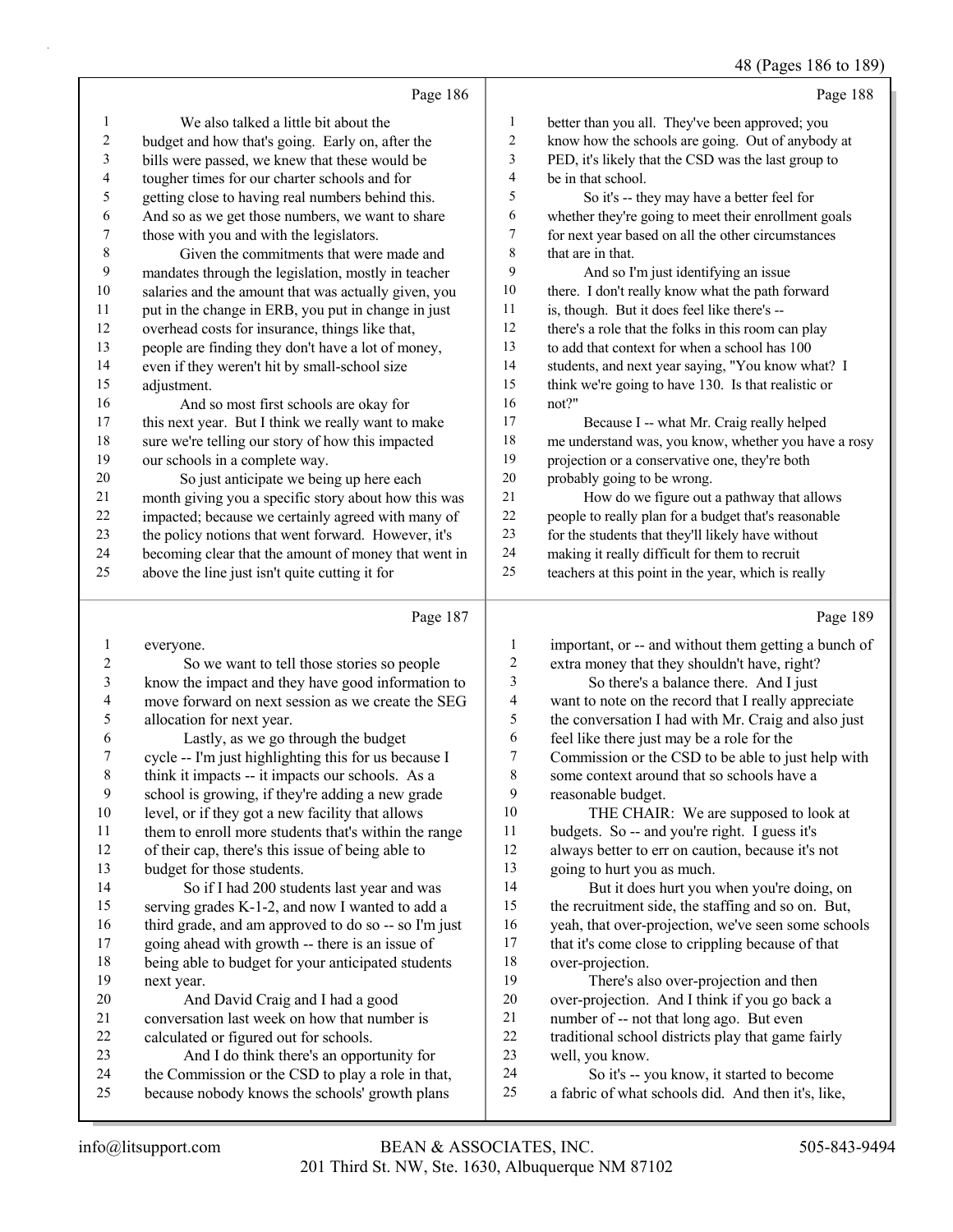49 (Pages 190 to 193)

|                         |                                                      |                | $\tau$ /1 agos 170 to 179<br>Page 192                |
|-------------------------|------------------------------------------------------|----------------|------------------------------------------------------|
|                         | Page 190                                             |                |                                                      |
| 1                       | yeah, but that's not good.                           | $\mathbf{1}$   | add something to that? Because I know PED is         |
| $\overline{\mathbf{c}}$ | So it -- you know, it takes a little                 | $\sqrt{2}$     | hearing a lot about this. And PED can't add money    |
| 3                       | while. And, yeah, when you're talking about a        | $\mathfrak{Z}$ | to the budget.                                       |
| 4                       | school of 30 starting out, you know, an              | $\overline{4}$ | THE CHAIR: Got that.                                 |
| 5                       | over-projection can be just a couple of kids; but    | 5              | MR. MATT PAHL: And so I'll let you guys              |
| 6                       | it's going to be a costly over-projection.           | 6              | decide whether that's helpful to you. But I think    |
| $\boldsymbol{7}$        | So -- and -- yeah, we do -- you're                   | 7              | Deputy Secretary Delgado, during Thursday's charter  |
| $\,$ $\,$               | absolutely right. We have to look at that.           | $\,$ $\,$      | school call -- was that yesterday morning was the    |
| 9                       | I just want to add in that -- you know,              | 9              | charter school call? -- he had noted, and I think    |
| 10                      | with that discussion about schools feeling a pinch   | 10             | correctly -- and I'll be echoing this to schools --  |
| 11                      | even though there's all this extra money, we're on   | 11             | that really, it's with the regulator that you need   |
| 12                      | the -- because of our new e-mail addresses, we get   | $12\,$         | to share this -- your -- this --                     |
| 13                      | all the do-it notices and so on.                     | 13             | THE CHAIR: My intent was not as a group              |
| 14                      | And I don't remember the individual's                | 14             | session to say, okay, and the expectation that PED's |
| 15                      | name. But somehow they're involved in the            | 15             | coming with a suitcase of money and going to be able |
| 16                      | insurance -- school insurance. And we got the        | 16             | to -- you know, here -- you know, here's your        |
| 17                      | e-mail that said, "Oh, bad news is that insurance is | $17\,$         | \$100,000, and here's your \$100,000; but to take a  |
| 18                      | going to go up 5 percent. But the good news is       | $18\,$         | look at -- because some schools may not know some of |
| 19                      | teachers got a raise, so they can -- they can -- you | 19             | the options that they may have to explore within     |
| $20\,$                  | know, they can withstand that."                      | $20\,$         | the -- you know -- within grants, programs that --   |
| 21                      | It's, like, so where did the raise come              | 21             | because they're -- you know, they've got a little    |
| 22                      | in, you know? And not -- you know, it's also that,   | 22             | bit of blinders on in trying to just navigate this.  |
| 23                      | that there's still that level of, "Oh, it's okay.    | 23             | And I think just even the broader                    |
| 24                      | We can" -- and I get, insurance is -- you know,      | 24             | conversation, that all schools are together. And a   |
| 25                      | is never going to go down. But people need to        | 25             | school can say, "Hey, you know what? We did this,"   |
|                         | Page 191                                             |                | Page 193                                             |
| $\mathbf{1}$            | understand that when salaries go up and insurance is | $\mathbf{1}$   | just to say -- but, no, my intention was not to      |
| $\sqrt{2}$              | going up, retirement is going to go up, that what    | $\overline{c}$ | point a finger and say, "It's PED's fault," and --   |
| 3                       | was the real raise that came into it? And I don't    | 3              | but I think we have to be part of the process of     |
| 4                       | think it was.                                        | $\overline{4}$ | trying to be as helpful in terms of giving out       |
| 5                       | MR. MATT PAHL: And, Madam Chair, if I can            | $\sqrt{5}$     | whatever information can help in light of this, you  |
| 6                       | add on to that, I think most of the conversations in | 6              | know.                                                |
| $\tau$                  | the Roundhouse were kind of supply-side. It was,     | $\overline{7}$ | And, yeah, understanding that there's no             |
| 8                       | like, yeah, but everybody is getting this much more  | 8              | more money that's going to come in from this; but it |
| $\boldsymbol{9}$        | money. And I don't think there are a lot of          | 9              | would be nice if legislators were invited and able   |
| $10\,$                  | conversations about the elevated costs as well. And  | 10             | to be part of that conversation.                     |
| 11                      | those obviously go hand-in-hand when we're           | 11             | MR. ALAN BRAUER: Madam Chair and members             |
| 12                      | budgeting; so                                        | 12             | of the Commission, I agree. And I think we can find  |
| 13                      | THE CHAIR: Okay. So now that we're on                | 13             | the space for that. And I think we can do that       |
| 14                      | that conversation and we've got CSD staff here,      | 14             | without too much imagination and not making it --    |
| 15                      | would it be most appropriate to have time allotted   | 15             | otherwise known as a gripe session -- but to really  |
| 16                      | at the June conference to be able to really engage   | 16             | be productive.                                       |
| 17                      | in more schools to say, "Okay, here's the problems   | 17             | And I've been in many, many conversations            |
| $18\,$                  | that" -- because now they've done their budgets.     | 18             | over the last two weeks with charter schools. And    |

- 19 So, you know, during Session, people were trying to play with their budgets; but they really
- didn't have the time. But now they have the absolute numbers. "This is -- this is what this is
- going to look like. So now give me some suggestions
- as to how I do this," you know.
- 25 MR. MATT PAHL: Madam Chair, if I can just
- it's -- they have -- the conversations have been very focused in on -- on the -- the individual
- schools. And I think there's an opportunity for us,
- in a moment where we're really celebrating 20 years
- of charters in New Mexico, to coalesce schools
- about, yeah, how were we -- how were we going to
- continue operation towards our mission and vision,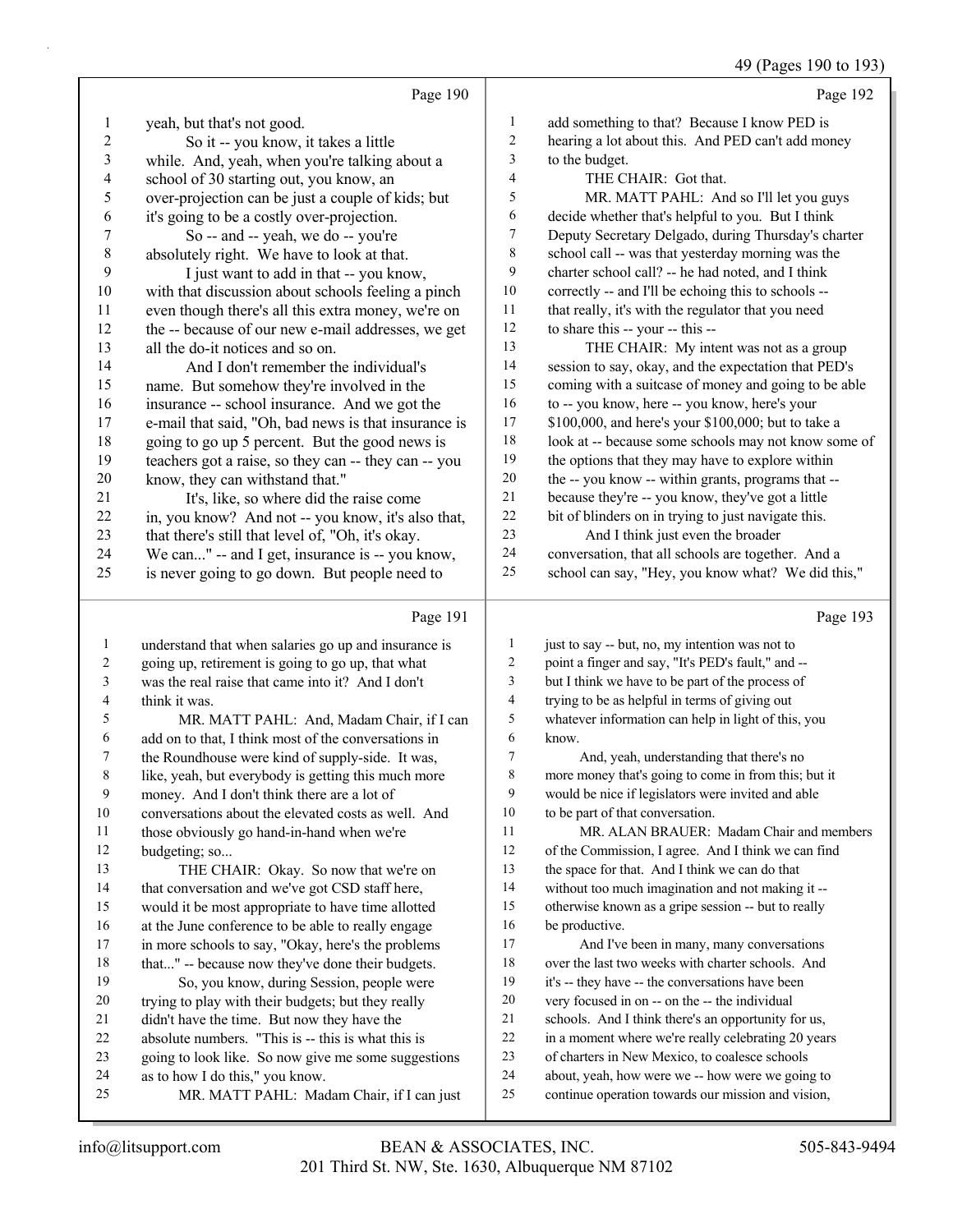50 (Pages 194 to 197)

|                       |                                                                                                      |                | 50 (Pages 194 to 197)                                                                         |
|-----------------------|------------------------------------------------------------------------------------------------------|----------------|-----------------------------------------------------------------------------------------------|
|                       | Page 194                                                                                             |                | Page 196                                                                                      |
| 1                     | but also hear from -- there are some schools who are                                                 | 1              | people.                                                                                       |
| 2                     | like, "You know what? We got -- this is what it is,                                                  | 2              | So that'll be "to be determined." Maybe                                                       |
| 3                     | and this is what we're doing."                                                                       | 3              | Commissioner Robbins can have a discussion with --                                            |
| 4                     | So I see it as a best-practice share and a                                                           | 4              | COMMISSIONER ROBBINS: Mr. Guillen, who's                                                      |
| 5                     | listening campaign at the same time, if we can. I                                                    | 5              | now the -- he's the Chair and the Executive                                                   |
| 6                     | know that's going to be hard to finesse; but --                                                      | 6              | Director.                                                                                     |
| 7                     | THE CHAIR: Sometimes you have to take the                                                            | 7              | THE CHAIR: Yes. Executive Director.                                                           |
| 8                     | hit and just let people spit it all out and say,                                                     | 8              | Yes. So -- okay.                                                                              |
| 9                     | "Okay, we heard you."                                                                                | 9              | All right. So before we move into                                                             |
| 10                    | You know, that's -- sometimes that's                                                                 | 10             | executive session, we will do PEC Comments so that                                            |
| 11                    | important. And I appreciate those individual                                                         | 11             | all we'll have is to come back and say goodbye.                                               |
| 12                    | conversations.                                                                                       | 12             | The new Superintendent of Hatch Valley                                                        |
| 13                    | But, yeah, you're right. They're targeted                                                            | 13             | Public Schools, Commissioner Chavez? Thank you for                                            |
| 14                    | to a specific school, you know, and, yes, there's a                                                  | 14             | surviving your first whole week, or less than a                                               |
| 15                    | degree of, "What about me?" But there should be the                                                  | 15             | first whole week.                                                                             |
| 16                    | broader, "What about us?"                                                                            | 16             | COMMISSIONER CHAVEZ: Well -- and I                                                            |
| 17                    | And schools -- you know, some schools                                                                | 17             | apologize for not being able to join you last week                                            |
| 18                    | think out of the box better than others so that they                                                 | 18             | and this week. Last week, I was finishing up in                                               |
| 19                    | can -- you know, they've maybe figured something                                                     | 19             | Deming. And this week, I started in Hatch. So a                                               |
| 20                    | out, you know. Or maybe when they get together,                                                      | 20             | very busy schedule. And so I apologize for missing.                                           |
| 21                    | they realize they can actually share a service, you                                                  | 21             | But I just want to say thank you for                                                          |
| 22                    | know. That's -- in some areas, that may be a                                                         | 22             | everything. I continue to learn. And this is --                                               |
| 23                    | possibility.                                                                                         | 23             | what? Month five? And it's -- it continues to be a                                            |
| 24                    | So I appreciate that.                                                                                | 24             | learning process. And I'm just glad to be here.                                               |
| 25                    | Okay. Thanks.                                                                                        | 25             | THE CHAIR: Thanks.                                                                            |
|                       |                                                                                                      |                |                                                                                               |
|                       | Page 195                                                                                             |                | Page 197                                                                                      |
|                       |                                                                                                      | 1              |                                                                                               |
| $\mathbf{1}$          | MR. MATT PAHL: Thank you.                                                                            | 2              | Commissioner Voigt?                                                                           |
| $\boldsymbol{2}$<br>3 | THE CHAIR: Sorry. I thought you weren't                                                              | 3              | COMMISSIONER VOIGT: Thank you. I want to                                                      |
| 4                     | on the agenda.                                                                                       | 4              | thank the CSD and my fellow Commissioners and Chair                                           |
| 5                     | So -- but I do not see anyone from the<br>School Boards Association.                                 | 5              | for the experience of working with the contract<br>negotiations.                              |
| 6                     | So                                                                                                   | 6              | It was so streamlined, compared to being                                                      |
| 7                     | MS. FRIEDMAN: Madam Chair, I'd like to                                                               | $\overline{7}$ | on the other side of the fence as a school and                                                |
| 8                     | just mention that the School Board Association is                                                    | 8              | working on those mission-specific goals. I remember                                           |
| 9                     | going to be holding the law conference --                                                            | 9              | when mission-specific goals went bye-bye, to be                                               |
| 10                    | THE CHAIR: Oh, the law conference.                                                                   | 10             | replaced by ELA and math. And now that they're                                                |
| 11                    | MS. FRIEDMAN: -- in early June. And I                                                                | 11             | back, it's so refreshing. And it's so refreshing                                              |
| 12                    | have not received any of that information. And last                                                  | 12             | that they can be implemented; so -- in such a                                                 |
| 13                    | year, we had some discussion as to how many people                                                   | 13             | streamlined manner.                                                                           |
| 14                    | will attend and so forth.                                                                            | 14             | So that work was great. It's inspiring.                                                       |
| 15                    | THE CHAIR: Yeah. Last year, the School                                                               | 15             | It's exciting. And I'm still honored to serve on                                              |
| 16                    | Boards Association didn't want to extend an                                                          | 16             | the Commission.                                                                               |
| 17                    | invitation to all the Commissioners. They wanted                                                     | 17             | Thank you.                                                                                    |
| 18                    | to -- they wanted to limit, because we're not a                                                      | 18             | THE CHAIR: Commissioner Robbins?                                                              |
| 19                    | member, and there's a per-person fee that's involved                                                 | 19             | COMMISSIONER ROBBINS: Well, I think we                                                        |
| 20                    | with it. I think at the end, they finally relented                                                   | 20             | were able to provide some clarity on the                                                      |
| 21                    | and said, "Anyone that wants to come can come."                                                      | 21             | mission-specific goals. I think most of the                                                   |
| 22                    | But the early discussion was, "What?" You                                                            | 22             | charters had good goals; but some of them had to be                                           |
| 23                    | know, when it was learned how many Commissioners                                                     | 23             | massaged a little bit because they were probably not                                          |
| 24<br>25              | wanted to participate, they were -- they were a<br>little concerned that they were comping that many | 24<br>25       | quantifiable or specific enough to meet the need of<br>what the Commission is actually after. |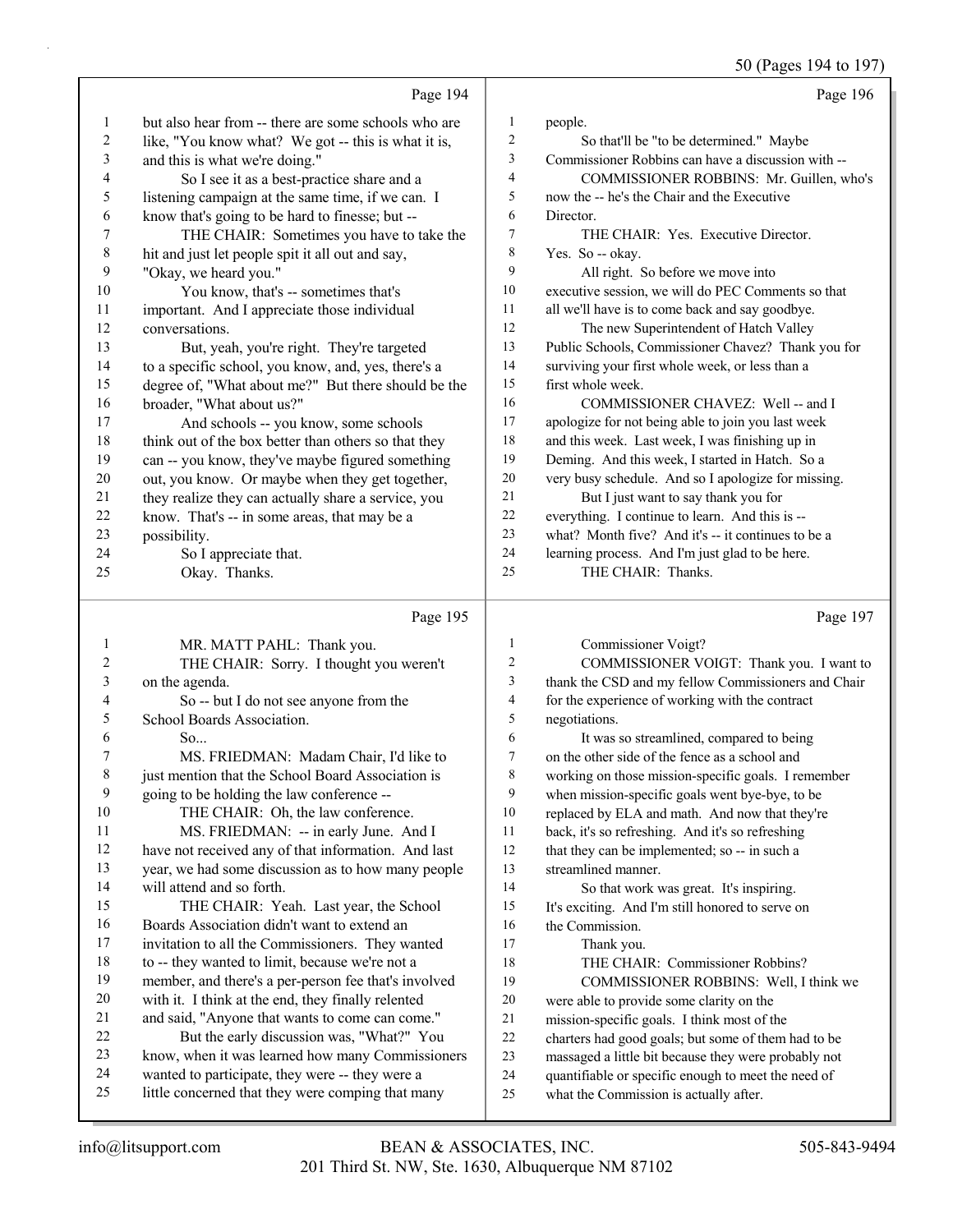## 51 (Pages 198 to 201)

|                |                                                                           |                | $51 \text{ (1450)}$ 120 to 201                                                                             |
|----------------|---------------------------------------------------------------------------|----------------|------------------------------------------------------------------------------------------------------------|
|                | Page 198                                                                  |                | Page 200                                                                                                   |
| 1              | The PSCOC, this morning we were talking a                                 | $\mathbf{1}$   | COMMISSIONER ROBBINS: Partly, it's                                                                         |
| 2              | lot about broadband and the work in broadband in a                        | $\overline{c}$ | demand. Partly, it's labor shortages in certain                                                            |
| 3              | lot of schools. And they actually had a map showing                       | 3              | skilled areas. It's quotas and certain things going                                                        |
| 4              | the changes in the cost per megabytes of how it's                         | 4              | on and tariffs driving up certain commodity prices,                                                        |
| 5              | happening. What was really interesting is, you                            | 5              | steel, aluminum, and things like that, which is very                                                       |
| 6              | know, I live in Albuquerque, which you would think                        | 6              | big.                                                                                                       |
| 7              | has wonderful broadband and the access is there.                          | $\tau$         | And then for monitoring, they're going to                                                                  |
| 8              | But the costs are sometimes twice as high as other                        | $\,$ $\,$      | do a better job of monitoring. Right now, they just                                                        |
| 9              | parts of the state. And I'm, like, "Okay, we have                         | 9              | have this big spreadsheet with everything in it.                                                           |
| 10             | it, but it's not necessarily cheap."                                      | 10             | It's really kind of hard to see with what the -- the                                                       |
| 11             | But the other thing was is how some areas,                                | 11             | \$50,000 broadband projects compared to your                                                               |
| 12             | like Artesia, is like two to three times what it is                       | 12             | \$5 million or \$10 million school improvement                                                             |
| 13             | in Roswell. And it's like, "You're not that far;                          | 13             | projects.                                                                                                  |
| 14             | you're right next to each other."                                         | 14             | So we'll be working on those type of                                                                       |
| 15             | And some of the places in Southeastern                                    | 15             | things. That's about all I have. I appreciate you                                                          |
| 16             | New Mexico have very high cost. And you're, like,                         | 16             | giving me the allowance of not being here last                                                             |
| 17             | why is it as high as it is in the Hondo Valley? You                       | $17\,$         | month. I was attending the PSCOC. They are going                                                           |
| 18             | don't have the terrain issues that you have in                            | $18\,$         | to do better. In June, the meeting has been                                                                |
| 19             | Ruidoso and things like that.                                             | 19             | changed, or will be changed, so it will not conflict                                                       |
| 20             | It was very interesting. Overall costs                                    | $20\,$         | with this meeting. So, hopefully, they'll be                                                               |
| 21             | are coming down. But that is one of the big things                        | 21             | considerate of that going forward also.                                                                    |
| 22             | is you can get the infrastructure in. But if the                          | 22             | COMMISSIONER ARMBRUSTER: That's good;                                                                      |
| 23             | cost is what a local school can support -- and                            | 23             | because we can give them, in January -- December --                                                        |
| 24             | charters really have a huge issue in that area, one,                      | 24             | what it will be for the next year.                                                                         |
| 25             | because they're small. A lot of times they're in                          | 25             | COMMISSIONER ROBBINS: And they have that                                                                   |
|                |                                                                           |                |                                                                                                            |
|                | Page 199                                                                  |                | Page 201                                                                                                   |
| $\mathbf{1}$   | leased facilities, and bringing that in becomes a                         | $\mathbf{1}$   | for this year.                                                                                             |
| $\overline{c}$ | whole other issue.                                                        | $\overline{c}$ | Thank you.                                                                                                 |
| 3              | Another thing they look at is about                                       | 3              | THE CHAIR: Commissioner Crone?                                                                             |
| 4              | \$360 million of authorized capital projects in                           | 4              | COMMISSIONER CRONE: I apologize. I                                                                         |
| 5              | schools statewide, and only about \$93 million have                       | 5              | didn't notify anyone, I don't think, about missing                                                         |
| 6              | actually been identified and in progress and things.                      | 6              | last month's meeting. But it was for a good cause.                                                         |
| 7              | So they're working on -- they have this huge                              | 7              | It was my brother's 70th birthday. And our                                                                 |
| 8              | pipeline.                                                                 | 8              | grandkids were there. And we went to NASA. If you                                                          |
| 9              | David Abby also mentioned, with the                                       | 9              | ever get a chance to go to NASA, go to NASA.                                                               |
| 10             | Legislature, about \$1.8 billion of capital projects                      | 10             | THE CHAIR: Oh, cool.                                                                                       |
| 11             | with all the additional funding and everything.                           | 11             | Commissioner Armbruster?                                                                                   |
| 12             | Are we really reaching the capacity of                                    | 12             | COMMISSIONER ARMBRUSTER: Thank you all                                                                     |
| 13             | what the construction industry in New Mexico is able                      | 13             | for putting up with me. And -- but the other thing                                                         |
| 14             | to do? Is it going to push prices up; because                             | 14             | I just want to say, maybe Beverly, you were going to                                                       |
| 15             | usually, if you get up to where you're, you know,                         | 15             | say this. When Beverly sends out an e-mail and asks                                                        |
| 16             | utilizing 100, 105 percent of your workforce, your                        | 16             | if you're coming on Thursday and Friday, and if you                                                        |
| 17             | costs are just going to start skyrocketing.                               | 17             | want parking, I think it's really important, because                                                       |
| 18             | So that's one of the big issues that PSCOC                                | 18             | there have been times when we didn't have a quorum.                                                        |
| 19             | has asked PSFA, to start tracking, on bids and                            | 19             | Then we're still having a meeting, and we can't                                                            |
| 20             | revisions, the costs per square foot, what's                              | $20\,$         | vote.                                                                                                      |
| 21             | actually happening and seeing what's happening;                           | 21             | THE CHAIR: We've never been out of                                                                         |
| 22             | because we've seen some costs go up from early                            | 22             | quorum.                                                                                                    |
| 23             | estimates to revised estimates as much as 20,                             | 23             | COMMISSIONER ARMBRUSTER: I'm saying it                                                                     |
|                |                                                                           |                |                                                                                                            |
| 24             |                                                                           | 24             |                                                                                                            |
| 25             | 25 percent increases in costs.<br>COMMISSIONER CABALLERO: Is that demand? | 25             | could happen that we do not have a quorum. Anyway,<br>it's important for Beverly to know and people to put |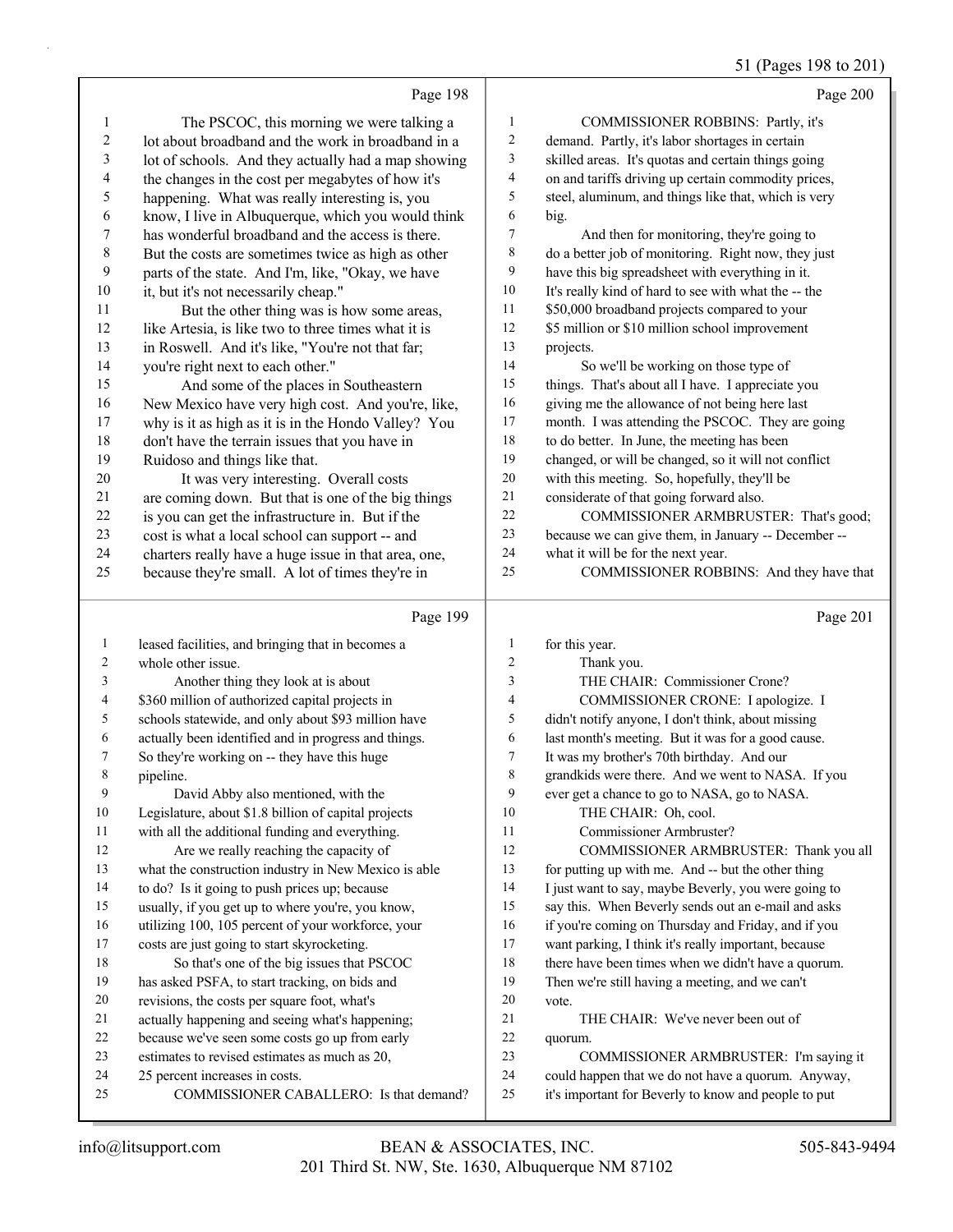# 52 (Pages 202 to 205)

|                         | Page 202                                             |                         | Page 204                                             |
|-------------------------|------------------------------------------------------|-------------------------|------------------------------------------------------|
| 1                       | out parking; because Dylan is out there putting you  | $\mathbf{1}$            | have a dedicated computer for all my PEC business,   |
| $\overline{\mathbf{c}}$ | parking places.                                      | $\boldsymbol{2}$        | because that's really difficult to mix it up with my |
| 3                       | And I was, "Wait, I didn't see one." And             | $\overline{\mathbf{3}}$ | other stuff.                                         |
| 4                       | there was space on the other side, which was fine.   | $\overline{4}$          | I want to commend CSD for all their hard             |
| 5                       | Because I rely on that. And it's good to look at     | 5                       | work. I just can't believe how much they do in       |
| 6                       | your e-mail from the PEC, whatever you are,          | 6                       | keeping us on track.                                 |
| 7                       | District-something, you know, just to be able to     | 7                       | Beverly, thank you for everything that you           |
| $\,8\,$                 | check even just once a day. Because if you're one    | $\,$ $\,$               | do, okay? I continue to learn. I'm real happy to     |
| 9                       | day late, it probably isn't going to make a          | 9                       | be here, an honor to be here, to know all of you and |
| $10\,$                  | difference. I think for Beverly's help, just to be   | 10                      | get to know all of you. And thanks a lot. That's     |
| 11                      | able to do that. That's my comment for today.        | 11                      | it.                                                  |
| 12                      | THE CHAIR: I'm just going to say also,               | 12                      | THE CHAIR: Okay. Thank you.                          |
| 13                      | because we ran into the trouble yesterday, without   | 13                      | I move that the Public Education                     |
| 14                      | knowing some people were or weren't coming, we ended | 14                      | Commission enter into a closed session. The          |
| 15                      | up with a quorum and having to ask people to leave,  | 15                      | subjects to be discussed are issues subject to       |
| 16                      | because we didn't know they were coming.             | 16                      | attorney-client privilege pertaining to threatened   |
| 17                      | So it becomes a little funky that way as             | 17                      | or pending litigation in which the PEC is or may     |
| 18                      | well. It gets pesky at times.                        | 18                      | become a participant; particularly to NMSA 1978      |
| 19                      | Commissioner Ruiz?                                   | 19                      | Section 10-15-1(H)(7), specifically, Case            |
| 20                      | COMMISSIONER RUIZ: And I just want to                | 20                      | D-101-CV-2019-00878, Public Education Commission of  |
| 21                      | thank CSD always, and then Beverly and Dylan for     | 21                      | the State of New Mexico versus the New Mexico Public |
| 22                      | helping me with parking, and also IT for getting our | 22                      | Education Department, PED Motion to Dismiss, and the |
| 23                      | computers and setting them up.                       | 23<br>24                | Notice of Appeal filed by La Academia Dolores Huerta |
| 24                      | THE CHAIR: Commissioner Caballero?                   | 25                      | regarding March 22, 2019, Decision by -- oh, we've   |
| 25                      | COMMISSIONER CABALLERO: Yes. I didn't                |                         | already -- Decision by the Public Education          |
|                         | Page 203                                             |                         | Page 205                                             |
|                         |                                                      |                         |                                                      |
| 1                       | expect getting the computer so fast. And I           | $\mathbf{1}$            | Commission to develop a Corrective Action Plan.      |
| 2                       | appreciate that. I was really surprised, and thank   | $\overline{c}$          | I need a second.                                     |
| 3                       | you. I thought it was going to be a smaller          | 3                       | (Multiple Commissioners second motion                |
| 4                       | computer. Thank God it's big, because I want to      | 4                       | simultaneously.)                                     |
| 5                       | have large print. It helps me out a lot.             | 5                       | THE CHAIR: There's been a motion and a               |
| 6                       | And I never need parking, because I -- I             | 6                       | second.                                              |
| 7                       | have a little stamp that says, "Legislator." It's    | 7                       | Roll call, please.                                   |
| 8                       | not mine; but I still use it. And so I'll make sure  | 8                       | COMMISSIONER ARMBRUSTER: Commissioner                |
| 9                       | I do let you know that I'm coming, be more -- more   | 9                       | Robbins?                                             |
| 10                      | in tune to that. And that's all I have.              | 10                      | COMMISSIONER ROBBINS: Yes.                           |
| 11                      | THE CHAIR: Thank you. Commissioner                   | 11                      | COMMISSIONER ARMBRUSTER: Commissioner                |
| 12                      | Davis?                                               | 12                      | Voigt?                                               |
| 13                      | COMMISSIONER DAVIS: Well, I would like to            | 13                      | <b>COMMISSIONER VOIGT: Yes.</b>                      |
| 14                      | have been with you on your road trip. But the rest   | 14                      | COMMISSIONER ARMBRUSTER: Commissioner                |
| 15                      | of my life gets in my way.                           | 15                      | Armbruster votes "Yes."                              |
| 16                      | So -- but I did really appreciate being              | 16                      | <b>Commissioner Davis?</b>                           |
| 17                      | here yesterday, and I thought it was really helpful  | 17                      | COMMISSIONER DAVIS: Yes.                             |
| 18                      | for me. I'm sorry I offended the folks in the        | 18<br>19                | <b>COMMISSIONER ARMBRUSTER: Commissioner</b>         |
| 19<br>20                | audience with some of my -- it wasn't my intention   | 20                      | Chavez?                                              |
| 21                      | at all. And I appreciate that we always get an       | 21                      | COMMISSIONER CHAVEZ: Yes.                            |
| 22                      | opportunity to say what's on our mind.               | 22                      | COMMISSIONER ARMBRUSTER: Commissioner                |
| 23                      | So thank you.<br>THE CHAIR: Uh-huh. Thank you.       | 23                      | Gipson?<br>THE CHAIR: Yes.                           |
| 24                      | Commissioner Raftery?                                | 24                      | COMMISSIONER ARMBRUSTER: Commissioner                |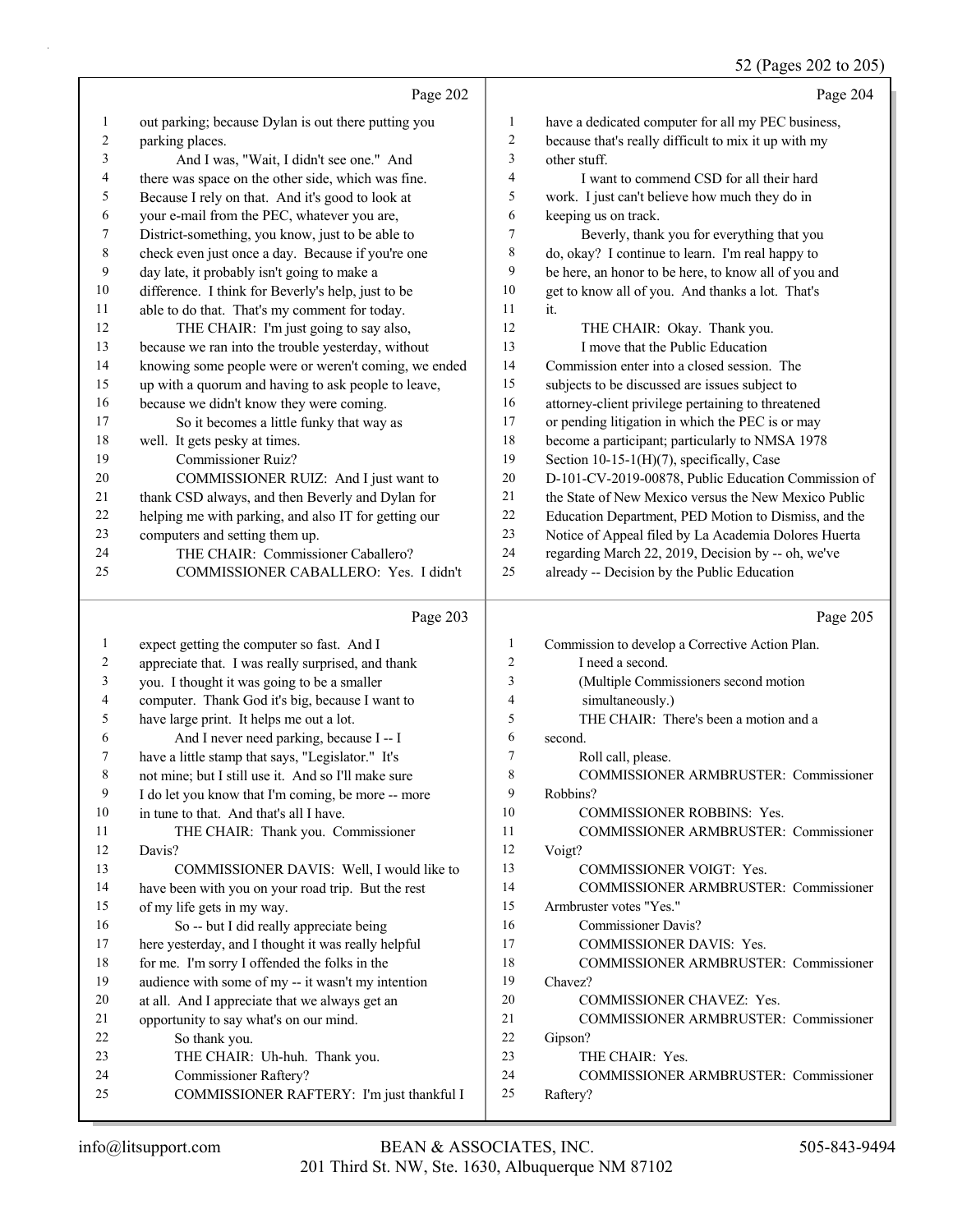53 (Pages 206 to 209)

|              | Page 206                                                          |                         | Page 208                                                                |
|--------------|-------------------------------------------------------------------|-------------------------|-------------------------------------------------------------------------|
| 1            | <b>COMMISSIONER RAFTERY: Yes.</b>                                 | 1                       | Robbins?                                                                |
| 2            | <b>COMMISSIONER ARMBRUSTER: Commissioner</b>                      | $\overline{2}$          | <b>COMMISSIONER ROBBINS: Yes.</b>                                       |
| 3            | Crone?                                                            | 3                       | THE CHAIR: Motion passes, ten-zero. I                                   |
| 4            | <b>COMMISSIONER CRONE: Yes.</b>                                   | 4                       | entertain a motion to adjourn.                                          |
| 5            | COMMISSIONER ARMBRUSTER: Commissioner                             | 5                       | COMMISSIONER RUIZ: One second. On the                                   |
| 6            | Ruiz?                                                             | 6                       | law conference -- I was looking it up. We don't                         |
| 7            | <b>COMMISSIONER RUIZ: Yes.</b>                                    | 7                       | have to ask to go to that, because it's actually the                    |
| 8            | COMMISSIONER ARMBRUSTER: Commissioner                             | 8                       | same day as we're in session for PEC. It's June --                      |
| 9            | Caballero?                                                        | 9                       | MS. FRIEDMAN: 14.                                                       |
| 10           | COMMISSIONER CABALLERO: Yay.                                      | 10                      | COMMISSIONER RUIZ: -- 14th and 15th, and                                |
| 11           | THE CHAIR: So the motion passes, ten to                           | 11                      | we're here the 13th and 14th.                                           |
| 12           | zero.                                                             | 12                      | THE CHAIR: Dang. That's a shame.                                        |
| 13           | Thank you very much. We're going to stay                          | 13                      | Because that's one that we always like.                                 |
| 14           | here? I think it's easier for everyone.                           | 14                      | COMMISSIONER RUIZ: So the only one we                                   |
| 15           | (Executive Session conducted                                      | 15                      | could make --                                                           |
| 16           | off the record.)                                                  | 16                      | THE CHAIR: We could do Wednesday.                                       |
| 17           | THE CHAIR: So I move that the Public                              | 17                      | COMMISSIONER ROBBINS: 15th is Saturday.                                 |
| 18           | Education Commission end closed session. The                      | 18                      | COMMISSIONER RUIZ: The 15th is Saturday.                                |
| 19           | matters discussed in the closed meeting were limited              | 19                      | And it's over at noon.                                                  |
| 20           | only to those specified in the motion for closure,                | 20                      | THE CHAIR: Yeah. So it's usually just                                   |
| 21           | and no vote was taken during the closed session.                  | 21                      | like --                                                                 |
| 22           | COMMISSIONER RUIZ: Second.                                        | 22                      | COMMISSIONER RUIZ: It's only Friday and                                 |
| 23           | THE CHAIR: There's a second by                                    | 23                      | Saturday. So just wanting to throw that out there.                      |
| 24           | Commissioner Ruiz. Roll-call vote, please.                        | 24                      | I already checked.                                                      |
| 25           | COMMISSIONER ARMBRUSTER: Commissioner                             | 25                      | THE CHAIR: That's a shame. Thanks.                                      |
|              |                                                                   |                         |                                                                         |
|              |                                                                   |                         |                                                                         |
|              | Page 207                                                          |                         | Page 209                                                                |
| $\mathbf{1}$ | Caballero?                                                        | $\mathbf{1}$            |                                                                         |
| 2            | COMMISSIONER CABALLERO: Yes.                                      | $\sqrt{2}$              | Motion to adjourn?                                                      |
| 3            |                                                                   | $\overline{\mathbf{3}}$ | COMMISSIONER CABALLERO: Can they change                                 |
| 4            | COMMISSIONER ARMBRUSTER: Commissioner                             | $\overline{4}$          | the meeting date?                                                       |
| 5            | Ruiz?<br><b>COMMISSIONER RUIZ: Yes.</b>                           | 5                       | THE CHAIR: No, because we have all these<br>contracts we have --        |
| 6            |                                                                   | 6                       |                                                                         |
| 7            | COMMISSIONER ARMBRUSTER: Commissioner<br>Crone?                   | $\overline{7}$          | COMMISSIONER CABALLERO: Oh, okay.                                       |
| 8            |                                                                   | 8                       | COMMISSIONER VOIGT: Motion to adjourn.<br>COMMISSIONER ROBBINS: Second. |
| 9            | COMMISSIONER CRONE: Yes.<br>COMMISSIONER ARMBRUSTER: Commissioner | 9                       |                                                                         |
| 10           | Raftery?                                                          | 10                      | THE CHAIR: Motion to adjourn. There is a<br>second.                     |
| 11           | COMMISSIONER RAFTERY: Yes.                                        | 11                      | All in favor?                                                           |
| 12           | COMMISSIONER ARMBRUSTER: Commissioner                             | 12                      | (Commissioners so indicate.)                                            |
| 13           | Gipson?                                                           | 13                      | THE CHAIR: We are adjourned.                                            |
| 14           | THE CHAIR: Yes.                                                   | 14                      | (Proceedings concluded at 2:16 p.m.)                                    |
| 15           | COMMISSIONER ARMBRUSTER: Commissioner                             | 15                      |                                                                         |
| 16           | Chavez?                                                           | 16                      |                                                                         |
| 17           | COMMISSIONER CHAVEZ: Yes.                                         | 17                      |                                                                         |
| 18           | COMMISSIONER ARMBRUSTER: Commissioner                             | 18                      |                                                                         |
| 19           | Davis?                                                            | 19                      |                                                                         |
| 20           | COMMISSIONER DAVIS: Yes.                                          | 20                      |                                                                         |
| 21           | <b>COMMISSIONER ARMBRUSTER: Commissioner</b>                      | 21                      |                                                                         |
| 22           | Armbruster votes "Yes."                                           | 22                      |                                                                         |
| 23           | Commissioner Voigt?                                               | 23                      |                                                                         |
| 24           | COMMISSIONER VOIGT: Yes.                                          | 24                      |                                                                         |
| 25           | COMMISSIONER ARMBRUSTER: Commissioner                             | 25                      |                                                                         |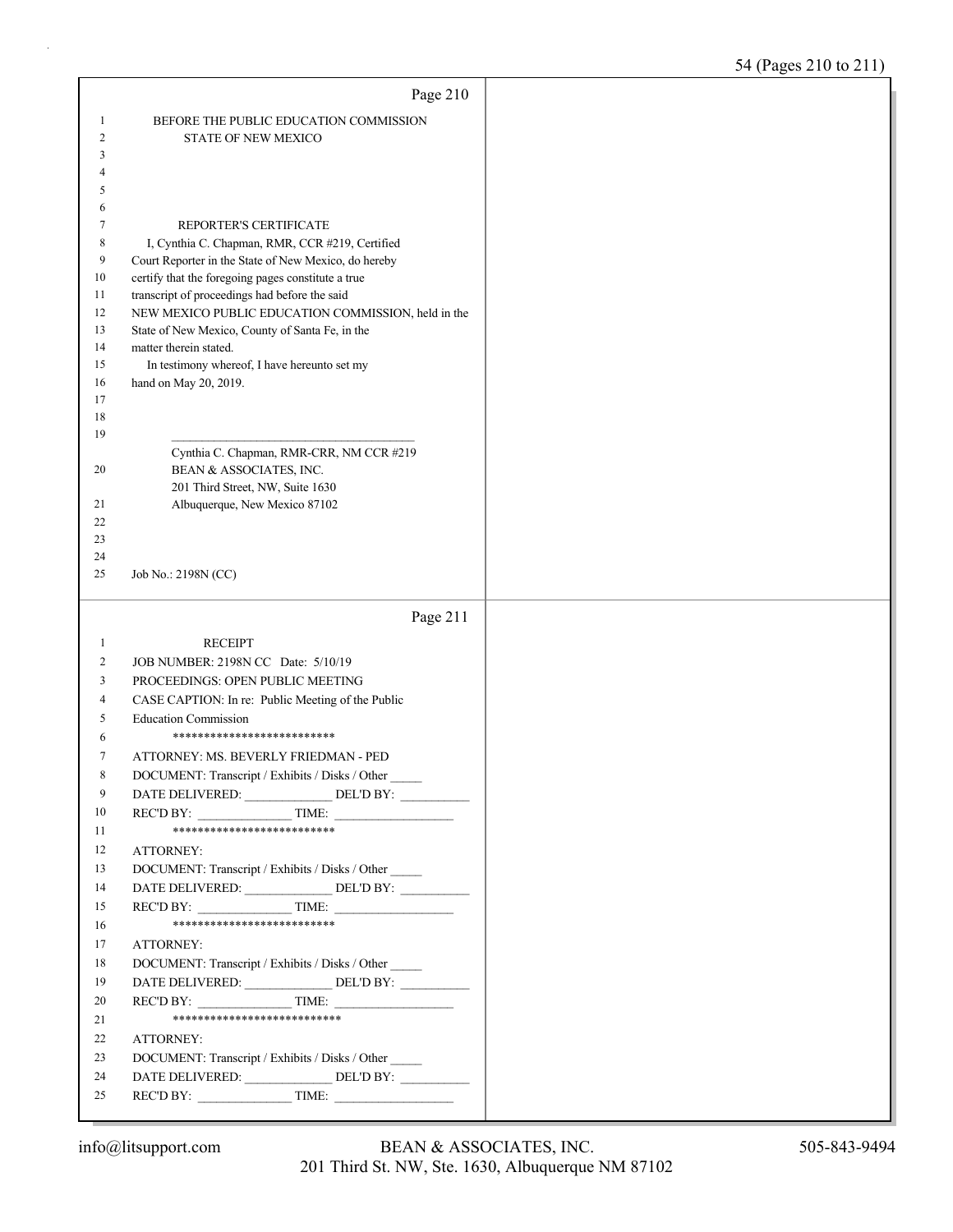$\mathbf{A}$  $a.m 1:11 5:4 42:1 48:21.21$ abbreviate 144:16 abbreviated 143:18 144:7,9,22 145:3,5 146:7,17 147:2,3,10,12 147:18 157:15 abbreviating  $146:10$ abbreviation 23:22 **Abby 199:9** ABC 31:23 32:1 **ability** 157:2 178:8 able 22:13 27:24,25 28:25 32:2 33:24 35:5 42:2 48:11,13 49:14 50:3,23 51:7,8,10,16 52:4,6,8 55:1 67:2 74:6 82:23 83:15 84:8 96:10,18 125:11 128:4 132:6 138:16 140:13 141:3.18 144:15.20 151:11 155:23 160:18 168:5 171:6 178:15 179:12 180:2 183:8,24 185:10 185:15 187:12,18 189:7 191:16 192:15 193:9 196:17 197:20 199:13 202:7,11 absences  $104:7$ absent  $90:6$ absolute 191:22 absolutely 15:18,22,25 16:3 43:14 48:2 75:25 79:20 82:2 91:8,16,17 110:6 129:9 163:10 168:7 172:13 190:8 Academia 3:12 49:2 204:23 academic 85:8,10,13 Academy 6:18 accept 6:24 acceptable 67:20,25 70:11 75:4 accepted 38:6 104:5 access 26:17 81:16 82:11 84:24 126:21 198:7 accessibility 37:2 accommodate 151:12 accommodations 90:8 132:20 **accomplish** 128:7 177:7 accountability 3:20,21 165:4,5,9 165:19 167:1 168:15 170:19,25  $172:5$ achieves  $62:14$ achieving 63:19 64:24

acknowledge 36:21 37:15,16 46:22 121:22 122:1 acknowledgment 44:16 acknowledgments 34:20,21 acoustics 113:25 acronyms 72:3 act  $12:1.2 28:14$ Acting 2:9 action  $3:11,12,13,15,18,22$  49:1,2 49:4,9,16 50:10 53:23 54:1,3 55:2,11 97:3 111:18 112:25 113:5 140:21 144:18 165:2 180:14 183:13 205:1 actions 3:10 173:4 acts  $47:2$ actual  $41:2$ add 59:19 100:10 134:1 141:3 151:17.23 152:1.2 153:5 164:22 187:15 188:13 190:9 191:6  $192:1.2$ added 70:17 134:2 141:6 adding  $187:9$ addition 77:9 165:15 181:16 additional 7:21 8:3,7 12:11 23:8 79:10 85:23 90:7 167:9 199:11 address 27:19,19,20 74:19 77:8 89:9 90:10 97:15 105:1 137:19 141:7 165:21 171:20 172:10 addressed 7:20 66:7 104:17,23 105:4 109:15,17 114:24 115:6 116:22 117:13 118:12 172:7 addresses 148:9 190:12 addressing 31:13 67:22 77:11 adequate 131:19 adequately 172:11 adjourn 208:4 209:1,7,9 adjourned 209:13 adjustment 186:15 adjustments 151:15 178:1 administer 185:15 administration 121:1 122:7,9 124:14 **administrator** 38:3 56:6 59:9 74:16 87:10 121:12 122:16,23 122:23 123:3,4,5 admiration 35:6 admit 95:10 adopt 168:14

adopted 133:17,18 adult 139:23 **advance** 13:17 19:16 advanced 84:6 adventures 179:13 advisers  $24:10,11$ advocate 175:24 176:1 185:22 affect 121:25 171:10 afford 30:17.18 138:16 afternoon 40:23 49:17 51:9  $171:16$ age 63:15 agenda 3:5,7 6:15,16,24 7:1,19 9:7,10,14,15 43:18 48:16 49:5 55:1 180:20 181:1 195:3 ago 60:3.5 189:21 agree 100:13 104:1 145:8 147:4 158:19 193:12 agreed 51:4 171:16 186:22 agreement 23:17 54:4 90:8 92:5 175:9 agreements 39:11 ahead 26:6 184:25 187:17 ahold 91:9 92:19 ailment 45:1 Air  $13:1$ Alamos  $18:1$ Alan 2:9 34:15 40:2,10,12,24 41:12,23 42:17,20,23 43:1,20 46:20 52:12,14 56:9,12 58:3 79:17 132:11 133:9 135:18 162:1,19 193:11 alarm  $101:7$ **Albuquerque** 1:22 15:19 16:22 31:24 33:18 36:10 38:19 39:18 179:13 198:6 210:21 Aldo 43:25 44:17 47:25 aligned 32:1 aligning  $26:22$ alignment 3:20 39:16 165:4 aligns  $177:23$ **Allegiance 3:3 6:10,12** allocation 187:5 allotted 50:17 191:15 allow 8:6,20 28:4 38:25 54:15 85:20 158:9 allowable 28:5 allowance 200:16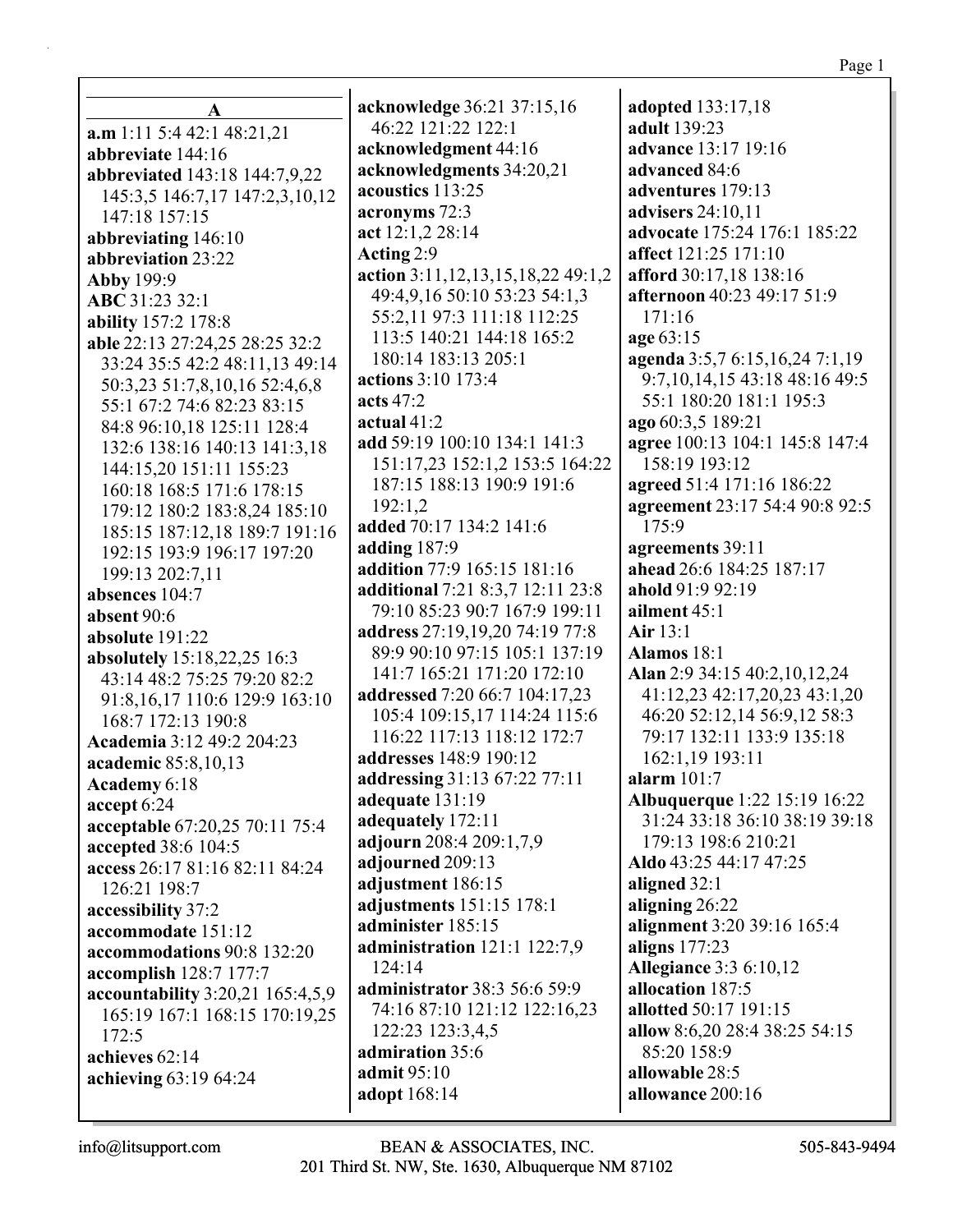allowed 8:2 28:8 30:3 49:13 63:14 83:14 158:12,15 161:10 allowing  $7:15$ allows 28:14 114:6 182:16 183:4 187:10 188:21 Alma 3:14 4:10 6:17 41:25 42:12 55:11 56:24 59:9 60:6,16 91:23 alongside 37:19 alpha  $46:5$ alternative 90:21 aluminum  $200:5$ amazing  $35:24$ amend 159:4,8 160:6 amended 7:3 9:18,19 amendment 3:16 89:9 116:15 140:22 143:17 145:14 148:4.6.6 148:10 149:13 159:20,22,25 160:3.5.8.13 **amendments** 37:1 95:25 **American 28:12** Ami 2:15 52:11 54:2 87:5,11 107:16,19 108:18 131:4 149:2 162:1,17 171:21 179:2 180:21 Ami's 162:2,2 amount 8:11 35:7.25 67:3 68:3 114:18 132:19,19 152:9 178:11 186:10.24 angst 170:16 animal  $46:3$ **animals** 44:14 45:11 Ann 2:4 162:13.14.18.22 announce 38:1 annual 80:8,12 81:19 82:12,12 111:6 133:15,24 136:18,24 137:4 annually 134:4 answer 46:9 55:5 117:23 125:1 136:15 156:10 Anthony  $41:14,17$ **anticipate** 13:11 23:8 27:4 42:18 184:19 186:20 anticipated 187:18 anticipation  $40:21$  153:1 anybody 156:14 188:2 anymore  $62:15$ anytime 34:6 122:8,22 anyway 167:17 178:4 201:24 Apodaca 1:12

Apologies 56:12 apologize 13:17 56:22 57:17,19 79:21 93:17,25 96:1 147:24 153:7 181:5 196:17,20 201:4 apparent  $100:16$ apparently 54:14 appeal 53:22 54:5,17 180:14 204:23 appearance 98:23 appears 53:25 61:6 66:18 applaud  $46:14$ **apple** 175:17 applicant 12:21 13:2,5 21:4 31:24 38:17 applicants 35:24 **application** 19:1 20:8,14 22:2 27:8 143:18 144:22 145:3,17 146:11 147:5,13,19 148:5,7,11 151:3,5 155:23 156:8,11,13 157:13,15,20 158:5 160:13,18  $162:21$ applications  $18:11$  131:24 **applies** 18:12 101:18 apply 156:13,15 161:2 applying 16:18 appreciate 58:13 79:12,16 86:11 86:14 96:6 106:16 108:6 121:20 124:14 137:14 146:22 154:3 168:3 171:23,23 178:18,19 179:10,15 183:21,22 189:4 194:11,24 200:15 203:2,16,20 appreciation  $43:24$  44:16 appreciations 43:22 appreciative 39:3 apprehensive 45:22 apprize  $172:24$ approach 62:4 appropriate 7:18,22 28:2 50:9 68:19 106:8 132:20 137:3 156:23 182:22 191:15 appropriately  $71:7132:20$ approval  $3:56:15$ approve 6:25 9:17 74:20 144:23 145:4 **approved** 13:11 113:6 187:16 188:1 **Approximate 90:16** April 7:25 38:15 39:6 100:19

107:17,22 108:13 111:7,25 112:9,21 APS 39:20 apt 31:19 area 15:23 33:16 64:4 68:25 71:25 72:4 80:1 84:13 85:9 137:23 198:24 areas 16:3 29:15 35:17 58:9 65:15 85:2,7,13 170:18 194:22 198:11 200:3 argument  $14:10$  $arm\,46:6$ **Armbruster** 2:4 5:5,7,11,12,15 5:18,21,24 6:2,5 10:1,2,5,8,12 10:15,18,21,22 11:1 23:15,19 42:10,13 49:19 51:20,22 52:2 57:10,15 65:8,9 66:6,11,15 67:8 67:13 68:6,12 74:5,8 75:18 77:7 78:11,21 91:14 97:16,22,25 98:12 110:2,5,7,12,15 112:11 114:23 129:21 130:1 136:4 149:22 150:4 151:24 152:4,7 153:5, 10 154:7, 10, 11, 14, 17, 20 154:23 155:1,4,7,12 156:4,7,12 156:20,24 157:8,12,17,21,24 158:6 161:23,24 162:6,10,16,24 163:7, 15, 18, 22, 25 164: 3, 4, 7, 10 164:13, 16, 19 169: 4, 7, 10, 13, 16 169:17, 19, 22, 25 170: 3, 6 176: 15 176:17,21 177:1,4,20 178:2,19 200:22 201:11,12,23 205:8,11 205:14,15,18,21,24 206:2,5,8 206:25 207:3,6,9,12,15,18,21 207:22.25 arrangement 32:25  $array 33:4$ Arriba  $32:15$ **Artesia** 198:12 arts  $85:4$ aside  $22:15$ asked 11:7 13:6 52:22 54:25 60:15,16 71:5 92:7,8 93:4 94:14 95:10 97:9 110:13 128:23 129:13 139:8 149:3 199:19 asking 65:20 92:25 97:6 105:6 134:7 162:5 asks 91:25 92:1 201:15 aspect 78:23 144:11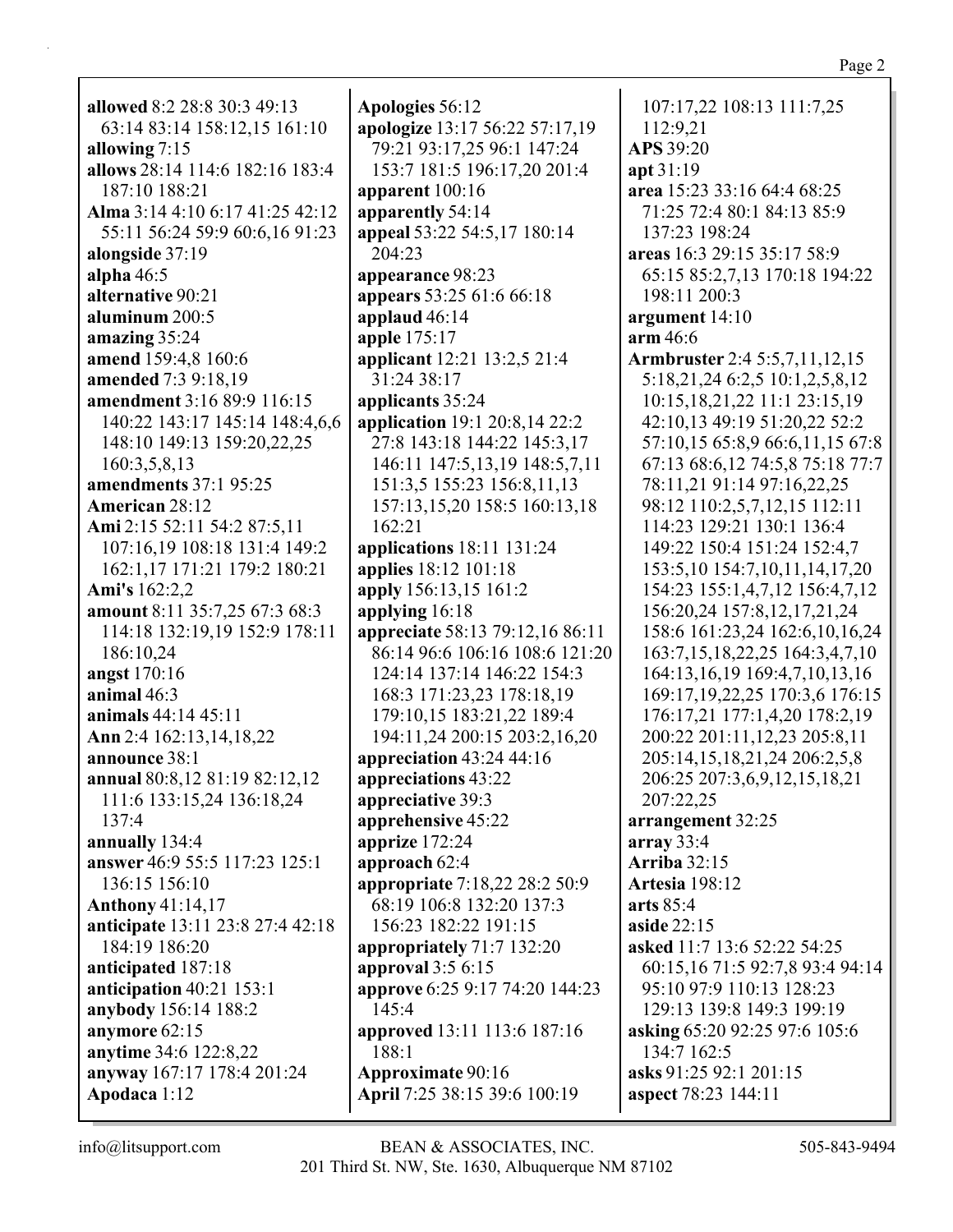**aspersions** 106:22 **aspiring** 35:23 **assertions** 30:2 **assess** 182:18 **assessment** 50:21 81:14,19,20 82:12,13 84:24 85:6,21,24 131:13 182:8,16 **assessments** 81:16 182:12,23 **assigned** 59:9 65:12 97:20 98:10 **assistance** 36:8 37:21 38:12 103:17 **assistant** 38:8 103:24 **associate** 50:23 **associated** 31:23 49:3 **Associates** 1:20 210:20 **association** 32:2 195:5,8,16 **assumed** 105:20 **assurance** 172:6 **assures** 142:21 **attached** 20:3 **ATTACHMENTS** 4:7 **attack** 46:3 **attempts** 75:5,11 **attend** 47:3 75:10,10,22 195:14 **attendance** 173:5 **attending** 200:17 **attention** 18:17 76:9 159:7 167:2 **attorney** 117:18 211:7,12,17,22 **attorney-client** 204:16 **audience** 203:19 **audit** 121:2 **August** 27:5 **authentic** 26:8 **authority** 65:25 **authorized** 3:19 165:3 199:4 **authorizing** 38:3 **autonomous** 65:23 150:19 **autonomy** 62:7,9 **avail** 28:25 **available** 14:1 22:8 29:7 95:20 180:9 **avenues** 12:11 **avoid** 128:24 **awaiting** 184:15 **aware** 25:4 29:7 109:18 114:3

**B B** 6:17,18 11:25 64:19 68:18 131:24 **B-2** 6:21,22 **B-E-R-N-A** 40:2 **back** 15:5 16:18 32:6 33:8 44:7 48:25 51:9,15 52:6 61:24 62:2 64:18,19 69:14 71:20 72:17 78:2,7 81:10 91:21 96:13 103:14 107:13 115:24 122:22 136:7 141:8 159:16 167:2 189:20 196:11 197:11 **back-and-forth** 88:9 **background** 60:10,12 **bad** 190:17 **baker's** 34:25 **balance** 71:12 189:3 **balanced** 70:13 73:1 **band** 14:16,17,18,18,21 15:1 **barrier** 28:17 **base** 32:10 139:16,16 **based** 13:1 61:9,20,21 62:10,12 64:20,23 66:13 75:8 78:1,17,18 78:18 86:13 98:7,19 111:3 124:18 143:12 163:5 165:19 167:8 172:11 175:15 185:13 188:7 **basic** 11:15,21 13:22 16:5 59:22  $62:3$ **basically** 16:10 45:7 80:25 114:5 **basis** 28:19 **Bayne** 38:6 **Bean** 1:20 210:20 **beast** 123:7 **beating** 141:23 **beautician** 13:18 16:14 **becoming** 186:24 **been-there-done-that** 76:22 **Beery** 42:16 **began** 49:18 165:21 **beginning** 57:4 80:23 102:5,8 144:8 163:2 **begun** 38:2 **behalf** 56:24 **Beidler** 74:2 88:24 91:22,23 92:22 93:8,13,16 94:9,14 99:10 100:22 101:2 103:6,10 104:13

104:20 106:9,23 116:11 119:24 120:3,11 **Beidler's** 119:21 **belief** 150:7 **believe** 19:10 30:16 31:20 38:19 59:1 89:12,24 90:5 94:24 109:16 116:17 133:9 137:17,23 142:21 185:21 204:5 **believes** 46:10 **below-the-line** 16:9 **benchmark** 51:16 183:24 **benchmarks** 50:4,7 183:14 **benefit** 37:3 77:22 **Berna** 39:19 40:1,2 **best** 19:9,10 28:19 58:6 69:12 74:25 75:7 78:9 79:1 131:10 151:16 166:5 168:2 171:6 **best-practice** 194:4 **better** 32:2 47:16 83:21,23 108:6 120:18 122:17 123:22 124:1 127:21 146:19 171:2 172:17 185:21 188:1,5 189:12 194:18 200:8,18 **Beverly** 2:12 201:14,15,25 202:21 204:7 211:7 **Beverly's** 202:10 **beyond** 47:1 69:7 77:5 90:19 126:19 127:13 130:18 **bids** 199:19 **big** 14:1 28:12 29:4 33:15 63:18 100:17 161:21 167:16 184:9 198:21 199:18 200:6,9 203:4 **bigger** 101:15 **biggest** 104:7 **bilingual** 6:19 83:10 84:1 **bilingually** 126:11 **bill** 19:18 184:23 185:1 **billion** 199:10 **bills** 184:10 185:10 186:3 **birthday** 201:7 **bit** 25:2 28:23 29:6 50:18 59:12 60:10 63:4 72:11 79:9 81:13 86:12 126:7 148:14 170:12 174:13 180:13 186:1 192:22 197:23 **bizarre** 73:25 **blah** 74:17,17,17 76:6,6,6 **bless** 46:18

**awareness** 184:17 **awesome** 83:4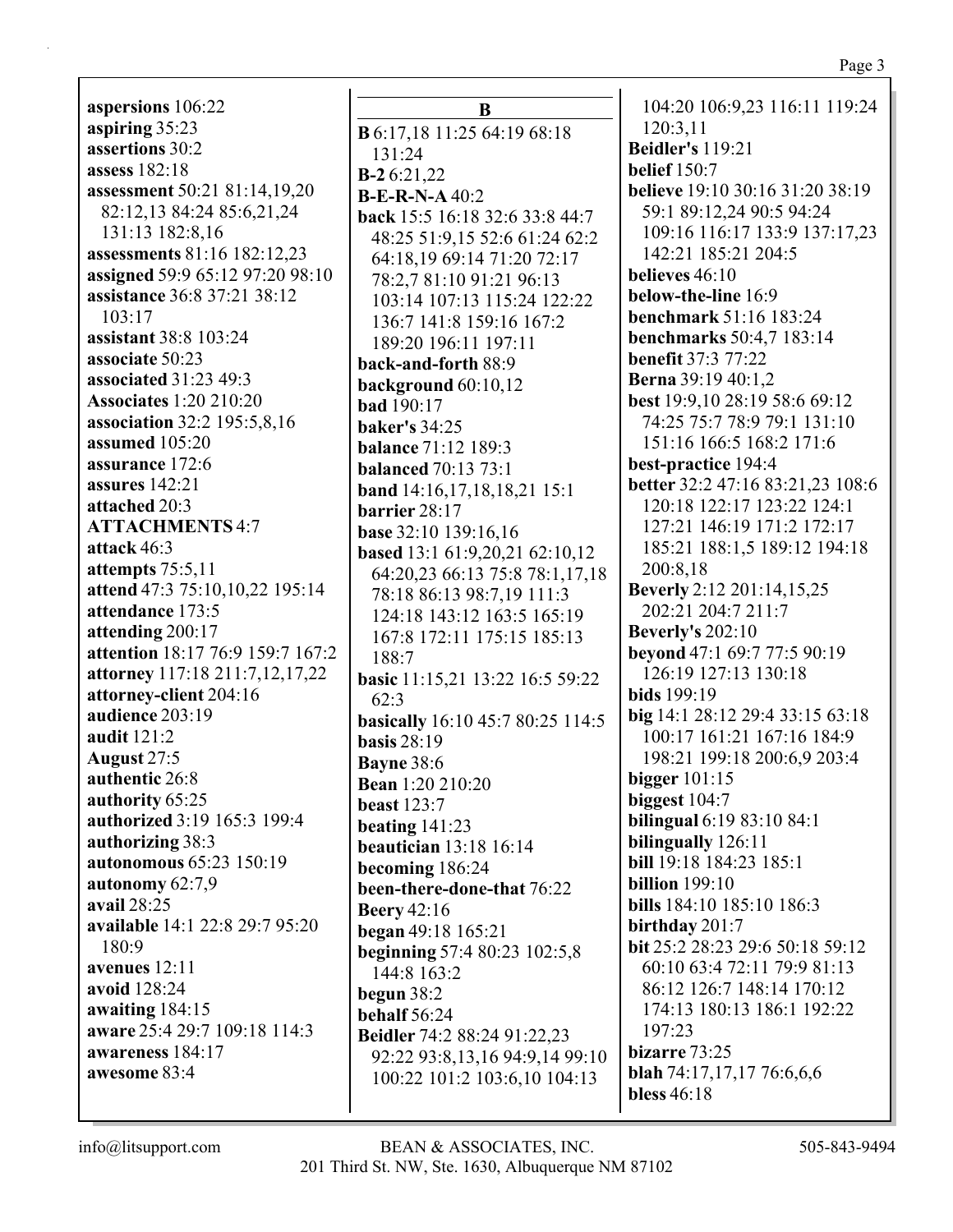| <b>blind</b> 167:14 172:3<br>blinders 192:22               |
|------------------------------------------------------------|
|                                                            |
| <b>block</b> 141:8                                         |
| blow $25:21$                                               |
| <b>board</b> 43:5 142:20 195:8                             |
| <b>Boards</b> 195:5,16                                     |
| body $60:12$                                               |
| <b>bono</b> 181:23                                         |
| book 131:8                                                 |
| books 131:17                                               |
| <b>boon</b> 33:15                                          |
| <b>border</b> 36:13,13                                     |
| born $84:11$                                               |
| <b>bottom 64:7 171:3</b>                                   |
| box 194:18                                                 |
| <b>BPA</b> 24:16,24                                        |
| brainstorming 185:5                                        |
| branch 33:8                                                |
| Brauer 2:9 34:15 40:2,10,12,24                             |
| 41:12,23 42:20,23 43:1,3,20                                |
| 46:20 52:14 56:9,12 58:3 79:17                             |
| 132:11 133:9 135:18 193:11                                 |
| break 48:15 140:14                                         |
| breakdown 167:5                                            |
| breaking $142:11$                                          |
| <b>bred</b> 45:16                                          |
| <b>breed</b> 45:8                                          |
| <b>brief</b> 41:13 170:11                                  |
| briefly 166:22                                             |
|                                                            |
| bring 5:2 16:15 33:6 64:3 68:15<br>72:18 74:2 100:3 108:23 |
|                                                            |
| bringing 21:11,14 84:23 173:10                             |
| 199:1                                                      |
| <b>broadband</b> 198:2,2,7 200:11                          |
| broader 192:23 194:16                                      |
| broken 53:5                                                |
| brother's 201:7                                            |
| brought 94:21 110:19                                       |
| budget 186:2 187:6,13,18 188:22                            |
| 189:9 192:3                                                |
| <b>budgeting 24:7 191:12</b>                               |
| budgets 37:13 189:11 191:18,20                             |
| build 12:12 15:20 122:16                                   |
| <b>Builders 31:23</b>                                      |
| building 1:12 20:5 27:9 35:9 47:4                          |
| 48:5,12,13 121:13                                          |
| buildings 41:18                                            |
| <b>built 39:20</b>                                         |
|                                                            |

**bulleted** 117:24 **bumpers** 13:14 **bunch** 189:1 **bureau** 56:15 58:8 59:6 79:19,25 89:4 90:5 94:13 95:9 96:11,15 96:20 98:2 99:20 100:16 101:10 107:2 108:5 111:19,20 112:17 127:19 128:6 130:19 131:10 132:5 133:4,11 137:2,5 **bureaus** 100:3,3 **burger** 139:6 **bus** 31:1,2 33:9 **buses** 33:14,18 **business** 12:21 13:5 20:19,22,24 21:4,6 26:21 32:7 37:5 204:1 **busy** 18:25 100:4 196:20 **buy** 19:23 45:14 **bye-bye** 178:4 197:9 **C C** 1:20 2:1 3:1 4:1 171:3 210:8,19 **Caballero** 2:4 6:6,7 10:3,4 29:11 29:12 31:16,17,18 44:22,25 45:13 55:15 69:21 70:4 71:23 75:23 76:1,19 81:25 82:3,25 86:3 87:7 91:5 125:14,16,22 126:2 128:23 129:7,13,15,19 137:16,21 138:5,7,9 139:2,22 140:8,17 144:1,3 145:1 146:6,9 146:13,16 147:16 148:21 153:24 155:5,6 156:16 157:4 158:7 159:6,14,24 160:7,10,15 161:11 162:8 163:19,20 170:1,2 181:3 199:25 202:24,25 206:9 206:10 207:1,2 209:2,6 **calculate** 29:20 **calculated** 171:4 187:22 **calculation** 30:9 **call** 3:3,3 5:6 29:22 47:22 51:5 52:25 53:1 77:20 124:8 192:8,9 205:7 **Callahan** 181:18 **called** 29:23 45:2 **calling** 61:5,12 **calm** 139:18 **campaign** 194:5 **campus** 33:1,4,7,11,12 **canary** 182:21

**cancel** 63:16 93:1 **canceling** 93:4 **cancellations** 63:5 92:23 **cap** 3:12 8:2,2 54:7 87:21,21 88:4 88:5,8,10,20 94:25 96:8,10 97:13 108:11 109:16 134:13,21 136:21 187:12 **capacity** 27:10 199:12 **capital** 199:4,10 **CAPs** 183:24 **CAPTION** 211:4 **car** 30:18 **care** 30:19 134:23 174:15 **career** 3:8 14:25 17:2 22:4,9,11 22:12,20,20 23:2 25:21 31:13 **career-technical** 11:6,16 13:21 **caring** 44:13 **Carl** 11:25 **CARLOS** 2:4 **Carolyn** 38:6 **carry** 92:9 **carrying** 92:10 **case** 54:16 56:15 63:14 80:19 86:12 147:1 158:7 166:17 204:19 211:4 **case-by-case** 28:19 **cases** 27:11 165:12 **cashier** 139:6 **cast** 106:22 179:19 **caught** 70:15 **cause** 144:25 173:8 201:6 **caused** 101:7 **causing** 102:1 **caution** 189:12 **CC** 1:25 210:25 211:2 **CCR** 1:20 210:8,19 **CEC** 15:19 **celebrate** 34:23 36:21,22 46:22 **celebrating** 36:6 193:22 **celebration** 34:22 35:18 **celebrations** 34:19,20 **center** 39:19,20 **century** 26:4,5 **certain** 38:24 61:12 66:20 165:17 165:22 200:2,3,4 **certainly** 5:7 57:25 58:12,12 60:14 70:2 75:19 95:18,20 121:20 148:18 171:23 175:25

Page 4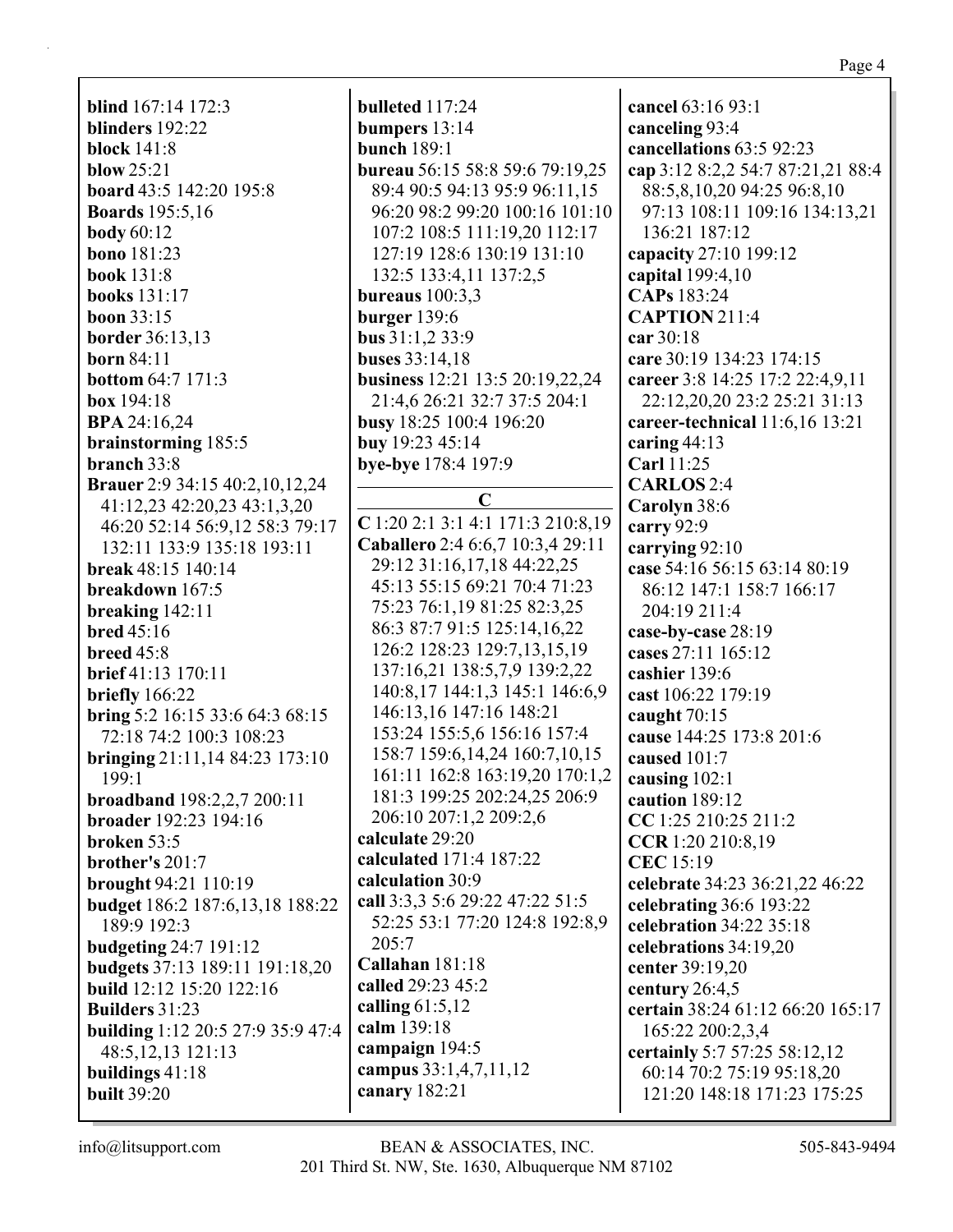| 178:18 186:22<br><b>CERTIFICATE 4:5 210:7</b>                     | 147:24 148:18,22,25 149:4,10<br>149:16,25 151:22 152:1,6 153:4 | 35:23,24 38:8 39:5,12,15 41:14<br>43:25 44:7,17 48:1,5 49:18 |
|-------------------------------------------------------------------|----------------------------------------------------------------|--------------------------------------------------------------|
| Certified 210:8                                                   | 153:7, 12, 15, 18, 21 154: 1, 8, 19                            | 57:23 72:21,23 95:12 121:12                                  |
| certify 210:10                                                    | 155:10, 14, 17, 20, 21 156:1, 6, 10                            | 123:6,7 124:15 138:15 150:11                                 |
| Cesar 171:24                                                      | 156:18,21,25 157:7,11,16,18,22                                 | 150:12 165:2 168:14 177:12                                   |
| Chaiken 49:20                                                     | 158:1,18 159:4,7,8,12,16,24                                    | 180:24 181:8 186:4 192:7,9                                   |
| chair 2:3,3 3:24 4:10 5:1,20 6:8                                  | 160:2,6,9,12,16 161:5,15,20                                    | 193:18                                                       |
| 6:14,21,23,25 7:3,7,9,14 9:8,9                                    | 162:4, 12, 18 163:1, 10, 13 164:2                              | charters 13:12 28:25 32:6 33:15                              |
|                                                                   |                                                                | 122:19 193:23 197:22 198:24                                  |
| 9:14, 18, 21, 25 10:14, 25 11:3<br>15:11 17:18 18:5,9,13,20 20:17 | 164:21 167:23 168:12,18,21,23                                  | charts 167:20                                                |
|                                                                   | 169:2,21 170:8 173:15,22 174:1                                 |                                                              |
| 20:24 21:7,8,9,17,18 23:14,24                                     | 175:1,8 176:15,16,20,24 177:2                                  | Chavez 2:5 5:16,17 10:16,17                                  |
| 25:16 26:11 27:1,6 28:1,22                                        | 177:16,19,22 178:5 180:25                                      | 21:17,19 22:25 23:13 126:6,9                                 |
| 30:23 31:16,17 32:4 33:17,20                                      | 181:4,9,12 182:3 183:9,12,17                                   | 127:3,11,12 154:8,9 164:17,18                                |
| 34:12,15 39:22 40:5,7,19,24                                       | 183:22 184:4,20 189:10 191:5                                   | 169:17,18 171:24 196:13,16                                   |
| 41:11,22 42:7,9,10,12,16,20,22                                    | 191:13,25 192:4,13 193:11                                      | 205:19,20 207:16,17                                          |
| 42:24 43:7,12,15,20,21 44:18                                      | 194:7 195:2,7,10,15 196:5,7,25                                 | cheap 198:10                                                 |
| 44:22,24 45:4,5 46:1,8,20 48:2                                    | 197:3,18 201:3,10,21 202:12,24                                 | cheat 166:7,14                                               |
| 48:22 51:21,23 52:15 53:20,21                                     | 203:11,23 204:12 205:5,23                                      | check 42:2 74:6,9 111:4,8,22                                 |
| 54:18,19 55:9,20,24 56:5,9,10                                     | 206:11,17,23 207:14 208:3,12                                   | 114:7 202:8                                                  |
| 56:12,17,20 57:12,19,22 58:3                                      | 208:16,20,25 209:4,9,13                                        | checked 208:24                                               |
| 58:12,18,19,25 59:3,11,16                                         | <b>Chair's 147:7</b>                                           | checkoff 109:2,11                                            |
| 60:14 61:23 62:1 63:6,9 65:4,6                                    | <b>Chairman</b> 59:21 61:25                                    | child 63:14 72:13,13,17,22 73:2                              |
| 69:4,6,22 73:5,6,10,24 74:4                                       | Chairwoman 11:12 16:20 36:24                                   | 76:3,5,8,9 77:12 82:7 115:12,14                              |
| 75:25 76:14,20 77:2,4 78:23                                       | challenge 183:7                                                | 137:25 151:14,15                                             |
| 79:5,8,15,17,20,23 80:4 81:24                                     | challenges 119:17                                              | children 30:19 60:6 151:9,12                                 |
| 82:1,2 86:4,5,7,10,17,25 87:9                                     | challenging 8:12 44:1                                          | 152:23                                                       |
| 88:1 89:21 90:13,15 91:4,7,16                                     | chance 73:25 101:11 201:9                                      | choose 151:13                                                |
| 91:22 92:15,24 93:8,10,14 94:2                                    | change 6:16 12:8 43:16,18 122:7                                | chose 76:24                                                  |
| 94:3,4,23 96:5 97:9,12 98:17                                      | 122:8,23 150:20,22,22,24                                       | chute 184:18                                                 |
| 99:14,23 100:1,12 102:3 103:8                                     | 153:25 186:11,11 209:2                                         | Cindy 90:13 153:16                                           |
| 104:11,16,22 105:5,9,25 106:8                                     | changed 61:4 128:3 151:4 160:1                                 | circumstances 188:7                                          |
| 106:9,15,24 107:7,9,17,21                                         | 200:19,19                                                      | cite 119:18                                                  |
| 108:1,3,14,16,21 109:5,8,15,23                                    | changes 3:21 4:11 113:9 128:16                                 | citied 57:11                                                 |
| 110:2,3,6 112:19 113:2,8,10,11                                    | 165:6,25 166:3,5,6,8,11,17,20                                  | City $41:17$                                                 |
| 113:14,15,24 114:21,24 116:9                                      | 166:25 167:6 168:14 178:14                                     | civilian 139:15                                              |
| 116:19 117:4,20 118:3,6,11                                        | 198:4                                                          | claimed 25:4                                                 |
| 119:4,5,9,10,21 120:1,19                                          | changing 61:11 185:11                                          | clarification 16:7 82:1 89:22                                |
| 121:20 123:10 124:14,16 125:3                                     | Chapman 1:20 210:8,19                                          | 154:4 161:25 163:4 166:18                                    |
| 125:6,9,15,21 126:1,4,6,8,22                                      | characters 179:19                                              | clarifications 176:18                                        |
| 127:2,16,17,25 128:5,17,21                                        | charge 42:14 139:25 150:21                                     | clarify 30:24 65:10,12 132:12                                |
| 129:2,5,9,17,21 130:2,8,13,16                                     | Charlene 58:15 59:7,8 60:9,15                                  | 158:10 160:22                                                |
| 130:24 131:5 132:1,3,9,12,18                                      | 64:18 66:13,16 67:12 68:1,8                                    | clarifying $65:20$ 148:3                                     |
| 133:4,9,12,21 134:25 135:5,6                                      | 70:25 73:13,19 74:24 75:21                                     | clarity 97:4 197:20                                          |
| 135:10, 18, 20, 21, 22 136:1, 5, 8                                | 76:12 77:25 78:13 99:4 103:21                                  | class 27:5 61:5,12,17 65:13,22                               |
| 136:12, 14, 22, 25 137:11, 13, 16                                 | 113:17,18,20 114:1 127:23                                      | 67:7,18 76:8 77:13 78:3 97:18                                |
| 137:18 138:3,6,11 139:2,20                                        | 128:1,9,20 131:22 132:2                                        | 98:3, 19, 22, 22 139: 5, 12 176: 23                          |
| 140:7,11,16,20 143:23 144:2,24                                    | charter 3:10,19 4:10,11 12:15                                  | classes 27:3 82:23 97:21 102:19                              |
|                                                                   | 14:20 21:11,13 31:8,9 34:14                                    |                                                              |
| 145:8,25 146:1,6,8,12,15,21,24                                    |                                                                | classroom 77:16,18,23 78:5,16                                |

Page 5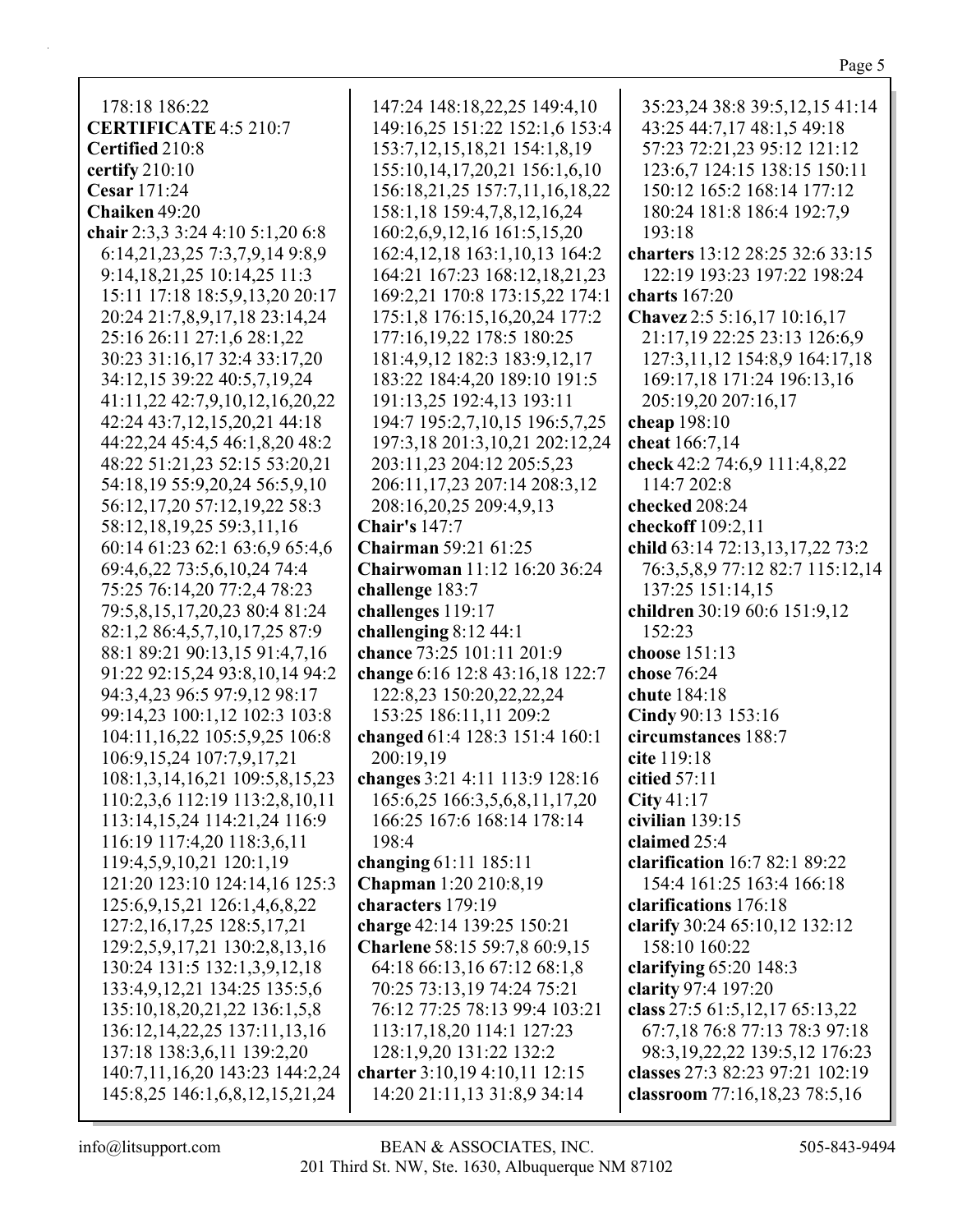| 98:8,10                         |
|---------------------------------|
| classrooms 185:14               |
| clean 121:1,4 166:15 180:9      |
| 182:24                          |
| cleaner 149:9                   |
| clear 15:4 16:25 17:7 51:25     |
| 52:21,24,25 81:21 87:19 88:2    |
| 88:16,20 97:6,11,12 98:15,18    |
| 99:6 110:12 112:12 117:1,16,18  |
| 122:20 124:21,24 126:15,24      |
| 129:13 135:22 140:25 142:6      |
| 144:12 153:18 158:23 159:17     |
|                                 |
| 160:16 162:25 166:10 168:5      |
| 179:22 183:9 185:2 186:24       |
| cleared 88:3                    |
| clearer 99:15 131:14            |
| clearly 160:24 161:3            |
| climate 124:7                   |
| clock 63:24                     |
| close 35:13 37:7 43:22 96:10    |
| 113:3 122:12 131:1 186:5        |
| 189:17                          |
| closed 29:3 41:20 42:18,19 88:6 |
| 88:20,21 96:14 113:2 204:14     |
| 206:18,19,21                    |
| closeout 37:9                   |
| closer 59:13                    |
| closes 48:6,7                   |
| closing 42:14 118:22 131:25     |
| closure 206:20                  |
| closures $41:12$                |
| clusters 22:12                  |
| coaches 30:1                    |
| coal 182:22                     |
| coalesce 193:23                 |
| Coalition 181:14                |
| <b>Coast 45:15</b>              |
| cognizant 122:11                |
| cohort 103:9,11                 |
| coincide 100:5                  |
| college $103:20$                |
| colleges 12:10                  |
| Colorado 181:20                 |
|                                 |
| colors 84:13                    |
| Comanche 40:8,14                |
| combine 148:22                  |
| come 14:19,22 18:15 25:8 26:4   |
| 29:13 46:12 51:3,9 52:7,15,16   |

56:17,18,19 58:15 72:17 74:10 76:10 86:13 92:11,12 95:18,20 101:25 116:13 121:2 136:6 138:25 148:1,13 174:25 179:7 189:17 190:21 193:8 195:21,21 196:11 **comes** 30:10 86:1 174:24 **comfortable** 54:9 125:11 141:25 142:4 143:6 149:6 171:15 **coming** 20:10,11 78:4 85:16 92:20 99:15,16 123:5 153:6 155:16 184:7,8,18 192:15 198:21 201:16 202:14,16 203:9 **commands** 45:23 **commencing** 38:16 **commend** 204:4 **comment** 137:22 202:11 **comments** 4:3 7:17,21 8:25 81:22 86:20 168:10 196:10 **Commission** 1:1 5:3 7:15 11:11 34:16,24 37:20,22 42:9,21 43:21 50:1 53:20 54:18 56:13 56:21 58:4 79:18 86:18 88:14 96:14 97:6 117:5 120:20,21 127:3 130:3 132:13 135:21 138:10 142:24 143:16,19,20 149:13 155:18,20,22 158:3 161:9 172:24 174:1 183:18 187:24 189:7 193:12 197:16,25 204:14,20 205:1 206:18 210:1 210:12 211:5 **Commission's** 157:1 **Commissioner** 5:5,7,8,9,10,11,11 5:13,14,15,15,17,18,18,21,21 5:23,24,24 6:1,2,2,4,5,5,7,9,20 6:22,23 7:2,4 9:12,16,19,20,22 9:22,25 10:2,2,4,5,5,7,8,8,10,11 10:12,12,15,15,17,18,18,20,21 10:21,23,24 11:1 16:6,21 17:9 17:18,19,24 21:8,9,10,17,18,19 22:25 23:13,15,19,24,25 24:16 25:22 26:10 29:11,12 30:23 31:5,16,17,18 32:4,5 33:19 40:1 40:4,6,8,10,11,13 42:10,13 44:22,25 45:5,13 46:1 48:23 49:19,19 51:20,22 52:1,2 55:15 55:17,22 57:10,15 65:8,9,20 66:6,11,15 67:8,13 68:6,12,15

69:4,6,7,20,21,25 70:4 71:9,23 73:4,5,6,7,11,14,22 74:5,8 75:18,23 76:1,19 77:7 78:11,21 81:25 82:3,10,25 86:3 87:7,8 90:17 91:5,14 94:3,4,5,10,15,24 97:16,22,25 98:12 110:2,5,7,12 110:15 112:11 113:23 114:23 119:4,9,11,13 120:6,20 121:10 122:14 124:17,18 125:5,14,16 125:22 126:2,6,9 127:3,11,12 127:16,17 128:23 129:7,13,15 129:19,21 130:1,15 135:16 136:3,4,11 137:16,21 138:5,7,9 139:2,22 140:8,17 141:11 143:22,24,24 144:1,3 145:1,25 146:6,9,13,16,23,24 147:16 148:16,21 149:8,15,17,17,22 150:4 151:24 152:4,7 153:5,10 153:11,13,19,24 154:6,8,9,10 154:10,12,13,14,14,16,17,17,20 154:20,22,23,23,25 155:1,1,3,4 155:4,6,7,9,10,11,12,15,25 156:2,2,4,7,12,16,20,24 157:4,8 157:12,17,21,24 158:6,7 159:6 159:11,13,14,24 160:4,7,10,15 160:20,21 161:7,8,11,13,18,23 161:24 162:6,8,10,16,24 163:7 163:15,15,17,18,18,20,21,22,22 163:24,25,25 164:3,3,5,6,7,7,9 164:10,10,12,13,13,15,16,16,18 164:19 167:18 168:11,13,17,19 168:19,20,22,23 169:4,4,6,7,7,9 169:10,10,12,13,13,15,16,16,17 169:18,19,19,22,22,24,25,25 170:2,3,3,5,6 171:21 172:23 173:20,25 175:1 176:15,17,21 177:1,4,9,18,20 178:2,3,19,20 179:12,14,17,18 180:23 181:3 184:6 196:3,4,13,16 197:1,2,18 197:19 199:25 200:1,22,25 201:3,4,11,12,23 202:19,20,24 202:25 203:11,13,24,25 205:8,8 205:10,11,11,13,14,14,16,17,18 205:18,20,21,21,24,24 206:1,2 206:2,4,5,5,7,8,8,10,22,24,25 206:25 207:2,3,3,5,6,6,8,9,9,11 207:12,12,15,15,17,18,18,20,21 207:21,23,24,25,25 208:2,5,10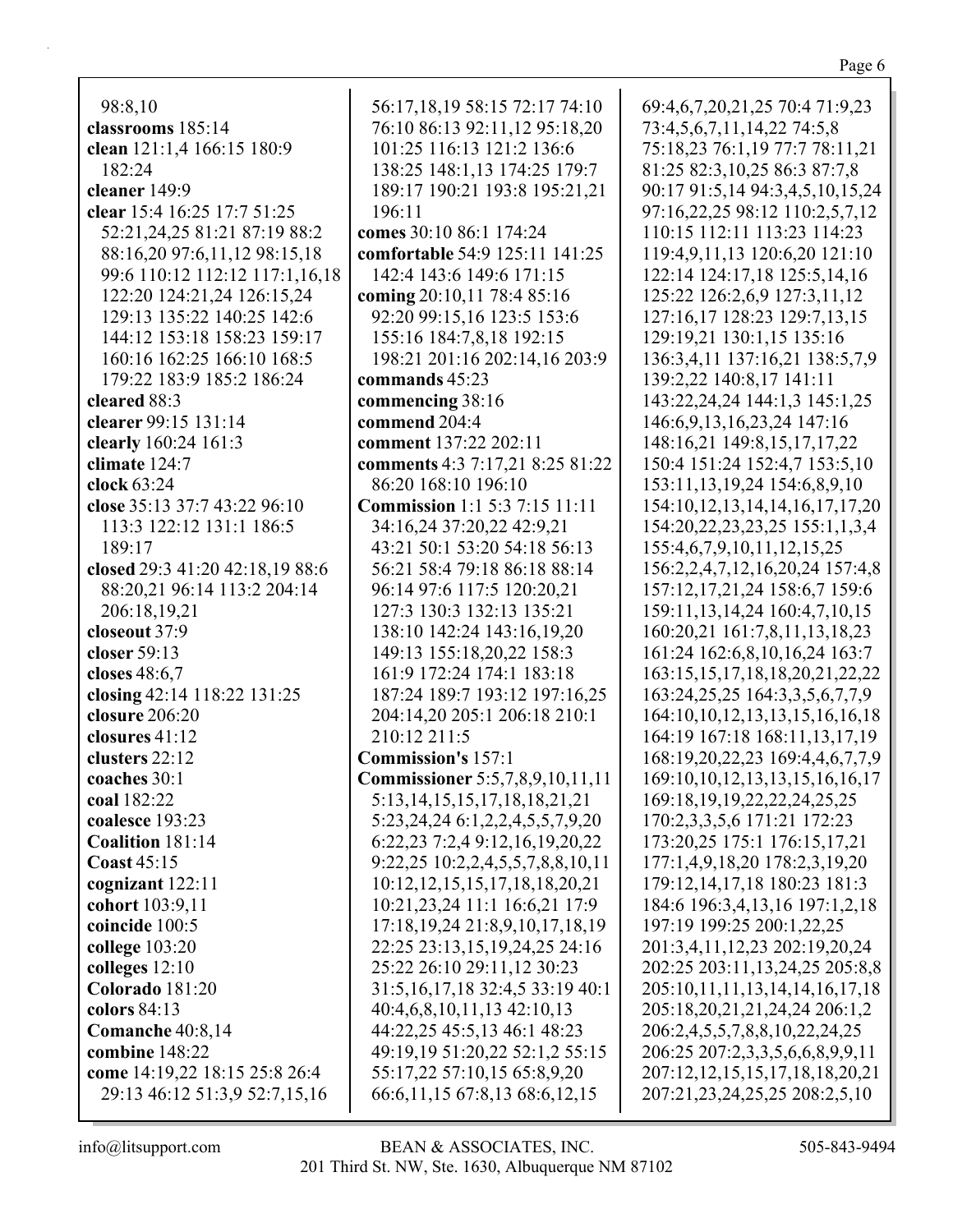208:14,17,18,22 209:2,6,7,8 **Commissioners** 2:2 4:12 7:6 33:20 49:6 53:21 55:13 56:25 57:22 58:18 65:6 71:24 79:5 86:7 119:10 125:13 136:3 141:16,25 142:4 148:15 150:2 160:22 170:11 195:17,23 197:3 205:3 209:12 **Commissioners'** 167:2 **commitments** 186:8 **commodity** 200:4 **communicate** 51:7 91:17,21 96:13 133:5 **communication** 52:10 53:4 96:11 116:23 123:23 **communities** 143:9 **community** 12:10 44:4 46:25 120:8 **compared** 197:6 200:11 **compelling** 14:9 **compensated** 24:15 **compensation** 91:2 **compensatory** 57:7,14 63:11 69:11,14 70:1,10,18 71:2,13,18 71:20 72:14 89:10,14 90:11 95:25 96:8 102:8 103:5,11 104:3 105:2,13 106:12 108:24 109:1,9 114:4,9 115:5,15 116:14 117:11 **competitive** 22:2 **comping** 195:25 **complete** 186:19 **completed** 40:18 41:14 43:19 49:5 143:19 **completely** 13:7 146:14 173:23 **compliance** 70:6 94:12 95:13,19 96:23,24 131:12 139:17 **complied** 111:3 **comply** 92:13 109:2,11 **component** 11:17 21:25 33:3 115:5 **components** 137:8 **comport** 165:11 **composite** 82:15 **computer** 27:14 203:1,4 204:1 **computers** 202:23 **concentrate** 45:15 **concept** 96:6 102:17 158:20,21

158:24 177:19 **concepts** 83:7 **concern** 3:14 41:24 43:7,10 55:12 59:25 60:2,21 61:10 64:2 66:17 67:4 87:22 88:15 91:20 96:14 101:15 102:2,4,9 104:19 104:21 105:1,3,10,10 106:4 113:20 114:8 116:6 119:1,6 131:1 133:22 142:18 145:9,10 145:12 166:22 170:21 171:8 172:7 **concerned** 63:3 76:4 100:25 101:23 104:12 117:15 145:23 146:4 195:25 **concerning** 103:18 **concerns** 8:8 41:24 47:15 60:13 80:6 88:16 95:17 100:15,17 113:15 114:19,22 117:2 171:19 **concise** 121:7 **concluded** 209:14 **conditions** 156:13 157:1 161:9 161:16,18,20 **conduct** 142:12 **conducted** 6:13 47:21 206:15 **conducting** 69:12 **conference** 39:5,13,16 47:22 191:16 195:9,10 208:6 **confers** 53:20 54:18 **confident** 180:5 **confirm** 135:1,7,11,13 **conflict** 200:19 **confused** 29:13 83:7 88:19 89:6 112:15 130:3 151:22 157:25 **confusing** 153:22 157:10 165:24 **confusion** 50:13 141:5,20 **consecutive** 81:4 **consent** 3:7 6:16 9:10,15 109:1 109:10 **consequence** 69:18 **consequently** 83:9 **conservative** 188:19 **consider** 69:15 77:17 173:9 **considerate** 200:21 **consideration** 4:12 **considered** 16:8,10 82:16 150:9 **consortia** 12:20,21,23 16:19 **consortium** 175:4 **constituents** 36:1

**constitute** 210:10 **constitution** 32:8 **constrain** 158:3 **constrict** 157:1 **construct** 62:3,22 **construction** 16:2 199:13 **consults** 42:9 127:1 135:21 138:9 155:20 **contact** 75:1,5,12 174:11 **contacting** 75:2 **contacts** 16:19 **contained** 137:8 **content** 61:16 64:4,9,10 65:12 67:6 85:2,7,9,13,24 184:24 **contention** 53:16 **context** 79:3 90:18,24,25 91:3 188:13 189:8 **continually** 93:1 **continue** 37:7 88:8 138:13 152:13 174:3 176:11 193:25 196:22 204:8 **continued** 4:1 37:12 83:17 101:24 **continues** 180:7 196:23 **contract** 3:19 4:11 23:18 35:1 36:16 37:17 49:10,17 139:17 142:22 165:3,16,18,23 166:20 167:11 168:14 170:15 171:18 180:3 197:4 **contracted** 181:19 **Contractors** 31:23 **contracts** 166:13 180:9 209:5 **control** 26:14 182:19 **convene** 74:13 **conversation** 7:24 25:7,25 58:5 86:21 124:19 164:23 172:1 174:5,24,24 175:13 182:5 185:17 187:21 189:5 191:14 192:24 193:10 **conversations** 22:5 164:25 184:16 185:9 191:6,10 193:17 193:19 194:12 **convoluted** 93:18,24 **cook** 139:6 **cool** 201:10 **cooperate** 117:22 118:19 **cooperating** 118:20 **copied** 52:12,13 53:22 107:10

Page 7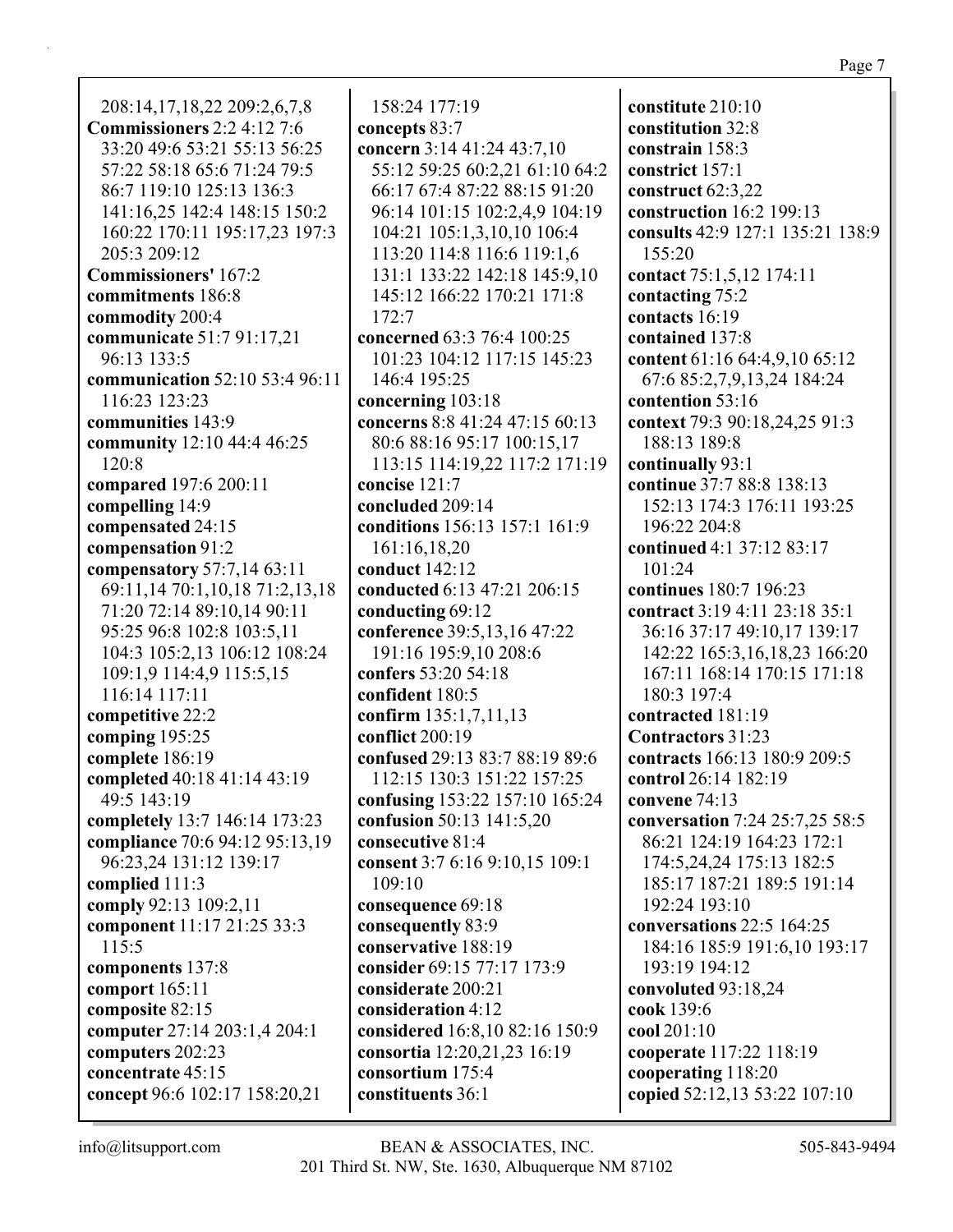| copies 110:10,21 135:14,15 168:6 | created 124:8                   | cutting 186:25                     |
|----------------------------------|---------------------------------|------------------------------------|
| copy 108:4 137:1,4 166:15        | creating 38:24 39:11 172:25     | cycle 187:7                        |
| core 22:11                       | creation 36:23                  | Cynthia 1:20 210:8,19              |
| cornered 144:19 145:2            | creative 44:3                   | D                                  |
| Corps $104:5$                    | credit 28:17 31:11              | $D$ 3:1,1 4:1,1                    |
| correct 11:4 42:19 43:12 73:3    | credits 104:15                  | D'Arte 3:14 4:10 6:17 41:25        |
| 81:17 87:11 89:12,22 99:3        | crew 16:10,11                   |                                    |
| 100:1 122:4 127:11,12 132:18     | crippling 189:17                | 55:11 56:25 59:10 60:6,16<br>91:24 |
| 136:25 160:9 162:3,13            | critical 37:21                  |                                    |
| correction 129:4                 | criticism 116:18                | D-101-CV-2019-00878 204:20         |
| Corrective 3:12 49:1,4,9,16      | Crone 2:5 5:25 6:1,20,22 10:9   | <b>Dang 208:12</b>                 |
| 50:10 53:23 54:1,3 55:2 97:3     | 17:18, 19, 24 32:5 33:19 45:5   | danger 46:11                       |
| 111:18 112:24 113:5 180:14       | 46:1 48:23 155:2,3 164:8,9      | dangerous 45:24 46:3               |
| 183:13 205:1                     | 170:4,5 201:3,4 206:3,4 207:7,8 | data 29:13,19,20,24 30:8 50:24     |
| correctly 67:21 110:16 192:10    | cross-section 40:14             | 51:10 78:18 125:23 129:15,15       |
| correlate 51:11                  | crossways 95:22                 | 167:20                             |
| correlation 115:3                | Cruces 49:14 106:13 178:20      | date 18:5 39:6 72:19 89:5 95:24    |
| cosmetologists 15:9              | 184:7                           | 209:3 211:2,9,14,19,24             |
| cosmetology 13:18 14:1,2,2 15:5  | crucial 36:25                   | David 2:7 187:20 199:9             |
| 15:6, 16, 20 16:13, 14           | Crum 58:17,23 59:1,4,5,14,20    | Davis 2:6 5:13,14 10:19,20         |
| cost 198:4,16,23                 | 61:24 62:2 63:7,10 65:5,19 66:9 | 153:11, 13, 19 154: 15, 16 160: 4  |
| costly 190:6                     | 68:14 69:17,24 71:8 73:3 76:13  | 163:23,24 168:19,22 169:11,12      |
| costs 186:12 191:10 198:8,20     | 78:22 79:13 90:12,18 99:5       | 179:17 203:12,13 205:16,17         |
| 199:17,20,22,24                  | 113:14,17                       | 207:19,20                          |
| council 11:12 35:22 39:2 41:24   | crux 60:2                       | day 46:5 47:7 97:1 112:8 135:19    |
| 42:3 123:11 168:6 180:5          | crystal 185:2                   | 178:13 179:8 202:8,9 208:8         |
| councils 38:23 150:17,19,19      | crystal-clear 184:24            | days 52:3 80:23                    |
| counsel 2:14,15 42:9 51:19 52:17 | CSD 35:12 43:4 47:3,17 52:3     | dead 141:23                        |
| 53:20 54:4,18 127:1 135:21       | 99:24 100:14 110:18,25 111:5    | deadline 53:9                      |
| 138:4, 10, 12 155: 20            | 123:1 127:19 131:11 133:3,5,6   | deal 18:21 72:4 95:25 167:3        |
| Counselor 49:20                  | 135:10,12 136:25 178:12 180:7   | 180:13,16                          |
| count 184:11                     | 184:8 187:24 188:3 189:7        | dealing 71:11 152:17               |
| counties 32:16                   | 191:14 197:3 202:21 204:4       | dealt 98:4                         |
| country 85:19                    | <b>CSD's</b> 111:22             | <b>DEAP</b> 36:13                  |
| <b>County 32:16 210:13</b>       | CSP 37:1                        | <b>Debbie 37:5 39:10</b>           |
| couple 181:13 190:5              | CTE 3:8 11:14,22,24 12:19 13:10 | DECA 24:1,4,22,24                  |
| course 22:8 32:21 65:2 72:23     | 13:12,13 14:11,14,23 15:3,7     | <b>December 54:15 200:23</b>       |
| 79:3 82:18 100:25 166:24         | 16:3 17:4 18:19,24 19:11,17,18  | decide 114:7 158:11 161:9 192:6    |
| 171:11                           | 21:13 28:13,15 31:7,7,9 32:7    | decided 46:5 47:17                 |
| courses 32:19 101:20             | <b>CTOs 24:3</b>                | deciding $161:14$                  |
| court 1:21 62:12 138:14 210:9    | Culture 58:8 79:19,25 133:11    | decipher 83:16                     |
| coyotes 46:2                     | curious 44:19 177:5             | decision 9:4 24:9 52:7 62:12       |
| coyowolf 46:2                    | current 35:21 60:8 147:5,13,14  | 64:21 138:20 157:16 158:14         |
| craft 15:14 16:7                 | currently 120:14 148:5 175:4    | 204:24,25                          |
| crafting $173:14$                | curriculum 27:20 59:25 62:8     | decisions 75:7 138:25 157:2        |
| Craig 187:20 188:17 189:5        | 126:21 127:15                   | dedicated 44:13 204:1              |
| create 37:1 39:12 49:9 128:13    | curve 28:24                     | defer 58:11 101:12 111:13          |
| 159:19 160:17 182:22 187:4       | Custodian 2:12                  | define 30:3 161:5                  |
|                                  |                                 |                                    |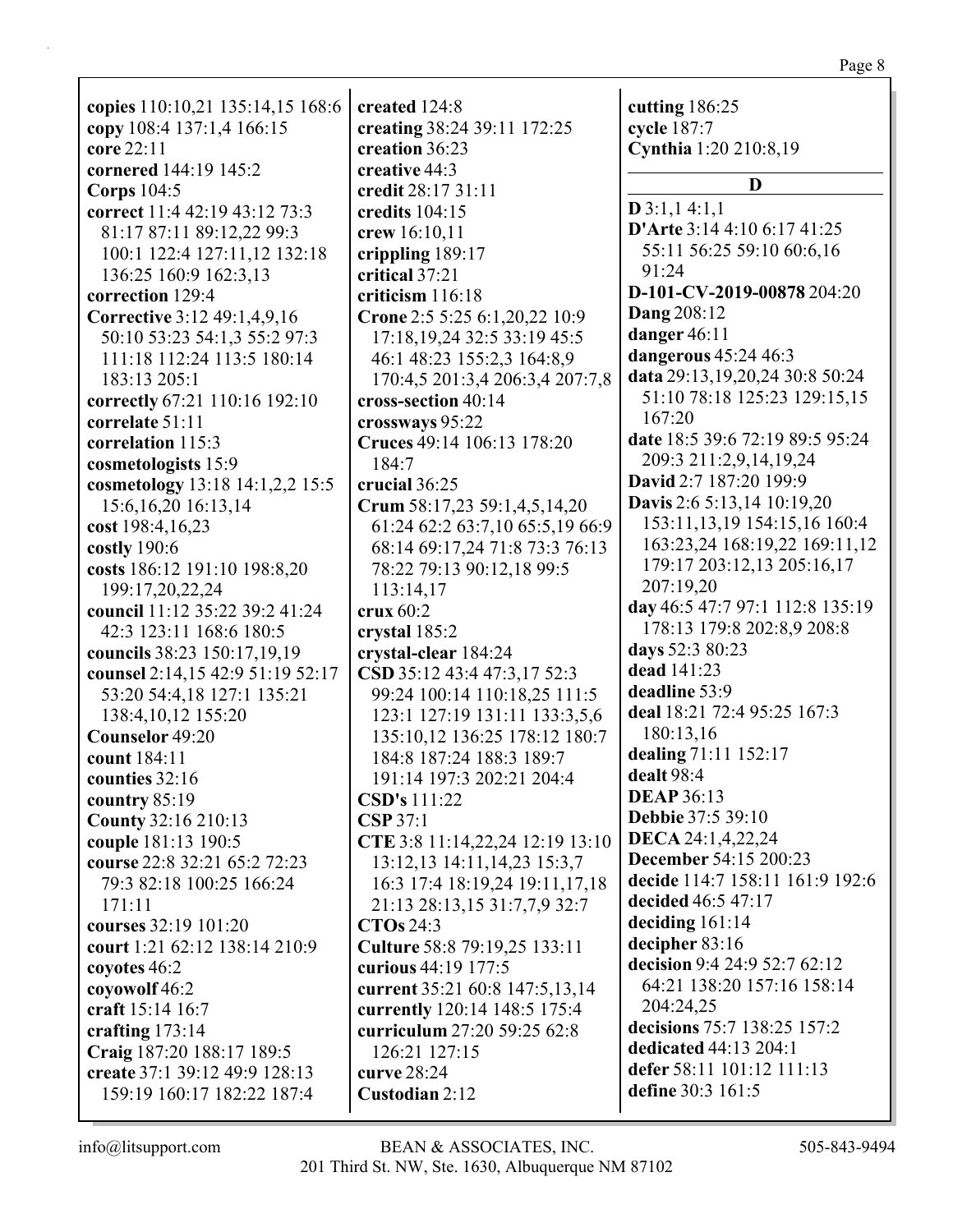**defined** 30:4,20 161:3 **defining** 77:21 175:6 **definitely** 46:21 78:5,10 128:20 **definition** 3:23 152:11 172:21 173:14,18,23,24 175:15,18 **definitive** 39:7 40:25 **degree** 16:14 194:15 **DEL'D** 211:9,14,19,24 **delay** 102:1 **Delgado** 192:7 **delicate** 71:12 **delineate** 160:24 **DELIVERED** 211:9,14,19,24 **demand** 199:25 200:2 **Deming** 196:19 **demonstrate** 117:10 **Department** 12:14,17 13:7 14:7 29:17,18 32:8 58:7 70:12 95:13 97:7,18 132:14 204:22 **depending** 63:14 97:20,24 98:11 **depends** 78:20 **Deputy** 2:11 59:5 62:19 79:24 89:6 103:24,24 192:7 **describe** 91:6 127:8 **described** 19:5 98:7 **description** 134:10,16 136:19 **deserve** 152:25 **deserved** 38:4 **design** 16:5 **detail** 141:15 **detailed** 80:14 99:21 **details** 20:9 **determine** 70:24 71:17 **determined** 14:6,8 156:22 157:19 158:9 196:2 **determines** 84:21 **determining** 29:14 **develop** 22:8 155:22 205:1 **developing** 18:25 78:19 157:13 **development** 19:22 22:4,4 53:13 101:20 157:18 **diabetes** 45:18 **difference** 64:14 93:3 115:11 152:21 202:10 **differences** 167:16 **different** 12:12 19:6 25:2 57:3 61:3 93:22 101:6 123:9 128:14 141:7 151:9,10,11,12 159:19

**differently** 30:4 **difficult** 53:7 72:5 93:19 188:24 204:2 **difficulty** 89:19 **direct** 44:2 62:25 **direction** 9:3 16:23 **directly** 32:5 131:11 133:5 **Director** 2:9,11 42:11 59:5 62:20 79:24 103:24,25 196:6,7 **Director's** 89:6 **disabilities** 60:6,25 78:24 79:1 **disability** 60:22 64:13,14 **disappeared** 10:9 **disbursement** 41:15 **disciplinary** 173:4 **discouraging** 53:19,24 **discovered** 72:13 **discuss** 92:3 143:14 144:15,21 145:7 146:7 147:23 **discussed** 147:10,11 204:15 206:19 **discussing** 151:25 **discussion** 3:8,10,11,13,15,18,22 9:23 11:6 34:19 41:3 49:1,15,21 50:8,15,20 52:5 54:7 55:10 58:9 59:19 123:12 140:19,21 141:12 141:16 142:1,7 143:12,25 144:1 146:10,20 147:3 148:22 149:19 150:1,11 153:8,9 154:2 156:3 156:17,19 158:16,22 159:2 161:16,22 162:9 163:2,11 165:2 168:25 171:13,18,19 174:4 181:10 183:13 190:10 195:13 195:22 196:3 **discussions** 141:17 147:11 **disengaged** 172:25 173:13 174:19 177:14 **disengagement** 173:8 **disenrolled** 126:1,2 130:22 **disenrollment** 133:7 **disinterest** 93:2 **Disks** 211:8,13,18,23 **dismiss** 54:5 204:22 **dismissal** 54:12,17 **dismissed** 176:6 **dispute** 90:22 **disrespectful** 93:17,25 94:1 **distractions** 179:1

**district** 3:17 13:15 76:24 106:17 106:20 120:13 126:13 138:12 138:17 140:24 **district-by-district** 24:8 **District-something** 202:7 **districts** 12:10,18 24:9 32:11,13 33:6 106:10,14 189:22 **Division** 2:10,11 3:10 34:14 38:8 49:18 57:24 98:1 110:10,20 124:15 **do-it** 190:13 **document** 75:1 80:2 81:23 86:23 87:1 181:6 211:8,13,18,23 **documentation** 43:9,19 69:8 73:14 75:9 94:8,13,18,21 125:17,22 132:16 **documenting** 68:4 111:25 **documents** 3:20 49:3 73:16 81:9 129:14 165:4 **dog** 45:2,8,16,16,20,25 46:9 **dogs** 45:18 46:2 **doing** 11:21 24:14 25:17 34:25 36:16,25 44:17 47:22 50:13 69:12 70:22,23,24 72:6 77:18 94:11 103:13 112:25 126:18 130:18 145:4 150:23 152:5 167:24 168:1 189:14 194:3 **Dolores** 3:12 35:19 38:9,22 49:2 182:7 204:23 **domestically** 45:10 **Don** 1:12 **door** 46:9 **doors** 95:18 **dotted** 168:8 **double-check** 42:17 **double-checked** 108:22 **dozen** 35:1 **Dr** 11:7,10 15:18 16:17 17:11,22 17:25 18:7,10,14,21 20:21 21:2 21:11,16,24 23:5,16,21 24:3,18 25:18,24 26:24 27:2,7 28:7 29:16 31:4,6,20 34:4 87:13 99:11,13,25 105:5,12 106:6 127:1 129:25 **drafted** 105:13 **drastic** 101:8 **drill** 185:1 **drive** 36:18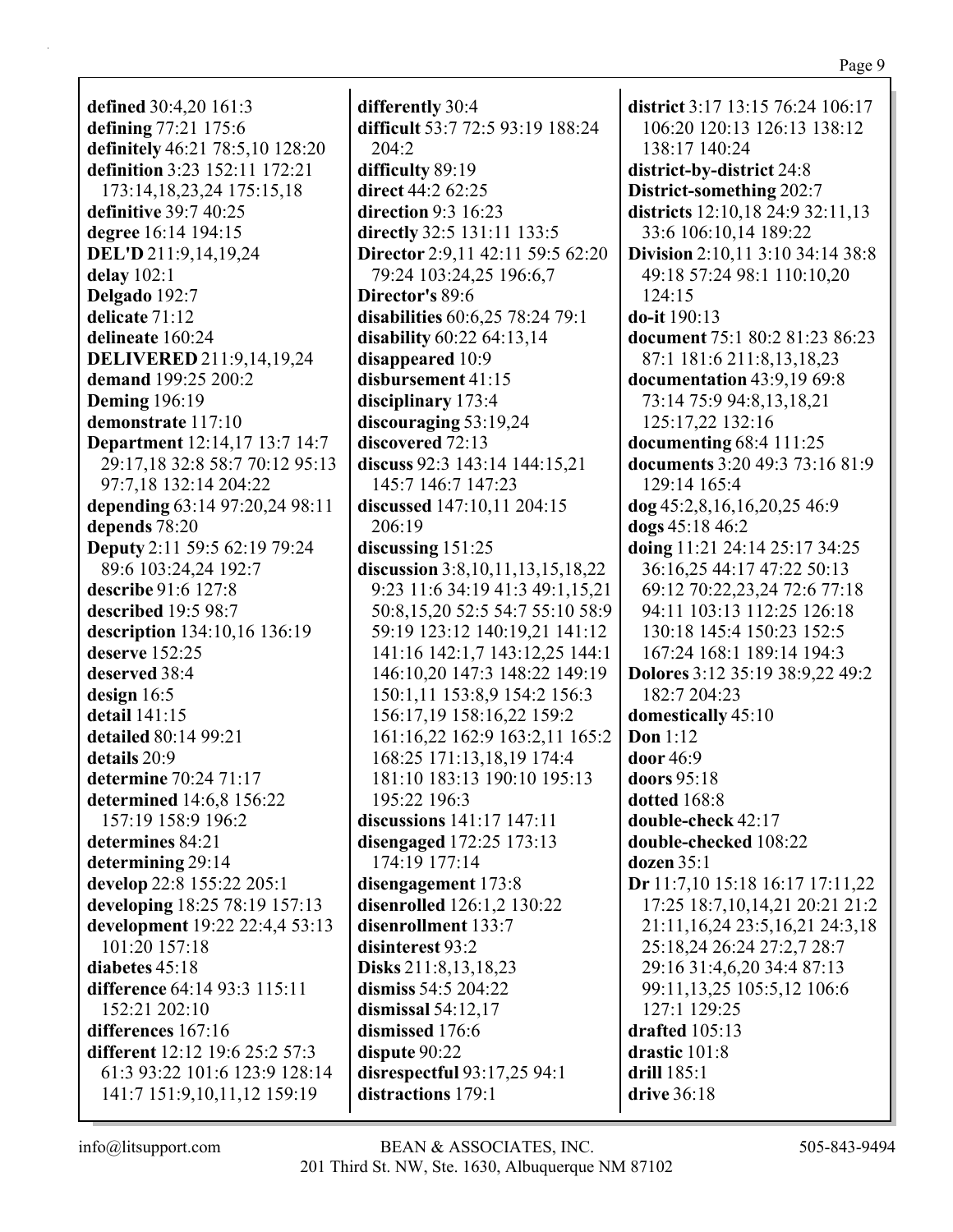|                                    |                                    | Page 10                         |
|------------------------------------|------------------------------------|---------------------------------|
|                                    |                                    |                                 |
| driving 200:4                      | effect 18:15                       | ended 45:3 102:15 202:14        |
| drop 76:10                         | effective 185:24                   | endorsed 126:11                 |
| dual 28:17 31:11                   | effectively 30:19                  | ends 95:15                      |
| Due 92:22                          | effort 35:8 70:18                  | engage 127:5 173:18 175:9,10    |
| duplication 151:1                  | efforts 36:23 75:1 119:1           | 191:16                          |
| Dylan 36:3 45:6 202:1,21           | eight 11:2 24:19                   | engaged 164:23 165:15 170:13    |
| dynamics 64:2                      | eight-zero 11:3                    | 170:14                          |
| E                                  | eighth $84:5$                      | engagement 25:19 176:19         |
|                                    | either 12:22 50:25 58:10 65:1      | engaging $44:147:8$             |
| $E$ 2:1,1 3:1,1,1 4:1,1,1          | 71:5 106:23 110:22 112:8           | engineers 83:19                 |
| e-mail 26:1 43:5,8,15 51:18        | 116:16 120:4                       | English 82:4,8,10,16 83:2,20    |
| 52:11, 13, 17 116: 4 190: 12, 17   | El 33:1,4,11 80:1,10,11,20 81:20   | 84:12,19 85:4 101:19            |
| 201:15 202:6                       | 82:17,21 84:11 85:1 101:18         | enroll 187:11                   |
| e-mails 26:1 124:19                | 105:16 126:7 127:5,6,9 133:14      | enrollment 78:23 188:6          |
| eagerly 184:15                     | 133:15 134:9                       | enrolls 80:24                   |
| earlier 47:14 56:22 111:2,11       | ELA 65:17 197:10                   | ensure 41:7 127:9 151:15        |
| 112:2 136:21 182:5                 | <b>ELAINE</b> 11:10 15:18 16:17    | ensuring 36:6                   |
| early 104:23 121:24 186:2          | 17:11,22,25 18:7,10,14,21          | entails 71:4                    |
| 195:11,22 199:22                   | 20:21 21:2,16,24 23:5,16,21        | enter 16:12 204:14              |
| earns 82:14                        | 24:3, 18 25:18, 24 26: 24 27: 2, 7 | entertain 9:10 208:4            |
| easier 116:7 178:24 206:14         | 28:7 29:16 31:4,6,20 34:4          | entire 88:9 176:22              |
| <b>East 45:15</b>                  | ELD 101:20                         | entity 8:10                     |
| easy 72:7 104:10                   | election 32:12                     | entry 90:16                     |
| echoing $192:10$                   | elective 61:17 64:9,11 65:13,22    | environment 44:5 68:20,23 79:4  |
| economic 33:15                     | 67:6                               | envy 184:11                     |
| economy 17:13,14                   | electric 33:14,18                  | epilepsy 45:18                  |
| ed 32:8 58:6 61:15,18 66:25 67:2   | electricity 32:24                  | equipment 19:23                 |
| 74:16 76:6 77:20,21,22 78:3,14     | element 122:10                     | equity 37:2 126:17,21 127:9     |
| 78:15 84:1 86:20 88:11,13,19       | elementary 152:11                  | <b>ERB</b> 186:11               |
| 89:2 96:11,15,20 100:19,21,24      | elements 119:19                    | err 189:12                      |
| 101:5,10 107:2 108:5 109:24        | elevated 191:10                    | escalate 124:11                 |
| 110:10,20 111:1,9,15,18,20         | eligible 12:4 13:9 14:11,14        | <b>ESLs</b> 23:20               |
| 112:17 125:10 130:19 131:10        | ELL 84:24 87:17 88:10,19,23,25     | Española 18:1 32:14 33:12       |
| 132:13 133:4 137:23 139:4,8        | 99:12 131:6 133:6 134:2            | especially 35:12 122:14 123:5   |
| 182:5                              | Elliott 43:6                       | 138:14                          |
| editing 17:1 25:12                 | ELLs 23:20 81:16 82:12 88:13       | essentially 89:10               |
| education 1:1,12 3:8 5:3 6:19      | 126:16,17,20 130:16                | estimates 199:23,23             |
| 11:6, 16, 17, 18 12:1, 15, 18 13:7 | embed 158:20                       | evaluated 28:18                 |
| 13:21 15:4 21:22 34:24 37:19       | embedded 66:1 167:10               | evening 177:3                   |
| 37:22 56:15 59:6,8 60:5 62:15      | Emeritus 136:11                    | event 184:7,8                   |
| 62:16 65:2,14 68:19 71:25          | emotional 76:5                     | events 181:24                   |
| 78:25 89:4 91:23 94:12 95:9        | emphasis 79:1                      | eventually 32:19 76:10          |
| 97:7 98:6,9 103:18,20 107:12       | emphasizing 44:2                   | everybody 11:11 45:21 191:8     |
| 112:24 128:10 143:16,21            | employed 11:20                     | everyone's 123:24 168:3         |
| 149:12 155:18,22 204:13,20,22      | employees 23:23                    | evidence 94:21 127:8 133:10     |
| 204:25 206:18 210:1,12 211:5       | encompass 157:14                   | exacerbated 72:11               |
| educational 44:1 64:13 162:20      | encourage 181:17                   | exact 140:18 151:7,7            |
| 163:6                              | encouraging 68:21 69:1             | exactly 67:11 81:21 97:24 107:5 |
|                                    |                                    |                                 |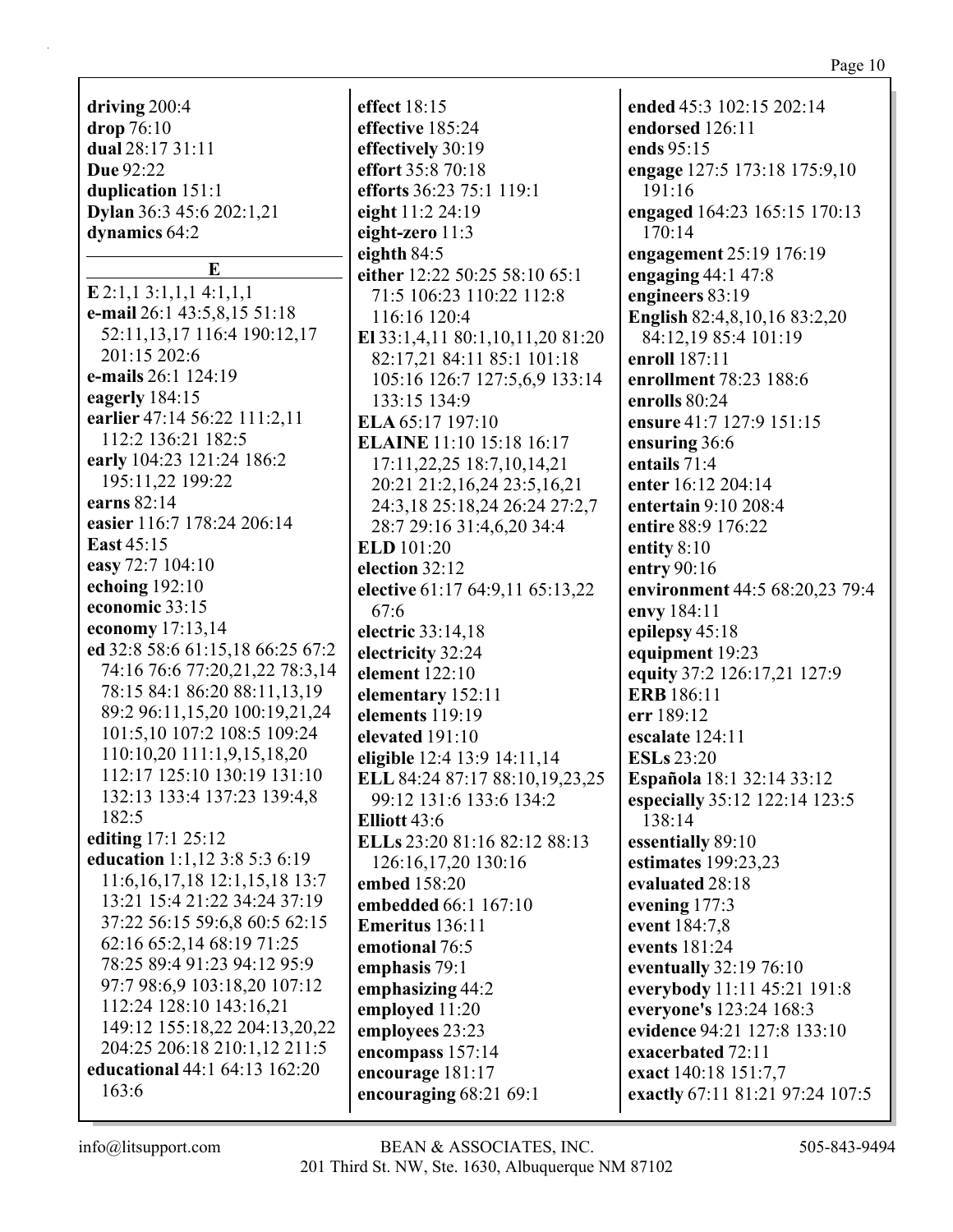| 117:12 118:9 124:25 125:1        | expression 145:19                 | February 109:17                        |
|----------------------------------|-----------------------------------|----------------------------------------|
| 141:20 161:11,12 170:18          | extend 195:16                     | federal 11:24 27:18 137:22             |
| 173:17                           | extension 54:13                   | feds 13:11 29:14                       |
| exam 103:15                      | extensions 54:15 96:3             | fee 195:19                             |
| example 12:24 13:19 14:15 15:5   | extent 84:4 114:10                | feedback 41:5                          |
| 23:1 61:15 141:2 185:12          | extra 24:13 115:9 189:2 190:11    | feeder 17:25                           |
| exchange 124:19                  | eyes 108:5                        | feel 34:5 69:10 70:20 72:16 119:7      |
| excited 25:20 26:12 27:23 38:4,9 |                                   | 120:15 152:25 174:18 175:4,16          |
| 38:10                            | F<br>$F-A-C-40:5$                 | 179:23 188:5,11 189:6                  |
| excitement 48:10                 | F-A-C-I-O 40:4,6                  | feeling $190:10$                       |
| exciting 26:19 33:23 48:3 178:22 | $F-A-S-I-O 40:3$                  | feels 126:24                           |
| 197:15                           | $F''s$ 76:10 173:6                | fell 175:11                            |
| excuse 16:6 17:20 103:25 120:22  |                                   | <b>fellow</b> 197:3                    |
| 121:14 142:14 175:2              | fabric 189:25                     | felt 50:9 54:6,6 166:2 171:13          |
| executive 4:4 38:8 180:17 196:5  | faces 79:21                       | 172:17 175:11 176:5 180:1              |
| 196:7,10 206:15                  | facilities 199:1                  | female 46:4                            |
| exhausting 179:4,5               | facility 44:13 47:20 150:10,10    | fence 94:7 197:7                       |
| exhibiting 44:11                 | 187:10                            | FFA 24:22                              |
| <b>Exhibits</b> 211:8,13,18,23   | facing 141:7                      | fidelity 94:19                         |
| exist 60:13                      | Facio 39:19 40:2,3                | field 19:3 31:13,14                    |
| existed 88:17                    | fact 13:22 15:18 54:12 60:13      | figure 26:3 167:4 183:8,24             |
| existing 19:20 122:15            | 63:12 65:21 69:8 96:20 134:10     | 188:21                                 |
| exists 157:22                    | 135:13 143:1 148:9 158:19,20      | <b>figured</b> 187:22 194:19           |
| exit 65:1 82:17                  | factor $173:3$                    | file 54:17                             |
| exits 82:20                      | factors 64:23 172:24 173:3,13     | <b>filed</b> 204:23                    |
| expect 18:2 21:3 23:10 27:8      | faculty 22:21                     | files 99:21 111:1 112:3                |
| 31:24 77:13 113:5 125:1 203:1    | fail 137:25                       | filing $53:22$                         |
| expectation 192:14               | <b>failed</b> 120:25              | film $15:15,16,21,22,24$ $16:1,1,2,9$  |
| expectations 179:23              | fails 150:13,13                   | 16:16, 19, 22 17:1 25:4, 11, 12, 13    |
| expected 111:20                  | fair 71:6 85:12 137:20            | 25:20 26:7                             |
| expecting 31:22 124:22           | fairly 117:1 142:17 189:22        | film-related 16:7                      |
| expedite 91:1                    | fairness 115:18                   | final $112:24$ $113:5$                 |
| expediting 105:19                | faith 54:20                       | finally 37:16 46:21 195:20             |
| expensive 13:19                  | fall 16:3,11 28:9 101:1,17 173:17 | <b>financial</b> 36:24 37:14 88:3,7,21 |
| experience 44:2 46:16 101:5      | 175:14 176:4                      | 152:14                                 |
| 119:20 121:17 122:6 123:6        | <b>fallout</b> 170:16             | find $57:268:13,18107:11,23$           |
| 144:4 197:4                      | familiar 22:23 29:1 71:24         | 108:17 111:24 166:16 175:5             |
| experiences 47:6,9               | families 2:10,11 80:23            | 182:11 193:12                          |
| expert 100:20                    | family 30:6,15,16,17 36:20 46:24  | finding $27:16$ 108:15 121:9 182:6     |
| explain 87:15 121:19             | 174:21                            | 186:13                                 |
| explanation 70:16                | far 66:19 69:12 130:14 198:13     | findings $60:2,11$                     |
| explicit 96:2                    | fare $31:2$                       | fine 64:9 88:6 132:24 142:15           |
| exploration 22:10,12,20,20 23:2  | fashion $16:1,5$                  | 202:4                                  |
| 29:25 31:14                      | fast 20:11 139:19,24 203:1        | finesse 194:6                          |
| explore 192:19                   | fault 101:2 193:2                 | finger $193:2$                         |
| express 76:15 142:5              | favor 7:5 146:13 209:11           | finished 87:22                         |
| expressed 100:15 118:16,16       | <b>FCCLA 24:25</b>                | finishing $196:18$                     |
| 121:21 142:3,17 174:6            | Fe 1:13 119:16 210:13             | fire 185:1                             |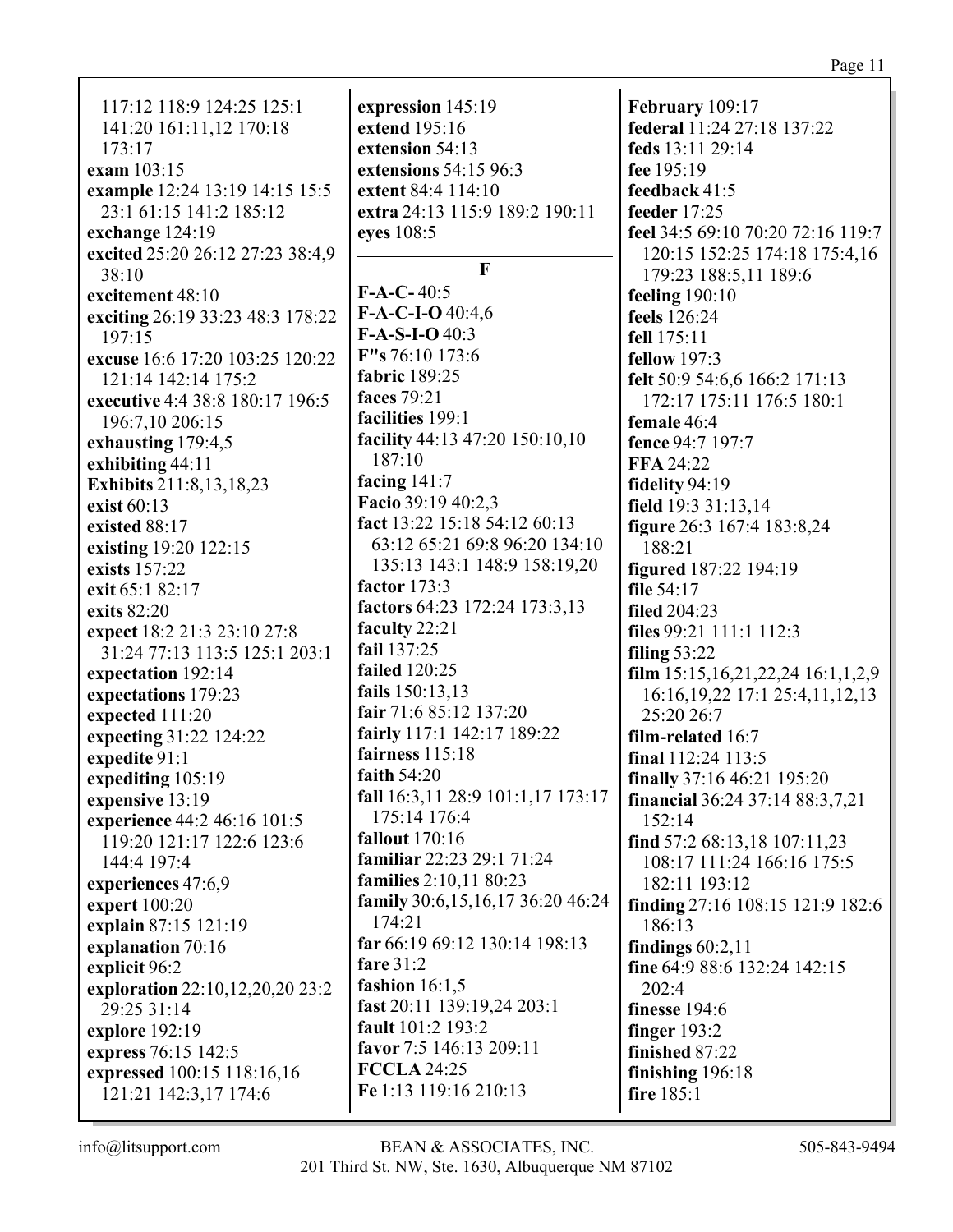# Page 12

| first $18:1920:1024:528:11$                                                                                      | 142:25 143:5,6 182:1,11 186:23                                                                                                     | future 97:2 143:19 173:10                                                                |
|------------------------------------------------------------------------------------------------------------------|------------------------------------------------------------------------------------------------------------------------------------|------------------------------------------------------------------------------------------|
| 33:11 34:23 35:2,19 40:22 47:2                                                                                   | 187:4 188:10 200:21                                                                                                                | 175:20                                                                                   |
| 47:14 49:25 55:25 56:21 57:1                                                                                     | found 32:8 72:6 108:16 167:12                                                                                                      | G                                                                                        |
| 60:16,20 63:1 68:17 78:24<br>85:21 100:22 124:11 128:11<br>138:7 145:5 147:6 149:22<br>151:19 153:2 166:5 170:20 | 167:15<br>four 77:12 112:7<br>frame $52:21$<br>framework 36:24 167:7 171:8,9                                                       | $G$ 3:1 4:1<br>Gallup 36:12 184:8<br>game 189:22                                         |
| 186:16 196:14,15                                                                                                 | 172:12                                                                                                                             | gaming $178:5$                                                                           |
| fiscal 35:13,14 37:7,8                                                                                           | framing 120:6                                                                                                                      | Gaspar 1:12                                                                              |
| fit $15:3$ 45:10 183:6                                                                                           | frankly $112:5$                                                                                                                    | Gateway 23:1                                                                             |
| fits $66:20$                                                                                                     | free 34:6 49:12 68:19                                                                                                              | geek 14:18                                                                               |
| five 8:16 112:4 122:21 129:5,6                                                                                   | freight $20:11$                                                                                                                    | general 78:3,24 119:14 122:19                                                            |
| 196:23                                                                                                           | Friday 5:4 39:17 40:23 131:23                                                                                                      | 123:9 137:22 170:21 171:10                                                               |
| five-year 35:22                                                                                                  | 132:1 201:16 208:22                                                                                                                | generally 65:16 119:16                                                                   |
| <b>fixing</b> 105:22                                                                                             | <b>FRIEDMAN</b> 2:12 195:7,11                                                                                                      | gentle 139:18                                                                            |
| flag $3:46:11,138:25$                                                                                            | 208:9 211:7                                                                                                                        | <b>GEORGINA 2:6</b>                                                                      |
| fleet 33:13                                                                                                      | friendliest 45:16                                                                                                                  | get-go 121:4                                                                             |
| <b>flexibility</b> 27:18 144:21                                                                                  | friendly 45:21                                                                                                                     | getting 27:10 32:6 33:13 61:18                                                           |
| floating $179:20$                                                                                                | friends 83:3                                                                                                                       | 68:3 70:5,6 97:16,25 100:23                                                              |
| floor 18:3,12 20:15                                                                                              | front 94:17 95:1 107:5                                                                                                             | 101:17 102:6,21 104:11,12                                                                |
| floors 12:9 13:8                                                                                                 | frustrated 12:6 119:8,25 120:5                                                                                                     | 135:23 161:21 178:12,13 186:5                                                            |
| fly $121:13$ 179:10                                                                                              | 120:16                                                                                                                             | 189:1 191:8 202:22 203:1                                                                 |
| flying $84:12$                                                                                                   | frustrating 49:25 52:20 53:3                                                                                                       | giddy $48:9$                                                                             |
| focus 21:13 25:2 167:2 177:14                                                                                    | 76:16                                                                                                                              | Gipson 2:3 4:10 5:19 10:13 11:12                                                         |
| focused 21:21 23:2 193:20                                                                                        | frustration 26:15 77:5 102:19,24                                                                                                   | 136:3 143:24 149:17 154:18                                                               |
| focusing $17:5,12$                                                                                               | 116:25 118:21                                                                                                                      | 156:2 164:1 169:20 184:7                                                                 |
| folder 128:14                                                                                                    | fueled $25:25$                                                                                                                     | 205:22 207:13                                                                            |
| <b>folders</b> 100:21                                                                                            | fulfill 178:8                                                                                                                      | give 41:8,16 49:6 53:17 55:2                                                             |
| folks 16:12 108:4 124:6 166:21<br>178:10 185:7 188:12 203:18                                                     | fulfilling 77:15<br>full 34:25 47:17 64:2 146:19                                                                                   | 60:10,12 132:5 171:25 191:23<br>200:23<br>given 16:25 37:12 47:18 55:13                  |
| follow $113:6$<br>follow-up 95:5 111:8,9,19 112:23<br>following 109:5                                            | fully 41:10 144:15 147:23<br>functional 33:2<br>fund 17:22 24:1 27:22                                                              | 61:3 125:24 152:20 186:8,10<br>giving 16:23 140:9 186:21 193:4                           |
| foot 199:20                                                                                                      | fundable 15:7 16:5 17:4 20:2                                                                                                       | 200:16                                                                                   |
| force 13:1 76:25                                                                                                 | 31:15                                                                                                                              | glad 196:24                                                                              |
| foregoing $210:10$<br>foremost 34:23                                                                             | fundamental 62:17 64:16,17<br>funded 11:24 14:8                                                                                    | gladly $166:20$<br><b>GLENNA 2:7</b><br>glossary 23:22                                   |
| foresee 153:6<br>forgot $184:4$<br>form 117:14 147:14,19 148:11<br><b>formalized</b> 182:1 184:21                | funding $12:4,19$ $13:10,12,13,15$<br>14:11,14 16:24 17:21 18:19<br>19:2, 17, 18 20:15 21:15 23:8<br>24:5 26:25 30:25 176:6 199:11 | go 8:12 15:5 24:20 46:11,17<br>51:15 67:19 69:14 75:6 76:24<br>78:1 107:13 122:22 126:18 |
| former 120:12 121:12                                                                                             | funds 11:25 13:25 14:23 18:23                                                                                                      | 127:13 129:23 139:12 140:10                                                              |
| formula 84:14                                                                                                    | 18:24 19:23 27:17,19 28:8,20                                                                                                       | 141:2 142:25 151:13 159:16                                                               |
| forth 45:19 156:8 195:14                                                                                         | funky 202:17                                                                                                                       | 161:2 166:20 172:25 174:17                                                               |
| fortunate 84:16                                                                                                  | <b>funnel</b> 20:19                                                                                                                | 180:16 184:24 187:6 189:20                                                               |
| <b>Forum 3:6 4:9 7:11</b>                                                                                        | further 26:5 102:1 109:13 110:1                                                                                                    | 190:18,25 191:1,2,11 199:22                                                              |
| forward 13:25 19:6 28:5 53:6                                                                                     | 143:11, 14, 25 148:14 153:9                                                                                                        | 201:9,9 208:7                                                                            |
| 54:20 94:21 121:5 122:21 125:2                                                                                   | 171:17                                                                                                                             | goal 63:19 68:17,22 69:9 172:14                                                          |
|                                                                                                                  |                                                                                                                                    |                                                                                          |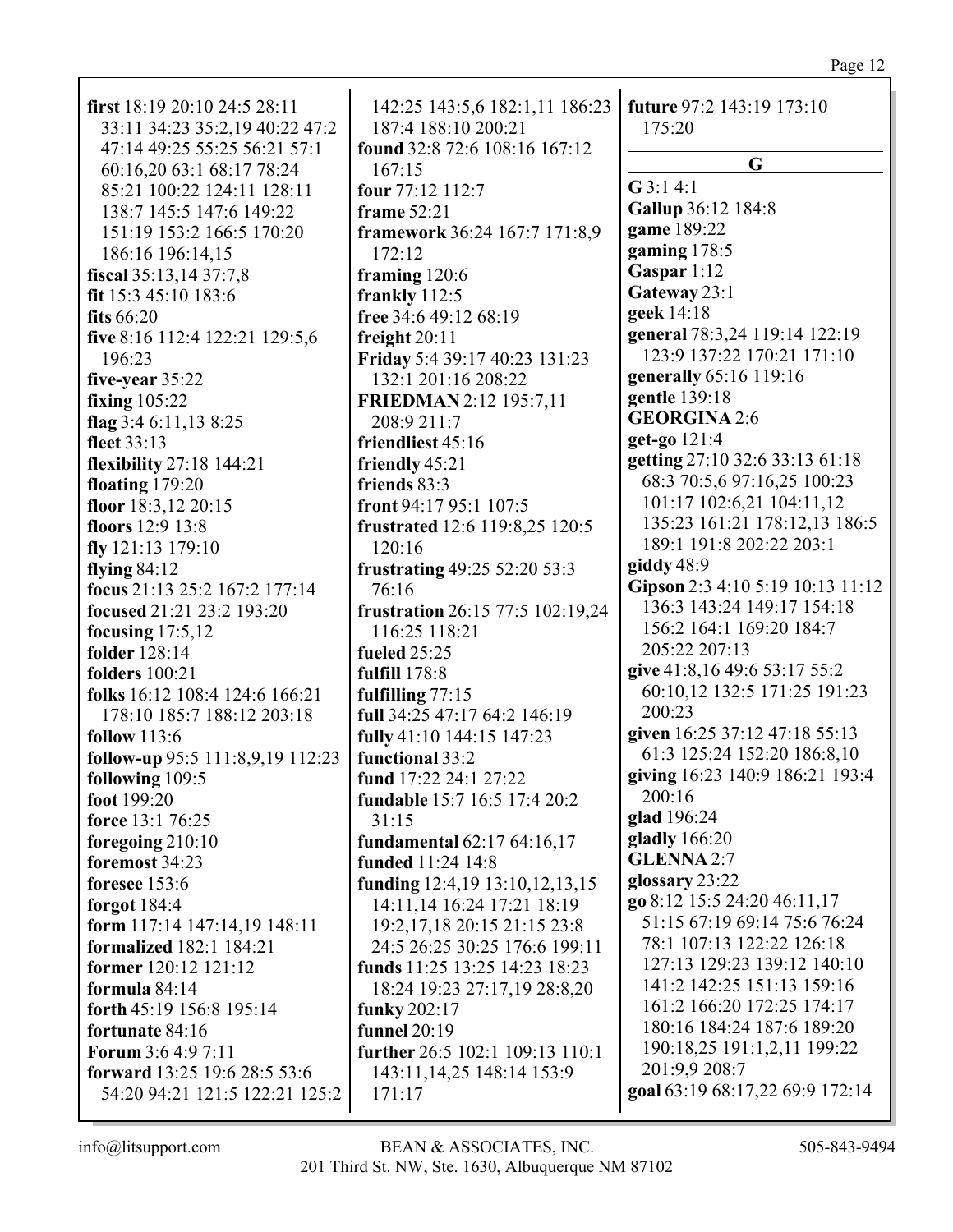182:22 183:10,10,15 **goals** 64:24 66:4 67:24 73:9 77:11 167:9,10 180:3 182:6,9 183:7,20 188:6 197:8,9,21,22 **God** 46:18 203:4 **goes** 64:19,19 78:7 104:22 117:9 133:2 152:18,23,24 **going** 5:2 8:12,17 9:2,3 12:22,23 13:25 14:14,22 16:17 18:6 19:5 19:5,16 20:21 21:5 22:6,13 23:9 23:25 25:10,20 26:1 27:4,4 28:4 28:5,23 29:5 33:6,24 34:21 37:7 40:22,25 42:18 45:6 46:5 47:22 50:17 51:15 54:11,21,22,23,24 58:20 59:11 64:18 70:5 72:15 72:24 81:10 85:17 89:1 91:10 91:10 98:17 99:2,23 101:21 104:6,14 106:18,21 109:23 114:15 116:6 118:21 119:22 121:24 122:20,21,22 123:2,21 124:3,10,10 128:6 130:25 131:8 138:20,21 139:12 140:14 141:22 142:13,14 143:6,15 144:15,16,18 145:16 147:21,21 152:22 155:21 158:9,17,18,19 160:23 161:1 162:1 166:15 167:17 170:10,19 171:6,9,9 172:8,14 176:12 178:3 180:6 182:13,24 185:23 186:2 187:17 188:2,6,15,20 189:13 190:6,18 190:25 191:2,2,23 192:15 193:8 193:24 194:6 195:9 199:14,17 200:3,7,17,21 201:14 202:9,12 203:3 206:13 **good** 5:1 7:14 11:10 21:12 27:1 38:5 42:24 45:25 48:12 54:20 58:17,18,19 59:7 69:2,16,18 70:19,20,22 71:16 72:24 74:7 79:14 83:2 84:2,7,23 88:7 105:19 113:25 121:25 130:1 140:9 142:19 147:15 167:22 171:22 175:18 177:6 181:21 185:24 187:3,20 190:1,18 197:22 200:22 201:6 202:5 **goodbye** 196:11 **gosh** 45:4 **gotten** 49:23 181:16

168:6 180:5 **governing** 35:22 38:23 39:2 41:23 42:3 43:5 123:11 150:17 150:18,19 **government** 100:9 **Governor's** 15:24 **grade** 64:25 65:1 84:5 187:9,16 **grades** 187:15 **graduate** 65:3 **graduated** 139:1 **graduating** 63:19 103:3 **graduation** 62:14 171:1 **grandkids** 201:8 **grant** 22:2 37:1,3 **grants** 192:20 **grasp** 71:25 83:8,23 84:7 **grateful** 37:11 **gratitude** 36:2,17 **gray** 170:18 **great** 14:17 16:23 26:16 41:6 43:1 45:13 81:8 94:10 100:7,23 120:14,15 142:18 175:3 197:14 **greater** 171:25 **Greta** 181:17 **Griffin** 181:18 **gripe** 193:15 **ground** 105:22 **group** 83:13 188:3 192:13 **groups** 83:15 150:20 **grow** 17:13,14 **growing** 187:9 **growth** 50:23 51:12 127:22 182:14 187:17,25 **guess** 28:22,23 60:9 74:22 77:17 105:16 109:22 114:21 117:15 117:22 123:22 145:12 148:14 152:16 189:11 **guidance** 184:12,15 185:3 **guide** 166:16 **Guillen** 196:4 **guitar** 14:21,22 15:2 **guy** 83:18 139:3 **guys** 9:4 12:13 192:5 **H hair** 15:16,25 45:22

**half-dog** 45:9 **half-wolf** 45:9 **hand-in-hand** 191:11 **handed** 56:7 **handful** 8:17 **handle** 70:22 71:18 78:3,8 185:19 **hang** 79:9 86:12 **hanging** 168:3 **happen** 22:14 39:1 53:4 76:11 123:22 177:13 178:23 201:24 **happened** 41:16 70:16 101:1 106:19 118:12,14 123:20 **happening** 7:25 62:21 67:5 68:11 69:13 98:2,5,22 103:1 112:22 124:10 198:5 199:21,21 **happens** 77:6 116:3 168:1 177:3 177:13 **happy** 34:7 79:13 99:7 106:2 123:15 204:8 **harbor** 174:21 **hard** 37:23 72:6 77:13 83:5 144:14 194:6 200:10 204:4 **hardest** 83:20 **Harry** 32:7 **Hatch** 196:12,19 **hate** 158:13 **he'll** 181:23 **head** 38:3 56:6 84:20 87:10 **heading** 165:17 **heads-up** 185:24 **health** 104:4 121:25

**Hall** 1:12 38:19

**hand** 65:2 149:20 210:16

**hear** 21:20 56:16 57:25 58:6 73:7 89:3 90:13 94:10 113:23 175:3 194:1 **heard** 8:4 9:3 11:14 18:18 89:7 89:11,23 90:9 159:14 174:15 176:5 179:24 180:1 194:9 **hearing** 7:9 47:10 76:25 90:21 157:7,9 163:13 169:2 192:2 **held** 63:4 91:1 92:2,6 140:19 159:2 184:2 185:9 210:12 **help** 15:20 17:15 29:8 76:4 82:8 102:21 120:10 123:4 127:20 152:13,14 171:20 189:7 193:5 202:10 **helped** 39:10 188:17 **helpful** 58:5 99:19 121:16 192:6

**governance** 122:1 142:19,21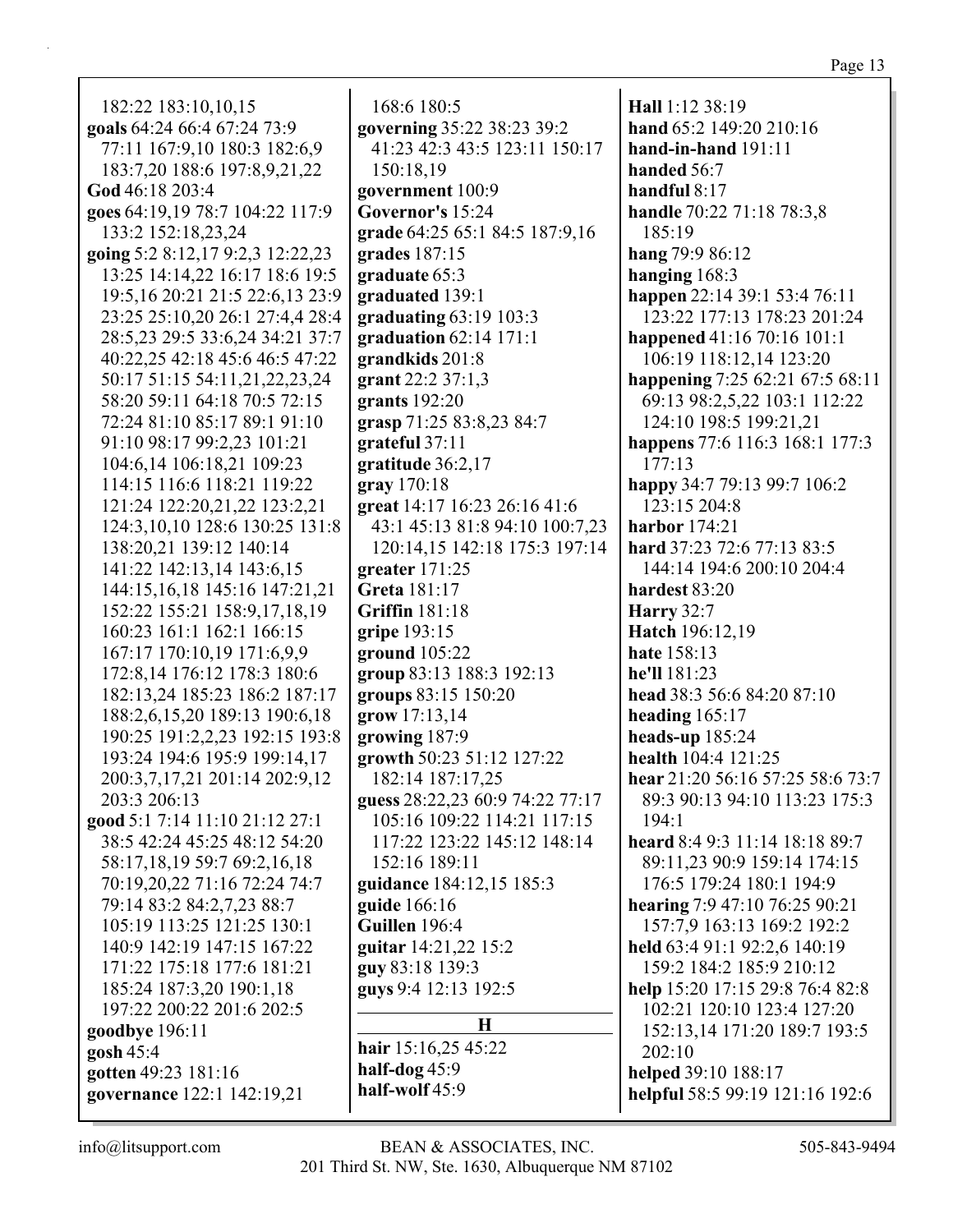193:4 203:17 helping  $202:22$ helps 142:23,23 203:5 **Herbal** 142:15 hereunto  $210:15$ hey 93:3 140:12 192:25 high 3:23 4:10 11:17 15:22 21:22 24:1 25:17,20 30:14 46:25 63:19 65:3 84:18 85:17 139:4 152:12 173:3 181:11 198:8,16 198:17 high-demand 15:23 29:15 high-need 16:3 high-skill 14:3,5 19:12 high-wage  $13:24$  14:4,5 15:10 19:12 30:4.4.20 higher 21:22 32:7 82:15 highlight 47:12 185:11 highlighting 187:7 highlights 43:22 highly  $151:2$ **hired** 100:22 hires  $38:1$ **Hispanic 28:11 84:17,18** hit 28:12 105:22 186:14 194:8 hold 55:5 89:8 91:12,25 92:1,2,7 92:25 103:14 109:23 137:18 149:25 holding  $195:9$ Holly 99:13,25 105:5,12 106:6 129:25 134:23 home 45:12 74:18 85:19,25 86:2 115:23 129:23 178:25 homeless  $173:2$ homelessness 173:3 hometown  $178:21$ **Hondo** 198:17 honest 91:7 115:21 119:22 **honestly** 103:16 107:3 121:16  $162:4$ honey  $55:22$ **honor** 204:9 honored  $197:15$ hope 21:20 26:20 33:24 43:12 122:3 123:25 124:5 166:18 179:23.25 hopeful 41:20 183:8 hopefully 19:1 51:11 52:5 54:19

116:7 119:20 121:17 124:5 166:16 171:14 180:15 200:20 hoping  $105:7$ horrible 112:5 horse  $141:23$ **HOSA 24:24 hospital** 12:23 46:7 hour 41:2 167:4 hours 50:17 54:8 102:7,11,12,15 102:17 115:13,14,15,17,19 **House 19:18 How's** 59:14 Huerta 3:12 49:2 182:7 204:23 huge 18:21 28:17 100:7 167:13 198:24 199:7 humans  $46:3$ hung  $179:2$ hurt 189:13.14 hybrid 44:14,18 46:4 hybrids  $44:20$ T **IATSE** 16:12 **ID** 132:25 idea 50:1 51:3 64:17,19 68:18 72:25 103:3 108:6 109:2,11 124:24 131:24 145:19 177:22 ideal  $48:6$ identification 134:2,9 identified 21:5 77:22 95:4 138:12  $199:6$ identifies 121:3 **identify** 58:21 104:10 115:4 identifying  $80:20$  188:9 IEP 59:23,24 62:5,24 63:16 65:23 66:4,21 67:3,11,22,24 68:4 69:9,13 71:16 73:16,20 74:10,13,17 75:6,13,19 76:8,25 77:11,15 78:19 90:25 97:20 98:7,11 100:21 112:3 115:4 116:15 117:10

IEPs 23:20 60:3,17,17 61:8,21 62:3,22,23 63:4,18 68:9 71:10 89:5,8 95:4,5,7,13,19,23 96:9 96:21 97:7 98:4,21 99:1 101:6 110:9,18 111:13 128:2,11,12,14 130:19 131:12 132:4,15,19,19 IGA 22:3 23:15,16

illness  $173:3$ Illuminate 50:22,24 51:1,6 53:13 182:5.16 imagination 193:14 **imagine** 46:18 102:18 immediately 121:3 impact 23:10 48:11 114:12 187:3 **impacted** 47:10 186:18,22 **impacts** 187:8.8 implementation 35:22 38:14 **implemented** 71:7 81:7 197:12 implicate 106:24 implication 98:1 implying  $62:20$ importance 62:23 **important** 16:2 18:17,22 34:3 36:5 37:23 62:8,18 63:12 68:16 71:9 97:1 123:23 125:10 128:2 141:19 144:5,7 164:24 166:2 167:24 168:5 171:13 182:10,11 184:23 189:1 194:11 201:17,25 importantly 143:7 imposing  $50:14$ impossible 171:1 improved 39:7 **improvement** 101:14 111:2,24  $200:12$ **improvements** 101:9 127:21 **improving 65:15 105:23** in-demand 14:4,5 15:10 19:12 incidence 173:3 include 21:23 134:10 includes 15:25 85:9 inclusion 77:17,18,24 78:15 incomplete 56:23 incorrect 106:13 increases 199:24 incredible 37:17 175:23 178:11 incredibly 53:3 76:16 **indicate** 7:6 89:18 114:1 209:12 indicated 51:5 54:11 90:5 92:16 96:22 119:2 180:12 **indicates** 90:2.14 103:16 indicating 73:20 128:3,16 **indication** 17:1 92:21 106:2 116:20 indicator 69:1 individual 60:5 64:20 71:17 98:6

 $info@$ litsupport.com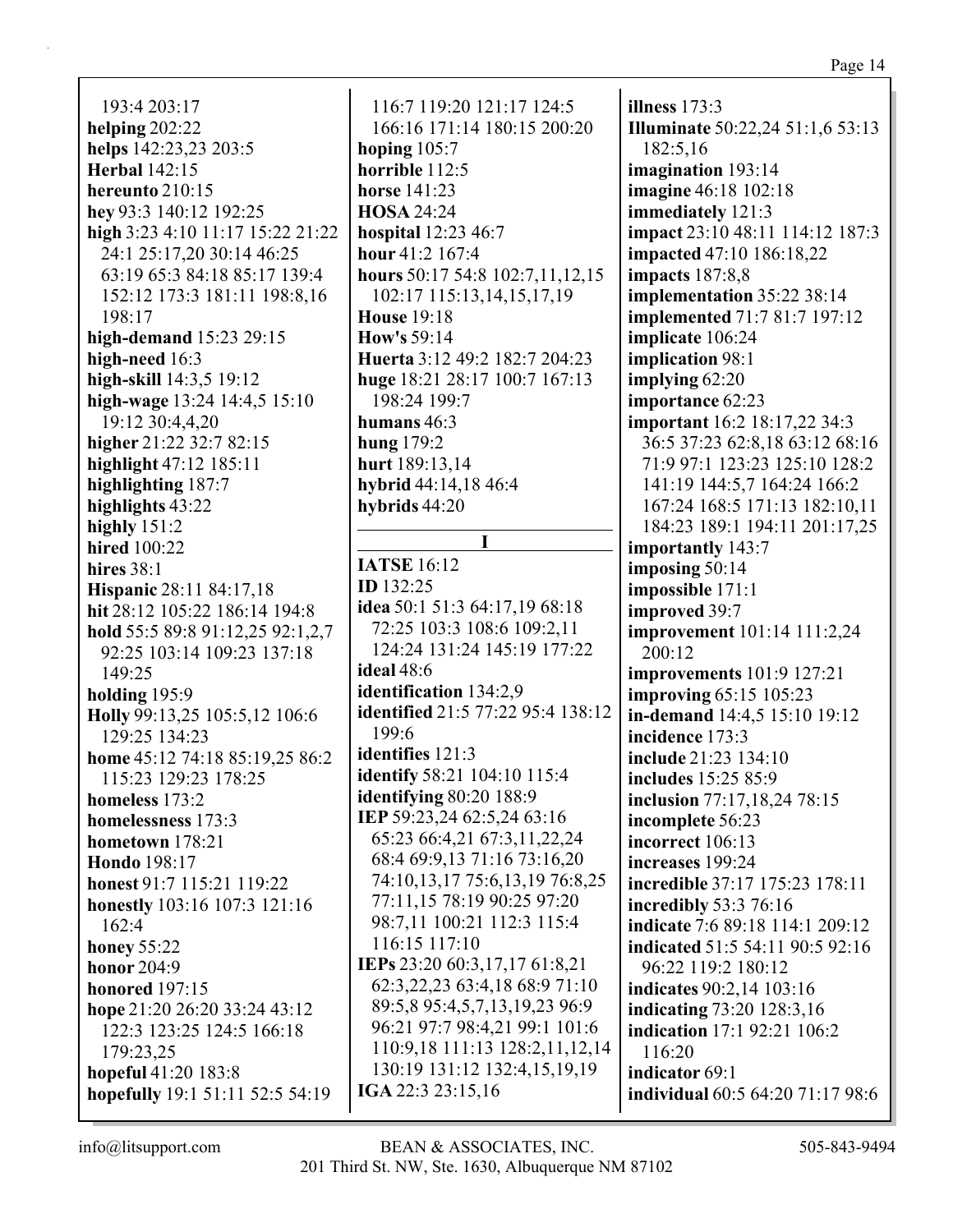127:5 193:20 194:11 **individual's** 190:14 **individualized** 59:24 60:1 61:9 61:11 62:4,6 64:12 65:22 66:2 67:1,2 69:9 70:9 73:2 78:2 99:1 **industry** 14:8 15:15,17 16:10 199:13 **influence** 174:4 **inform** 183:5 **information** 14:6,24 29:23 40:16 43:4 51:7 53:1 56:23 60:12 96:19 128:22 130:4,16 131:2,6 131:6,11,17,19,21 132:6,14 133:7 135:23 183:4,23 187:3 193:5 195:12 **infrastructure** 198:22 **initial** 61:21 75:20 80:18,21 133:25 136:16 137:1 184:16 **initially** 80:19 134:21 **initiated** 41:20 **initiative** 12:25 **input** 50:3,10 52:6 59:18 62:5 75:14,15 137:14 **inquiry** 44:2 **ins** 39:10 **insinuated** 146:5 **insisted** 116:13 **inspection** 95:5 **inspire** 120:8 **inspiring** 197:14 **instruction** 67:23 70:9 99:2 127:14 183:5 **instructional** 27:21 85:5 **insurance** 186:12 190:16,16,17 190:24 191:1 **Insure** 3:20 165:4 **insurmountable** 122:13 **intent** 120:23 158:8 159:18 192:13 **intention** 13:8 21:25 51:24 193:1 203:19 **intentions** 105:19 **interbreed** 46:2 **interested** 8:18 181:25 **interesting** 68:15 84:25 165:13 198:5,20 **intergovernmental** 23:17 39:11 **interim** 40:18 182:8,12

**interject** 159:25 **internship** 31:10 44:10 **internships** 44:9 **interpret** 185:7 **interpreting** 20:1 **interrupt** 69:25 **interrupting** 56:22 **introduce** 71:13,19 **introduced** 15:12 **inventory** 41:16 **invitation** 195:17 **invite** 75:12 175:12,17 **invited** 193:9 **involved** 19:24 35:7,16 72:4 93:18 122:11 166:1 190:15 195:19 **involving** 88:13 **issue** 60:16 68:7 92:4 94:7 96:23 102:7 108:15 116:10 117:8 118:2 138:13 145:7 146:10,20 147:23 152:18 171:1 184:22 185:20 187:12,17 188:9 198:24 199:2 **issues** 86:22 87:15,17 121:24 122:15 144:6 148:23 150:13 174:19 179:6 198:18 199:18 204:15 **Istation** 182:25 **it'll** 39:18 135:1 182:14 **item** 6:14,17,21 7:11,20 9:7,9 11:5,9 34:12 48:25 55:10 140:20 144:18 148:10 165:1 170:9 **items** 6:16 148:8 180:16 181:11 **iteration** 12:3 **iterations** 61:4 **J Jaeger** 2:15 34:24 86:21 87:5,11 87:13 107:16,19 108:15,18 131:4 149:2 180:21 **January** 107:15,24,25 108:2 109:17 118:22 200:23 **jargony** 23:17 **Jemez** 36:11

175:23 200:8 210:25 211:2 **jobs** 17:7,15,16 19:13 **join** 179:12 196:17 **joining** 38:7 **July** 18:24 42:19 185:23 **jump-start** 37:10 **June** 19:2 20:11 39:17,18 52:8 53:8,9 131:3,4,7,18 132:7,9,9 132:11 136:7 180:7 191:16 195:11 200:18 208:8 **justify** 30:1

# **K**

**K-1-2** 187:15 **Karen** 2:11 34:10 36:2 37:16 43:14 56:4 100:12 110:24 112:20 113:4,9 128:21 129:4 130:6,11 135:6,8 136:14 137:7 149:22,23 150:3 167:14,22 **Karyl** 2:4 162:13,14,18,22 **keep** 64:18 72:17 93:4 132:14 139:24 175:9 **keeping** 204:6 **Kelly** 36:22 181:17 **kept** 49:5 **key** 35:17,17 119:18 **kid** 66:20 104:10 **kiddos** 63:25 **kids** 17:3,15 25:17,20 28:5 48:4 67:25 84:4 92:4,11,12 151:13 173:11 174:22 190:5 **kind** 11:21 26:3 28:10 45:9 62:7 65:13 69:2 74:15,20 81:9,17 84:1 87:14 122:25 123:15 165:11 173:10,13 177:5 182:21 182:25 185:13 191:7 200:10 **Kirsi** 79:23,24 80:5 82:10 84:22 86:6,16 133:12 134:1,9,15,20 **Kirtland** 13:1 **knew** 112:5 115:12 155:15 165:17 170:24 186:3 **know** 9:1 17:9 20:12 21:12 22:6 25:8,16 26:15 27:15,16 28:6 29:5,7,9 32:3 33:25 36:17,19 39:2 42:14 44:18,20 46:11 47:2 48:19 50:6,16 51:1 53:5,12 54:22 57:18 58:2,9,13,14 60:7 61:3,17 64:2,17 66:11 67:5,15

**job** 1:25 15:9 32:22 100:23

**Jerry** 1:12 **Jim** 181:18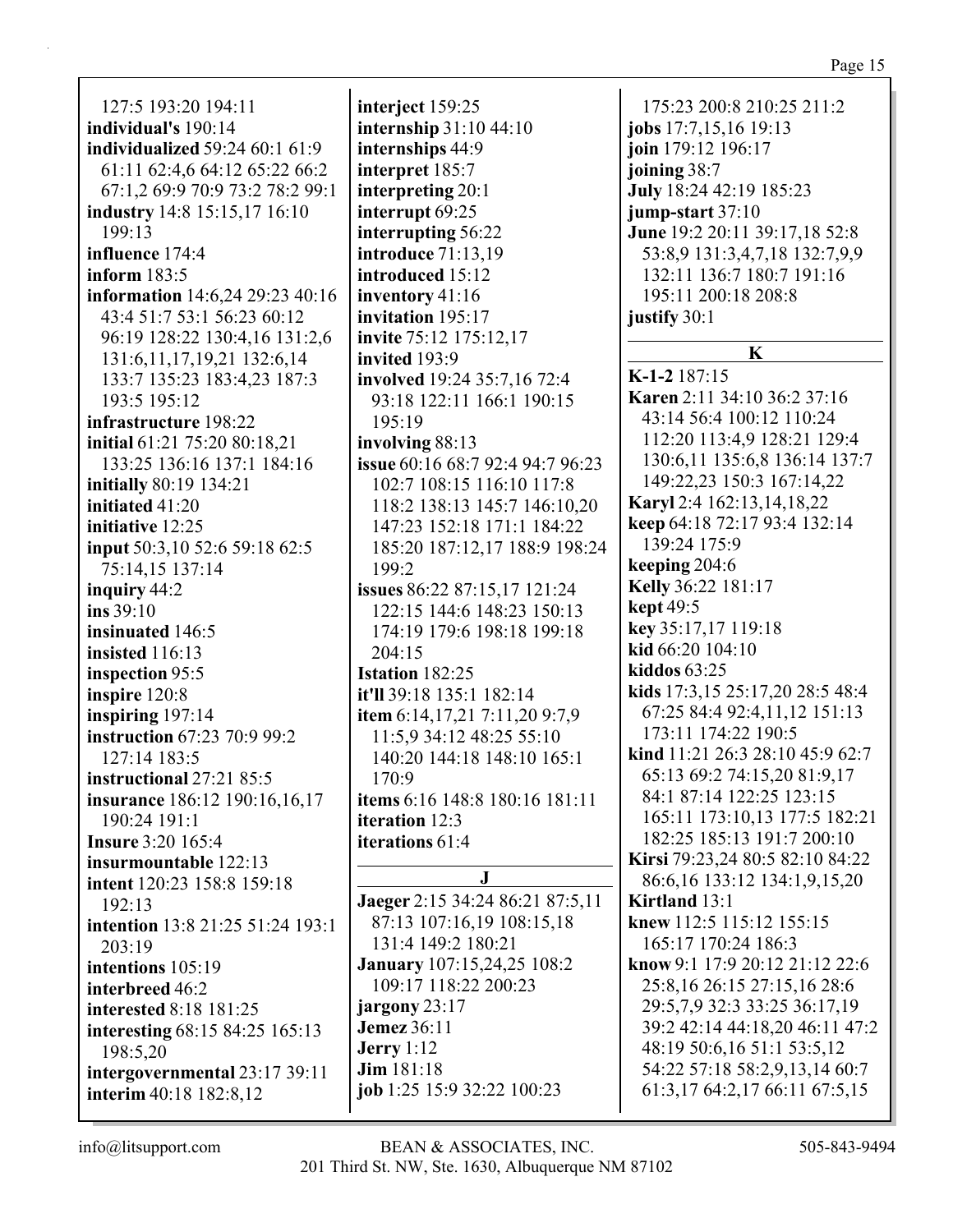| ш<br>ΉΩ<br>ı | 1 |
|--------------|---|
|              |   |

| 68:7,9,10 70:12,21 75:3 79:22         | 86:6,16 133:12 134:1,9,15,20      | legislators 186:7 193:9           |
|---------------------------------------|-----------------------------------|-----------------------------------|
| 87:16 88:18,23 91:11,19 93:2,5        | language 58:7 65:17 67:10 69:2    | Legislature 199:10                |
| 93:6, 11, 13, 13 94: 5, 22, 25 95: 17 | 79:2,18,25 82:24 83:1 85:3,3,4    | legwork 36:25                     |
| 96:17 97:1 99:20 100:2 101:10         | 85:5,7,9,11,13,19,25 86:2 93:18   | length 34:7                       |
| 102:14,16,22 103:16 104:5,16          | 93:23 99:16 101:19 133:11         | lengthy $141:12$                  |
| 104:18 105:7,15,20 106:6 108:3        | 165:18                            | Leopold 43:25 44:17 47:25         |
| 108:21 109:25 110:22 111:17           | large 13:15 26:17 203:5           | Leslie 36:22 37:4                 |
| 111:19 112:14,17 113:22 114:2         | larger 106:10,14                  | let's 14:15 17:15 30:5 48:18 50:2 |
| 115:1, 10, 12, 23, 24, 25 116:1, 2, 3 | largest 24:22                     | 67:23 90:20,21,22 115:21          |
| 116:5,24 117:1,2,23 118:5,15          | Las 49:14 106:13 184:7            | 150:24 172:2                      |
| 118:18,19 119:2,5,10,14,16            | <b>LASER 29:24</b>                | letter 3:14 4:10 6:16,18 55:12    |
| 120:17 121:12 122:3,7,18 123:2        | <b>Lastly</b> 187:6               | 57:4,9 63:1,2,3 68:21 80:13,15    |
| 123:3,7,8,14,15,23,24 124:2,7         | late 27:2 178:25 202:9            | 80:19,21 87:3,5,9 88:15,16        |
| 124:22 126:22 131:8 134:8             | lateness 102:5                    | 89:18 90:2 92:16,18 96:1          |
| 136:15 138:22,23 140:11 141:6         | launch 27:13                      | 104:25 105:2,8,11,13,13 106:1     |
| 141:8 142:2 144:17 145:16             | law 70:11 76:3 93:9 120:17        | 106:5,7 107:4,4,8,9,13,15,20,22   |
| 146:8,25 147:2 148:14 149:1,4         | 137:23 142:11 150:8 165:11        | 107:23 108:9,12,25 109:18,25      |
| 149:7,20,21 152:17,17 153:19          | 195:9,10 208:6                    | 113:13 114:14,20 116:18,18,21     |
| 161:21 162:4,5 165:8 167:18,24        | lawsuit 138:22 153:6              | 116:22,24 117:6,19 118:1,14,16    |
| 167:25 168:2,7 170:17 172:25          | lawyer $93:10$                    | 125:24 129:23 131:1 133:16,18     |
| 173:1,5,16 174:11,13,14,19,23         | lay 63:23 64:21 93:11             | 136:16 137:4,9                    |
| 174:23 175:16 176:11 177:8,12         | laying $62:22$                    | letters 80:22 82:4 124:20 133:23  |
| 177:17,21 178:17 179:25               | <b>LEA</b> 120:13                 | 134:11,11 135:17                  |
| 180:19 181:24 182:6 183:3             | lead 6:9,10 8:21 12:21 13:2,4     | letting $105:20$                  |
| 184:13,20,22 185:1,18,23 187:3        | 21:3 23:1,11 31:24 84:2 147:3     | level 23:12 24:12 28:16 30:6,21   |
| 188:2, 10, 14, 18 189:23, 24 190:2    | leader 47:4                       | 53:24 64:23 65:25 103:20          |
| 190:4,9,20,22,22,24 191:19,24         | leaders $47:8,11$                 | 111:12 115:16,20 116:5 118:20     |
| 192:1,16,16,18,20,21,25 193:6         | leadership 20:4 41:3              | 170:16,21 187:10 190:23           |
| 194:2,6,10,14,17,19,20,22             | lean $25:10,12$                   | levels 60:25 95:14                |
| 195:23 198:6 199:15 201:25            | learn 37:12 81:9 83:2 96:25       | levy $32:13$                      |
| 202:7,16 203:9 204:9,10               | 120:11,24 196:22 204:8            | Liaison 2:13                      |
| knowing 25:15 112:22 129:16           | learned 119:19 120:9,18,18        | license 13:20 44:11               |
| 170:18 202:14                         | 195:23                            | lies 61:10 67:4                   |
| known 9:6 176:10 193:15               | learning 28:24 35:5 41:7 44:3     | life 30:17 36:19 74:12 203:15     |
| knows 24:21 154:4 174:15              | 46:24 121:17 151:16 196:24        | lifer $139:14$                    |
| 187:25                                | <b>LEAs</b> 74:25                 | light $193:5$                     |
| kudos 178:9                           | <b>leased</b> 199:1               | <b>liked</b> 7:24                 |
|                                       | leave 81:12 82:7 114:23 124:24    | $\lim$ bo 45:10                   |
| L                                     | 202:15                            | limit 43:17 158:4 195:18          |
| La 3:12 17:8 49:2 204:23              | leaves 136:15                     | <b>limited</b> 101:4 206:19       |
| Lab $13:1$                            | <b>leaving</b> 119:6 178:25 179:7 | line 16:8 52:9 168:8 171:3 186:25 |
| labor 14:6, 10, 24 29:18, 22 200: 2   | $led$ 172:2                       | lines $90:23$                     |
| Labs $12:25$                          | left 24:25 102:23 113:4 119:3     | link 30:14                        |
| lack $47:15$ 101:1,16 115:1,7         | 125:18,25 129:6 179:22 181:2      | linkage $123:3$                   |
| 127:21 146:4                          | legal 138:3,11 179:6              | <b>linked 85:1</b>                |
| ladies 119:23                         | legislation 176:6 186:9           | linking 30:7                      |
| laid 83:8                             | Legislative 18:18                 | list 165:25                       |
| Laine 79:23,24 80:5 82:10 84:22       | Legislator 203:7                  | listen 34:9,11                    |
|                                       |                                   |                                   |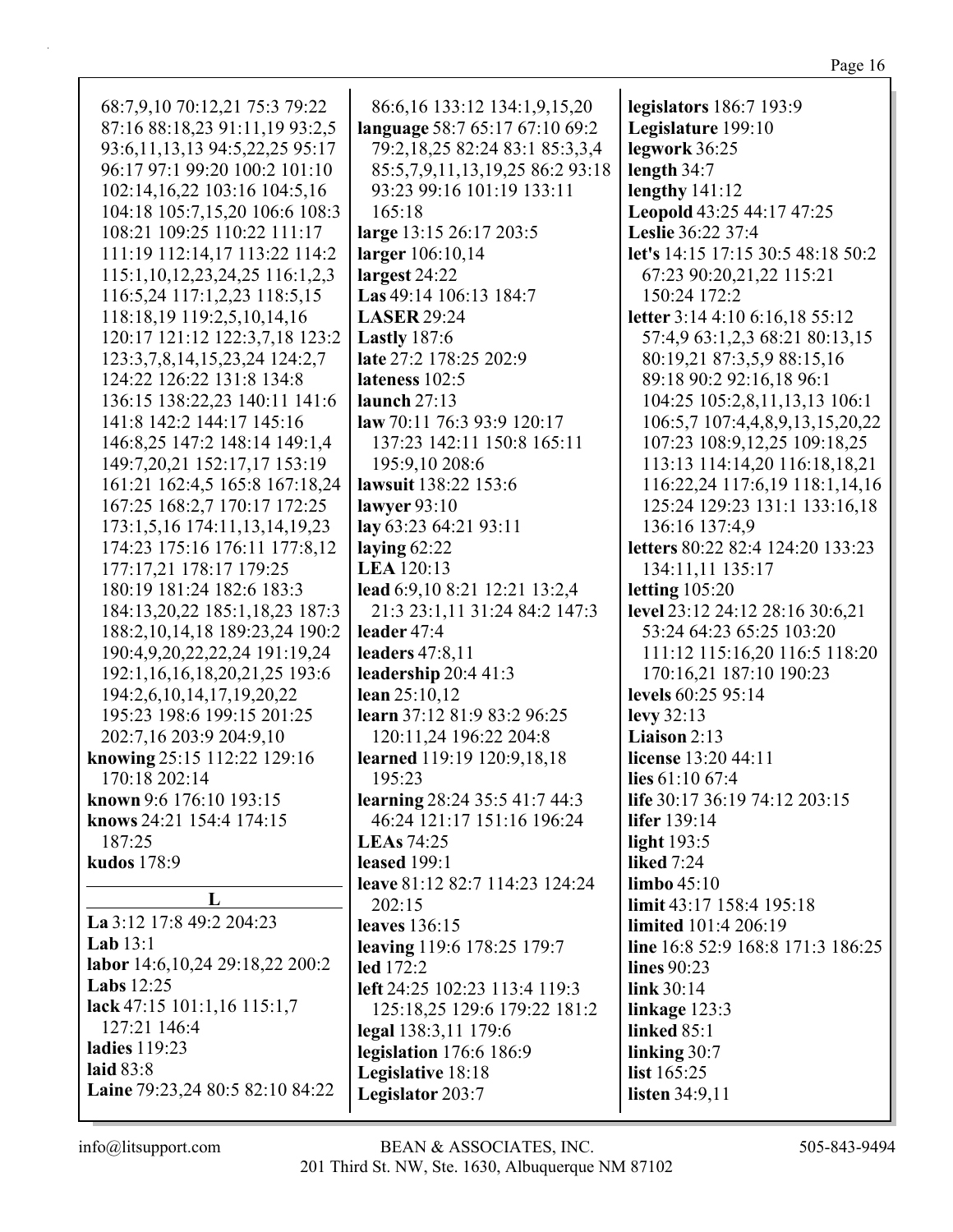### Page 17

listening 194:5 literally 167:4 litigation 8:21 9:1 204:17 litigations 138:23 little 14:2 25:2 26:5 28:23 29:6 29:13 50:18 53:6 59:12 60:10 63:3 72:11 79:9 81:13 86:12 104:11.12 112:14 126:7 139:3 148:14 150:25.25 165:23 170:12 174:13 179:20 186:1 190:2 192:21 195:25 197:23 202:17 203:7 **live** 198:6 LMI 29:23 local 21:6 32:11 198:23 located  $126:14$ **Location 3:17 140:24** locking 147:17,22  $\log s$  71:1,4 73:10,11,12 74:1,3 95:9 96:13,22 125:10 127:20 128:18 130:15,18 131:13 132:4 132:23 long 11:23 68:1 90:6 189:21 longer 43:10 107:6 116:21 118:13 176:8 look 19:4 51:2,15 52:4 55:23,25 57:3 59:23 63:9 74:7 78:19 80:25 85:10 96:12 100:21 107:11 110:18 112:3,20 115:17 122:5 124:9 131:20 137:2,5 141:22 151:3 170:19 172:21 173:2 178:6 189:10 190:8 191:23 192:18 199:3 202:5 looked 60:23 64:8 80:7 89:4 looking 22:16 24:5 27:23 31:13 33:13 45:7 98:19.23 108:11.18 109:24 127:23 128:1 131:16 135:8 137:6 138:15,17 141:10 142:25 152:2 157:23,23 158:2,2 160:11 172:18 180:7,25 181:1,6 183:23 208:6 looks 84:25 98:20  $\text{Los } 18:1$ **lose** 178:8  $\text{lost } 91:2 154:2 173:12$ lot 20:9 26:1,13 35:15 36:17,19 72:3 76:3 115:8 116:1 123:20 126:10 157:14 176:5 179:9,9

181:20 182:12,19 184:10 185:9 186:13 191:9 192:2 198:2,3,25 203:5 204:10 lots  $27:17$ **loud** 139:18 Louisiana  $40:9,13$ love  $17:2.3$ **loved** 14:18 low-income 28:10 **LRE 79:4** lunch  $41:1,2$ M ma'am 24:4,18 59:2,2 135:25 Mabry 1:12 38:18 Madam 6:23 7:14 9:8 21:8,17 30:23 31:16 34:15 40:24 42:10 42:20 43:15,20,21 44:22 45:5 46:1,20 56:9,12,20 58:3,18 59:20 61:25 65:20 68:14 69:4 69:22 73:5 78:23 79:17,23 82:1 86:4,17 91:22 93:8 94:3,23 99:14 100:12 105:5 106:9 107:7 108:1,14 109:5 110:2 113:10,14 116:9 117:4 119:4,9 120:19 126:6 127:2.17 128:21 129:21 130:2 132:12 133:9,12 135:5,18 136:14 137:16 139:2 145:25 146:6,24 148:22 159:7,24 175:1 176:15 181:9 191:5,25 193:11  $195:7$ Maestas 38:2 mail 124:19 129:23,25 mailed 105:14 main  $102:1$ makeup 15:16,21,25 109:6 making 33:25 34:2 39:1 69:11 143:9 147:2 158:14 167:13 188:24 193:14 manager 37:5 139:16 mandates 186:9 manifest  $123:18$ manner 142:12 197:13 manuals  $103:17$ map 198:3 **MAPs** 182:13,24 **March 204:24** marching 14:16,17,18,21

**Marcotte 58:15 59:7,8 60:15** 66:13,16 67:12 68:1,8 70:25 73:13,19 74:24 75:21 76:12 77:25 78:13 99:4 113:20 114:1 127:23 128:1,9,20 131:22 132:2 marijuana 185:14 Marine 104:5 Mark 49:20 179:3 market 14:6,10,24 29:22 marrying  $20:6$ massaged 197:23 mastery 61:17 64:5,9,10 65:13 67:685:897:18 material  $72:1$ materials 27:21 math 50:5 61:15,18 65:17,17 67:18 78:14,15 83:2,4,22 84:4,6 84:17 85:3.10 183:20 197:10 Matt 7:12,14 39:23,24 180:19 181:2,9,13 182:4 183:11,16,21 184:1,6 191:5,25 192:5 195:1 matter 73:2 152:22 210:14 matters  $206:19$ Matthews 43:2,11 56:20,24 57:17.21 76:23 77:3 86:17 87:3 87:12 88:22 89:1 90:10 94:23 97:5, 10, 14, 23 98: 14 99: 6 104: 9 107:7,14 108:1,14,19 109:4,14 109:20 110:11 116:9 117:4,21 118:4,7 120:19 121:11 124:13 125:4,7 127:2 129:12,18 130:2 130:23 132:8 133:2,19 134:6,12 134:18,22 135:4,25 136:2,6,10 136:23 137:12 mean 16:20 20:1 25:14 63:22 75:15 83:3 92:25 94:1 114:10 117:16 126:16 148:25 161:1  $177:7$ meanings 83:9 means 31:1 114:9 150:11,11 153:23 154:5,5 157:14 meant 20:25 163:8 measurable  $62:11.13$ measure 84:2 85:12 measured 82:11 84:25 measures 85:7 mechanism 64:11,16 77:1 median 30:10,12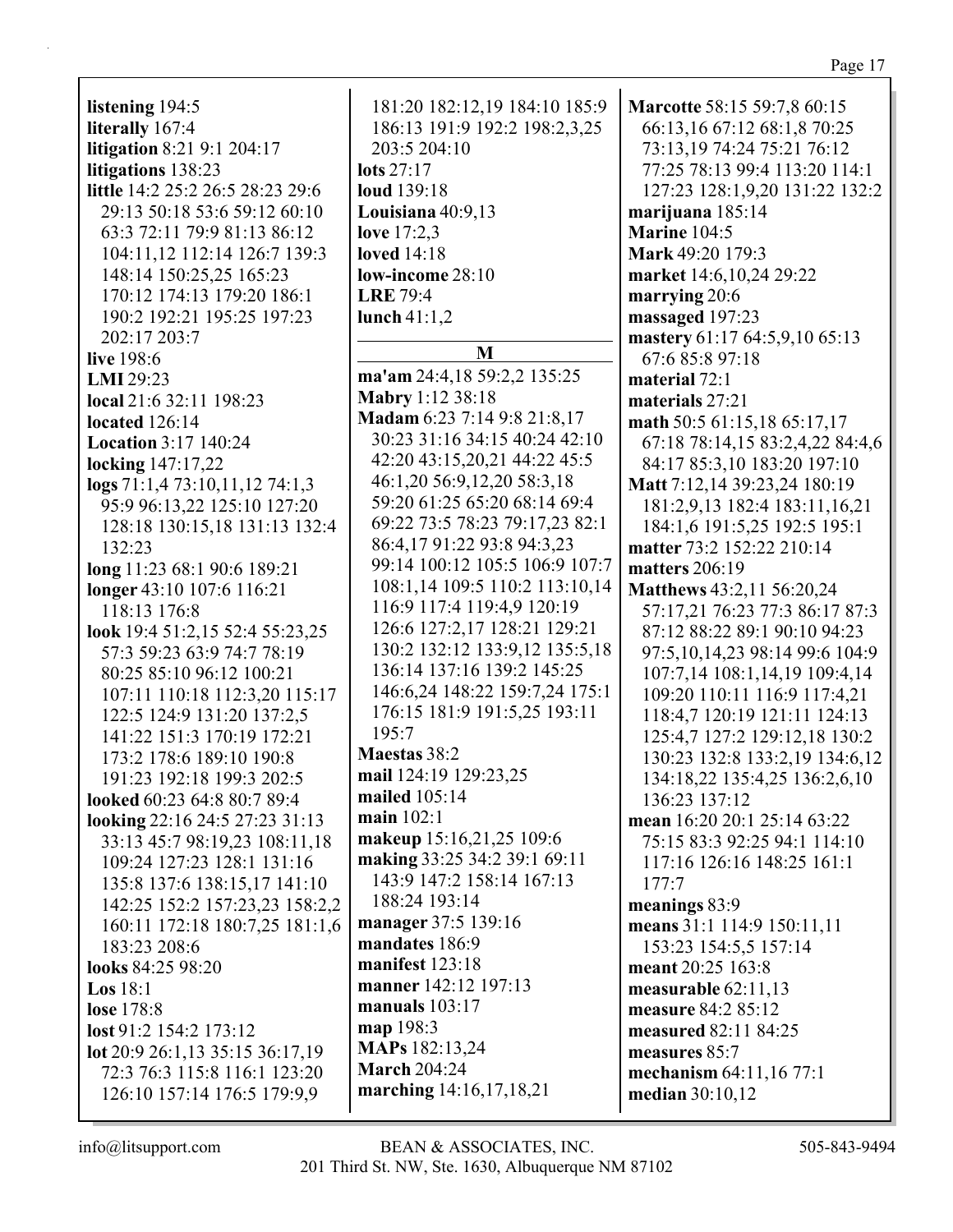**medical** 185:14,16 **medication** 185:16 **meet** 13:22 15:9,10 22:10 63:22 66:3 71:17 74:16 90:7 114:13 171:16 188:6 197:24 **meeting** 1:10 5:2 36:7 39:5 47:4 47:7 48:4 49:23 52:8 54:3 61:13 68:2 73:17 74:11,14 75:6 75:12 88:2 89:17,25 90:19,20 91:1 102:17 115:6 123:11 124:24 131:2 143:21 146:18 150:16 171:12 178:23 179:7 184:20 200:18,20 201:6,19 206:19 209:3 211:3,4 **meetings** 69:13 89:18 91:8,13 92:3,6,17,18 115:5 116:16 117:10 118:13 178:14 **meets** 13:20 **megabytes** 198:4 **Megan** 36:3 37:17 38:2 **meld** 15:17 **melds** 48:19 **Melissa** 35:20 38:20,22 **member** 2:4,5,5,6,6,7,7 62:24 195:19 **members** 7:15 34:15 35:23 39:2 42:20 43:21 56:13,21 58:3 79:17 86:18 99:20 120:20 127:3 130:3 132:13 168:6 180:6 181:14 185:25 193:11 **membership** 42:4 **memorable** 47:6 **memory** 111:11 **mental** 104:4 **mentally** 179:5 **mention** 106:17 184:5 195:8 **mentioned** 26:12 28:1 71:11 72:2 81:14,16 95:10 100:17 111:2,11 111:24 136:21 199:9 **merited** 141:15 **Mesa** 32:14 **mess** 104:1,18,22 **message** 176:7 **met** 139:19 **Mexico** 1:2,13,22 3:4 5:3 6:11,13 11:24 14:25 17:2 21:13 25:10 29:15 30:11 36:14 83:3,15 85:18 103:18 106:11 180:24

181:8,22 193:23 198:16 199:13 204:21,21 210:2,9,12,13,21 **mic** 21:19 59:12 **MICHAEL** 2:5 **middle** 21:23 22:1,9,15,18,19 23:2,3 57:12 **middle-school** 21:25 23:12 **mileage** 31:2 **miles** 178:23 **military** 45:14 139:12,15,21,23 **mill** 32:13 **million** 18:23,23 23:9 199:4,5 200:12,12 **mind** 82:5 114:20 153:14 203:21 **mine** 182:22 203:8 **minimum** 30:13 **minor** 3:21 47:15 165:6 **minute** 154:2 155:18 181:5 **miscommunication** 95:15 **misinterpreting** 84:14 **missed** 7:16 40:13 110:17 125:21 **missing** 81:2 111:14 136:19 196:20 201:5 **mission** 11:21 43:25 46:23 177:13,24 178:8 193:25 **mission-specific** 167:8,10 180:3 183:10,15,19 197:8,9,21 **mitigate** 71:20 **mix** 21:12 204:2 **mixed** 153:13 185:13 **model** 61:6 66:20,20 128:3 142:8 142:25 143:1 145:20 162:20,21 162:23 163:6 **models** 143:3,4 **modifications** 165:10 **moment** 107:3 193:22 **Monday** 38:7,18 86:22 87:14 **money** 19:11 20:18 22:14,16 26:17 27:4,8,9,15 28:3 138:20 152:18,21,25 186:13,24 189:2 190:11 191:9 192:2,15 193:8 **monies** 21:21 **monitor** 82:22 **monitoring** 128:10 200:7,8 **Montgomery** 39:25 **month** 41:25 49:8 112:8 141:14 186:21 196:23 200:17 **month's** 201:6

**months** 60:3,5 88:11 108:9 **morning** 5:1 7:14 11:10 31:8 40:22 42:1,4 54:16,16 55:14 56:7 57:20 58:17,18,19 59:7 74:12 166:8 192:8 198:1 **mortgage** 30:18 **motion** 6:25 7:10 9:11,21 11:3 88:3,21 142:3 143:12,23 144:3 144:5,9,20 145:4,6,22 146:18 148:1,12,15,17,18 149:11,11,16 150:1 151:23 152:3,7 153:16 155:7,14 156:1,22 157:5,10 158:4,8,20,24 159:4,8,18 160:6 160:12,17 164:20,21 168:11,18 170:8 204:22 205:3,5 206:11,20 208:3,4 209:1,7,9 **motions** 145:11 181:1 **move** 6:23 9:12,16 17:17 26:4 30:22 38:11,13 42:7,24 48:11 48:16 59:12 72:16,20 121:5 122:23 125:2 143:5,15 149:12 155:17,21 168:13 181:4 187:4 196:9 204:13 206:17 **moved** 47:5 139:5 **moves** 30:21 72:22 **moving** 41:23 54:20 124:5 148:10 182:13 **multimillion-dollar** 139:25 **multiple** 184:13 205:3 **N N** 2:1 3:1,1 4:1,1 **name** 58:23 59:4,8 61:12 79:24 120:13 190:15 **names** 61:4 104:8 128:25 129:10 129:11,18 130:10 132:25 182:2 **NASA** 201:8,9,9 **national** 25:7 30:8 **nationally** 30:21 181:25 **Native** 28:11 **natural** 44:4

**Navajo** 36:14

110:1

**necessities** 30:17

**navigate** 29:8 192:22

**necessarily** 31:1 77:9 198:10 **necessary** 27:12 63:23 72:17

**need** 6:17 17:4,12 23:6 25:11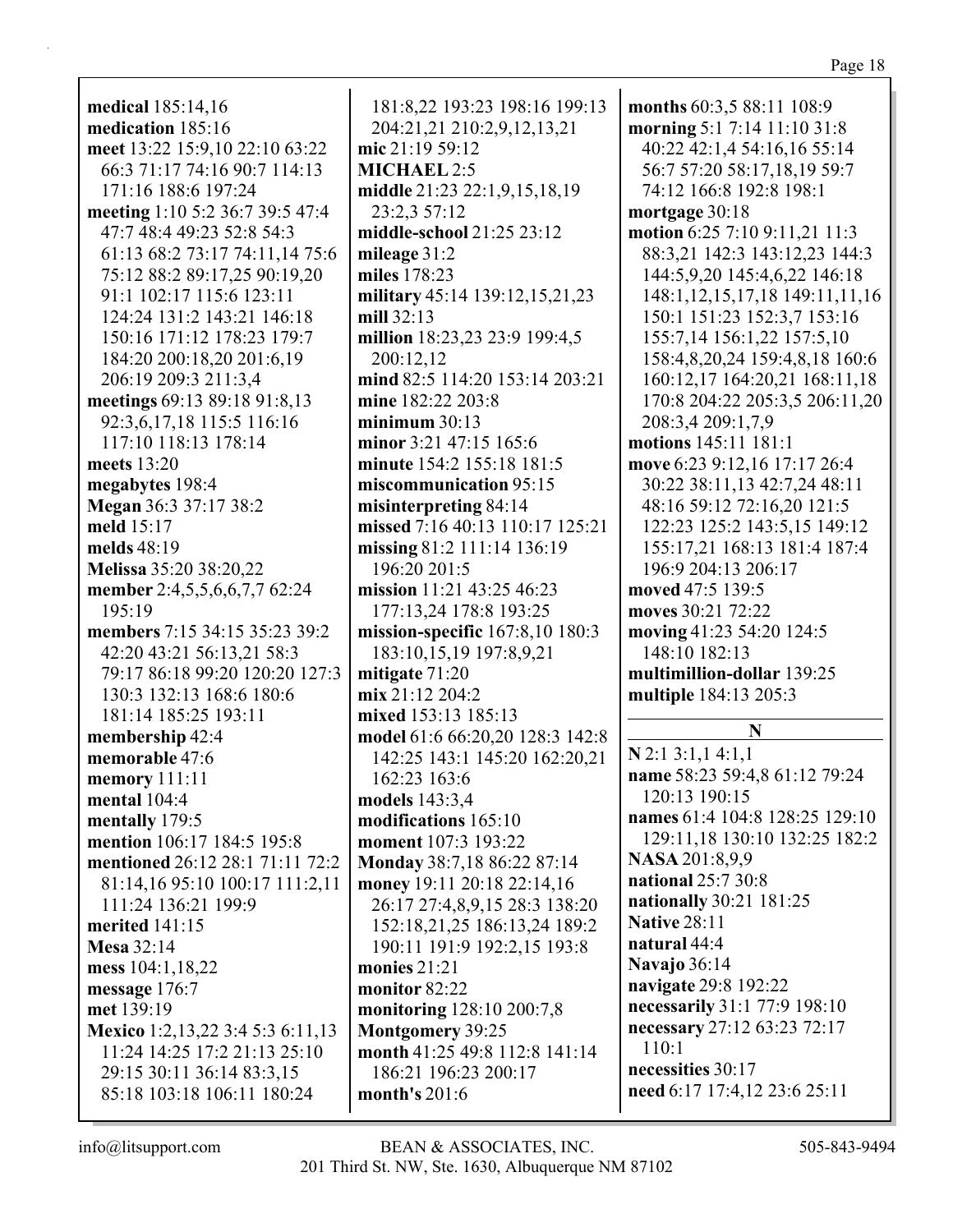| 26:7 32:3 36:8 43:9 52:18        | 181:22 185:3 187:9,10 190:12      | $\mathbf 0$                       |
|----------------------------------|-----------------------------------|-----------------------------------|
| 56:15 60:23 61:15,19 62:12,15    | 193:23 196:12 198:16 199:13       | $O$ 3:1,1 4:1,1                   |
| 64:19 65:25 66:25 67:25 68:3     | 204:21,21 210:2,9,12,13,21        | obeyed 45:23                      |
| 68:13 70:22 78:1 84:4 87:24      | newcomer 85:18                    | objective 69:3                    |
| 97:2 102:13,21 110:8,9,20        | newer 47:4                        | objectives $64:2466:4$            |
| 111:3 112:15,18 115:16,20        | news 38:5 190:17,18               | obligations 20:7                  |
| 117:7,24 120:18 121:4 122:5,10   | nice 80:16 134:16 193:9           | observed 44:8                     |
| 124:2,21 126:24 127:20 128:7     | night 74:12 168:4 176:23          | obviously 55:7 70:7 123:17 150:5  |
| 129:6, 9, 17 131:5, 6, 18, 20    | nine $90:3$                       | 151:9,10 164:24 191:11            |
| 132:22 134:7 135:15 136:23       | nine-to-one 155:8,13              | occupation 16:9                   |
| 137:8 144:22 148:14,15 149:1,5   | nitpick 158:13                    | occurred 116:16                   |
| 151:5 152:13 159:4,8,19 165:18   | NM 1:20 210:19                    | October 100:14 101:8,23 111:6     |
| 173:1,9,18 174:14,24 178:6       | <b>NMSA 204:18</b>                | 111:25 112:4                      |
| 183:4,24 185:2 190:25 192:11     | $non-84:19$                       | offended 142:9 203:18             |
| 197:24 203:6 205:2               | non-compliance 69:19 70:3,7,8     | offensive 142:11                  |
| needed 11:19 51:8,25 52:10,21    | 89:15                             | offer 11:8 38:5,6 50:3 52:6 54:21 |
| 53:16 99:10 104:3 109:21         | non-consent $109:2,10$            | 59:17 143:12                      |
| 115:12 140:3 141:2 143:14        | non-small $152:10$                | offered 61:16 67:6 101:20         |
| 167:11 179:25                    | noon 208:19                       |                                   |
| needs 22:19 27:19,20 31:12       | north $33:10$                     | offering 31:25 109:6              |
| 60:25 61:9,13 62:10 64:20,22     | Northern 17:20,23 32:6,9,20       | offers 11:18 166:18               |
| 65:16 66:14,23 67:1,10,10 68:2   | note 43:15 62:8 63:12 181:10      | official 47:2                     |
| 72:14 76:3 78:6,8,18 82:19       | 182:4,10 189:4                    | officially 38:2                   |
| 102:18 110:21 120:23 134:10      | noted 49:11 60:7 136:17 192:9     | oftentimes 100:4                  |
| 140:16 159:10 174:6,25 175:6     | notes 34:19                       | oh 6:22 9:12,16 11:9 23:19 38:19  |
| negotiate 89:10                  | notice 74:15 108:25 109:3,9,11    | 40:7 42:16 45:4 52:15 55:24       |
| negotiated 55:3                  | 136:24 204:23                     | 63:6 82:2 85:15 92:18 108:23      |
| negotiating 90:23                | noticeable 170:16                 | 109:14 115:9 121:24 126:1,4       |
| negotiation 35:3 166:6           | noticed 60:20                     | 131:5 139:10 140:7 147:24         |
| negotiations 35:1 36:16 37:18,24 | notices 87:22 190:13              | 150:24 153:12 155:10 160:6        |
| 49:11,18 90:1 165:16 166:2       | noticing 45:17                    | 167:22 168:21 183:11 190:17       |
| 170:15 171:18 180:4 197:5        | notification 3:16 42:5 80:8,12,15 | 190:23 195:10 201:10 204:24       |
| never 104:17 114:13 116:20       | 80:18,21 133:14,14,15,24,25       | 209:6                             |
| 140:10 142:7 171:2 172:9         | 135:17 136:18 137:1 140:23        | okay 10:25 15:4,13 16:1 17:24     |
| 190:25 201:21 203:6              | notifies 122:7                    | 18:9, 13 21:7 23:14, 19 25:1 31:5 |
| never-ending 180:8               | notify 81:1 134:4 201:5           | 33:19 40:19 41:11 42:22 43:1      |
| new 1:2,13,22 3:4,16,20 5:3 6:11 | notifying 43:8 105:17             | 46:11 52:15 53:21 54:6 55:9,24    |
| 6:13 11:13,24 14:25 17:2 18:15   | notions 186:23                    | 58:16 59:3,11 65:4,18 66:8 68:5   |
| 19:19 20:15,15 21:13,21 23:22    | number 30:8,22 64:23 74:10        | 70:4 73:22,22 74:23 80:4 81:24    |
| 25:10 27:3 28:14 29:15 30:11     | 114:25 115:17,19 121:23 129:3     | 82:25 86:5,25 88:22 90:15         |
| 36:14 38:7,17 39:7,19 47:19      | 165:8 173:6 177:5,6 185:10        | 91:15, 18, 22 92:15 97:23 98:14   |
| 48:12 50:21 53:11 54:14 57:5     | 187:21 189:21 211:2               | 107:10,10 108:3 109:20 112:11     |
| 72:23 103:18 106:11 122:24       | numbered 57:18                    | 112:19 113:11 114:21 115:13       |
| 123:4,5 124:14 128:14 140:23     |                                   | 117:20 118:3,6 124:16 125:9,15    |
|                                  | numbers 102:23 132:22,25 133:1    | 126:3,5,22 128:17 130:24 135:1    |
| 140:23 141:3,9 142:9,23 143:18   | 167:4 177:11 186:5,6 191:22       | 135:3,4,12 136:1 137:11 139:10    |
| 145:17 149:11 156:7,14 157:19    | NW 1:21 210:20                    | 143:13 144:24 145:8 146:12,15     |
| 162:20,20 165:5,8,19 170:17      | <b>NWEA</b> 182:13,24             | 146:21 148:25 149:10,25 150:4     |
| 171:7,9 172:5,19 180:24 181:8    |                                   |                                   |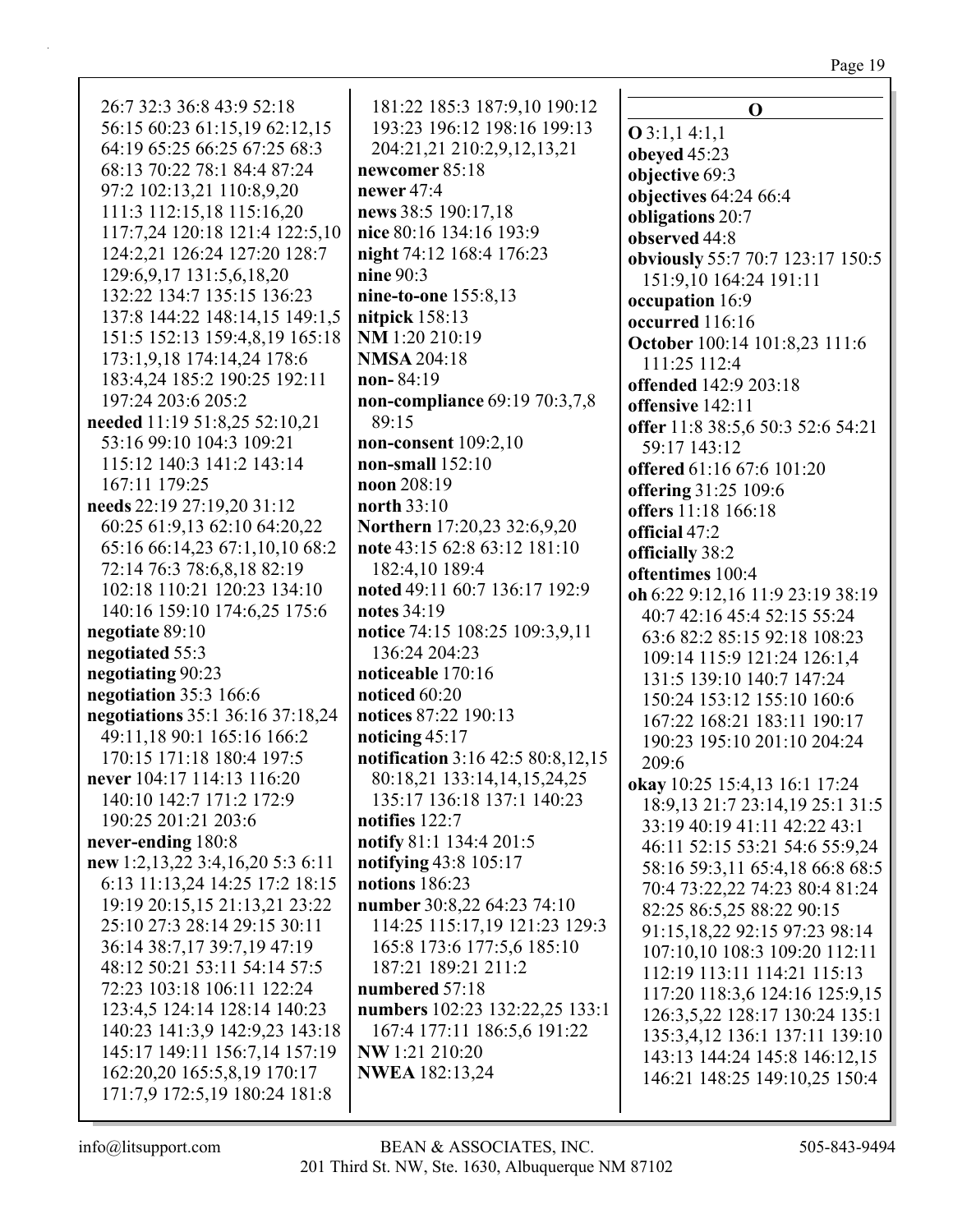182:4 183:11, 16, 21 184:1, 6 191:5,25 192:5 195:1 paperwork 40:18 43:8 paragraph 57:5,6,7,11,12 67:14 109:8.13 116:12 paragraphs 86:23 87:2 **parameters** 13:20 15:3 19:8 176:12 paraphrase 108:8 parent 63:13,20 72:12,14 74:14 75:2,5,8,9,12,14 76:7,17 89:14 89:25 90:4,6 91:10,11,13,17,20 91:25 92:5,25 133:13 136:18 185:21 **parental** 109:1,10 **parents** 2:10,11 3:9 34:13 69:13 72:20 74:9,18 75:1 76:2 80:12 81:1 84:11 92:6.8.14.16.20.20 96:2 105:7,18,21 107:15 114:2 115:18,22,25 116:4,7,11 125:17 125:18,23,25 129:5 133:24,25 136:24 parking 201:17 202:1,2,22 203:6 **parse** 93:11 **part** 12:2 19:22 20:5 22:14.22 24:2,16 25:15 29:10 31:21 32:16 43:23 47:3 52:20 53:15 54:14 63:18 78:2 86:1,21 100:7 108:10 114:11 123:24 133:14 133:15 134:3,13,16 135:2 142:7 144:25 145:5,5 156:16,18 158:16 166:19 174:5 183:12 184:9 193:3,10 participant 204:18 participants 28:13 participate 12:16 13:4,9 63:13 195:24 participated 91:12 participating 18:4 particular 15:8 32:22 64:13 66:2 98:10 114:18 152:19 171:11 particularly 25:3 38:10 109:22 136:3 204:18 parties 135:23 142:22 **Partly** 200:1,2 partner 20:23,25 21:6 25:11 26:9 31:11 33:6,24 Pahl 7:13,14 39:24 181:9,13 partnering 32:11,17 47:16

151:20,21 153:4,7,9,18 154:8 156:20,24 157:17 158:18 159:1 160:7,15 161:7 162:12,24 164:21 178:9 181:7 183:11,16 183:21 186:16 190:23 191:13 191:17 192:14 194:9,25 196:8 198:9 204:8.12 209:6 old  $18:12$  172:18 on-the-fly 165:10 once 28:12 33:2,22 46:14 59:16 70:6 83:5 84:18 86:10 95:3 98:25 99:21 148:12 175:22  $202:8$ one-and-a-half  $51:11$ one-on-one  $174:11$ one-size-fits-all 98:24 one-time 18:24 ones 28:12 95:8 ongoing 35:21 36:3,23 89:19 120:10 online  $38:24$ open 1:10 3:6 4:9 7:11 12:11 25:22,24 49:15 59:18,22 95:18 99:21 141:10 151:6,18 155:23 158:15 160:18 161:16 162:1.2 162:14,17,19 163:3,5 211:3 opening 145:16,20 152:16 158:9 158:25 159:23 **opens** 13:11 operate  $177:10$ operates 8:10 operation 60:8 193:25 operations 38:16 opined 142:10 opportunities 39:3 opportunity 26:20 29:1 48:7 49:15 51:2 106:4 113:12 143:4 187:23 193:21 203:21 **Opposed** 7:7 opposition 7:9 opt 76:2,17 105:7 115:7 opt-out 105:2 128:22 129:22 130:4 137:24 opt-outs 129:10 opted 114:25 125:17,18,23,25 129:5 130:20 opting 106:1 115:2 option 76:2

options 2:9,11 3:9 34:13 192:19 orally 118:11 order 3:3 5:2 11:20 81:4.17 89:15 91:1 100:24 156:13 organization 20:3 24:4,10 25:11 26:8 94:7 organizations  $20:6$  24:19 25:5 26:3 original 56:1,3,6 57:9 108:10 116:18 129:22 150:23 151:1 158:24 originally 45:16 170:10 ourself 147:22 out-there  $14:15$ outgoing 122:15 outline 156:25 outlined 137:9 outrageously 167:15 outright 28:20 outs 39:11 outside 27:21 62:7 121:24 171:18 174:20 outstanding 89:11 90:3 outward-bound 46:15 over-projection 189:16,18,19,20 190:5.6 **overall** 173:4 198:20 overhead 186:12 oversight 59:9 overview 127:21 overwhelm  $71:15$ owe 114:4 owed 114:11 115:14,14 ownership 41:17 P  $P$  2:1,1 3:1 4:1,10 p.m 140:15,15 209:14 **pace** 60:12 pack 69:14 packet 56:5 108:11 133:3 135:2  $166:4$ packets 56:2 page 3:2 4:2 29:25 57:4,6,13,13 57:18 63:10 64:5,6,7,7 73:20 74:18 105:24 167:2 pages 210:10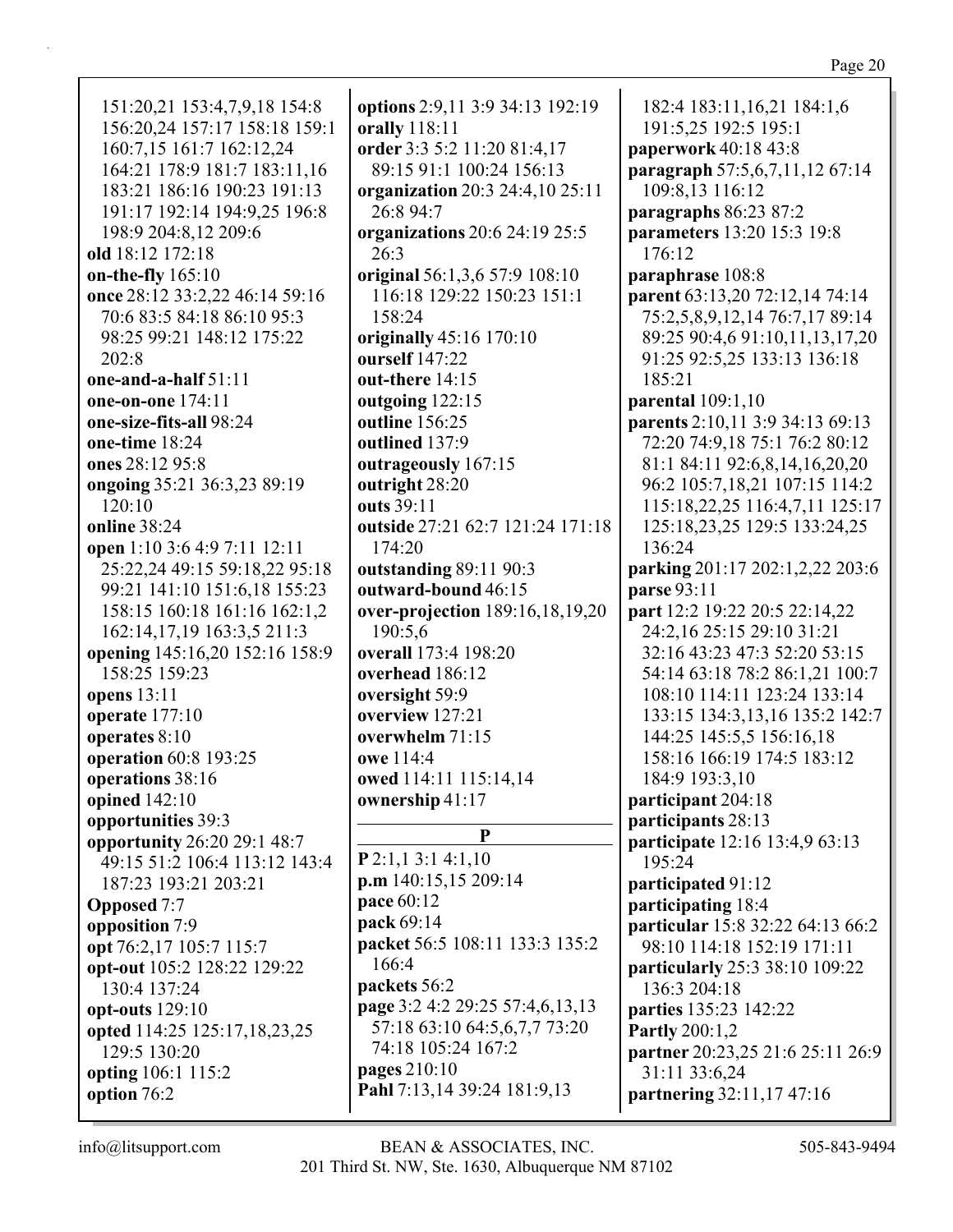| partners 26:21                       | 21:2,11,16,24 23:5,16,21 24:3    | plane 121:13                      |
|--------------------------------------|----------------------------------|-----------------------------------|
| partnership 12:25 13:4 35:9          | 24:18 25:18,24 26:24 27:2,7      | planning 19:15 69:10              |
| partnerships 31:22                   | 28:7 29:16 31:4,6,20 34:4        | plans 60:6 72:22,23 97:3 98:6     |
| parts 198:9                          | perfect 100:6 158:6              | 187:25                            |
| Paso 84:11                           | performance 3:19 165:3 166:25    | plate 175:21                      |
| passed 12:3 45:1 184:10 186:3        | 167:7 168:15 171:8,9 172:12      | play 82:7 114:11 187:24 188:12    |
| passes 7:10 11:3 155:8 164:20,21     | period 178:17                    | 189:22 191:20                     |
| 170:7,8 206:11 208:3                 | Perkins 11:25 12:8 13:23,25      | plays 79:3 102:23                 |
| passing 103:13                       | 17:21,23 19:5,8,15 27:25 28:7    | please 5:6 10:1 34:5 48:22 58:21  |
| path 53:6 87:23 182:11 188:10        | 28:14,14                         | 75:24 96:12,12 106:17 133:20      |
| pathway 16:16 188:21                 | person 7:12 46:6 58:7 75:22      | 153:10,16 157:5 163:14 169:3      |
| Patricia 2:3 43:2,11 56:20,24        | 93:20 184:13                     | 205:7 206:24                      |
| 57:17,21 76:23 77:3 86:17 87:3       | personally 35:4 37:11 116:12     | pleased 38:1                      |
| 87:12 88:22 89:1 90:10 94:23         | 144:13                           | Pledge 3:3 6:10,12                |
| 97:5, 10, 14, 23 98: 14 99: 6 104: 9 | perspec-176:9                    | plumber 32:18                     |
| 107:7,14 108:1,14,19 109:4,14        | <b>perspective</b> 13:21 111:22  | <b>Plumbers</b> 32:17,23          |
| 109:20 110:11 116:9 117:4,21         | pertaining 204:16                | plus 147:22                       |
| 118:4,7 120:19 121:11 124:13         | pesky 202:18                     | point 22:1,15 23:7 49:24 50:2,8   |
| 125:4,7 127:2 129:12,18 130:2        | pet 45:10                        | 50:15 54:24 62:25 65:7 68:16      |
| 130:23 132:8 133:2,19 134:6,12       | pets 44:19,21                    | 71:19 75:16 77:8 81:25 82:6,9     |
| 134:18,22 135:4,25 136:2,6,10        | phone 52:24                      | 83:24 84:23 88:12,14 112:2        |
| 136:23 137:12                        | photos 44:8                      | 130:24 141:25 142:1 148:2         |
| pattern 129:20                       | picked 28:13 45:1                | 152:14 161:24 172:12 173:16       |
| pause 35:16                          | pickup 31:8                      | 178:6 188:25 193:2                |
| pay 23:11                            | piece 18:16 48:16 81:2 85:11     | pointed 64:5 101:22               |
| paying 18:17                         | 88:7 113:3 133:10 134:2 166:25   | points 58:9 71:8,21 167:5,9,11    |
| payment 30:18                        | 173:9 175:16 185:2               | 171:4 172:14,15                   |
| PD 19:24 126:12                      | pieces 80:14 100:20 123:4 165:17 | Pojoaque 32:14                    |
| PEC 2:13,14,15 3:14,19,19 4:3        | 173:7                            | policy 8:6,10,20 185:1 186:23     |
| 4:12 8:23 55:12 113:6 158:11         | pilot's 44:10                    | populated 131:7 133:8             |
| 158:21 165:2,3 166:1 168:13,14       | pinch 190:10                     | population 170:23 176:2 177:24    |
| 196:10 202:6 204:1,17 208:8          | Pipefitters 32:18,23             | populations 28:8,10               |
| PEC-approved 112:24                  | pipeline 199:8                   | portable 41:18                    |
| PED 2:8,12 41:3 94:12 103:18         | place 19:2 52:10 53:7 54:7,10    | portables 141:6                   |
| 127:8 184:11 185:3 188:3 192:1       | 88:7,10 89:25 90:1 123:14        | portal 130:9                      |
| 192:2 204:22 211:7                   | 124:1,6 128:5 139:6 141:24       | portion 21:12 83:20 88:4 103:15   |
| <b>PED's</b> 192:14 193:2            | 151:12 158:17                    | 142:18 144:8,9 171:22             |
| Peñasco 18:1                         | placed 96:7 108:12               | position 38:11 96:18              |
| pending 111:5 204:17                 | placement 80:9 81:1,20 133:24    | positive 182:20                   |
| people 41:8 44:20 45:14 47:11        | 133:25                           | possibility 145:14 159:22 194:23  |
| 70:17,17 93:11 123:20 144:10         | places 17:12 184:13 198:15       | possible 3:10,11,13,15,18,22 19:3 |
| 149:5 174:15 186:13 187:2            | 202:2                            | 38:23 41:8 49:1 55:11 68:24       |
| 188:22 190:25 191:19 194:8           | plan 3:12 19:5,9 40:15,25 49:2,5 | 140:21 165:2                      |
| 195:13 196:1 201:25 202:14,15        | 49:9,16 50:10 53:12,23 54:1,3    | possibly 32:16 49:12 61:13        |
| per-person 195:19                    | 55:2 62:6 70:10,19,19,20 73:1,1  | post-production 17:1,6,16         |
| percent 190:18 199:16,24             | 111:17,18 112:25 113:5 122:20    | post-secondaries 13:3             |
| Perea 11:7,10 15:18 16:17 17:11      | 123:13,17 180:14 183:14          | post-secondary 11:18 12:19        |
| 17:22,25 18:7,10,14,21 20:21         | 188:22 205:1                     | 31:11                             |
|                                      |                                  |                                   |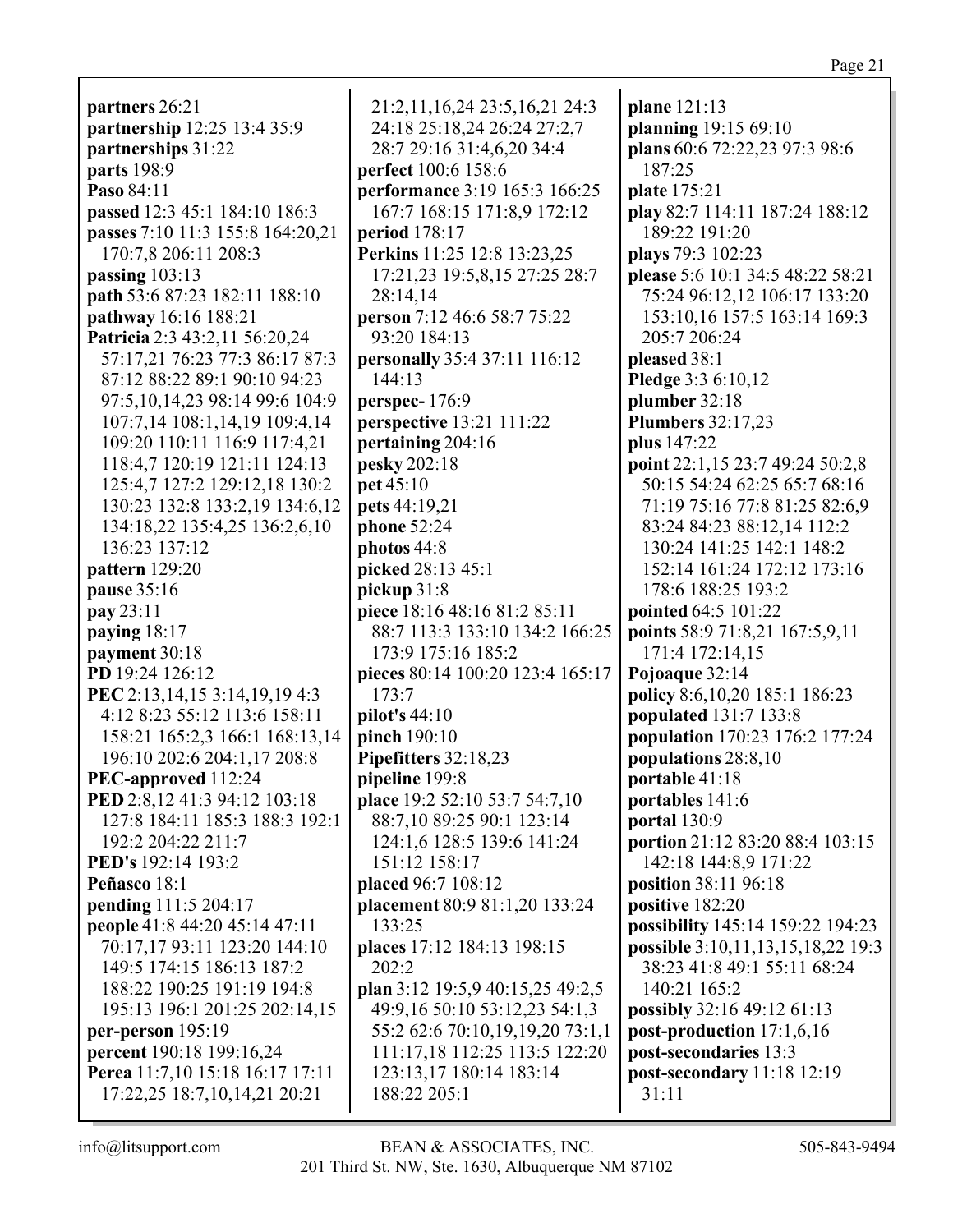Page 22

**postpone** 93:5 **potential** 170:16 **potentially** 97:2 102:23 142:10 145:17 **pounds** 45:3 **poverty** 30:6,8,21 **practice** 19:10,10 69:12,16,18 70:2 79:2 106:12 **practices** 38:3 **pre-algebra** 22:9,10 **pre-production** 17:5,13 **prefer** 113:18 **preliminarily** 175:11 **preliminary** 41:3 **Prep** 47:17,25 **Prep's** 46:23 47:4 **preparation** 53:14 178:12 **Preparatory** 46:23 **prepared** 46:25 58:14 87:16 **preparing** 17:17 **Presbyterian** 12:22 **prescriptions** 185:19 **present** 5:10,14,17,23 6:4 41:10 73:21 127:4 **presentation** 20:4 **presented** 11:12 67:17 70:15 **presenters** 40:17 **pressure** 174:13 **pretty** 32:15,18 80:14 104:9 181:21 **prevalent** 83:14 **previous** 123:6 147:11 149:11 170:24 **prices** 199:14 200:4 **primarily** 83:1 84:11 86:23 **print** 203:5 **printing** 132:7 **prior** 9:7 43:18 46:17 74:14 **priorities** 15:24 **priority** 15:24 19:11 **privilege** 204:16 **pro** 181:23 **proactive** 94:16 95:11 **proactively** 95:12 **proactiveness** 96:6 **probably** 16:13 22:3 23:5 24:24 38:10 65:16 107:16 114:14 115:13 116:17 147:15 151:17

181:15 185:6 188:20 197:23 202:9 **problem** 64:17,17 72:10 83:17 92:10 104:7,14 **problem-solving** 84:7 **problems** 83:6 114:16 121:4 122:12 191:17 **procedural** 74:9 149:3 **procedure** 87:19 150:7 **proceed** 89:8 **proceedings** 1:10 209:14 210:11 211:3 **process** 19:1 29:2 35:3 38:16 39:9,14 41:16,19 44:3 64:21 75:16 87:20 119:15 120:10,12 121:3,18 122:2 128:19 132:17 133:14 141:17 143:5 148:11 155:22 157:3,13 158:11 159:19 159:20 160:8,17,25 165:7,14 193:3 196:24 **processes** 37:13 39:12 120:7,24 **produce** 74:17 **produced** 99:22 **producing** 145:2 **production** 17:5,14 25:15 **productive** 49:23 193:16 **professional** 1:21 19:22 22:3 53:12 **professionally** 35:4 **proficiency** 82:5,11 84:21 85:12 **proficient** 82:16,20 **profound** 48:11 **program** 13:19 14:10,17 15:7,20 15:21 17:20 19:25 20:2,20 23:1 23:3,11 27:13 32:24 44:2 50:21 62:5 64:21 66:8 77:10,19,23 80:8,11 81:1 82:17,21 133:16 134:3,4 136:19 140:1 151:7 174:10 177:3 **program-of-study** 19:23 **programs** 14:1,2,3,3 17:4 19:19 19:20 20:15 22:17 24:7 26:16 173:10 192:20 **progress** 62:11,13 199:6 **prohibition** 28:21 **prohibitive** 138:16 **project** 23:1,11 44:11 **projection** 188:19

**projects** 199:4,10 200:11,13 **promises** 143:9 **promotion** 38:4 **proper** 70:2 **property** 48:8 **propose** 13:15 50:7 149:11 **proposed** 4:11 8:6 9:5 12:14,17 13:10 19:9 143:1 166:19,25 181:1 **protect** 142:23,24 **proud** 47:24 48:4 **proven** 161:4 **provide** 20:14 31:8 44:15 46:24 51:10,24 62:13 63:24 64:12 75:15 95:13 96:19 99:8 117:9 126:4 127:8 130:5,7,8 131:11 131:18 132:3 135:15 137:4 166:12,14 182:14 197:20 **provided** 8:9 37:20 50:24 61:20 61:21 66:1 68:23 84:1 96:21,21 102:12 117:11 125:12 131:2 134:13 135:2 136:16 166:8 **provides** 44:1 182:18 **providing** 24:6 36:7 61:6 68:5 69:24,25 71:3 77:16 78:4 126:17,19 127:9 136:21 **provision** 68:18 **PSCOC** 198:1 199:18 200:17 **PSFA** 199:19 **public** 1:1,10 5:3 34:24 37:19,22 68:19 102:15 106:13 118:13 143:15,20 149:12 155:17,22 180:23 181:8 196:13 204:13,20 204:21,25 206:17 210:1,12 211:3,4,4 **public-facing** 29:24 **publicly** 22:7 **published** 14:6 29:20 **Pueblo** 36:11 **pull** 76:7 **pulling** 121:8 **pullout** 66:7 77:10 **purpose** 53:9 80:3 **purposely** 177:23,25 **pursue** 23:4 **pursuing** 17:3 44:10 **push** 19:11,12 29:6 138:13 183:2 199:14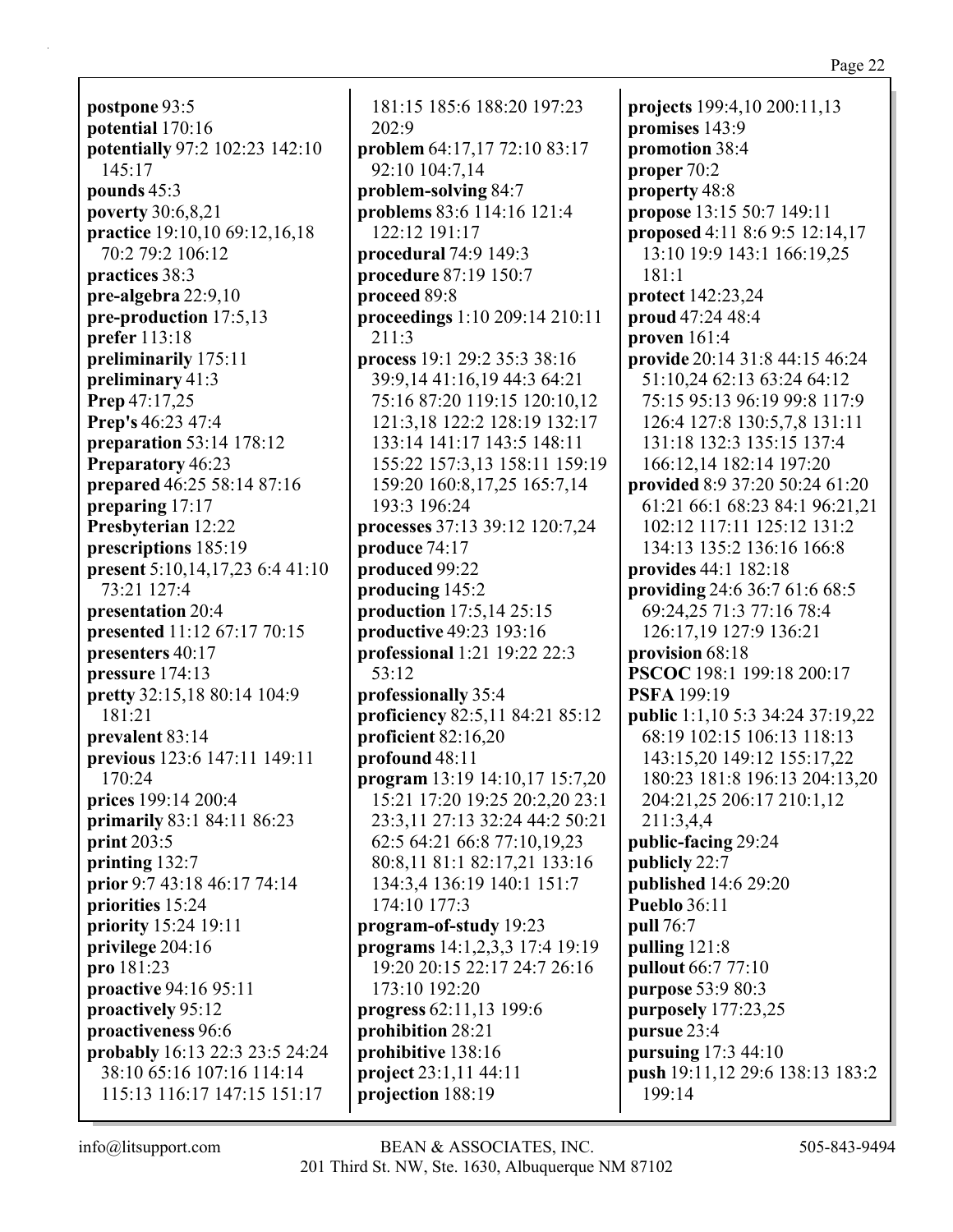| $32.4$ $10.1$ |  |
|---------------|--|
|               |  |

Page 23

**pushback** 26:13 **pushed** 98:3 **pushing** 31:21 181:25 **put** 22:7 41:6 50:9 55:1 66:17 76:8 81:18 91:3 97:2 111:17 128:14 133:3 140:5 147:25 160:1 180:19,20 184:12 186:11 186:11 201:25 **putting** 13:14 107:2 158:3 201:13 202:1 **pyrotechnics** 25:13,14,17

## **Q**

**qualifies** 175:7 **quality** 110:19 142:21 **quantifiable** 197:24 **quarterly** 29:21 **question** 34:7 42:11 43:2 65:20 69:5,21 81:10,13 83:16 96:10 97:17 104:25 110:3 117:13,18 117:24 119:14 120:7 129:22 131:16 149:24 153:11 156:5 166:21 182:8 **question-clarification** 75:24 **questions** 33:21 55:5 65:7 79:6 79:10 81:5 86:8,13 165:22 166:17 168:9 **quick** 39:4 129:22 140:14 165:10 176:17 181:10 **quickly** 11:20 18:16 19:3 20:14 42:11 56:25 89:2 108:5 **quietly** 57:21 **quite** 24:23 45:9 53:24 83:24 140:17,18 165:7 180:13 186:25 **quorum** 63:23 201:18,22,24 202:15 **quotas** 200:3 **R R** 2:1,4 3:1 4:1 **Raftery** 2:6 5:22,23 9:20,22 10:10,11 23:25 24:16 154:21,22 164:11,12 168:17,20,20,24 169:8,9 179:14 203:24,25 205:25 206:1 207:10,11 **raise** 65:2 190:19,21 191:3

**ramp** 35:14 **ran** 167:14 202:13 **random** 181:24 **randomly** 112:5 **range** 187:11 **ranging** 36:10 **Rankin** 39:24 **rate** 171:1 **rates** 173:5 **rating** 167:8 168:16 **Re-Engagement** 3:23 **reach** 26:21 34:6 181:17 **reaching** 34:1 199:12 **read** 9:2 57:1 63:1 72:1,1 76:1 82:3 93:21,21 108:9,19 148:20 153:15,16,17 157:5,6 159:3 **reader** 93:24 139:9 140:4,5 **readers** 93:19 **readily** 100:15 **reading** 50:4 57:23 61:18 65:17 66:25 67:2,10,19 70:14 93:7,14 117:6,19,25 126:9 183:20 **reads** 158:8 **ready** 17:15,16 26:23 53:10,18 82:7 178:12 **real** 11:19 87:19 89:2 140:9 182:20 186:5 191:3 204:8 **realistic** 188:15 **reality** 84:15 **realize** 194:21 **realized** 150:17 165:22 **really** 14:15 15:4 18:16,22,22 22:5,16,19,22 24:9 25:5,6,10 26:8,14 29:1 35:3,14,16 37:9,23 38:9 39:1,10 44:24 47:10,18,24 57:3 68:15 76:7 81:6,14 83:2 84:23 85:6,8 94:7,20 115:16 123:15 126:15 141:21 167:12 167:15,23 170:22 173:10 174:7 174:10 175:3,23 177:20 179:9 182:18 184:21,22 186:17 188:10,17,22,24,25 189:4 191:16,20 192:11 193:15,22 198:5,24 199:12 200:10 201:17 203:2,16,17 204:2 **realm** 16:4 **reason** 30:14 43:17 63:16,17 71:16 147:15 152:15

**reasonable** 13:16 188:22 189:9 **reasons** 74:10 123:18 165:8 **Reauthorization** 12:8 **Rebecca** 74:2 88:24 91:22,23 92:22 93:8,13,16 94:9,14 103:6 103:10 104:13,20 106:9,23 119:24 120:3,11 **REC'D** 211:10,15,20,25 **recall** 95:11 108:20 152:8 **recap** 184:1 **receipt** 135:7 211:1 **receive** 17:21 66:24 114:14 127:14 135:24 **received** 42:5 43:4 51:18 52:11 52:17 68:10 69:8 73:8 94:13,17 124:20 126:13 134:18 166:4 195:12 **receiving** 98:6 **Recess** 48:21 140:15 **recognize** 28:17 79:21 **recommend** 74:25 75:13 **recommendation** 130:25 183:18 **record** 2:12 48:22 58:22 102:15 140:16,19 148:20 152:25 153:17 157:6 159:2,3 161:4 189:4 206:16 **recruit** 188:24 **recruiting** 27:11 **recruitment** 189:15 **recurring** 18:23 **redone** 95:23 **reduced** 18:3 **reengaged** 173:1,11 **reengagement** 170:14 171:2,10 172:21 173:9,20,23 174:2,7 175:5,7,10,24 176:20,21 177:10 181:11 **reengaging** 177:14 **reference** 73:16 126:10,12 **referenced** 107:21 **references** 136:20 **referring** 107:14,19 129:3 **reflect** 35:17 48:23 140:16 **refreshing** 197:11,11 **refused** 116:14 **regard** 35:20 41:17 60:23 101:9 **regarding** 41:25 100:19 110:25 204:24

**raised** 133:22 **raises** 184:17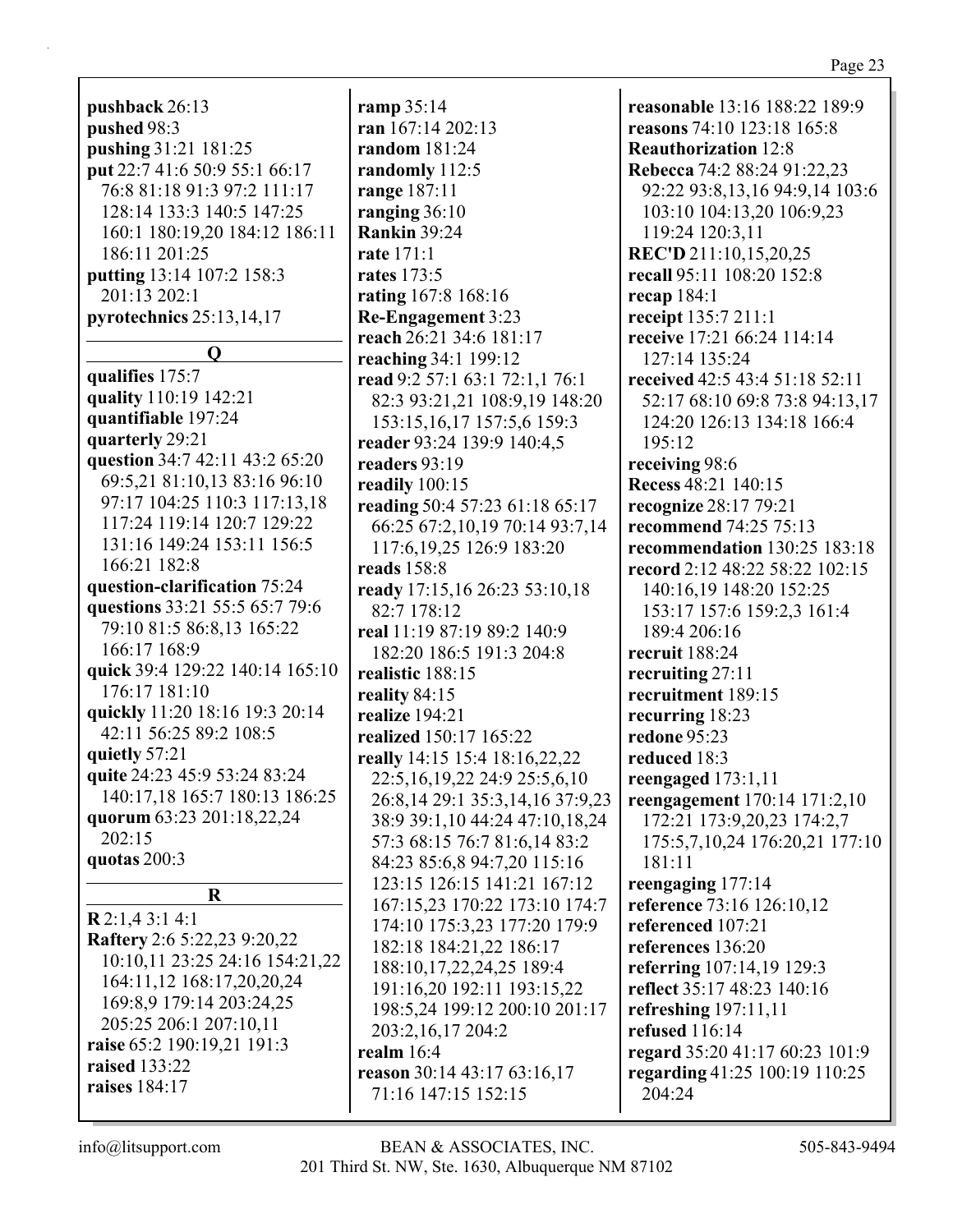## Page 24

| regardless 60:22,22 67:11 74:11 | required 44:9 46:16 65:23 66:2      | reviews $95:14$                                    |
|---------------------------------|-------------------------------------|----------------------------------------------------|
| regards 53:23 183:13            | 89:9 95:22                          | revise 81:8 147:12,13 148:6                        |
| regional 184:2                  | requirement 19:21 20:18,22 95:3     | revised 57:8 81:7 89:5 127:24                      |
| registration 40:16 41:1         | 95:12 96:7                          | 128:2 199:23                                       |
| regular 71:21 76:8 77:16,20,21  | requirements 3:16 13:23 14:5        | revision 57:1                                      |
| 77:23 98:8 139:5,12 143:20      | 22:11 27:20 109:3,12 140:22         | revisions 199:20                                   |
| regulation 82:21                | 156:8                               | revive $33:1$                                      |
| regulator 192:11                | requires 13:20 25:13                | revolved 44:10                                     |
| reimbursement 31:2              | rescind 145:11 148:15               | rewritten 95:8                                     |
| reinspect 95:19                 | <b>Research 13:1</b>                | right 7:16 15:8,19 18:20,20 19:1                   |
| reiterate 78:22                 | reservation 146:1                   | 19:13 25:14 26:2 27:1,3,6,7                        |
| related 32:6                    | reserved 146:9                      | 28:11,22 30:5,9 31:3 32:14                         |
| relatively 49:22                | residual 87:15                      | 36:13 40:5 42:6 48:3 51:22                         |
| released 20:8                   | resolution 90:22                    | 52:16 54:19,19 55:4,22 66:15                       |
| releasing 20:13                 | resolve 89:15                       | 67:12,23 68:7 70:21,25 73:12                       |
| relented 195:20                 | resolved 89:16                      | 75:18 91:4,16 96:7 97:14,22                        |
| relentlessly 37:6               | resource 78:15                      | 99:23 102:3 104:16 106:8,20                        |
| rely 100:20 202:5               | resources 8:11,22,23 31:19          | 112:19 113:8 115:8 121:10                          |
| remaining 87:17                 | 100:10                              | 123:10 125:3 131:23 134:22                         |
| remember 11:23 49:8 107:4       | respectful 117:5                    | 136:1 140:8,20 141:24 146:3,21                     |
| 120:4 134:21 190:14 197:8       | respond 79:11 86:19 88:1 99:10      | 147:5 148:21,25 154:1 157:11                       |
| reminding 133:21                | 99:11 109:21,25 116:10 117:8        | 157:21 161:22,22 173:15,25                         |
| remove 6:17 113:10 143:16       | 118:2,10 126:25 184:25              | 175:8 177:18 178:2 182:6                           |
| 145:14 149:13 159:9             | responded 66:19 87:24               | 185:20,23 189:2,11 190:8                           |
| <b>removed</b> 62:16 113:1      | response 3:14 7:8 9:24 55:8,11      | 194:13 196:9 198:14 200:8                          |
| removing 136:20 148:10          | 55:14,16,18 56:3,6,11 57:5 79:7     | <b>Rio 32:15</b>                                   |
| <b>renewal</b> 121:21,25        | 86:9 87:4,7,8,13 88:5 101:16        | ripped $46:6$                                      |
| renting $31:1$                  | 110:13 112:21 117:17 118:12         | risk $72:15$                                       |
| repeat 144:24 148:16 150:5      | 126:10,23 163:12 169:1              | <b>Rito</b> 33:1,4,11                              |
| repeatedly 63:21                | responses 61:4,21 68:10 101:25      | <b>RMR</b> 210:8                                   |
| replace 147:6                   | 110:1                               | <b>RMR-CRR</b> 1:20 210:19                         |
| replaced 143:17 197:10          | responsible 127:6 150:22            | road 29:8 174:3 178:10 203:14                      |
| report 3:9,24 34:13 111:4,6,10  | rest 32:21 57:8 116:15 203:14       | road-showed 166:7                                  |
| 111:23 113:1,10 136:18 137:10   | restrictive 68:20,23 79:4           | <b>Robbins 2:7 5:8 90:17 141:11</b>                |
| reported 1:20 12:7 44:7         | result 47:16 54:8                   | 145:25 146:23,24 149:8,15,18                       |
| <b>Reporter 90:14 210:9</b>     | results 138:21                      | 155:9, 10, 11 161:8, 13, 18 164:5                  |
| <b>REPORTER'S 4:5 210:7</b>     | retired 120:2,5 139:16              | 164:6 169:5,6 179:12 196:3,4                       |
| Reporting 1:21                  | retirement 191:2                    | 197:18,19 200:1,25 205:9,10                        |
| <b>reports</b> 8:4 50:5         | return $74:19$                      | 208:1,2,17 209:8                                   |
| represent 102:12 180:2          | returning-to-school 177:15          | robust 25:6                                        |
| representatives 97:18           | retweak $167:11$                    | rock 121:9                                         |
| request 3:16 40:17 71:6 140:22  | review 3:19 59:17 95:21 96:12       | role 187:24 188:12 189:6                           |
|                                 |                                     |                                                    |
| 143:17 149:14 159:25            | 97:8 101:11 113:12 125:11           | roll 3:3 5:6 205:7<br>roll-call 10:1 153:10 163:13 |
| requested 73:9 74:3 83:16 96:2  | 128:15 147:18 165:3 167:1<br>168:15 |                                                    |
| 112:23 130:14 148:20 153:17     |                                     | 169:2 206:24                                       |
| 157:6 159:3                     | reviewed 60:3,5,19 80:1,7 95:9      | <b>rolled</b> 81:11                                |
| requesting 92:14,17 124:25      | 99:17 111:16 131:13 132:18          | rolling 19:16 20:13 22:17 103:4                    |
| require 32:12                   | 135:12                              | Rommel 32:7                                        |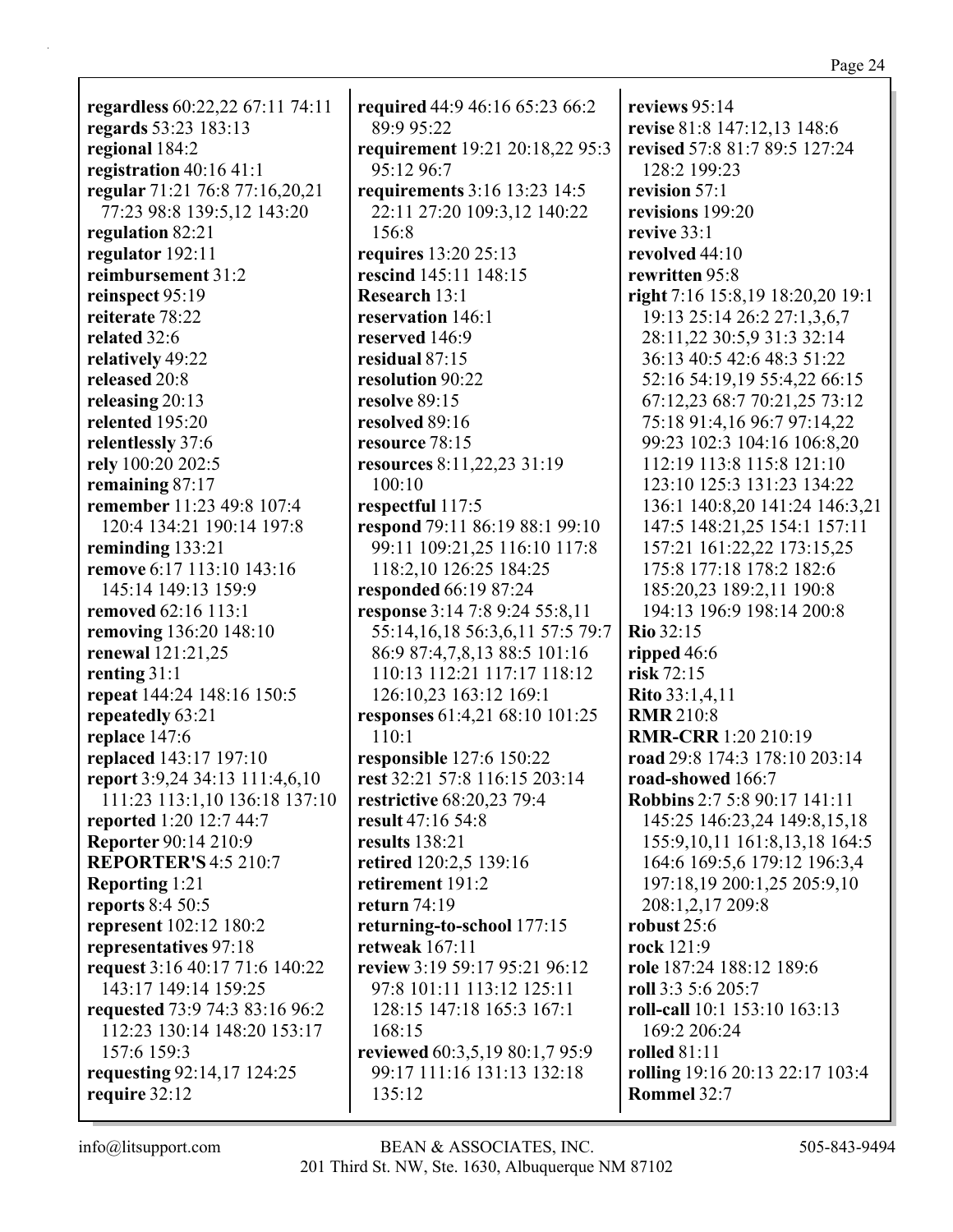| ۰, |  |
|----|--|
|    |  |

| room 12:15 78:15 119:23 188:12                             | saw $61:2$         |
|------------------------------------------------------------|--------------------|
| <b>Roskom</b> 181:17                                       | 114:20             |
| <b>Roswell 198:13</b>                                      | saying 1:          |
| rosy 188:18                                                | 52:176             |
| Roundhouse 191:7                                           | 67:20 1            |
| rude 93:17                                                 | 112:13             |
| <b>Ruidoso</b> 198:19                                      | 188:14             |
| Ruiz 2:3 6:3,4 7:2,4 9:12,16,19                            | says $55:1$        |
| 9:22 10:6,7 55:17,22 113:23                                | 92:18,2<br>109:6,9 |
| 124:17,18 125:5 127:16,17                                  | 160:13             |
| 136:4 143:22,24 154:24,25<br>155:25 156:2 159:11,13 160:20 | scenario           |
| 160:21 161:7 164:14,15 169:23                              | schedule           |
| 169:24 179:18 202:19,20 206:6                              | 100:31             |
| 206:7,22,24 207:4,5 208:5,10                               | schedule           |
| 208:14,18,22                                               | 116:16             |
| rule 38:25 54:14 185:3                                     | schedule           |
| rules 12:9 18:12,15 19:7 54:15                             | scheduli           |
| 70:11 184:15                                               | scholars           |
| run 13:19 136:8 153:1 166:23                               | school 3:          |
| 167:14 172:3                                               | 11:171             |
| running 24:7 105:22 167:21                                 | 23:2 25            |
|                                                            | 32:113             |
| S                                                          | 39:5,12            |
| S 2:1 3:1 4:1 40:7                                         | 44:7,17            |
| sad 48:5 77:5,5 102:25                                     | 48:1,3,            |
| safe 46:24 174:20                                          | 50:7,9,            |
| SAHQ 41:19 42:17,18                                        | 53:22,2            |
| salaries 186:10 191:1                                      | 67:167             |
| salary 30:10,12                                            | 79:118             |
| <b>Salute</b> 3:4 6:11,12                                  | 84:188             |
| sample 80:13,15,17 133:16,17                               | 88:6,9             |
| 134:11                                                     | 96:897             |
| sampling 96:21                                             | 102:24             |
| <b>SAMs</b> 173:24                                         | 107:24             |
| Sanctuary 44:12<br>Sandoval 6:18                           | 112:9,1            |
| sandwich 34:22 43:23                                       | 116:17             |
| <b>Sandy 42:16</b>                                         | 120:24             |
| Santa 1:13 119:16 210:13                                   | 122:6,9<br>125:25  |
| <b>SAT 83:22</b>                                           | 127:5,2            |
| satisfaction 89:17                                         | 131:21             |
| satisfied 88:4 96:16,20 105:21                             | 135:13             |
| 111:12                                                     | 137:20             |
| satisfies 69:9                                             | 140:23             |
| Saturday 208:17,18,23                                      | 143:16             |
| save-the-date 40:16                                        | 151:2,6            |
| saving $44:13$                                             | 152:16             |
|                                                            |                    |

| saw 61:22 63:2 101:5,7,13 111:13   |  |
|------------------------------------|--|
| 114:20 181:4                       |  |
| saying 15:1,2,3 23:18 24:3 51:19   |  |
| 52:17 62:21 65:10,21 66:8 67:9     |  |
| 67:20 103:22,25 104:7 110:9        |  |
| 112:13 143:2 147:1 183:3           |  |
| 188:14 201:23                      |  |
| says 55:18 67:3 68:4 76:5 86:14    |  |
|                                    |  |
| 92:18,22 97:20 98:11 108:25        |  |
| 109:6,9 117:7 139:8,11 150:8       |  |
| 160:13 203:7                       |  |
| scenario 179:20                    |  |
| schedule 39:6,8 71:21 98:19,23     |  |
| 100:3 117:10 196:20                |  |
| scheduled 38:18 39:15 51:6         |  |
| 116:16                             |  |
| schedules 100:4                    |  |
| scheduling 49:10 89:19             |  |
| scholars 47:8                      |  |
| school 3:10,16,17,17,20 4:10       |  |
|                                    |  |
| 11:17 13:9 21:22,23 22:18,19       |  |
| 23:2 25:17,20 27:13 31:9 32:9      |  |
| 32:11 33:6 34:14 35:9 38:8         |  |
| 39:5, 12, 16 41: 12, 14 43: 17, 25 |  |
| 44:7,17 46:17,23 47:1,3,9,10,19    |  |
| 48:1,3,9,13 49:9,16,18 50:1,3,5    |  |
| 50:7,9,21 51:4 52:6,22 53:11,15    |  |
| 53:22,25 57:23 63:20 65:3          |  |
| 67:16 70:5 72:12,18,23 73:9,15     |  |
| 79:11 80:2,19,23,24 82:11          |  |
| 84:18 85:17,17 86:14 87:6,16       |  |
| 88:6,9 89:8 92:12 93:9 95:21       |  |
|                                    |  |
| 96:8 97:6 101:9,19,21,22           |  |
| 102:24 106:10,17,20,25 107:20      |  |
| 107:24 108:13 109:7 110:14         |  |
| 112:9, 12, 23 114: 15 115: 25      |  |
| 116:17 117:9 118:23 119:6,14       |  |
| 120:24 121:6, 12, 15, 17, 23 122:1 |  |
| 122:6,9,24 123:6 124:20 125:19     |  |
| 125:25 126:3,4,13,20,23,24         |  |
| 127:5,22 130:22 131:15,15,18       |  |
| 131:21 132:3 133:6,8,16,18         |  |
| 135:13,15 136:15 137:3,17,19       |  |
| 137:20 138:12 139:4 140:9,23       |  |
|                                    |  |
| 140:23 141:1,4,10 142:9,23         |  |
| 143:16,18 149:13 150:9,12,21       |  |
| 151:2,6,6,14,18 152:9,10,12,12     |  |
| 152:16,18,19,19,20,22,22,24        |  |

153:1 155:23 156:14 158:10,25 159:10,23 160:18,19 161:2,2,10 161:25 162:1,2,2,3,14,15,17,19 162:19,22 163:3,3,5,5 165:5 170:20,22 171:2,11,14,17 172:4 172:7,22 173:8 174:6,7,12,20 174:20,22 175:7 176:19,22,22 176:25 177:1,2,12,23 183:6 187:9 188:4,13 189:22 190:4,16 192:8,9,25 194:14 195:5,8,15 197:7 198:23 200:12 **school's** 53:15 88:5 127:9 138:11 150:23 **schools** 3:23 8:1,14,16,18,22 12:3 12:16,18 18:1 21:11,13 22:1,9 22:15 23:3 24:1 26:15,20 27:24 29:6 30:1 31:25 33:23 34:1 35:22 36:4,6,8 37:2,22 38:15 42:15 43:23 72:21 83:13 95:12 97:4 103:1 106:13 122:18,19 123:7 124:15 142:8,20 143:8 145:13,20,23 150:8 152:16 158:12,15 165:21,25 166:13 167:16 170:14 171:10 173:17 173:19,21 174:9,18 175:4,5,11 175:15,24 176:4,8,11 177:9,10 179:22 180:1,10,24 181:8,11,16 182:19 183:2,3,17 184:14,21 185:9,13,16,18 186:4,16,19 187:8,22 188:2 189:8,16,25 190:10 191:17 192:10,18,24 193:18,21,23 194:1,17,17 196:13 198:3 199:5 **schools'** 173:12 187:25 **Schullo** 87:13 99:11,13,25 105:5 105:12 106:6 121:18 127:1 129:25 **science** 27:14 85:3 **scope** 62:7 64:10 **score** 82:15 182:15 **scores** 51:14,15 53:13 167:16 **scrambling** 57:2 **Screener** 81:13,18 **screening** 81:15,19 **scrutiny** 96:18 **season** 27:3 **second** 7:2,4 8:1,15,19,20 9:20 9:22 42:8 43:23 47:18 55:15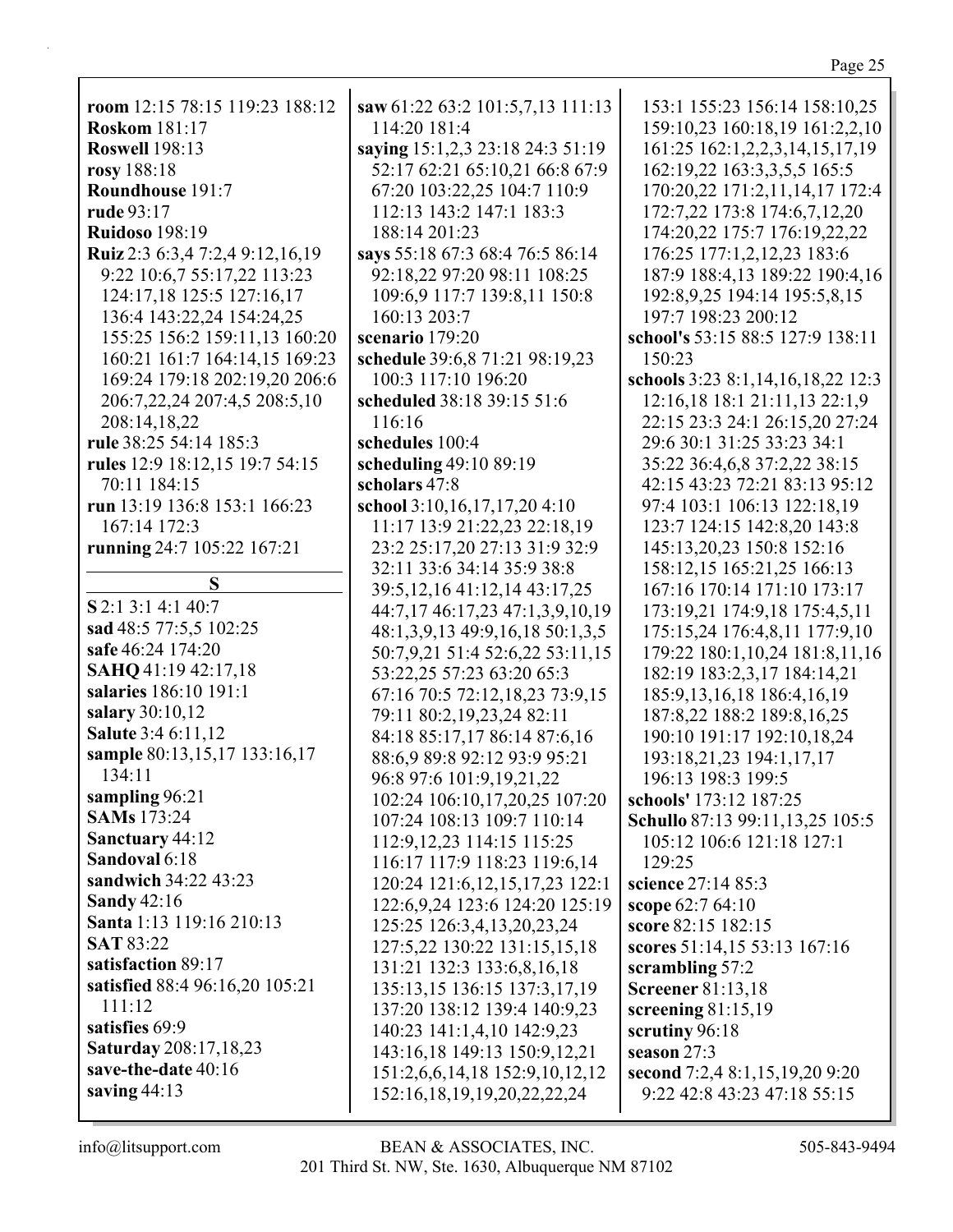| 57:3,11 100:18 143:16,22,24         | sentences 68:17                  | Sheets 4:8                         |
|-------------------------------------|----------------------------------|------------------------------------|
| 145:5,22 149:13,15,17 151:18        | separate 141:9 142:20,22 144:5,7 | shepherd 45:2                      |
| 151:19 152:9,19 153:1 155:14        | 144:9 145:6,11 146:18 148:7,23   | shifts $42:3$                      |
| 155:24,25 156:2 158:10,16,25        | 148:23 160:8 173:24              | Shiprock 36:11                     |
| 159:9, 10, 10, 11, 12, 23 160: 19   | separated 146:17                 | short 48:15 70:20 94:6 102:16      |
| 161:2, 10, 25 163:3 166: 24         | separating 145:12 146:2 147:15   | 103:4,6,7,9 141:3                  |
| 168:17, 19, 23 205: 2, 3, 6 206: 22 | <b>Septembers</b> 122:21,22      | shortages 200:2                    |
| 206:23 208:5 209:8,10               | seriously 115:21                 | shorter 151:4                      |
| secondaries 13:3                    | serve 197:15                     | shortly 41:21                      |
| secondary 12:19                     | served 98:9                      | show 35:12 43:24 85:11             |
| <b>Secretary 2:4 192:7</b>          | service 1:21 64:22 71:1,3 73:10  | showing 198:3                      |
| <b>Section 204:19</b>               | 73:11 74:1,3 77:16 96:13,22      | shown 132:24                       |
| sector $15:24$                      | 103:12 114:18 125:10 128:3,18    | shows 91:11                        |
| sectors 19:12                       | 130:15,18 131:13 132:4,23        | shuttle 33:10                      |
| secure 128:9                        | 194:21                           | shy 159:15                         |
| secured 132:14                      | serviced 101:17 119:7 130:17     | side 35:2 51:2 94:6 113:25         |
| see 18:4 30:5 48:12 52:6 54:21      | services 57:7,14 59:25 60:21,24  | 118:21 162:23 173:12 189:15        |
| 62:11 64:6,16 69:1 71:7 79:14       | 61:7 62:15 63:11,24 64:12        | 197:7 202:4                        |
| 80:16 84:8 91:19 99:21 102:25       | 65:22,25 66:2,22 67:15 68:5,22   | sign 114:11 115:22 116:7 166:13    |
| 106:1 110:1 111:5 112:7,9           | 69:10,11,15 70:1,19 71:3 72:14   | Sign-In $4:8,9$                    |
| 113:5 116:19 117:7 118:1            | 73:18 76:17 89:10,14 90:11,23    | signal $147:8,9$                   |
| 125:19 129:20 132:17 133:13         | 96:1,9 98:7 102:6,8,13 104:3,4   | signature 73:20 74:18 75:14        |
| 139:23 152:15,21 166:23 168:1       | 105:2,14 106:3,12 108:24 109:1   | signed 7:12 116:11                 |
| 170:20 171:19 172:4 173:22          | 109:10 114:3,4 116:14 117:11     | signifies 160:8                    |
| 181:24 183:2,14,16 194:4 195:4      | 125:12 137:25,25 140:3,9,12      | signing $168:8$                    |
| 200:10 202:3                        | 170:22                           | similar 19:4 185:18                |
| seeing 61:20 98:25 108:20 112:4     | servicing 112:1 126:16 143:8     | simple 69:19 117:2 118:15          |
| 152:8 182:19 199:21                 | serving 138:24 187:15            | simply 102:4 131:11 157:20         |
| seen 66:19 68:9 71:1,1,3,4 98:20    | session 4:4 7:17,25 8:5 18:18    | 159:19 162:21                      |
| 111:1 189:16 199:22                 | 143:19 160:24 166:9 175:20       | simultaneously 205:4               |
| SEG 23:6 187:4                      | 180:17 187:4 191:19 192:14       | sir 17:22 29:16                    |
| select 182:17                       | 193:15 196:10 204:14 206:15      | sit 57:21 160:23                   |
| self-identified 121:23              | 206:18,21 208:8                  | site 3:17 8:19,20 31:11 36:4 44:6  |
| self-reflect 141:18                 | sessions $141:18$                | 47:14 80:16 99:18,20 100:8,14      |
| self-reporting 124:2,3              | set 22:15 60:11 72:22 156:8      | 100:18 101:15 110:25 111:4,10      |
| semantics 93:6                      | 210:15                           | 111:23 128:10,10,13 136:17         |
| send 40:15 54:22 74:14,17 75:13     | sets 19:6 158:11                 | 137:10 140:23 143:16 149:13        |
| 97:6 110:9,19 112:16 128:18         | setting 77:24 202:23             | 151:19,19,20 155:24 158:16         |
| 131:15 134:7,14                     | seven 90:2 112:3,6,7             | 159:9,9 160:14                     |
| sending 131:14 147:8                | seventh 84:5                     | sites 8:1,3,7,15,16,16 31:19 32:22 |
| sends 201:15                        | seventh-graders 46:15            | sitting $102:19$                   |
| senior 104:4 139:5,13               | severity 64:23                   | situation 48:6 88:13               |
| seniors 103:2,7,8,11,12 104:2,3     | shame 208:12,25                  | $\sin 8:1646:7112:4$               |
| sense 89:13 183:20                  | share 34:18 35:6,17 36:2 38:21   | size 24:23 178:1 186:14            |
| sensed 45:21                        | 39:4,7 56:13 58:10 186:6         | skeleton 59:23                     |
| sent 43:6 50:1 80:22 87:13 105:8    | 192:12 194:4,21                  | skilled 200:3                      |
| 105:12 107:20,22,23 108:13          | shared 39:6 46:8                 | skilled-up 27:10                   |
| sentence 106:25 109:6               | sheet 4:9 166:7,14               | skills 11:19 16:8 19:25 20:4,5     |
|                                     |                                  |                                    |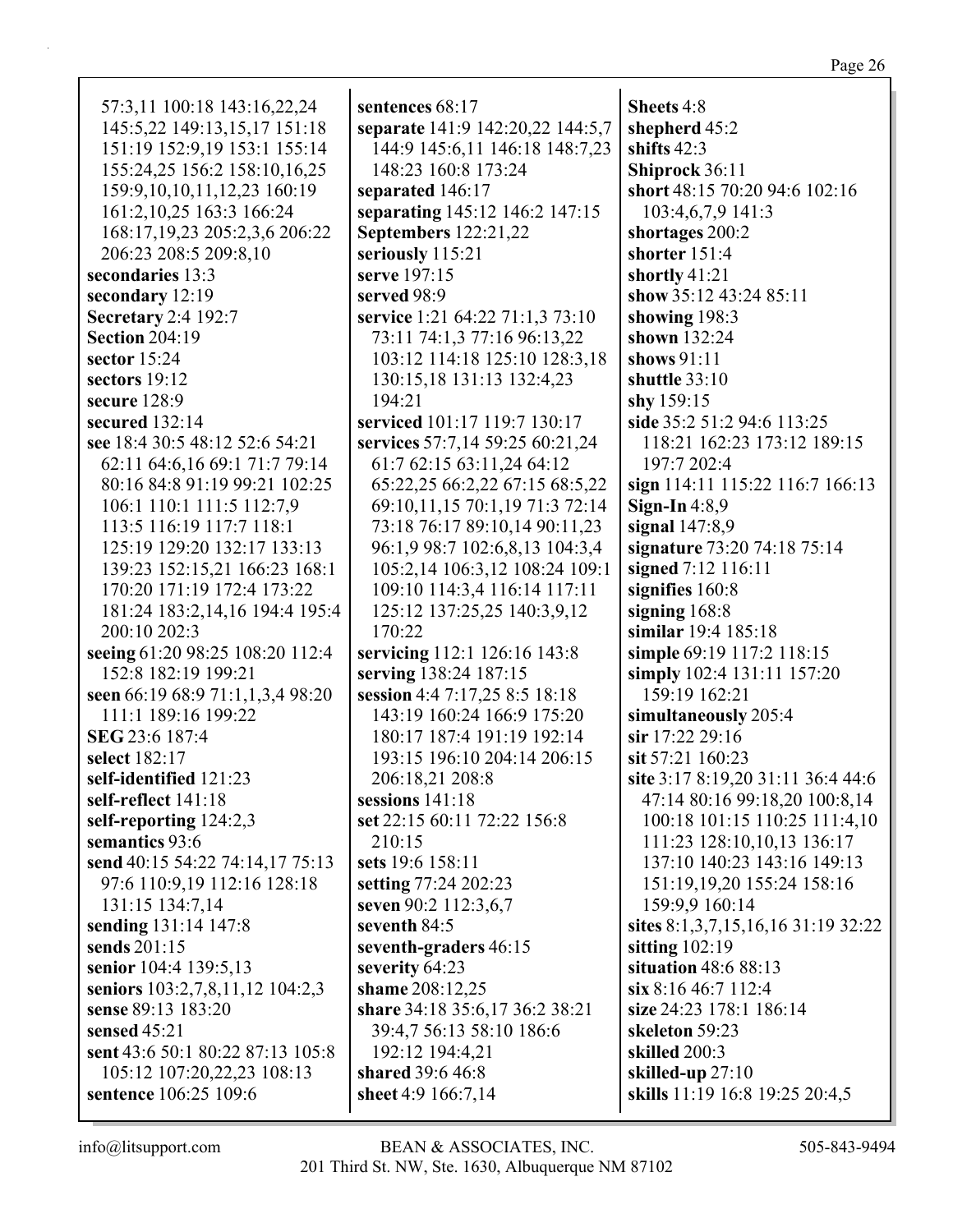45:17,20 50:5 **SkillsUSA** 24:24 25:2,8 **skyrocketing** 199:17 **slow** 139:8,17 140:4,5,5,7 **slowly** 133:20 **small** 12:3 46:24 152:13 174:8,9 177:3,11,23,25 198:25 **small-school** 177:17 178:1 186:14 **smaller** 203:3 **smart** 35:8 **smell** 45:18 **social** 85:3,4 **soft** 19:25 **solar** 33:4 **Solutions** 14:7 29:17 **solve** 83:16 84:9 **solving** 83:6 **somebody** 14:19 181:18 **someplace** 28:6 **somewhat** 142:9 **SONIA** 2:6 **soon** 40:17 99:7 175:20 **sorry** 7:16 23:18 28:23 39:22 40:12 47:13 57:10 58:25 69:25 86:25 99:25 107:12 109:14,20 113:24 119:12 125:6,21 127:25 131:5 132:9 134:21 142:16 149:2 153:4,7,12 161:7 168:21 175:2 176:16 180:25 181:8 195:2 203:18 **sort** 25:6 29:2 31:12 60:11 63:22 67:14 68:12 121:2 126:12 **sorts** 19:14 **sound** 163:8 **south** 44:17 46:22,23 47:4,17,25 **Southeastern** 198:15 **space** 193:13 202:4 **Spanish** 83:1,11 85:20,21,25 86:2 **speak** 7:16 87:14,17 98:17 113:18 139:18 **speakers** 84:12,19 **speaking** 54:3 90:24,25 108:7 139:17 **speaks** 113:18 **special** 28:8,10 45:17,20 56:14 58:6 59:5 61:15,18 62:15,16

65:1,14 66:25 67:2 72:8 74:16 76:6,9 77:22 78:14,15 86:20 88:11,13,19 89:2,3 91:23 94:12 95:8 96:11,15,19 97:7 98:9 100:19,21,24 101:5,10 103:18 103:20 107:2,12 108:5 109:24 110:10,20,25 111:9,14,18,20 112:16,24 125:10 128:10 130:19 131:10 132:13 133:4 137:23 139:4,7 170:23 **specialized** 67:17 **specific** 22:17 23:11 77:19 102:11,12 117:8,16,17,17 118:2 137:8 149:23 170:22 175:6 186:21 194:14 197:24 **specifically** 12:15 19:19 31:7 77:11 118:9 145:7 160:13 204:19 **specified** 206:20 **SpEd** 95:18 98:16 **spend** 53:14 138:20 **spending** 178:21 **spent** 54:2,9 141:14 180:12 **spit** 182:14 194:8 **spoke** 116:12 139:24 166:11 **spot** 107:2,23 136:9,13 **spreadsheet** 200:9 **spring** 123:11 **square** 199:20 **staff** 2:8 34:25 35:12 38:1 42:3 49:18,19 51:6 52:3 53:10 56:14 126:11 151:10 178:12 184:8,11 191:14 **staffers** 37:18 **staffing** 27:20 100:7 102:6 126:10 189:15 **stamp** 203:7 **stamps** 74:19 **stand** 8:24 45:23 **standard** 177:11 182:25 **standards** 85:1,2 182:17 **standing** 71:14 **start** 18:5,24 26:21 27:3 34:19 35:14 37:8 40:22,25 41:1,4 47:19 53:11 173:14 185:5 199:17,19 **started** 33:8 104:23 189:24 196:19

**starting** 38:7 40:17 50:2,7 142:9 190:4 **starts** 27:5 57:4,13 109:8 **state** 1:2 3:20 15:8,23 17:17 18:19,22 19:10,11,13,17,18 21:21 24:5,12,20 26:25 27:9,17 28:16 29:14,15,18 30:3,9 32:19 35:25 37:13,13,19 41:9 63:17 82:21 85:20,21 100:9 103:15 106:11 136:17 165:5,9 174:8 177:23 198:9 204:21 210:2,9,13 **stated** 210:14 **statement** 89:7,24 117:7,9 147:20 148:4 **statements** 150:5 **statewide** 24:8 82:13 199:5 **statisticians** 29:19 **statistics** 129:14 130:20 131:7 **statute** 8:9,11,21 9:2 38:25 102:16 **stay** 48:13 177:25 206:13 **stayed** 120:1 **staying** 17:7 **steel** 200:5 **STEM** 19:20 20:2,15 **STEM-NM** 12:24 **step** 101:25 147:6 **steps** 80:7 **stewardship** 44:4 **stimulation** 44:3 **stipend** 24:6 **stop** 63:24 89:21 93:9 **stopped** 112:6 **stories** 187:2 **story** 139:3 150:14 186:18,21 **stranger** 46:10 **streamlined** 197:6,13 **Street** 1:21 210:20 **strong** 37:10 47:19 **structure** 12:12,14 **structures** 62:3 **struggles** 121:22 122:6 **struggling** 114:17 **stuck** 84:20 142:15 **student** 16:15 20:2,5 24:4,10,10 24:19 25:5,11 26:2,8 44:11 46:4 47:8 60:22 61:19 62:14 64:13 66:14,23 68:2,2 70:13 73:18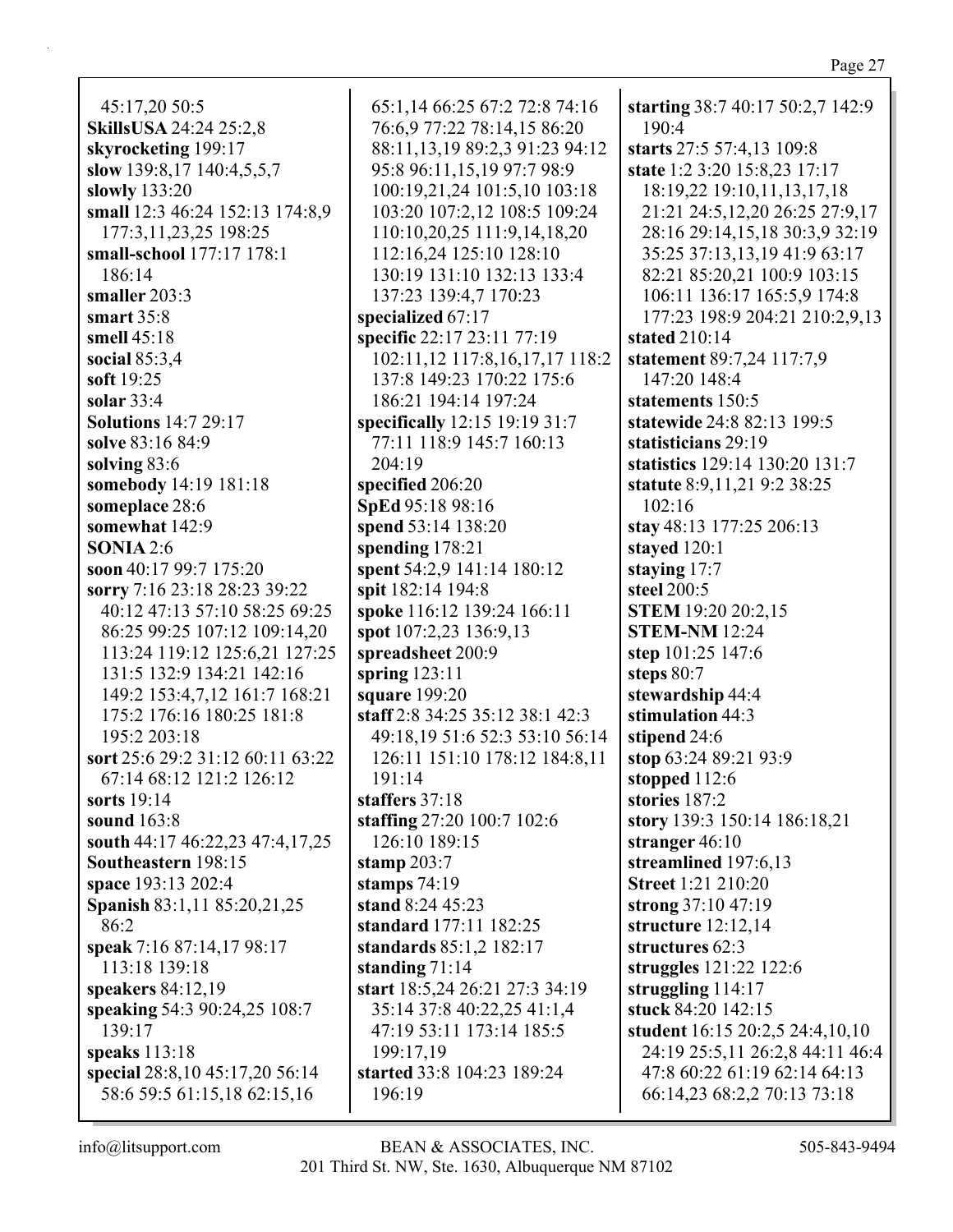75:8 78:2,5,8,8,9,17,20,24,25 78:25 80:10,11,20,24 82:14,18 82:19,20,22,23 85:8,16,20 86:1 91:2 114:4,12,16 115:20 128:25 138:24 172:25 173:4,12 176:1 177:24 185:22 **student's** 44:9 78:1 **students** 11:20 14:13 17:2,17 20:3 22:21,24 28:3,9,15 32:3 33:7,10 36:7 44:8 46:25 60:24 61:14 63:18 65:12,14 67:9 69:10,15 71:4,10,10 77:22 84:10 97:19 98:6 100:24 101:17 101:18 102:1,7,13,18,19,23 105:15 107:12 115:22 119:2,2,6 126:19 127:10,14 129:6,24 130:20 132:25 138:18 143:8 174:17,18 177:14,15 187:11,13 187:14,18 188:14,23 **students'** 61:9 **studies** 85:4 **study** 14:10 19:19,20 20:1,2,16 **stuff** 25:21 74:20 115:9,22 185:7 204:3 **subject** 204:15 **subjects** 204:15 **submission** 3:16 140:22 144:8 **submit** 60:17 **submitted** 128:24 **submitting** 36:25 **subsequent** 158:12 **substantiate** 94:18 **success** 122:20 **successful** 75:6 102:20 140:13 151:2 152:24 153:2 161:4 178:15,16,17 180:15 **successfully** 104:24 **succinct** 121:7 **suffer** 84:14 **sufficiency** 82:4 **sufficient** 132:5 147:14 **suggest** 51:16 **suggested** 49:13 97:17 **suggestions** 191:23 **suitcase** 192:15 **Suite** 1:21 210:20 **summer** 19:16 21:3,4 92:11 **super** 17:7,7 38:4 73:22 **super-excited** 22:6 **super-wish** 74:4 **Superintendent** 196:12 **supervisor** 60:18 **supply-side** 191:7 **support** 14:25 22:1 23:6 24:9 26:25 27:24,25 35:25 36:3 37:9 37:21 78:4 122:2,10,11 123:1,4 124:11 140:12 142:8 143:6,7 145:16,19,24 146:4,11 152:16 158:21 159:18,22 176:10,13 178:7 198:23 **supported** 158:24 **supporting** 36:5,23 143:3,4 174:8 **supportive** 180:6 **supports** 82:24 176:2 **supposed** 50:13 51:23 61:8 66:21 66:22,23 87:20 189:10 **Supreme** 62:12 **sure** 9:5,6 11:15 24:23 29:10 32:25 33:25 40:11 42:19 50:25 51:13 62:1 63:7 65:11 66:18 67:16 75:25 76:15 81:20 82:2 82:22 83:24 84:1 86:18 97:11 108:22 109:5 110:6,8,15,16 111:23 112:14,17 119:11 126:8 126:20 128:15 134:20 137:2,5 142:19,25 144:2 149:10 150:3 151:5 156:6 162:11 163:9 168:7 173:17 176:3,16 186:18 203:8 **surprised** 203:2 **surprisingly** 185:8 **survived** 139:20,22 **surviving** 196:14 **sustaining** 30:16 **system** 3:21 33:9 165:5,9,19 167:1,5,8 168:15,16 170:17,19 170:25 171:7,16 172:3,5,12,18 172:19 178:6 181:21 **systems** 37:14 167:25 **T T** 3:1 4:1 **table** 170:10 **tag** 96:5 **take** 14:14 30:18 35:5,11,11 45:11 48:15 51:2 52:10 71:23 72:15 85:21 89:25 96:12 128:5 138:13,23 140:14 144:18 158:17 160:14 162:22 192:17 194:7 **take-away** 98:16 **taken** 48:21 134:23 140:15 206:21 **takes** 46:15 190:2 **talk** 12:13 14:15 22:24 25:19 30:15 33:17 34:7,8 88:23,24 89:2 126:7 184:20 **talked** 12:5 105:14 186:1 **talking** 58:9 95:24 97:19 106:16 135:17 141:1,21 151:25 152:23 176:18,22,23,24 190:3 198:1 **Tani** 171:24 175:9,23 **Taos** 18:1 32:16 **tap** 32:9 **target** 20:10 **targeted** 194:13 **tariffs** 200:4 **taught** 82:19 **tax** 32:9 **tea** 142:14,15 **teach** 103:20 **teacher** 14:22 27:14,16 72:6,8 74:16,17 77:13 78:4 91:23 98:9 182:18 186:9 **teachers** 22:22 24:6,14 27:10 83:10 84:17 182:17 183:3 188:25 190:19 **teaching** 37:12 72:7 77:19 **team** 18:25 20:4 29:25,25 38:12 44:7 47:3,17 58:10 62:4,5,6,24 63:22 71:16 73:17,20 74:15 89:17,24 90:6,19,20,25 91:12 99:20 100:8,14 101:16 110:25 115:6 117:10 **team's** 64:21 89:16 **technical** 3:8 11:25 36:8 38:11 103:17 **technicality** 76:24 **teed** 72:15 **telecommunications** 45:19 **tell** 18:16 63:7 67:16 74:14 110:23,24 119:22 187:2 **telling** 186:18 **template** 136:17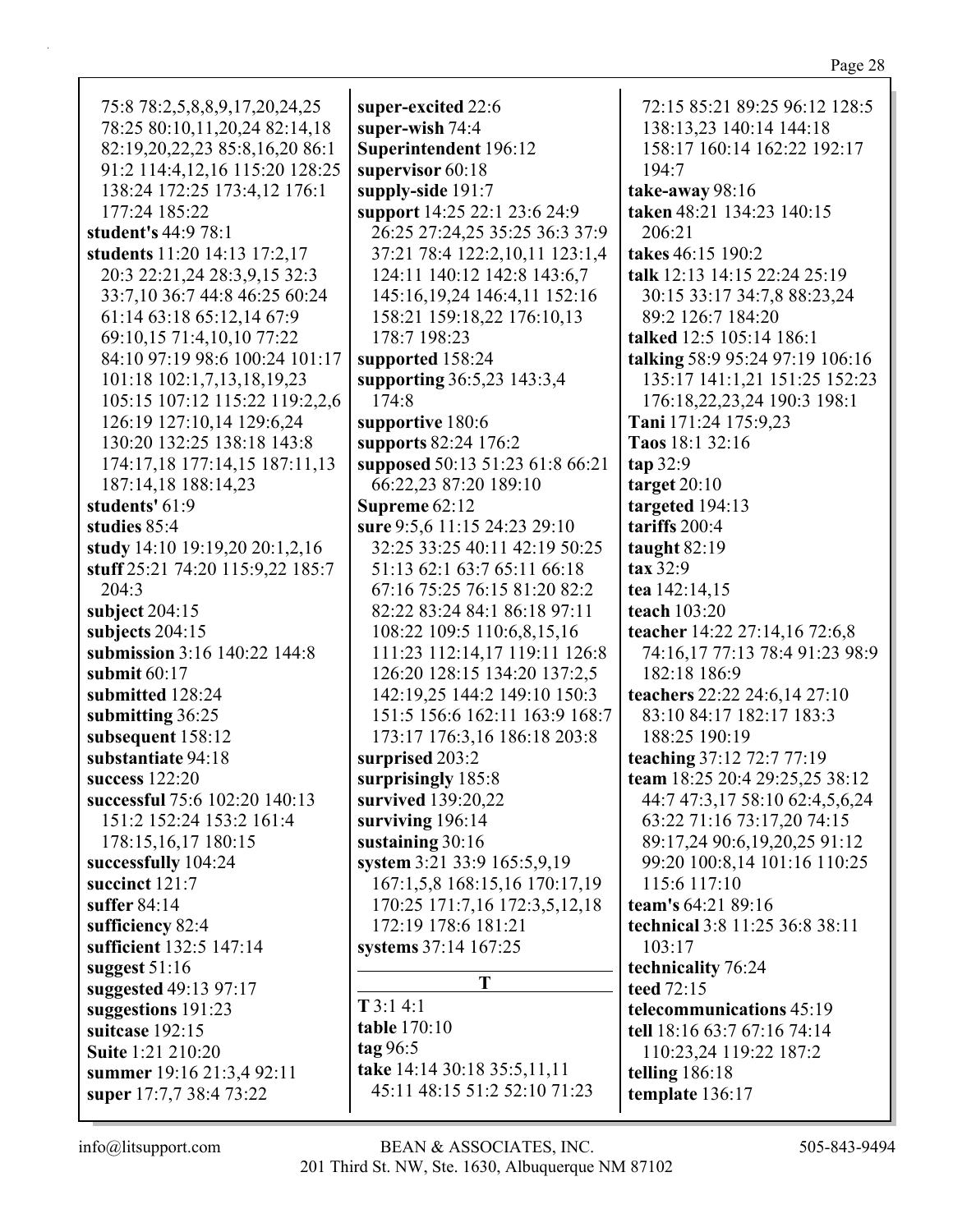ten  $206:11$ Ten-to-zero 164:19 170:6 ten-zero 164:22 208:3 tentative 39:6 tentatively 39:15 terms 16:23 17:4 29:14 33:5 85:16 111:6,13 132:25 158:5 193:4 terrain 198:18 **TESOL** 126:11 test 84:2,4 testament 140:12 tested 83:25 84:8 testimony 210:15 testing 83:22 tests  $104:13$ thank 6:8,22 7:21 9:8 11:4,9,10 16:21 21:11,14,16 23:13,14 26:11 31:5 33:16,22 34:4,5,9,16 34:16 35:9,19 37:3 38:19 40:10 41:11,22 46:13,18 48:13,17,23 55:9 57:15 58:19 59:16,20 61:23 65:4,5,19 69:7,20 79:8,15 79:23 80:4 81:24 84:23 86:3,5,6 86:10,15,16 94:2 99:14,14 100:13 113:11 124:16 125:4 128:17 133:12,21 135:4,20 136:1,2 137:11,13,15 146:21 153:3 160:15 167:3 168:12 170:8 175:22 179:2 181:9 184:6 184:7 195:1 196:13,21 197:2,3 197:17 201:2,12 202:21 203:2,4 203:11,22,23 204:7,12 206:13 **thankful** 35:4 39:1 203:25 thankfulness 35:18 thanking  $125:8$ thanks 7:15 9:9 26:10 33:22 35:12 37:24 48:2 59:3 73:23 78:21,21 79:20 127:25 136:5 163:4 164:22 167:21 182:3

194:25 196:25 204:10 208:25 they'd 108:6 172:15 thing 19:13 25:3 40:22 60:20 67:14 74:15 78:9 103:14 126:12 127:18 130:13 132:23 133:5 145:4 147:16 150:13,25,25 165:12 182:4 198:11 199:3  $201:13$ 

things  $19:14$  24:1 25:14 50:4 64:25 81:12 94:11,11,18,22 95:3 100:16,23 105:22,23 111:14 116:4 152:8 173:2 185:11 186:12 198:19,21 199:6 200:3,5,15 think 7:17 8:14,15,17,19 18:4 19:8 22:13 24:14 25:18,19 26:7 29:5 30:25 36:4 37:18 38:9 39:5 41:6 43:7 46:17 49:21 52:11, 12, 14, 23 54: 5 55: 20, 25 58:4,6 59:11,22 63:10 65:11 76:21 80:5 81:5,9,18 83:8,21 84:3, 10, 13, 22 87: 24 89: 3 91: 8 92:19 94:12,19 95:21 96:10 97:15,24 98:1,15,18 99:14 100:22 101:4,5,8 102:22 104:6 105:3 107:11.17 108:10 110:22 112:6,13 115:18 116:10 117:1 118:11,14 119:21 121:6,6,11,15 121:21 122:8,9 124:4,6,21 125:9,9 127:23 129:2 131:14 133:23 135:6 136:10,12 138:2 138:19 140:3,6 141:15,15,16,19 141:19,24 142:2,11,17 144:7,19 145:2,23 146:17,25,25 147:4,4 147:9,11 149:8 150:15 155:19 156:18 162:12,13 164:24 167:12,19 172:10,17,20 173:15 176:5 177:16 179:21,22 180:15 180:17 182:12,19 183:1 184:10 184:14,19 186:17 187:8,23 188:15 189:20 191:4,6,9 192:6 192:9,23 193:3,12,13,21 194:18 195:20 197:19,21 198:6 201:5 201:17 202:10 206:14 thinker 140:7 thinking 35:8 49:22 112:12 123:16 150:18 third 1:21 8:15,19 141:14 159:15 187:16 210:20 thought 7:22 13:16 45:24 49:23 50:9,14,15,16 54:6,8 55:1 74:13 85:15,16 87:15,21,23 89:7,11 99:9 108:21 123:13,16 130:9 138:8 142:6 145:15,18 147:25 148:1,13 149:2 150:15,16 152:2

203:3.17 thoughtful 157:3 thoughtfully 167:14 thoughts 147:7 threat 9:1 threatened 204:16 three 14:4 15:8 28:13 30:5,6,15 32:13 75:3,4,5 85:22 88:11 103:10 122:22 152:10 176:17 178:22 198:12 threshold 13:23 177:17 throat  $142:15$ throw 208:23 throwing 177:5 Thursday 39:17 40:21,22,23 49:17 51:5.14 179:4 201:16 Thursday's 192:7 tier 167:5 168:16 172:8.9 tight  $131:24$ Tim  $2:561:8$ time 7:22 11:7 12:7 18:19 24:5 34:5, 16 35:2, 7, 11, 13 36: 20 41: 9 42:2 49:12 50:18 52:1,9,18,21 53:14, 16, 17, 18 54: 2, 24 58: 11 58:20 59:17 60:8 63:1.20 64:22 64:22 65:7 67:3 68:3 69:11 71:11,13,14 72:24 79:11,12 80:6 86:11 88:14 89:5 94:6 96:9 101:1 103:5 107:3 112:22 114:18 115:15 116:20,22,22 118:25 128:11,13 130:25 131:17,20 132:5 134:17 137:14 141:14,17,25 145:6 146:19 170:20 171:15,22,23,24 173:16 178:21 179:15 180:13,18 181:19,24 191:15,21 194:5 211:10,15,20,25 timeline  $70:1$ timelines 70:10 131:24 times 11:13 12:4 80:2 81:8 93:19 93:24 141:20 186:4 198:12,25 201:18 202:18 **Timothy 58:17,23 59:1,4,4,14,20** 61:24 62:2 63:7,10 65:5,19 66:9 68:14 69:17,24 71:8 73:3 76:13 78:22 79:13 90:12,18 99:5 113:14,17 **Title 80:10** 

163:7 172:15 179:25 195:2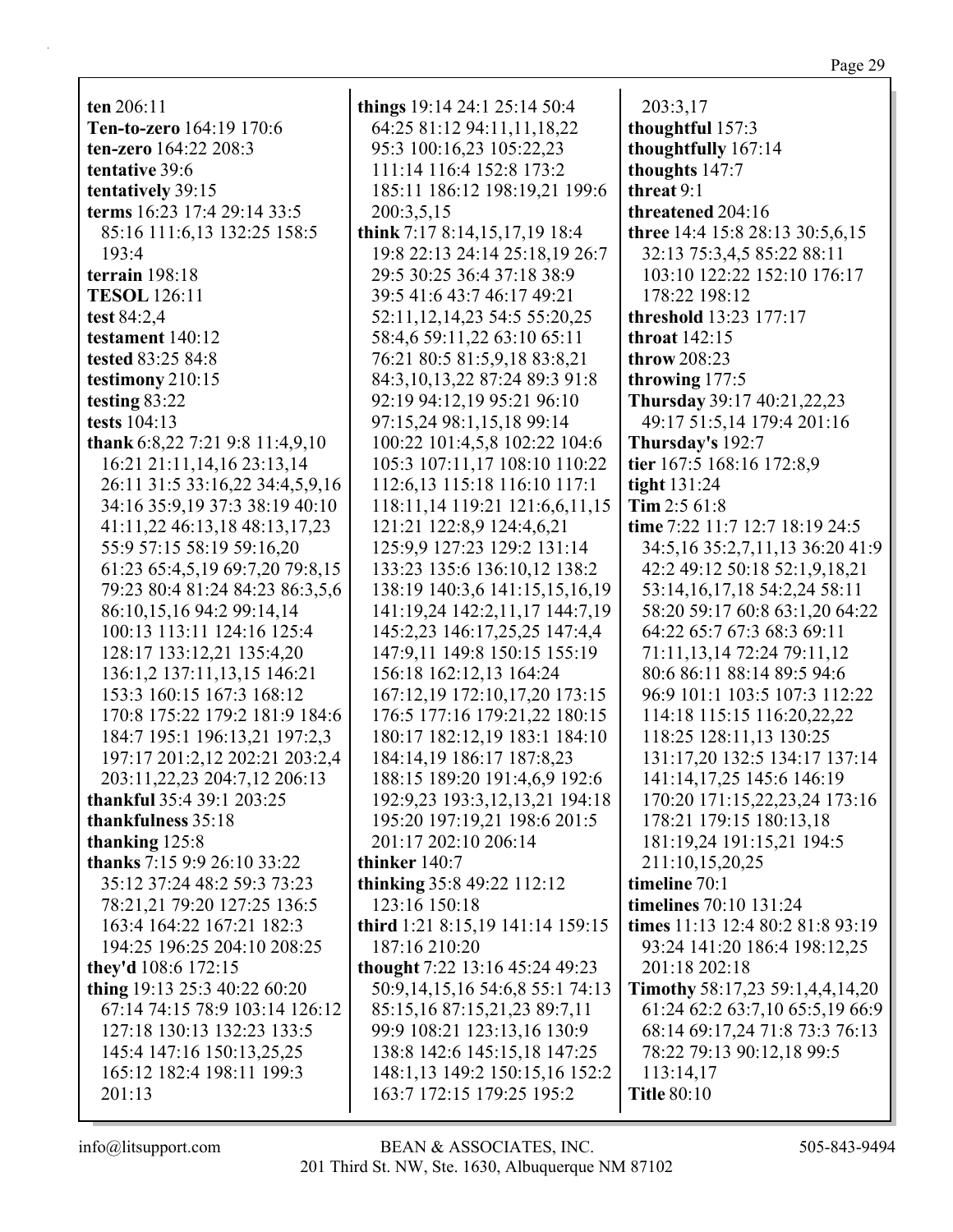| ъ. |  |
|----|--|
|    |  |

| <b>titled</b> 56:10                | try 22:8 48:18 100:2 116:3 167:4 | 118:8 120:7 193:7                |
|------------------------------------|----------------------------------|----------------------------------|
| today 9:5 11:7 12:13 34:17,22      | 172:2                            | understood 43:3 86:22 98:12      |
| 37:15 61:2 127:6 135:19 146:18     | trying 26:3 53:17 66:17 69:14    | 110:8 139:7 165:20               |
| 172:22 202:11                      | 71:25 93:11,16 107:22 108:17     | unfortunate 17:10 123:19         |
| told 110:12 119:22 120:13          | 117:22 118:7,19 121:1 141:24     | unfortunately 54:25 57:1 76:21   |
| tool 81:15                         | 151:23 168:4 180:13 182:17       | 87:18 91:9 100:9 123:14 138:19   |
| top 45:2 166:19                    | 191:20 192:22 193:4              | uniform $60:1$                   |
| topic 34:8                         | <b>TSA 24:24</b>                 | unintelligible 15:12             |
| totally 93:22                      | tumultuous 119:15                | unintended 147:8                 |
| tough $146:3$                      | tundra 45:2                      |                                  |
|                                    |                                  | union 16:12,22,22 31:19          |
| tougher 186:4                      | tune 203:10                      | unique 46:24 66:5                |
| town 151:12 162:23                 | turn 132:6                       | uniqueness 62:23                 |
| track 161:4 204:6                  | turnaround 131:17                | <b>UNM-Northern 33:8</b>         |
| tracking 71:2 178:14 199:19        | turned 45:25                     | unnecessary 47:18                |
| traction 181:15                    | Turquoise 141:2                  | unsatisfactory 88:12             |
| trades 25:3 31:25 32:1             | tweak 150:25                     | unsure 110:21                    |
| traditional 122:19 189:22          | tweaked 165:18                   | unwilling 88:8                   |
| traffic $26:1$                     | tweaks 167:13                    | upcoming 26:23 37:10             |
| <b>Trail 141:2</b>                 | twice 30:5,6 198:8               | update 3:8 11:6,8 39:4 41:13     |
| train $20:11$                      | two 6:15 19:6 28:12 38:15 50:4   | 49:6 75:19 89:8 181:7            |
| training 11:19 22:17 28:6 31:19    | 50:17 52:3 54:8 67:14 72:12      | updated 29:21 43:4 55:17,18,21   |
| 32:22 38:13,14,17,22 39:19,20      | 80:25 82:22 85:23 86:23 87:1,1   | 56:10 87:8 98:20,25 130:19       |
| 122:25                             | 88:11 102:15 104:2 106:10        | 131:2 132:4 141:12               |
| trainings 35:21 38:24              | 114:22 115:13,14 116:11 120:5    | updates 38:13                    |
| transcript 1:10 210:11 211:8,13    | 133:23 141:6 145:11 148:7        | upheaval 119:18                  |
| 211:18,23                          | 150:17,18 152:10 167:20 184:2    | upload 112:23 128:12             |
| transcripts 173:6                  | 193:18 198:12                    | urgency 105:20                   |
| transition 18:8,11 19:9 120:25     | type 200:14                      | use 14:23 27:15 28:3,3,8,20 30:1 |
| 122:16,17 123:2,13 165:12          |                                  | 31:7,19 34:2 48:8 50:2 116:21    |
| transitioning 121:1                | $\mathbf{U}$                     | 116:24 117:3 118:13 128:25       |
| transparent 118:8                  | <b>U.S 83:13</b>                 | 203:8                            |
|                                    | Uh-huh 64:7 181:12 203:23        |                                  |
| transportation $27:19\,28:2,15,18$ | <b>Uh-uh</b> 105:9               | useful $58:5$                    |
| 30:24,25 31:12 33:5 92:4           | ultimately 62:14 66:3 68:16,22   | uses 29:25 182:23                |
| transporting 28:3                  | umbrella 16:12 175:12,14         | usually 75:16 199:15 208:20      |
| travel 40:20 178:22 179:3,5        | unable $63:13$                   | utilizing 199:16                 |
| traveled 37:18                     | unavailable 32:10                | V                                |
| traveling 41:8 178:20              |                                  |                                  |
| trekked 36:9                       | unaware 123:21                   | V 13:23 28:14                    |
| tried 72:1 92:13 172:10            | unclear $50:22$                  | Valley 46:22,23 47:4,17,25       |
| triggered 159:7                    | underlying 145:15                | 196:12 198:17                    |
| trip 178:10 203:14                 | understand 39:10 67:9 93:20      | valuable $14:13,13$              |
| trips 31:13,14 119:15              | 95:16 102:6 103:4,21,23 104:18   | value 24:13,13 185:9             |
| <b>TRISH 2:3</b>                   | 104:20 105:6 109:21 114:9        | variety 123:18                   |
| trouble 124:4 202:13               | 115:10 121:22 134:13 137:22      | various 60:25                    |
| true 74:21 83:8 210:10             | 147:1,7 150:10 162:13 188:18     | varying $60:25$                  |
| truly 35:8 37:8 137:14 142:20      | 191:1                            | vast 101:13 111:24               |
| 174:11                             | understanding 11:16 49:24        | vastly 101:6                     |
| trump $65:24$                      | 70:14 95:2 99:15 115:2,8,19      | vehicle 145:21                   |
|                                    |                                  |                                  |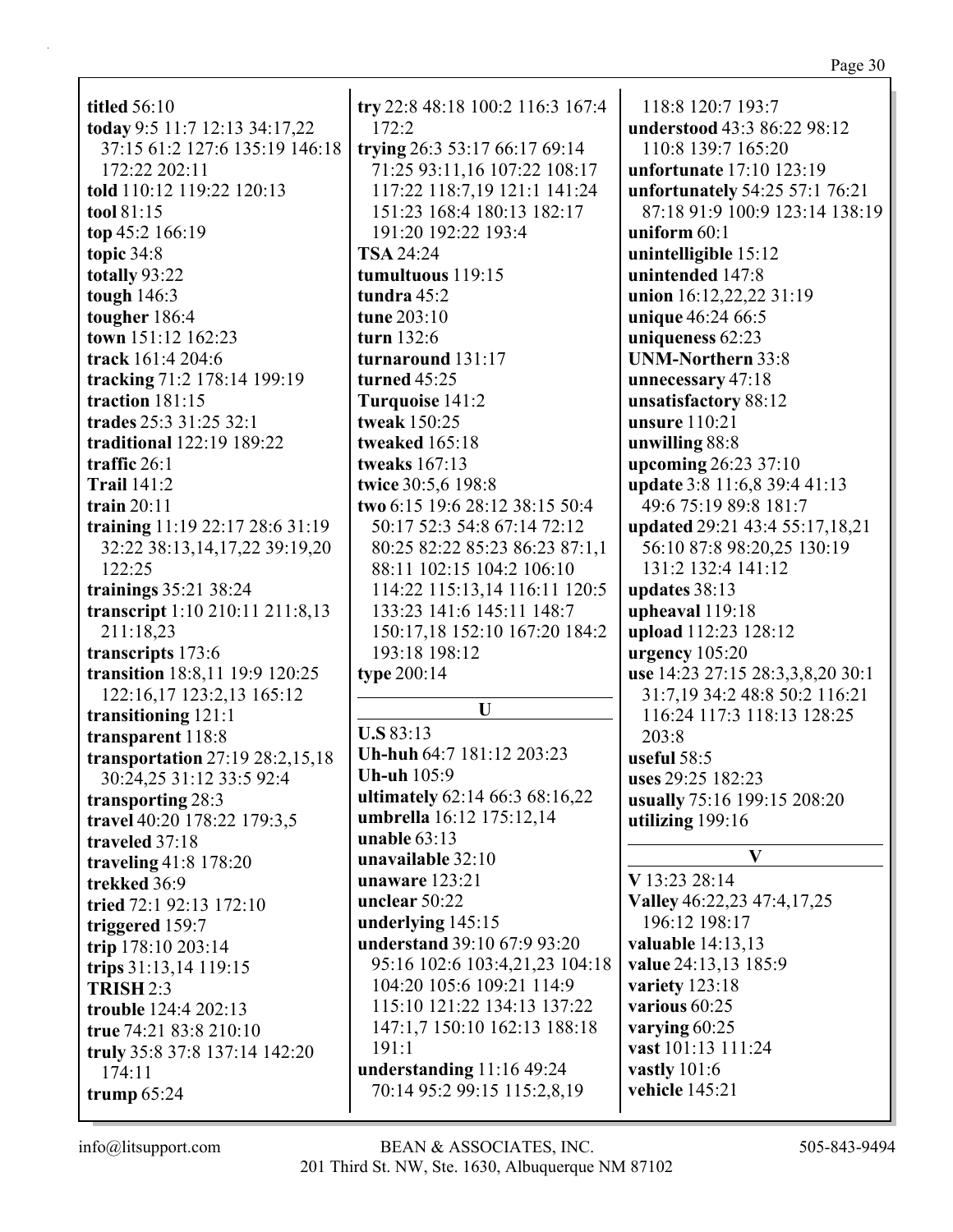**vehicles** 33:14 **verbatim** 57:8 **verifiable** 96:19 **verify** 98:21 99:1 128:4 **version** 57:2 166:5 **versions** 38:24 **versus** 204:21 **viable** 23:3 **Vice** 2:3 **video** 25:12 **virtually** 170:25 **vision** 193:25 **visions** 36:7 **visit** 44:6 47:12,15,18 71:16 99:18 100:8,14,19,23 101:15 110:25 111:4,10,23 112:10,21 113:7 136:17 137:10 **visiting** 70:17 **Visitors'** 4:8 **visits** 36:4 47:13,14 **Vista** 32:14 **Voigt** 2:7 5:9,10 6:9,23 10:23,24 16:6,20 17:9 21:8,10 25:22 26:10 30:23 31:5 40:1,4,6,8,11 49:19 52:1 69:4,6,7,20 73:5,6,7 73:11,14,22 87:8 94:3,4,5,10,15 94:24 119:4,9,11,13 120:6,20 121:10 122:14 130:15 135:16 148:16 154:12,13 155:15 163:16,17,21 167:18 168:11,13 168:19 169:14,15 171:21 172:23 173:20,25 175:1 177:9 177:18 178:3,20 180:23 197:1,2 205:12,13 207:23,24 209:7 **volunteer** 44:12 **vote** 10:1 52:8 113:3 144:11,14 153:10 159:21 163:13 169:2 170:7 180:7,22 201:20 206:21 206:24 **voted** 49:8 88:15 143:20 **votes** 10:22 154:11 164:4 169:17 180:11 205:15 207:22 **voting** 55:6 154:3,5 **vying** 136:12 **W wage** 30:13,14 **wages** 30:16

**wait** 94:16 137:18 154:2 155:18 181:5 185:6 202:3 **wait-and-see** 54:23 **waive** 13:7 **waived** 85:23 **waiver** 13:6 **Walatowa** 36:10 **walk** 48:3 185:10 **walked** 49:22 104:1 **walks** 179:24 **want** 8:14,16,18 12:19 13:3 14:19 14:21,22 15:6 18:15 19:6 21:10 24:12 25:16 33:17 34:23 36:2 36:20,22 41:10 53:25 56:18,18 62:19 65:9,11 71:15 76:6,7 86:18 89:20 92:3,11,12 96:18 97:10,15 99:11,13 100:18 102:25 105:16 106:15 108:8 109:4 110:3 114:5,6,7,15 115:9 116:13 117:5,17 118:9 119:16 121:18 125:13,16,19 129:11,20 130:5 132:15,16,25 137:18 138:1 139:11 142:5,19 144:14 144:19,20 145:13 146:4 147:12 147:13 153:15 158:3 159:16 160:21 161:5 162:10,22 167:1 170:11 172:21 175:22,22 176:3 176:8,11 179:2 182:10 186:6,17 187:2 189:4 190:9 195:16 196:21 197:2 201:14,17 202:20 203:4 204:4 **wanted** 9:6 12:13 15:14 34:18 35:6,11,16,19 37:14,16 38:21 39:4,7 42:14 43:15,21,24 44:15 46:22 50:6 52:7 56:13 64:3 74:6,8 95:16 98:15 110:7,16 112:7 130:6,8,9,11,12 136:20 150:20 151:18 162:19 163:9 175:2 177:8,25 183:14 187:15 195:17,18,24 **wanting** 124:23 208:23 **wants** 13:9 27:13 34:8 57:24 95:18 138:13 156:14 163:5 195:21 **wasn't** 7:19 81:20 96:7 104:23 105:9,10 110:11,13,15 116:6 123:21 126:15 134:16 162:24 203:19 **wasted** 8:22,22 **way** 23:11,17 25:6 30:7 32:8 74:21 75:19 77:19 81:17 84:15 93:21,22 101:25 105:21 115:24 116:8 121:7,8 125:2 128:24 139:4 144:10 145:2 146:19 150:23 151:16 158:10 171:4 178:7 182:13 186:19 202:17 203:15 **Way's** 23:1 **ways** 27:18,24 141:3 **we'll** 18:4 57:21,25 59:15 77:19 91:19 99:7 110:1 127:4 134:23 134:23 135:18 142:2 170:10 175:17 180:16 196:11 200:14 **we're** 11:21 14:21 15:19 17:16 18:7 20:1,6,21 21:2,5 22:13 24:4 26:11 27:2 29:4,9,10 30:11 30:12 31:12,21 33:25 38:3,9 39:14,15 40:24 41:20 42:24 47:24 49:5 53:17 54:20,22,23 55:4,6 57:25 59:18 61:19 72:11 79:13 87:22 91:10 93:6,11,14 95:24 97:19 99:14 102:17 105:25 106:18 117:3,16,21 118:7,8,18,19,22 123:25 124:1 124:4,4,6,7,22,25 125:11,11 126:16 131:16,25 135:11,12,22 135:22 138:20 140:13,25,25 141:1,5,21,23,23 142:24 143:2 143:3,5 144:15,17 145:2,15,23 147:21,21 148:9 152:17,23 157:12,22 158:1 159:18 160:10 160:16 161:13,21 165:8 173:16 176:12,24 179:7 183:8,23 186:18 188:15 190:11 191:11 191:13 193:22 194:3 195:18 201:19 206:13 208:8,11 **we've** 12:17 16:19 19:9 22:14 30:4,20 60:5 66:18 68:9,10 76:21 81:7 99:17,22 116:21 117:1 118:12,15,15,16,22 141:13,14 147:9 165:9 167:10 171:7 189:16 191:14 199:22 201:21 204:24 **wealth** 29:19 **web** 80:16 **website** 29:21,23 45:7 103:18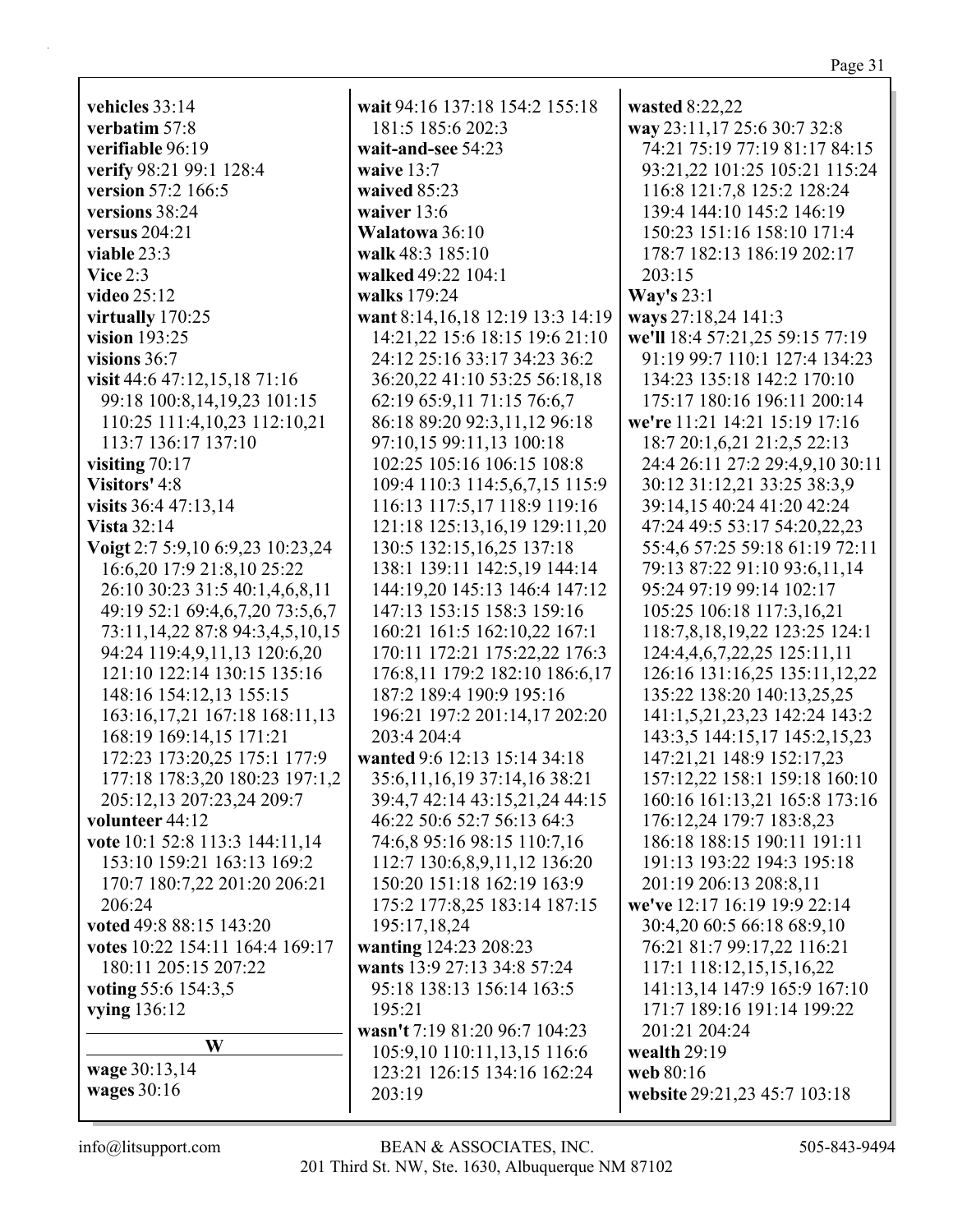$143:17$  149:14 Wednesday 51:9,21,24 53:2 171:16 172:11 208:16 week 25:8 35:1 36:15 37:20 40:17 165:16,24 187:21 196:14 196:15,17,18,18,19 weeklong 46:17 weeks 37:6 46:7 80:25 184:3  $193:18$ weigh 57:24 150:2 weight  $45:3$ weird  $45:10$ well-being 76:5 well-taken 71:22 well-versed 103:19 went 35:8 36:11 60:18 83:18 84:15 102:7 111:7 129:25 166:10.10 178:10 179:21.21 184:9 186:23,24 197:9 201:8 weren't 50:25 69:13 83:10,25 103:8 120:21 152:12 160:22 167:15 178:5 186:14 195:2  $202:14$ whack-a-mole 87:19 whereof  $210:15$ WIDA 50:5 51:13,15 53:13 81:13 81:15.18 82:13 84:24 willing 57:25 88:1 145:10 171:24 **WILSON 45:6** wisely  $138:21$ wish 59:18 79:19 99:18 100:11  $120:1$ wishes  $151:6$ withdraw 112:7 149:5,10 withdrawal 128:23 withdrawing 149:6 withstand 190:20 Woerner 2:11 34:10 43:6,14 56:4 100:12 110:24 112:20 113:4,9 128:21 129:4 130:4,6,11 135:8 136:14 137:7 149:23 150:3 167:22 wolf 44:14,18,20 45:8 46:4 Wolfsong 44:12 Wolves  $46:1$ wonderful 198:7 word 47:16 67:11 77:21 84:14 140:18 159:9,25 160:2,14

 $175:10$ worded 107:5 wording  $81:21$ words 83:9 84:3 126:18 144:6  $165:23$ wordsmith  $120:18$ wordsmithing 117:23 work 7:16 8:5 21:19 22:7,23 24:13 31:10 34:25 35:15,20,25 36:5 37:17,23 38:2 39:1 44:12 44:16 47:24 53:10 83:13,15 85:25 87:20 99:22 110:19 120:14,15 122:5 124:12 141:17 143:13,19 156:21 160:17,24 166:9 174:7,21 175:20 176:12 178:11 179:4,5,9 180:8 181:14 181:20,22 182:1 197:14 198:2  $204:5$ workable 73:1 worked 106:10 120:12 139:3,15  $156:11$ workforce 11:19 14:7 29:17  $199:16$ working 7:25 15:19 20:9 37:6 38:22 65:15 175:18 197:4,8 199:7 200:14 workload 123:8 works 174:10 workshops 184:2 world 22:23 86:1 100:6 worry  $8:11$ wouldn't 14:25 83:11 101:6 139:18 151:1 156:22 178:15 wow 45:4 76:19 140:2 150:16 wrangle 146:3 wrangled 179:8 write 67:13,14 88:15 106:7 writes  $93:20$ writing 67:23 127:4 133:20 written 83:6 93:23 wrong 89:23 95:4 100:2 145:18 181:6 188:20 **wrote** 127:7.7  $\mathbf{X}$ X 3:1 4:1 132:18,19 152:9 Y

Yay 206:10 yeah 16:17 40:12 41:5 48:9 55:15 55:17,18 63:11 75:21 76:20 77:4 91:21 92:24 103:24 110:5 113:24 115:16 126:5,5 129:6,10 133:8 134:15 138:6,6,12 146:2 151:13 154:1 160:4 177:22 185:4 189:16 190:1.3.7 191:8 193:7,24 194:13 195:15 208:20 vear 18:8,11 23:9 26:23,24 35:13 35:14,15 37:8,8,10 38:14 39:17 39:21 44:7 47:5,14,23 48:1 53:11,15 72:12,18 80:25 88:9 92:9,10 101:21,22 102:9 103:5 113:7 118:23 137:25 139:13 167:7 186:17 187:5.14.19 188:7 188:14,25 195:13,15 200:24  $201:1$ year-and-a-half 50:23 vears 36:18 41:6 77:12 82:22 85:22.23 106:12 138:23 152:10 193:22 vears' 51:11 yesterday 7:17 43:6 46:9 108:20 141:13 142:2,6,18 143:13 145:18 147:25 148:1,13 150:6 158:22 160:23 164:23 166:9,12 179:16,18,18 192:8 202:13  $203:17$ yesterday's 8:5 vou-all 8:25 124:22 182:2  $\mathbf{Z}$ zero 172:15 206:12  $\mathbf{0}$  $\mathbf{1}$ 1 3:3 4:8 42:19 185:23 1.8 199:10 10 1:11 3:18 48:18 165:1 167:9  $200:12$  $10-15-1(H)(7)$  204:19 10-page 23:22 10:15 48:21 100 177:7 188:13 199:16 100,000 192:17.17 105 199:16